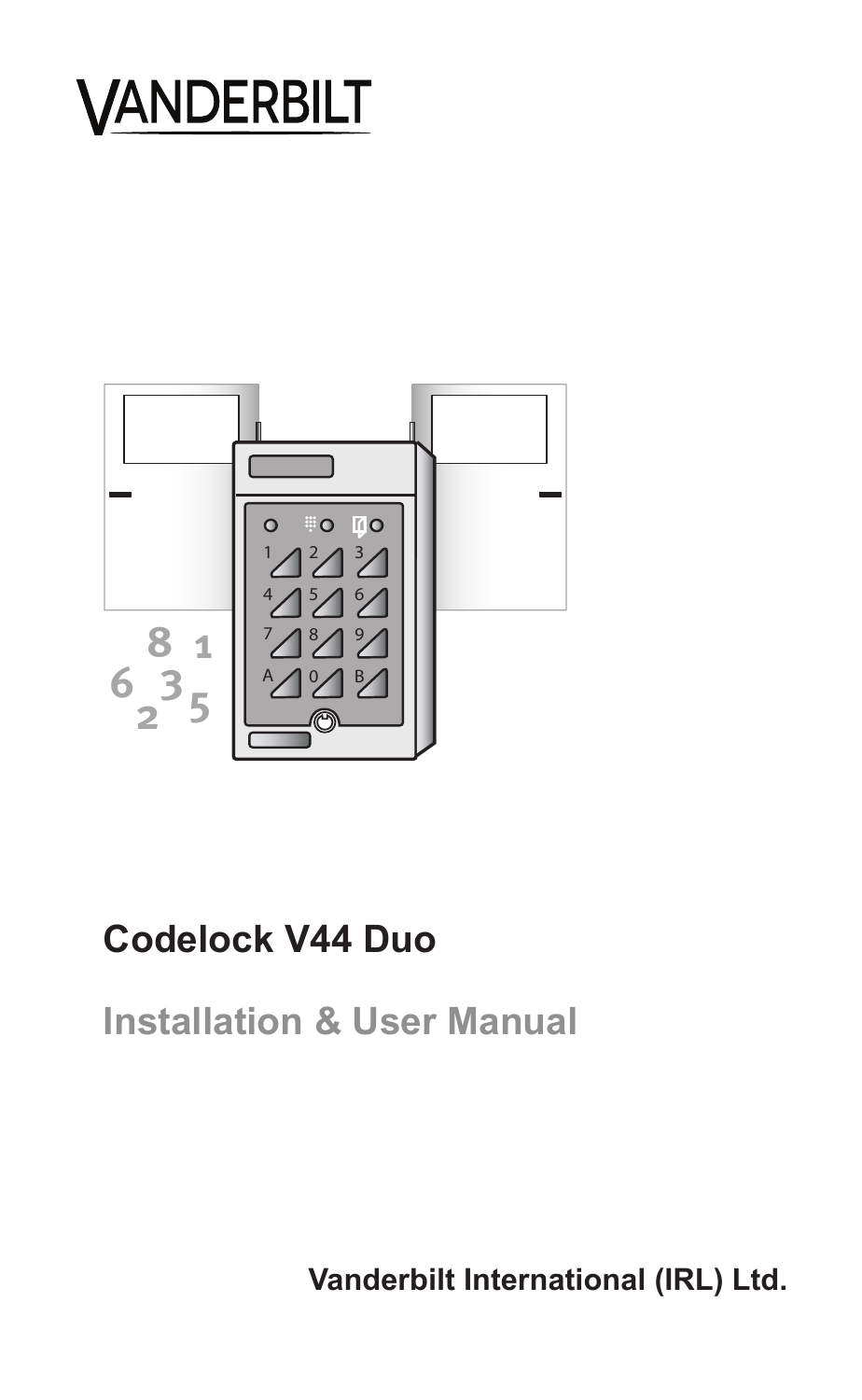# **Book Contents**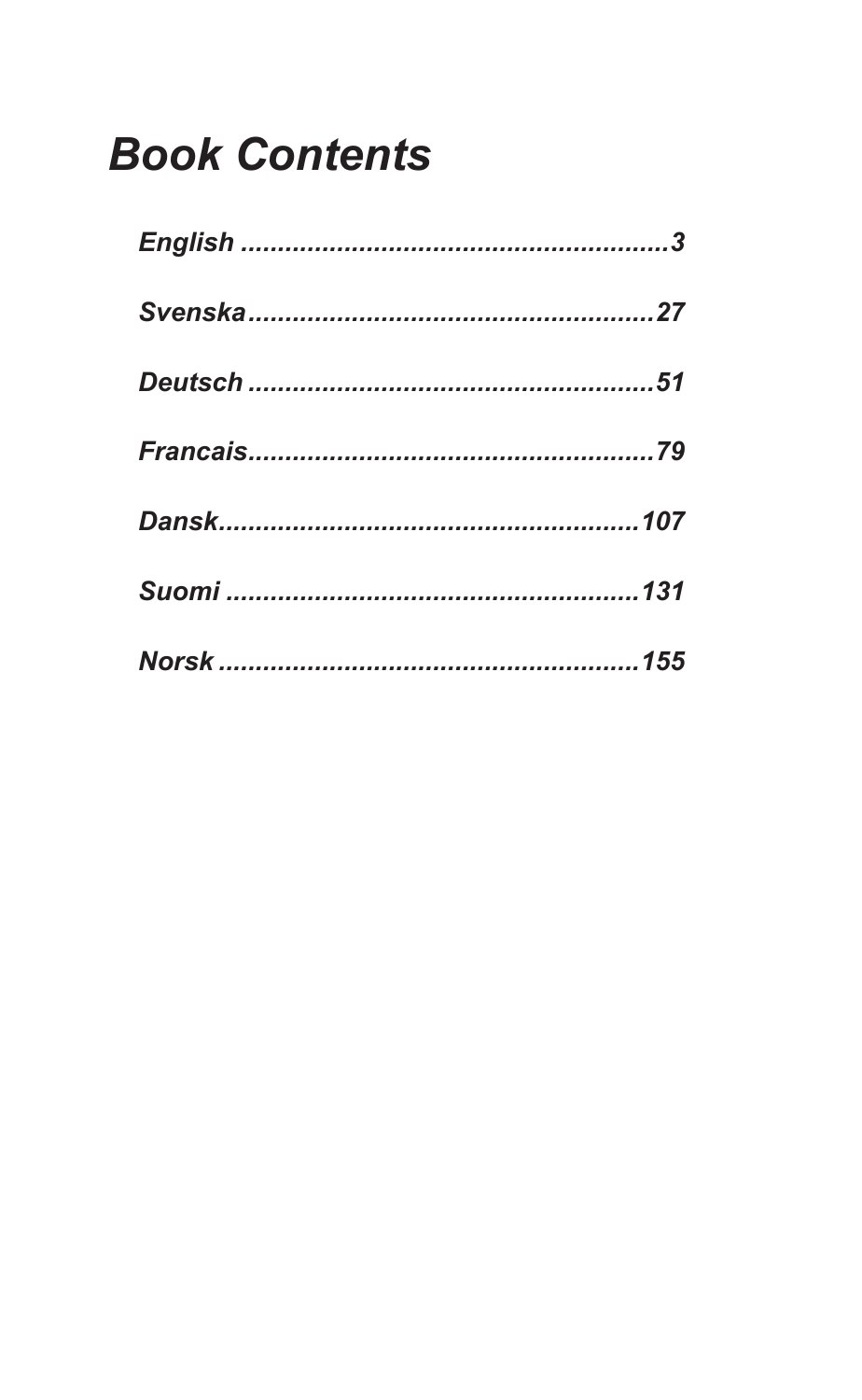<span id="page-2-0"></span>Technical specifications and availability subject to change without notice.

© Copyright Vanderbilt International (IRL) Ltd.

We reserve all rights in this document and in the subject thereof. By acceptance of the document the recipient acknowledges these rights and undertakes not to publish the document nor the subject thereof in full or in part, nor to make them available to any third party without our prior express written authorization, nor to use it for any purpose other than for which it was delivered to him.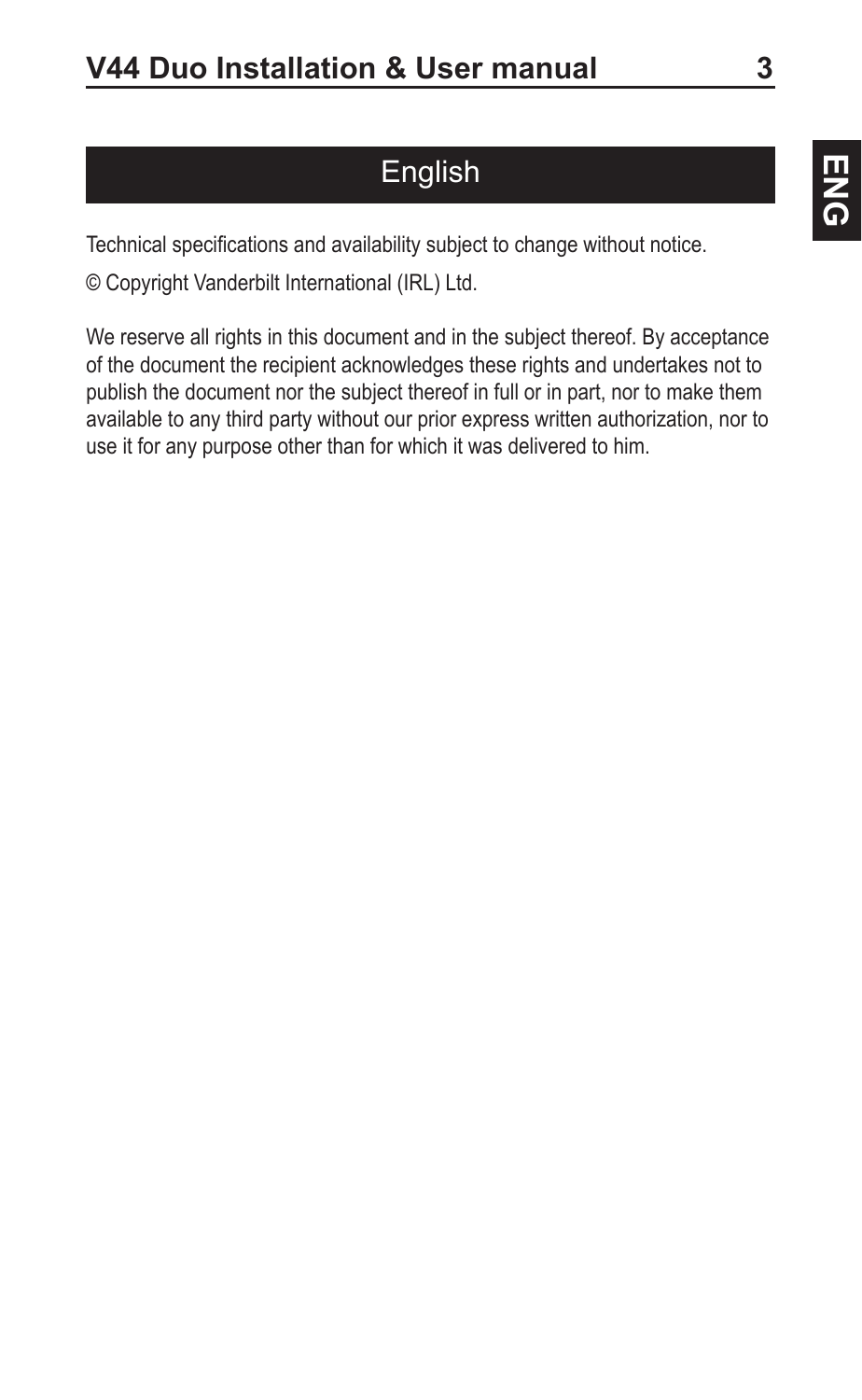# **ENG**

# **Contents**

| Programming commands 11 |  |
|-------------------------|--|
|                         |  |
|                         |  |
|                         |  |
|                         |  |
|                         |  |
|                         |  |
|                         |  |
|                         |  |
|                         |  |
|                         |  |
|                         |  |
|                         |  |
|                         |  |
|                         |  |
|                         |  |
|                         |  |
|                         |  |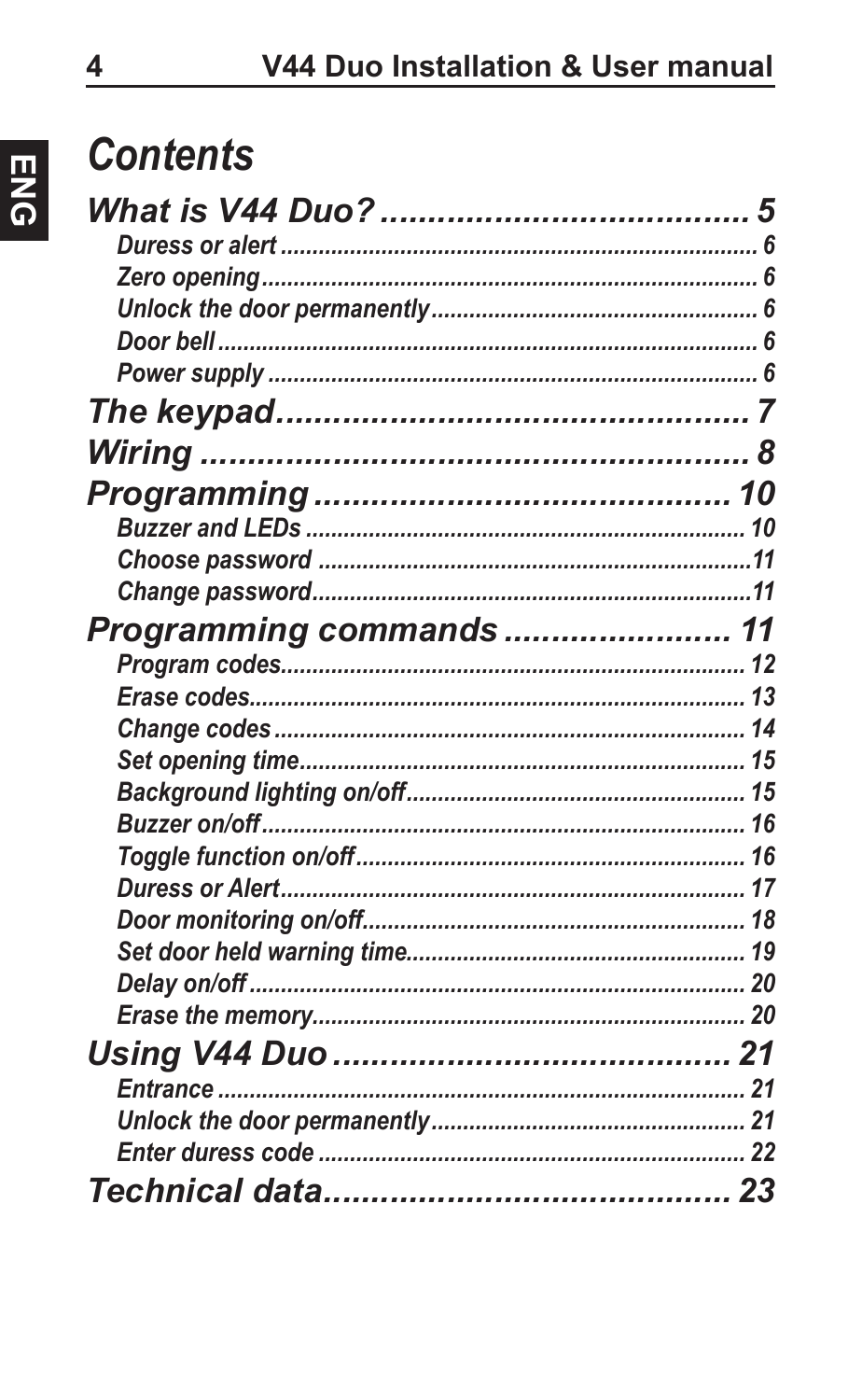# <span id="page-4-0"></span>*What is V44 Duo?*

V44 Duo is a compact code lock with two relay outputs. This makes V44 Duo capable of controlling two doors – or one door and an optional function, e.g. a light switch. Either a four- or a six-digit code can be used to open connected doors. All programming is done from the keypad.

#### *Open two doors using one code*

The advantage of using two relay outputs is that two functions can be activated at the same time, using only one code. For example, the code can open the lock and turn on a light switch at the same time.

Another setup is to connect the code lock to two doors. One code is programmed to operate both doors, while the other only opens one of the doors.

If the code is programmed to open both doors, you can set V44 Duo so that the other door does not open until the first door has been opened and closed (see the Delay section).

For each code, choose whether to activate both relay outputs, only one or only the other.

#### *Disable the codes whenever needed*

V44 Duo offers the possibility to disable codes at certain times. For example, the cleaning staff's access to the building can be limited to certain hours, while tenants/staff can have access to the door 24 hours a day.

By connecting two time clocks to V44 Duo, three different time zones can be used to control the codes: one controlled by time clock 1, one controlled by time clock 2 and one that is valid 24 hours a day, i.e. no time control.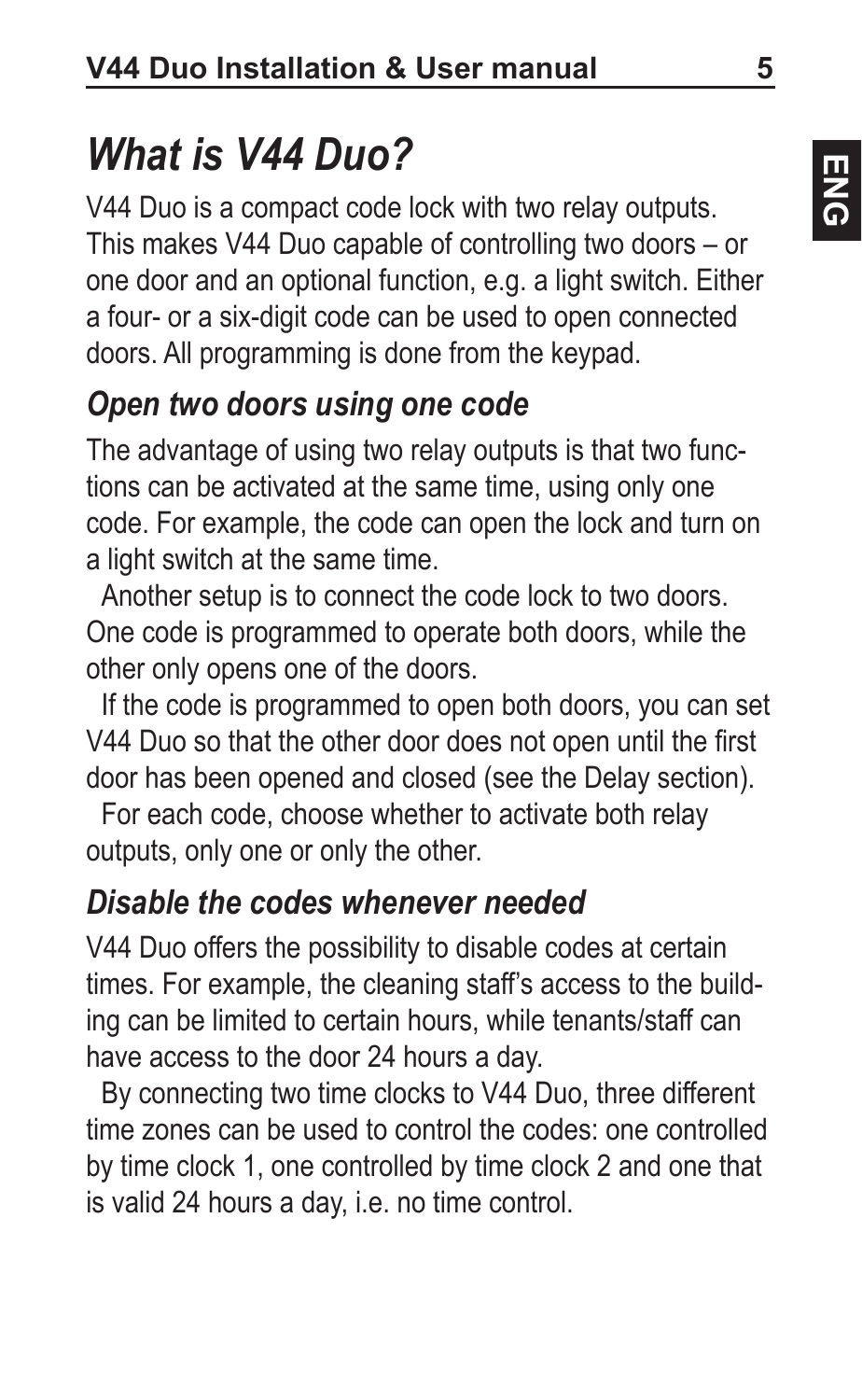## <span id="page-5-0"></span>*Duress or alert*

V44 Duo is equipped with an output that can be activated for one of the following reasons:

- A user enters a duress code OR
- The door held warning time expires or the door is forced open

Choose which alternative to use. Then connect e.g. a burglar alarm or similar to the output.

## *Zero opening*

To make entrance easier, e.g. during office hours, connect an external contact. Then use the contact to activate or deactivate zero opening, i.e. opening the door by pressing the zero button on the keypad. Note that this is only applies to relay output 1.

## *Unlock the door permanently*

If the Toggle function is activated, the code can be used to unlock the door. The door remains open until a valid code is entered once again (see the Toggle on/off section).

# *Door bell*

If needed, a door bell can be connected to V44 Duo. To ring the bell, the visitor presses the button labelled with a bell on the code lock's keypad.

# *Power supply*

Ensure that the power supply is stable and within the rated voltage of the unit. Use an uninterrupted power supply (UPS) to ensure a continuous function of the unit in the event of power dips on the mains supply.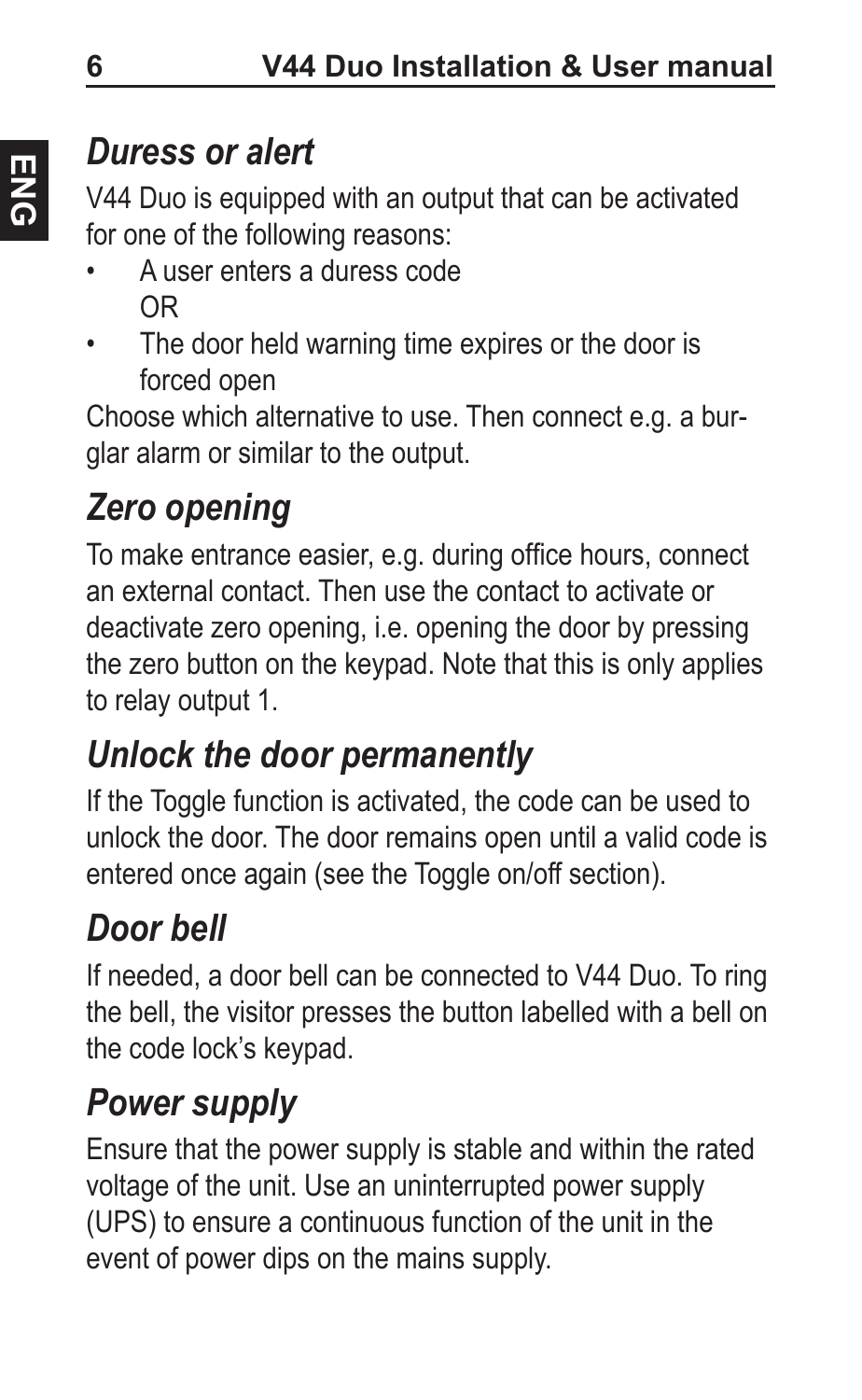# <span id="page-6-0"></span>*The keypad*

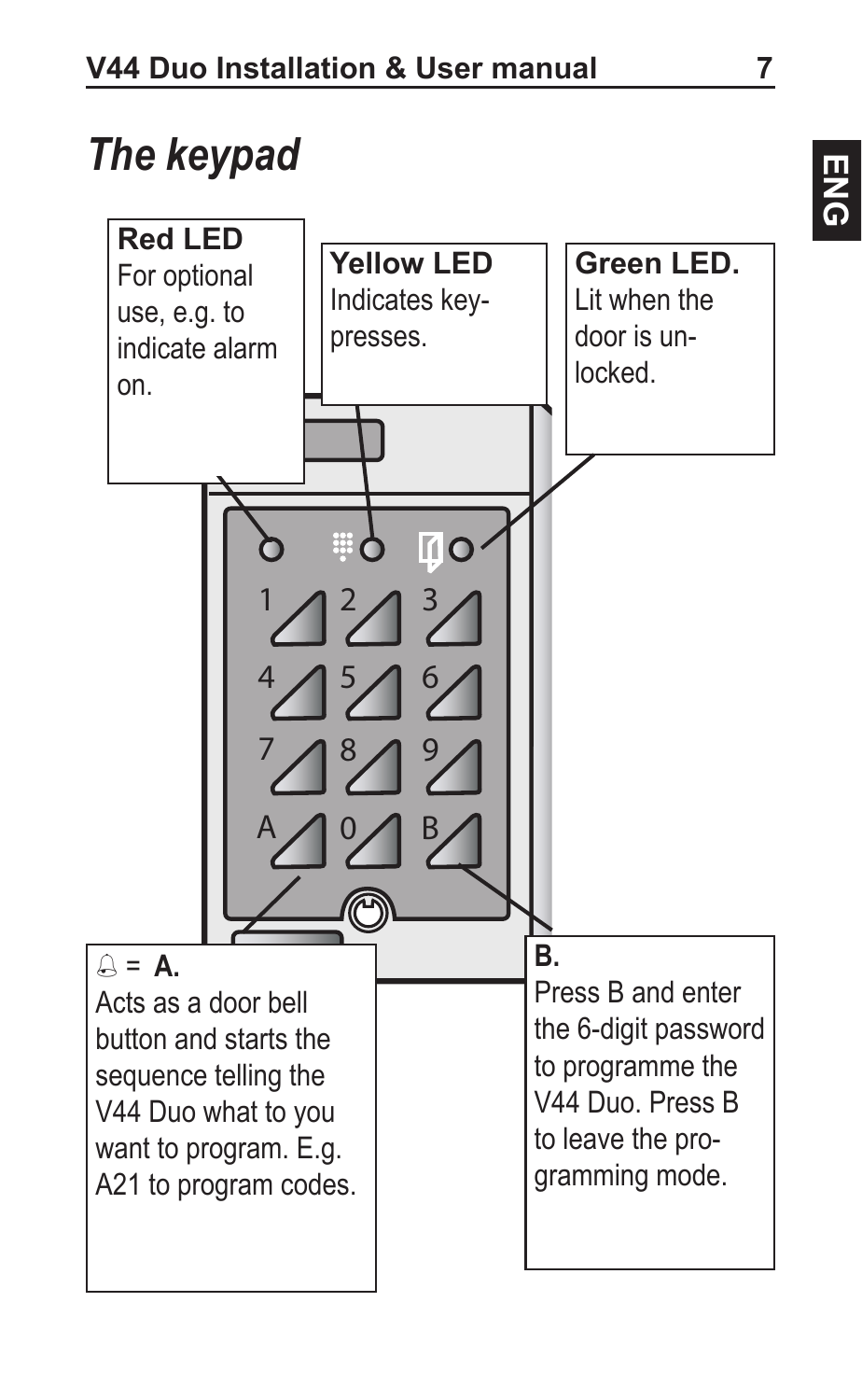<span id="page-7-0"></span>

# *Wiring*

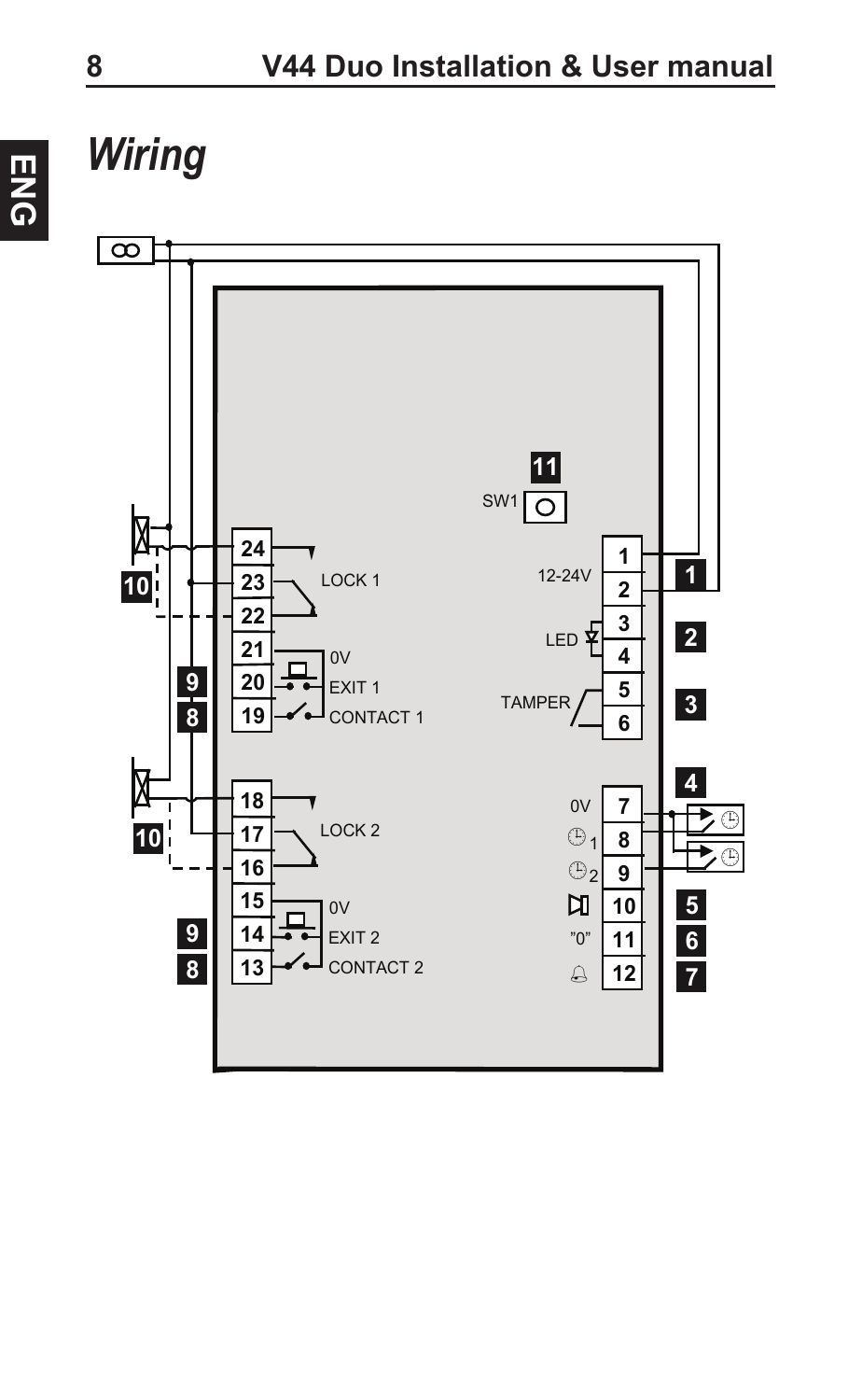| 1              | Power in, terminal nos 1(+) and 2. 12-24 V. **)                                                                                   |
|----------------|-----------------------------------------------------------------------------------------------------------------------------------|
| $\overline{2}$ | Input for extra LED (red), terminal nos 3 and 4.10-35<br>$V$ DC. $**$ )                                                           |
| 3              | Tamper switch, terminal nos 5 and 6. Closed when<br>the housing is closed. **)                                                    |
| 4              | Code disabling from external time clock. *)<br>Input 1: Close terminal nos 8 and 7.<br>Input 2: Close terminal nos 9 and 7.       |
| 5              | Output for alert or duress. Use E7 relay. Connect<br>between terminal nos 10 and $1(+)$ . **)                                     |
| 6              | Contact for zero (0) opening. Close terminal nos 11<br>and $7.*$ )                                                                |
| 7              | Output for Door bell (buzzer). Use E7 relay. Connect<br>between terminal nos 12 and $1(+)$ . *)                                   |
| 8              | Input for door contacts. The contact is closed when<br>the door is closed. Terminal nos 13 and 15 (19 and<br>21 respectively). *) |
| 9              | Exit button. The door opens on closing terminal nos<br>14 and 15 (20 and 21 respectively). *)                                     |
| 10             | Electric locking device. Dashed line refers to locks<br>with fail-safe function. **)                                              |
| 11             | SW1 push button. Used when choosing password<br>and erasing memory.                                                               |

 $*$ ) Cable < 3 m

\*\*) Cable  $<$  30 m

**ENG**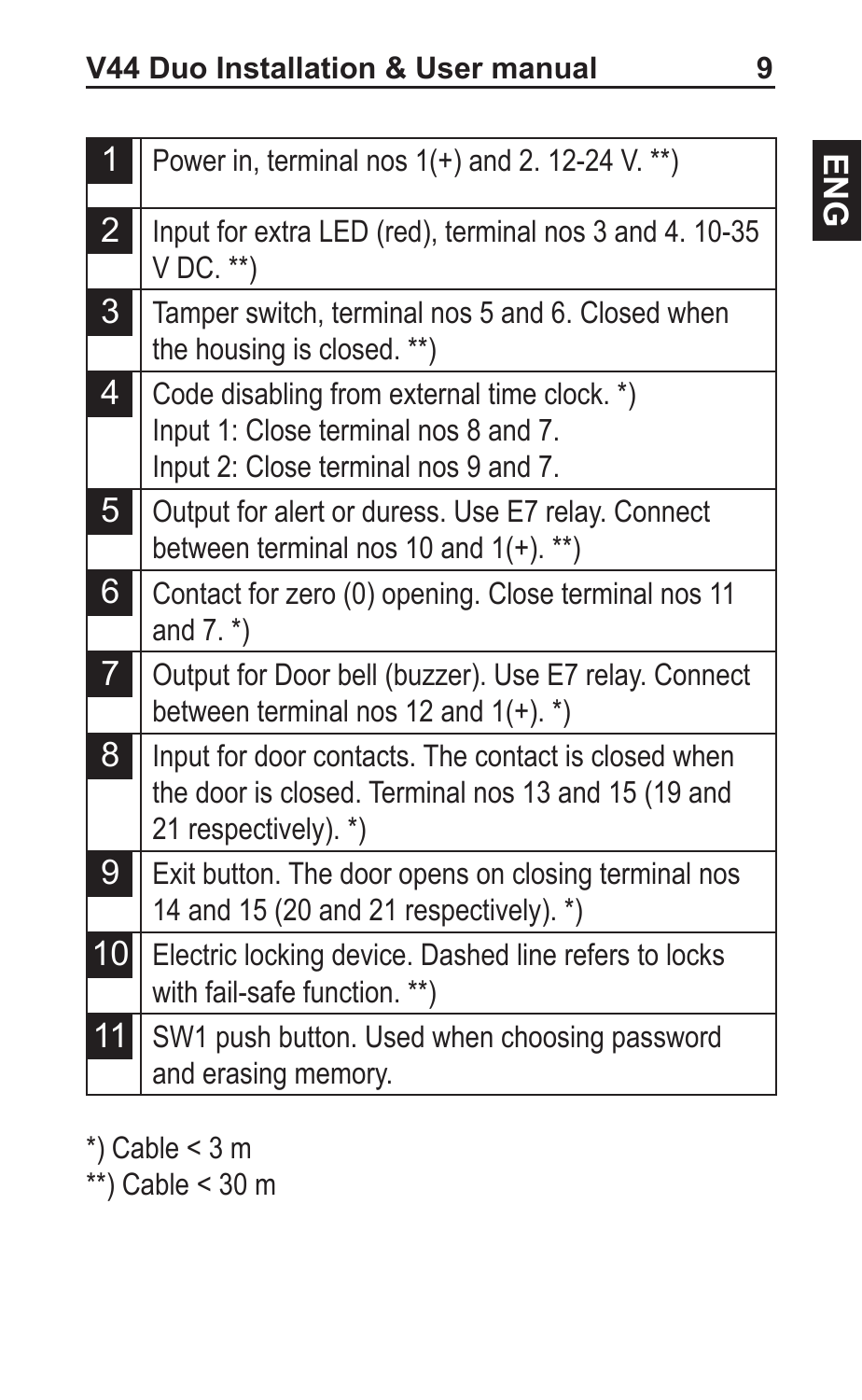# <span id="page-9-0"></span>*Programming*

Before you start programming V44 Duo, make a note of the codes to be used, to what timing group they should belong and which relay output they should control. At the back of this manual you will find a chart designed for this purpose. Look at the chart as you program V44 according to the instructions below.

## *Buzzer and LEDs*

During programming you will be guided by the buzzer and the LEDs.

**In programming mode before a function is chosen**: Green and yellow LED flashes.

**During programming:** Yellow LED goes out. Green LED is lit.

**Correct instruction:** Confirmed by a rising signal consisting of two quick beeps.

**Faulty instruction:** Confirmed by a falling signal consisting of two quick beeps.

*NOTE!* During programming mode, if a button is not pressed within 20 seconds, the code lock goes back to normal operation.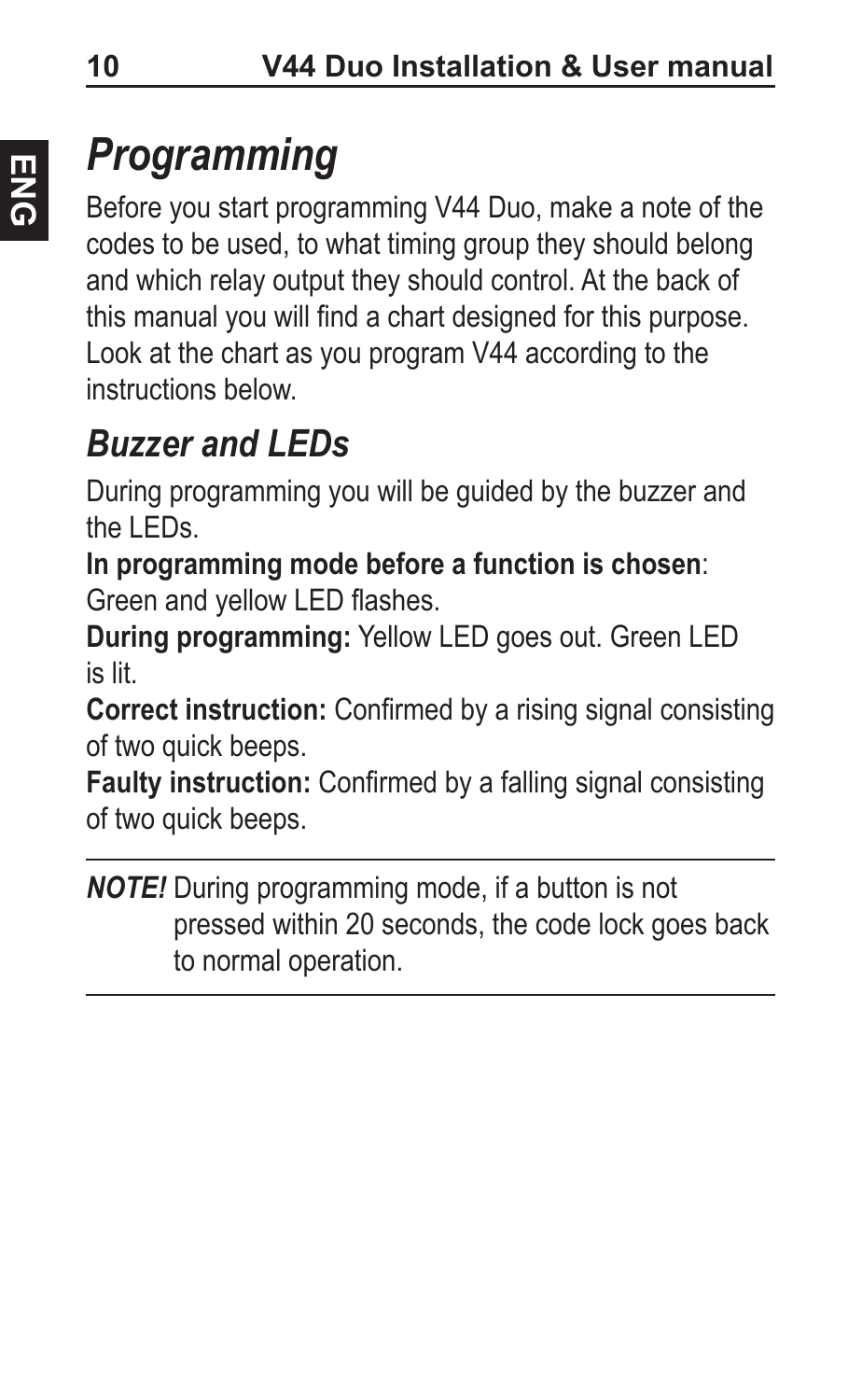#### <span id="page-10-0"></span>*Choose password*

The first thing to do before you can start programming is to choose a password.

- 1 Press and hold the SW1 button on the code lock's circuit board. Both LEDs are lit.
- 2 Enter a 6-digit password.<br>3 Make a note of the new r
- Make a note of the new password in the chart at the back of the manual.

#### *Change password*

- 1 Press B and enter the current password.
- 2 Enter A27.<br>3 Enter the n
- Enter the new password. A warning tone is heard.
- 4 Enter the new password once again.
- 5 Press B to leave programming mode.
- 6 Make a note of the new password in the chart at the back of the manual.

# *Programming commands*

Always press B and the password before any commands are used.

Leaving the programming mode can be done by pressing B.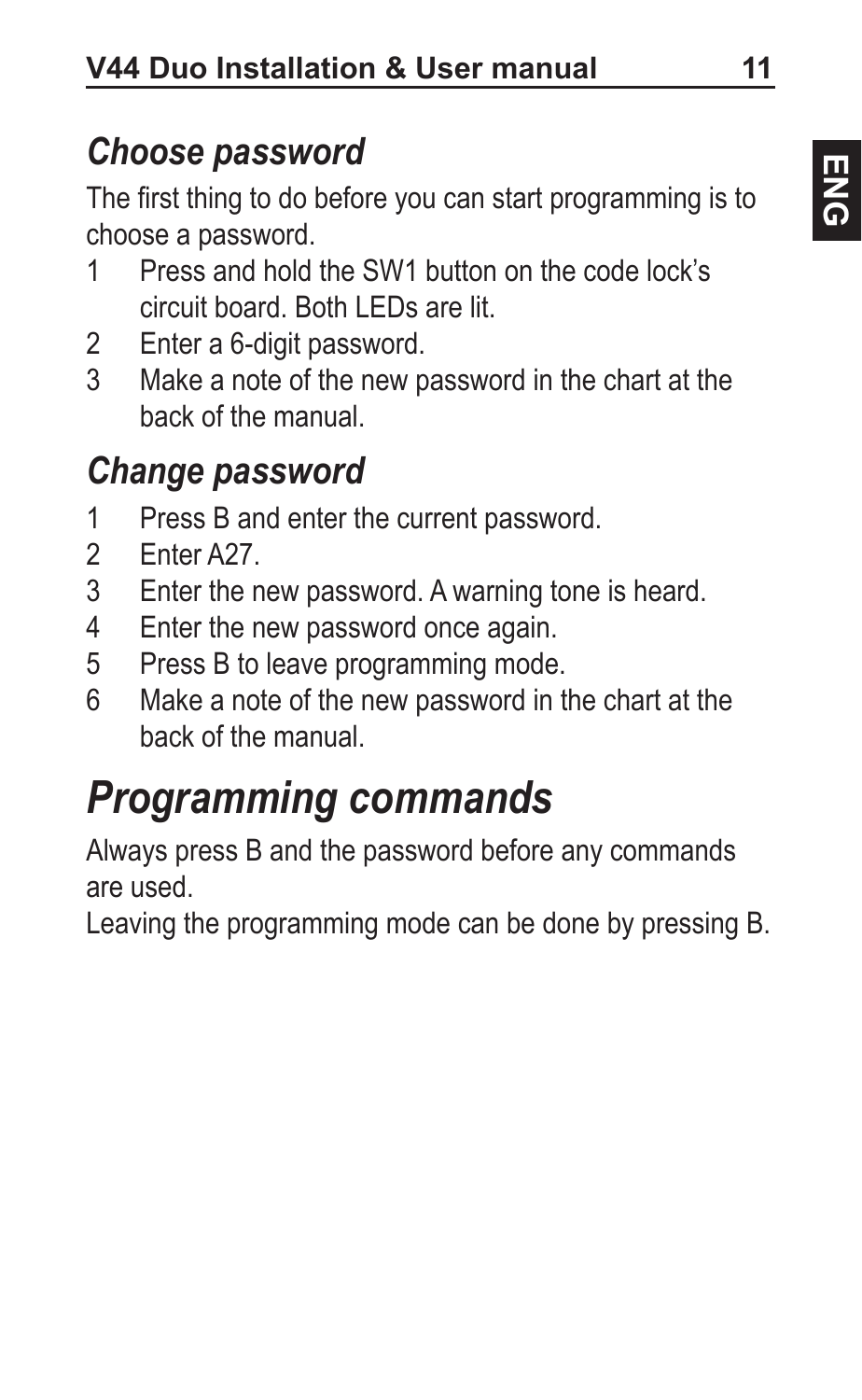# <span id="page-11-0"></span>**ENG**

#### *Program codes*

- 1 Press B and enter the current password.<br>2 Frier A21
- Enter A21
- 3 Enter the desired code location using two digits (01- 30).
- 4 Enter the code for the current code location (four digits for code location 01-20 or six digits for code location 21-30).

**Note!** The four first digits in a 6-digit code must not be the same as the digits in a 4-digit code and the other way around.

5 Choose whether or not the code should be disabled from a time clock.

 $0 =$  no time control

 $1 = \text{code disabled from time clock } 1$ 

 $2 = \text{code}$  disabled from time clock  $2$ 

- 6 Choose which relay output to control.
	- $0 =$  both relay outputs
	- $1$  = relay output 1
	- $2$  = relay output 2
- 7 Program the next code by continuing from step 3 or press B to exit.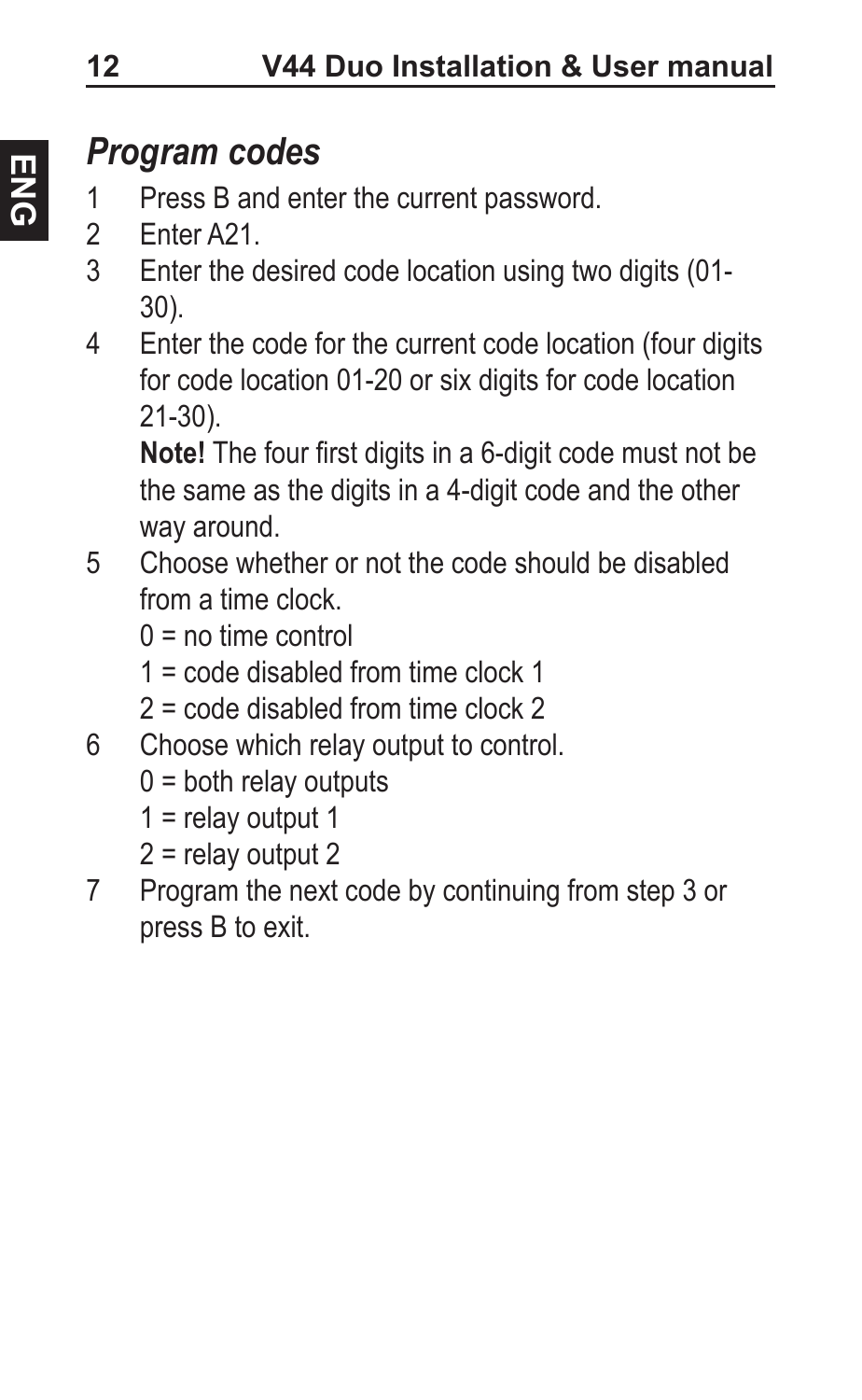#### <span id="page-12-0"></span>*Erase codes*

- 1 Press B and enter the current password.<br>2 Enter A22.
- Enter A22
- 3 Enter the current code. If it is a 4-digit code, enter A after the last digit.

If it is a 4-digit code, enter 0000. If it is a 6-digit code, enter 000000

- 4 Enter 0000 (000000) again.
- 5 Enter 0.
- 6 Enter 0 once again.<br>7 Frase the next code
- Erase the next code by continuing from step 3 or press B to exit.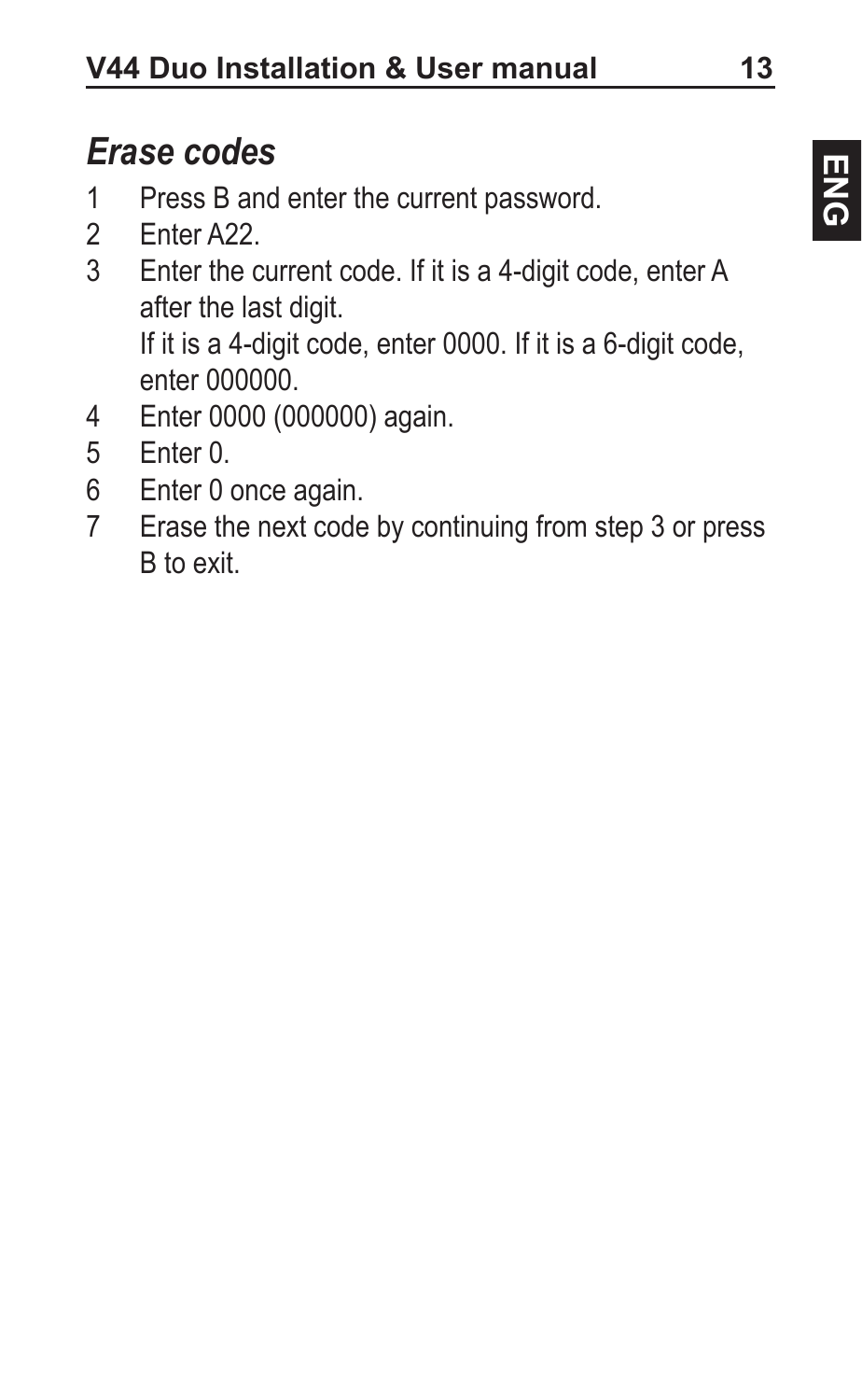#### <span id="page-13-0"></span>*Change codes*

- 1 Press B and enter the current password.<br>2 Enter A22.
- Enter A<sub>22</sub>
- 3 Enter the current code. If it is a 4-digit code, enter A after the last digit.
- 4 Enter the new code using four or six digits.<br>5 Enter the new code once again.
- 5 Enter the new code once again.<br>6 Choose whether or not the code
- 6 Choose whether or not the code should be disabled from a time clock.
	- $0 =$  no time control
	- $1 = \text{code disabled from time clock } 1$
	- $2 =$  code disabled from time clock  $2$
- 7 Choose which relay output to control.
	- $0 =$  both relay outputs
	- $1$  = relay output 1
	- $2$  = relay output 2
- 8 Change the next code by continuing from step 3 or press B to leave code program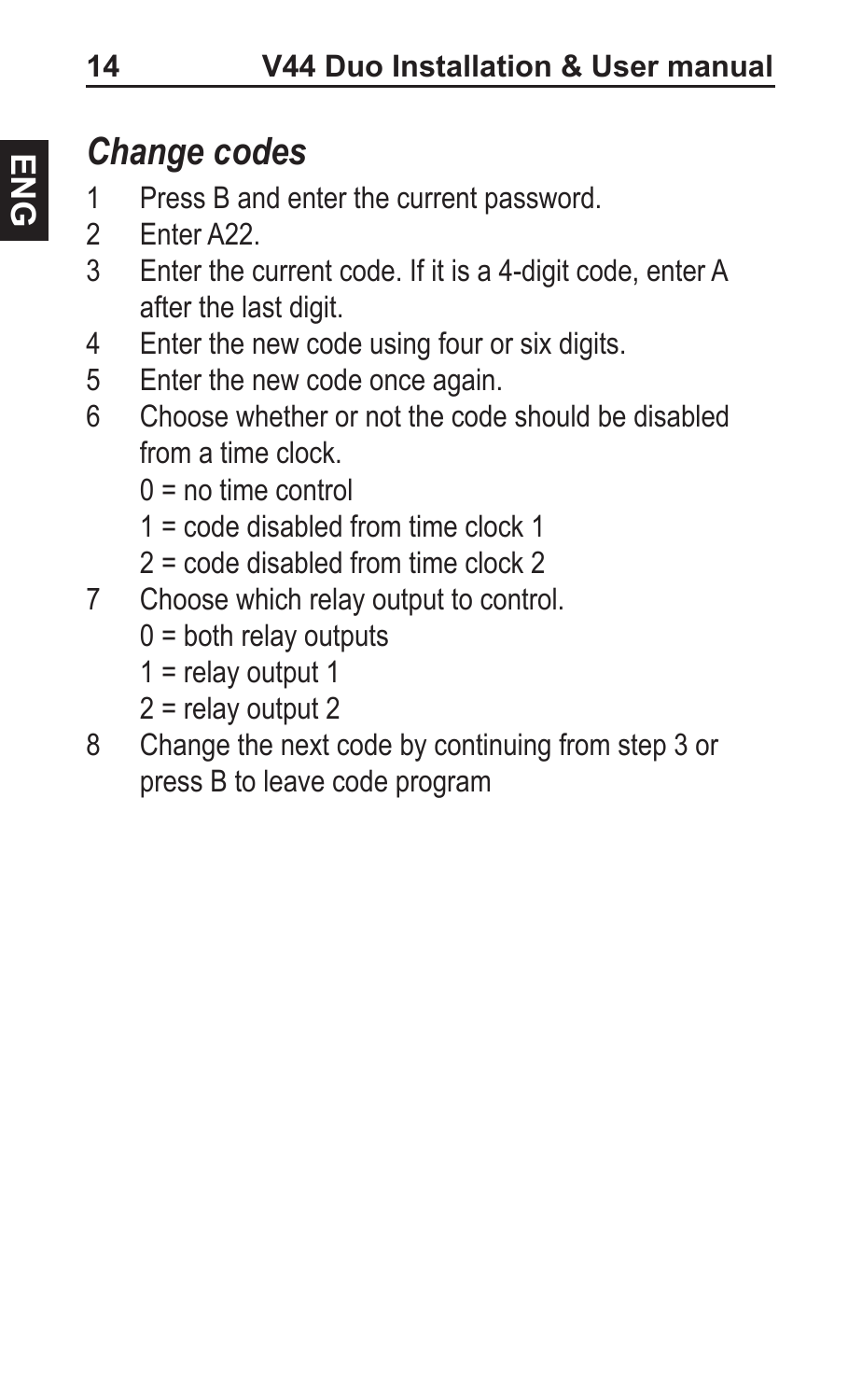#### <span id="page-14-0"></span>*Set opening time*

The opening time determines for how long the lock should remain open following a correct entrance code. When V44 Duo is delivered the opening time is 7 seconds for both relays.

- 1 Press B and enter the current password.<br>2 Friter A28
- Enter A28
- 3 Enter the desired opening time (01-99) using two digits, e.g. 09 for 9 seconds.
- 4 Choose which relay output the new opening time applies to:
	- $0 =$  hoth
	- $1$  = relay output 1
	- $2$  = relay output 2

### *Background lighting on/off*

This is how to turn off the keypad's background lighting, if needed.

- 1 Press B and enter the current password
- 2 Enter A60.
- 3 Enter 0.

To reactivate background lighting, press 1 in step 3 instead.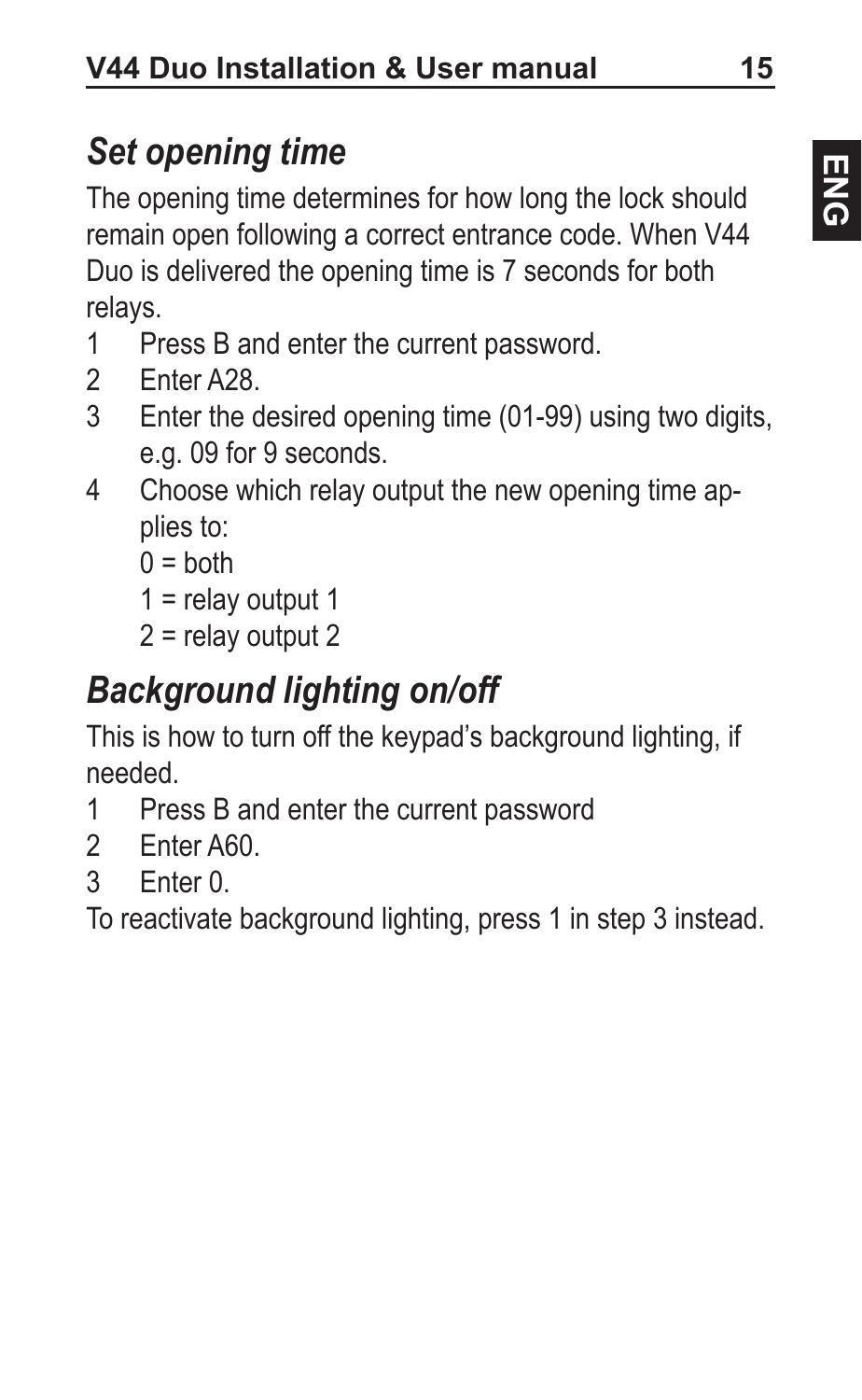# <span id="page-15-0"></span>*Buzzer on/off*

This is how to deactivate the buzzer if sound on keypresses and door opening is not desired. Note that the buzzer will keep sounding during programming.

- 1 Press B and enter the current password.
- 2 Enter A65.<br>3 Enter 0
- Enter 0.

To reactivate the buzzer, press 1 in step 3 instead.

# *Toggle function on/off*

To be able to unlock a door permanently, the toggle function has to be activated.

Proceed as follows:

- 1 Press B and enter the current password
- 2 Enter A81.
- 3 Enter 1.
- 4 Choose what relay outputs the toggle function should apply to.
	- $0 =$  hoth
	- $1$  = relav output 1
	- $2$  = relay output 2

To deactivate the toggle function, follow the above steps, only enter 0 in step 3 instead.

In the *Unlock the door permanently* section you will find instructions on how to unlock the door permanently.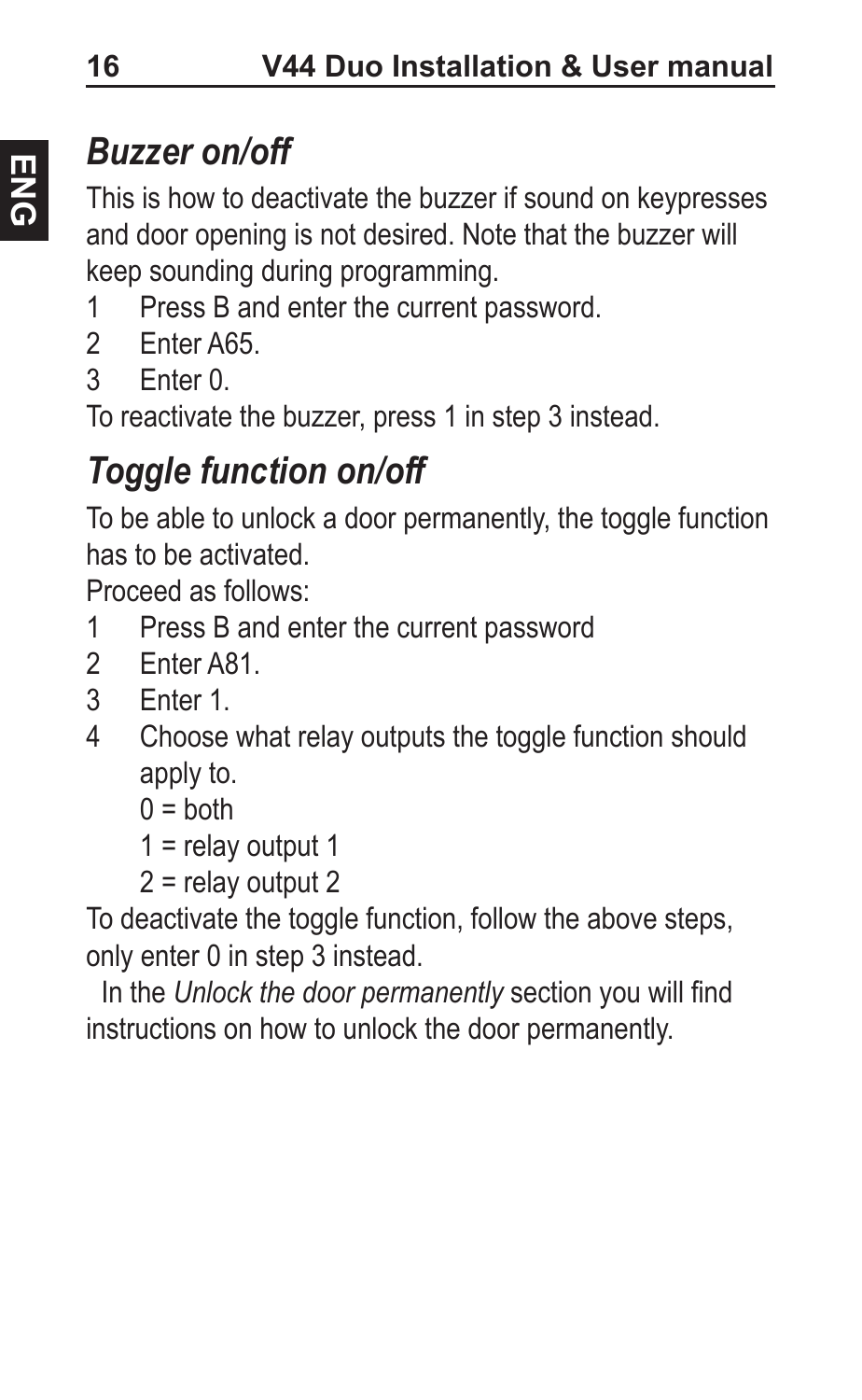#### <span id="page-16-0"></span>*Duress or Alert*

The V44 Duo allows for either using duress or alert. The same command is used for different function.

#### *Duress*

With the *Duress* function activated, a user can enter a special code if he or she is forced to open the door under threat. It is important to have a plan for what action to take when a duress code is entered.

*NOTE!* If *Duress* is activated, make sure you have not programmed codes with consecutive digits. Code 1234 must not exist with codes 1235 and 1233. Code 5679 must not exist with codes 5670 and 5678.

The *Enter duress code* section describes how a user should enter the duress code.

#### *Alert*

When V44 Duo is delivered, the alarm output is set to be activated if the door is open too long or if the door is forced open.

Note that door contacts must be connected and that *Door monitoring* must be activated for this to work.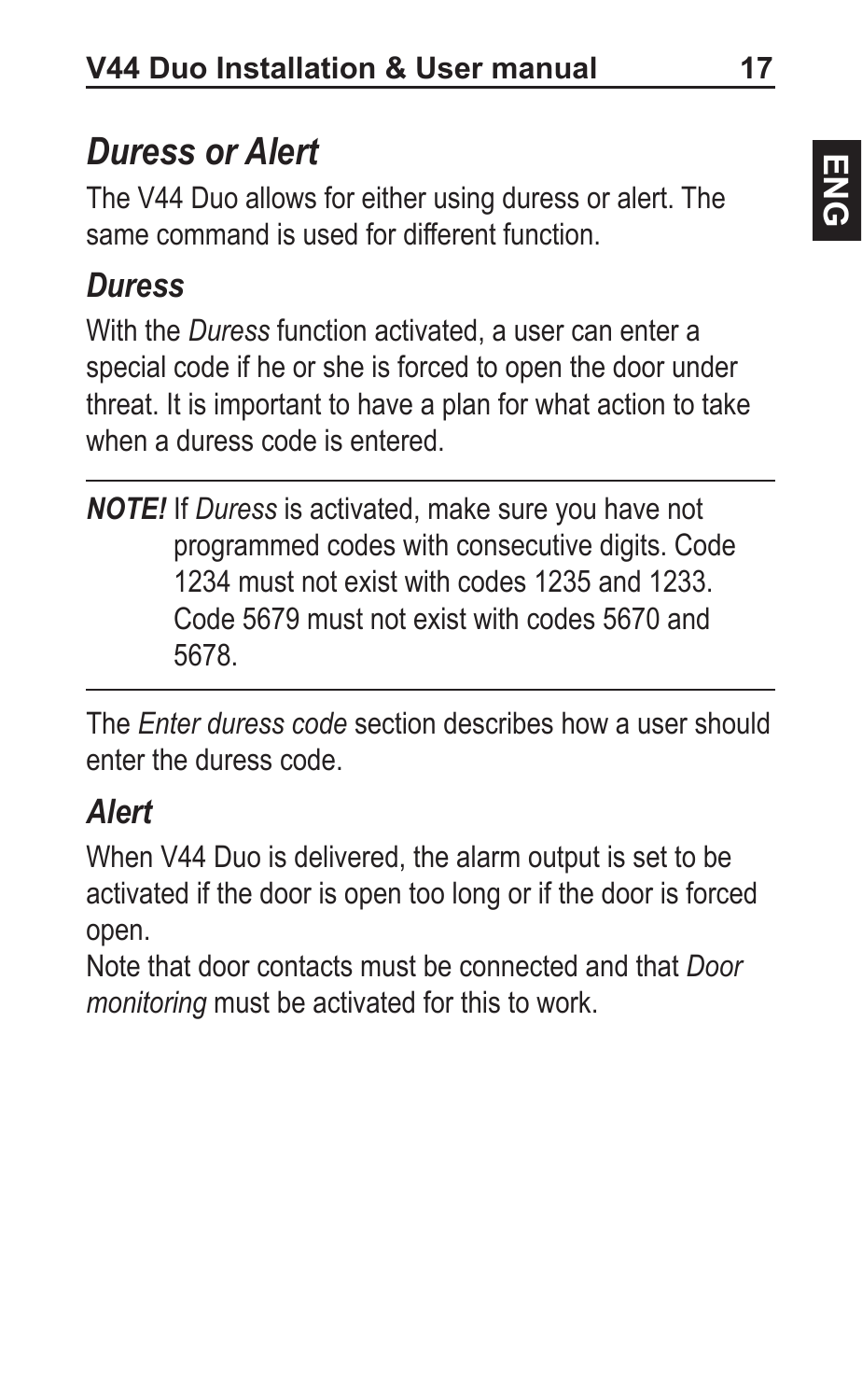<span id="page-17-0"></span>This is how to choose one of the functions:

- 1 Press B and enter the current password.
- 2 Enter A69.
- 3 Enter **either**:
	- $0 =$  Door Alert (default).
	- $1 =$  Duress

## *Door monitoring on/off*

If door contacts are used and this function is activated, a warning signal sounds during the time set as door held warning time, i.e. when the opening time has expired and the door is still open.

If the door held warning time expires and the door is still open, the alert output is activated (if the *Alert function* is activated). This also happens if the door is forced open. This is how to activate *Door monitoring*:

- 1 Press B and enter the current password
- 2 Enter A67.
- 3 Enter 1.

To deactivate *Door monitoring*, press 0 in step 3 instead.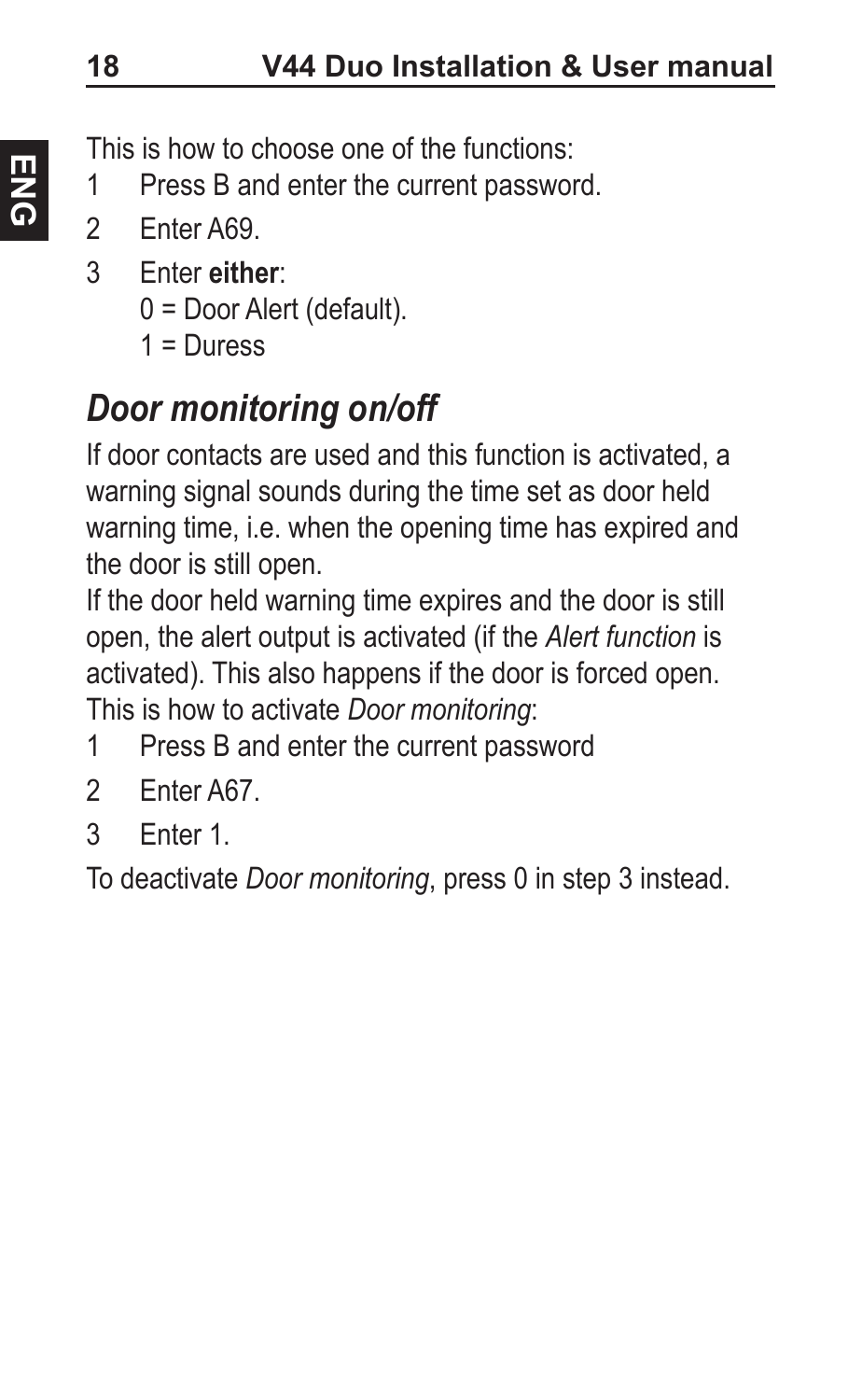#### <span id="page-18-0"></span>*Set door held warning time*

If the door is still open when the opening time has expired, a buzzer sounds as to remind the visitor to close the door immediately – or the alarm output will be activated. The buzzer sounds until the door is closed.

Note that door contacts must be connected and that Door control must be activated for this to work.

This is how to change the door held warning time, if needed:

- 1 Press B and enter the current password.
- 2 Enter A29.<br>3 Enter the d
- Enter the desired door held warning time (01-99) with two digits, e.g. 09 for 9 seconds.
- 4 Choose to which relay outputs the new door held warning time should apply:
	- $0 =$  both
	- $1$  = relav output 1
	- $2$  = relay output 2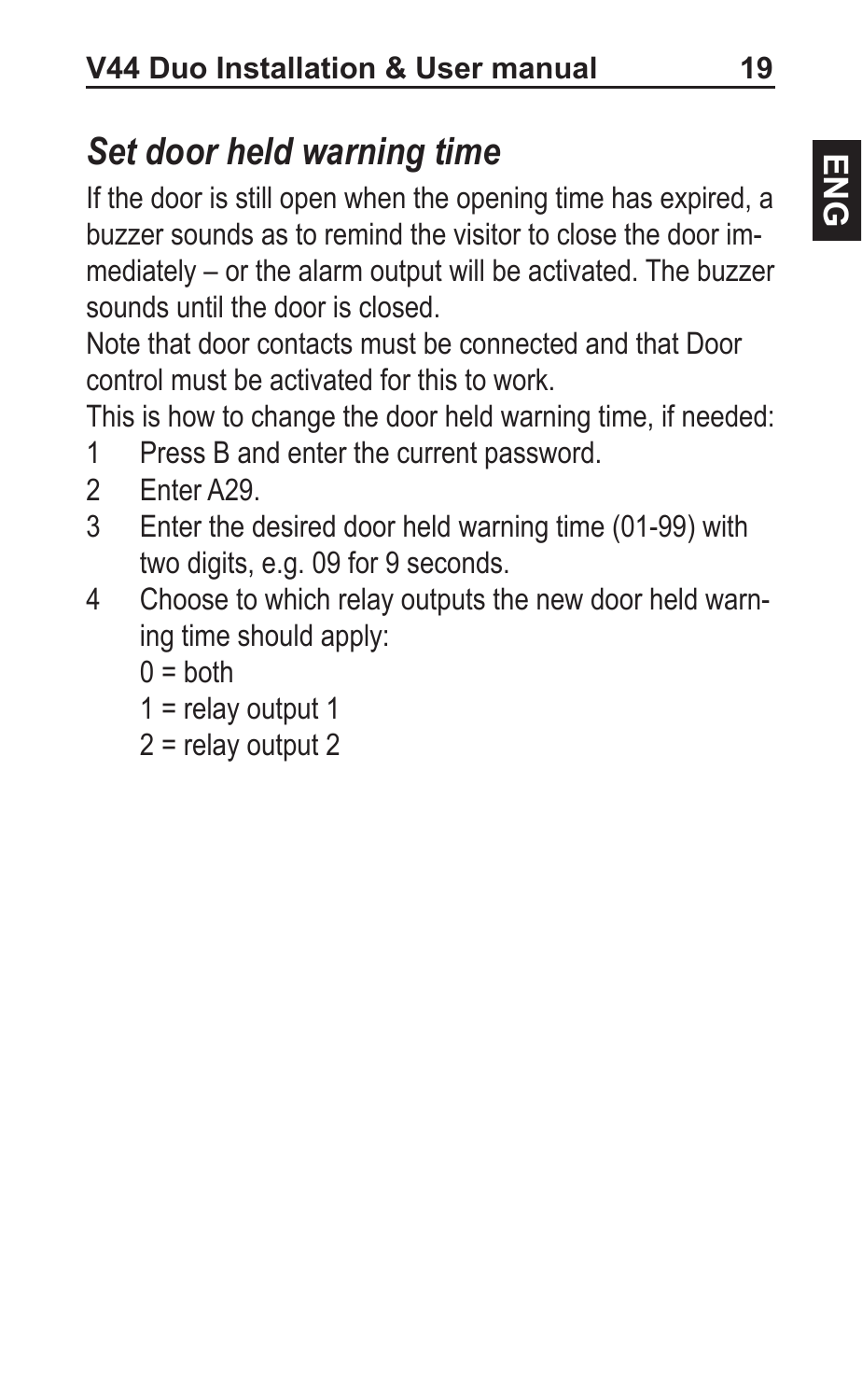# <span id="page-19-0"></span>*Delay on/off*

When this function is activated, the following happens: If a code is programmed to open two doors, lock relay 2 is not activated until door 1 has been opened and closed.

If door 2 is opened with the exit button, door 2 has to be opened and closed before door 1 can be opened.

Note that door contacts must be connected and that Door control must be activated for this to work.

This is how to activate Delay:

- 1 Press B and enter the current password.
- 2 Enter A80.<br>3 Enter 1
- 3 Enter 1.

To deactivate Delay, press 0 in step 3 instead.

# *Erase the memory*

This is how to erase all programmed information (including the password):

- 1 Press B and enter the current password.
- 2 Press SW1 on V44 Duo's circuit board.
- 3 Enter 112186.
- 4 Enter 112186 once again. The memory is now erased and V44 Duo goes back to the factory settings.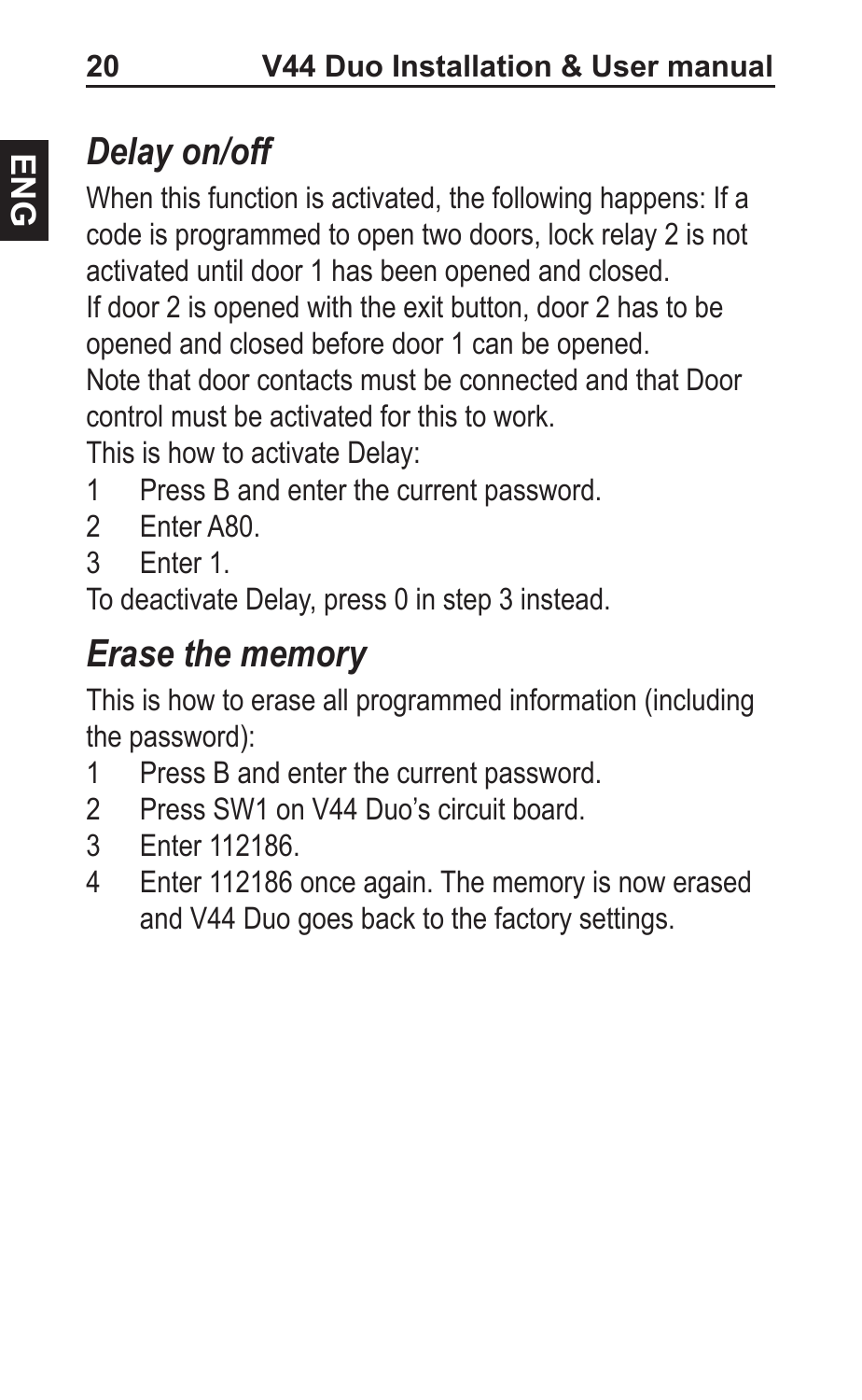# <span id="page-20-0"></span>*Using V44 Duo*

## *Entrance*

To open the lock, a 4-digit (or 6-digit) code should be entered on the code lock's keypad.

V44 Duo is blocked if a visitor performs 12 keypresses without finding the correct code. To release the blockage, enter a correct code twice in succession.

#### *Unlock the door permanently*

To unlock the door permanently, proceed as follows:

- 1 Press B.
- 2 Enter the entrance code.
- 3 Enter 1.

The door is now unlocked (green LED is lit). To lock the door, follow the above steps, only enter 0 in step 3 instead.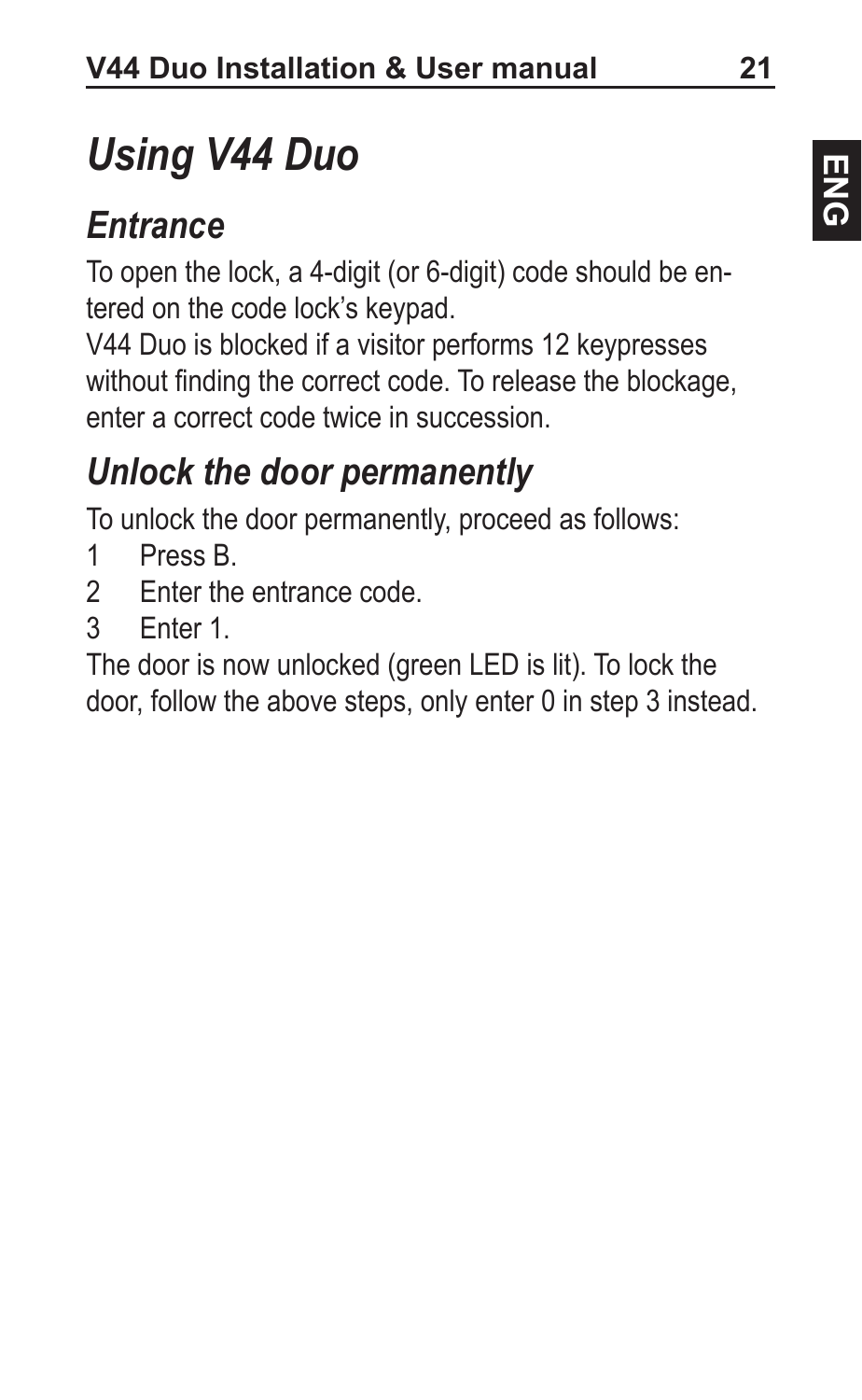## <span id="page-21-0"></span>*Enter duress code*

This is how to activate the alarm output when forced to open the door under threat:

Enter the usual entrance code, only add 1 to the last digit in the code.

**Example 1**: If the entrance code is 1234, enter 1235 instead.

**Example 2:** If the code is 1239, enter 1230 instead.

When a duress code is entered, the door will open at the same time as the duress output is activated. It will remain activated until reset by somebody entering programming mode.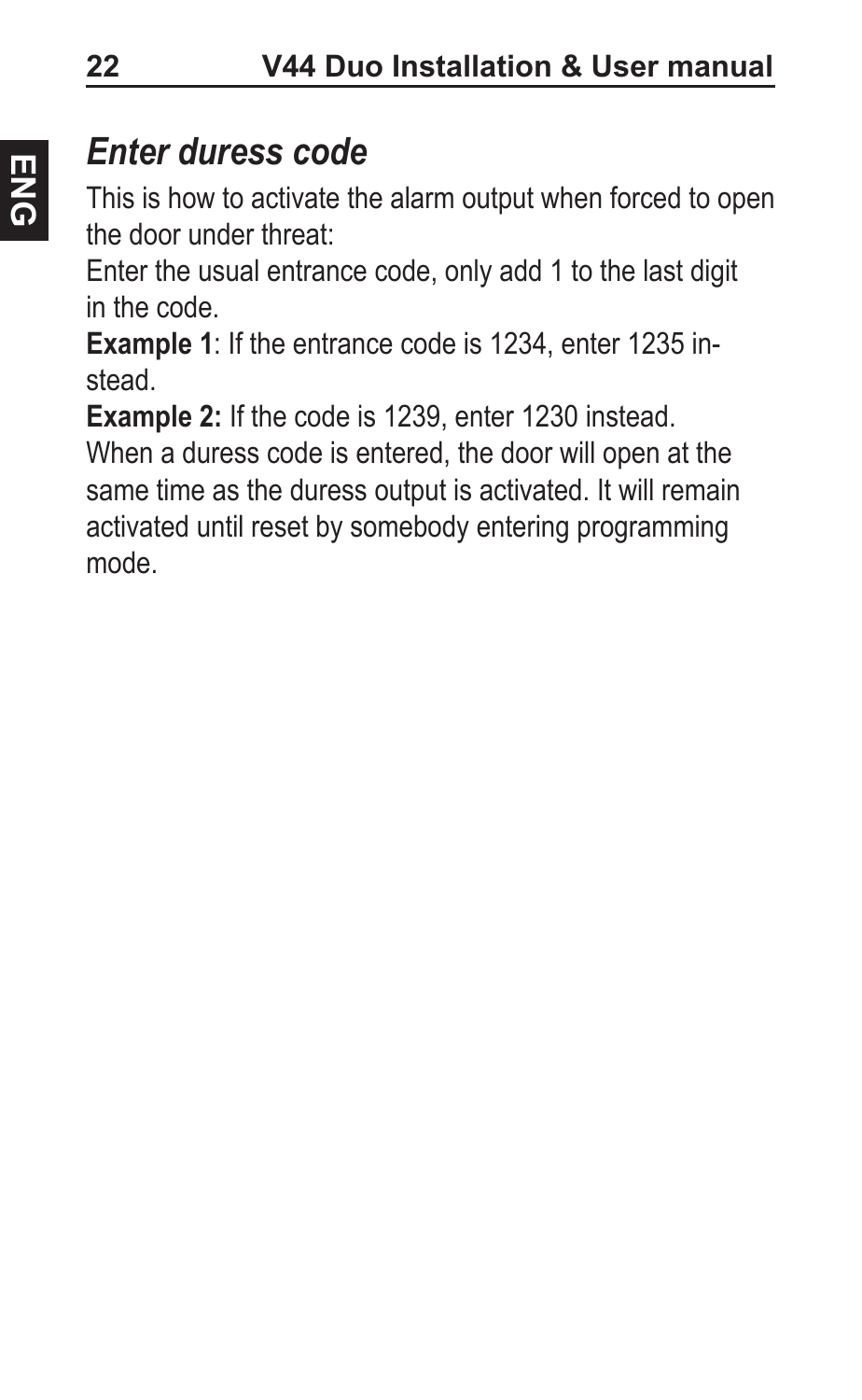# <span id="page-22-0"></span>*Technical data*

| Power supply:                            | 8-24 V AC, 10-35 V DC                       |
|------------------------------------------|---------------------------------------------|
| Power consumption:                       | 75 mA                                       |
| Maximum load over the<br>relay contacts: | 2 A 28 V DC                                 |
| Dimensions (HxWxD)<br>mm:                | 140x80x40                                   |
| Suitable height:                         | 1200-1400 mm from<br>around to bottom edge. |

If needed, complete the installation with flush mounting kit BB3.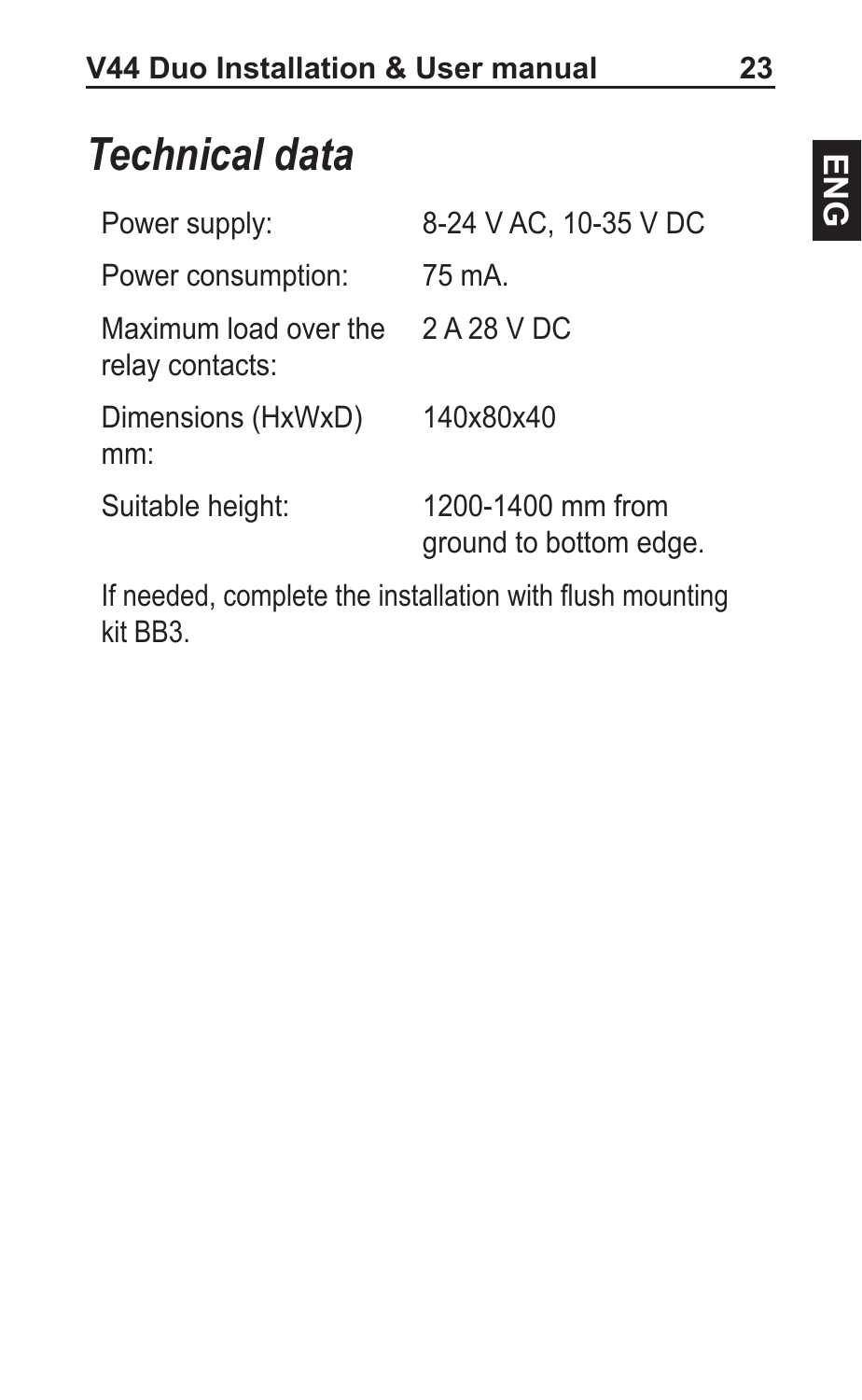**ENG**

|                            |                                | Always start by pressing B and entering the password. Exit: Press B.                                     |                                     |                                                                               |                                                                       |                                                                                           |  |
|----------------------------|--------------------------------|----------------------------------------------------------------------------------------------------------|-------------------------------------|-------------------------------------------------------------------------------|-----------------------------------------------------------------------|-------------------------------------------------------------------------------------------|--|
| Function                   | Step 1                         | Step 2                                                                                                   | Step <sub>3</sub>                   | Step 4                                                                        | Step 5                                                                | Step 6                                                                                    |  |
| entrance<br>code<br>New    | <b>Press</b><br>R <sub>1</sub> | Enter code loca- Enter code (4<br>Code locations<br>$21 - 30 = 6 - 1$ igit<br>tion (2 digits).<br>codes. | or 6 digits)                        | Enter timing<br>$2 = \text{group } 2$<br>$=$ group 1<br>$0 = none$<br>group   | Enter relay<br>$2 =$ relay 2<br>$1 =$ relay 1<br>$0 =$ both<br>output | to programming<br>Press B (back<br>Proceed from<br>step 2. Exit:<br>Next code:<br>mode).  |  |
| entrance<br>Change<br>code | Press<br><b>A22</b>            | Enter old code.<br>Enter code + A<br>4-digit code:                                                       | code (twice)<br>Enter new           | Enter timing<br>$2 = \text{group } 2$<br>$1$ dhoub $=$<br>$0 = none$<br>diorb | Enter relay<br>$2 =$ relay 2<br>$1 =$ relay 1<br>$0 =$ both<br>output | (back to program-<br>Next code: Pro-<br>2. Exit: Press B<br>ceed from step<br>ming mode). |  |
| entrance<br>Erase<br>code  | Press<br><b>A22</b>            | See above                                                                                                | <b>Enter 0000</b><br>$(00)$ (twice) | Press <sub>0</sub>                                                            | Press <sub>0</sub>                                                    | See above                                                                                 |  |

#### *Programming overview*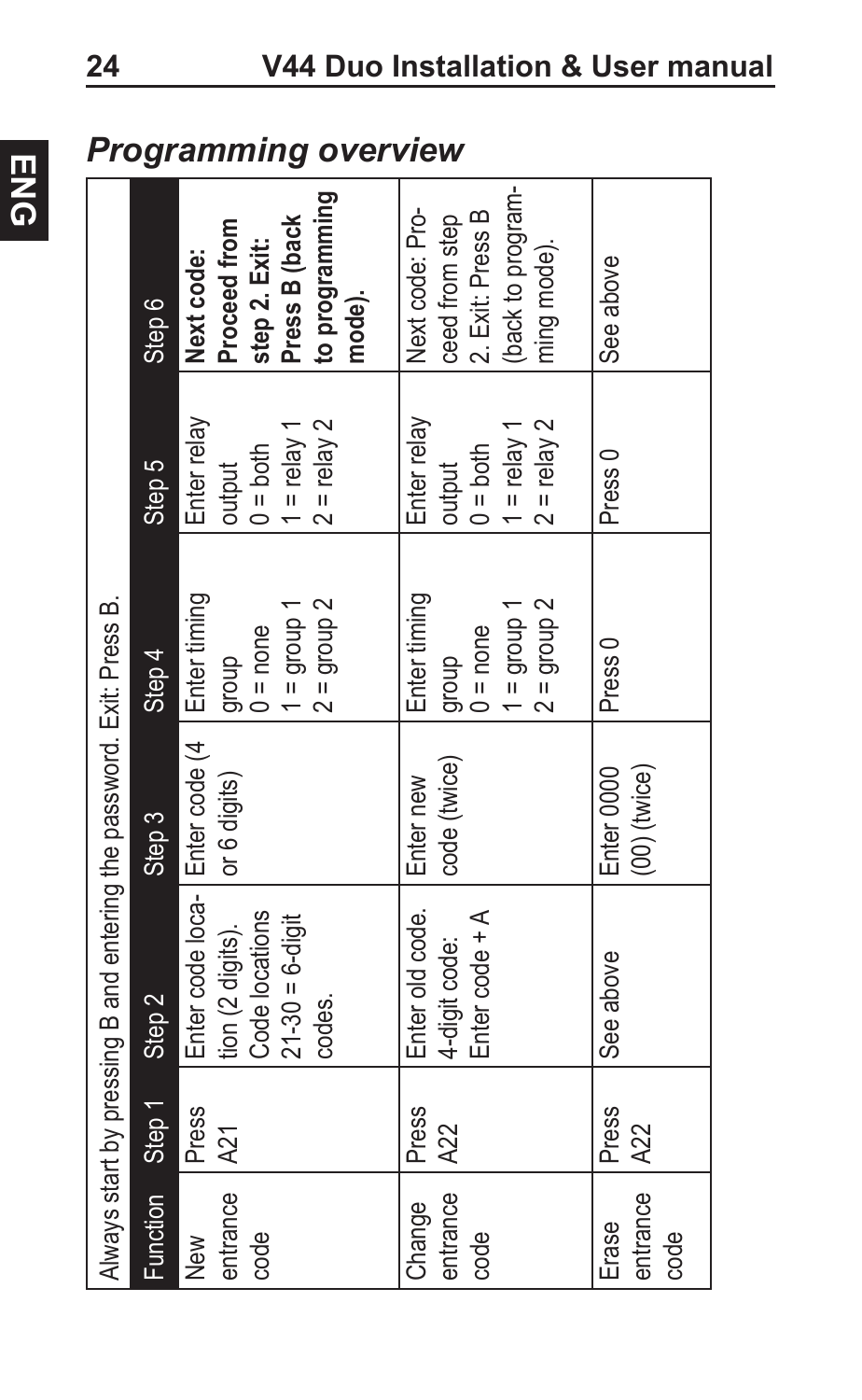|                                  |           | Always start by pressing B and entering the password. Exit: Press B. |                                     |        |          |
|----------------------------------|-----------|----------------------------------------------------------------------|-------------------------------------|--------|----------|
| <b>Function</b>                  | Step 1    | Step <sub>2</sub>                                                    | Step 3                              | Step 4 | Step $5$ |
| Change opening time              | Press A28 | Enter seconds (01-99)                                                | Enter relay out-<br>put (0, 1 or 2) |        |          |
| Change door held<br>warning time | Press A29 | Enter seconds (01-99)                                                | Enter relay out-<br>put (0, 1 or 2) |        |          |
| Change password                  | Press A27 | Enter new code (6 digits)                                            | Enter new code<br>again             |        |          |
| Background lighting<br>on/off    | Press A60 | $0 = \circ \text{ff}$<br>$1 =$ on                                    |                                     |        |          |
| Buzzer on/off                    | Press A65 | $0 = \text{off}$<br>$\frac{5}{10}$                                   |                                     |        |          |
| Door monitor on/off              | Press A67 | $0 = \text{off}$<br>$1 =$ on                                         |                                     |        |          |

**V44 Duo Installation & User manual 25**

**ENG**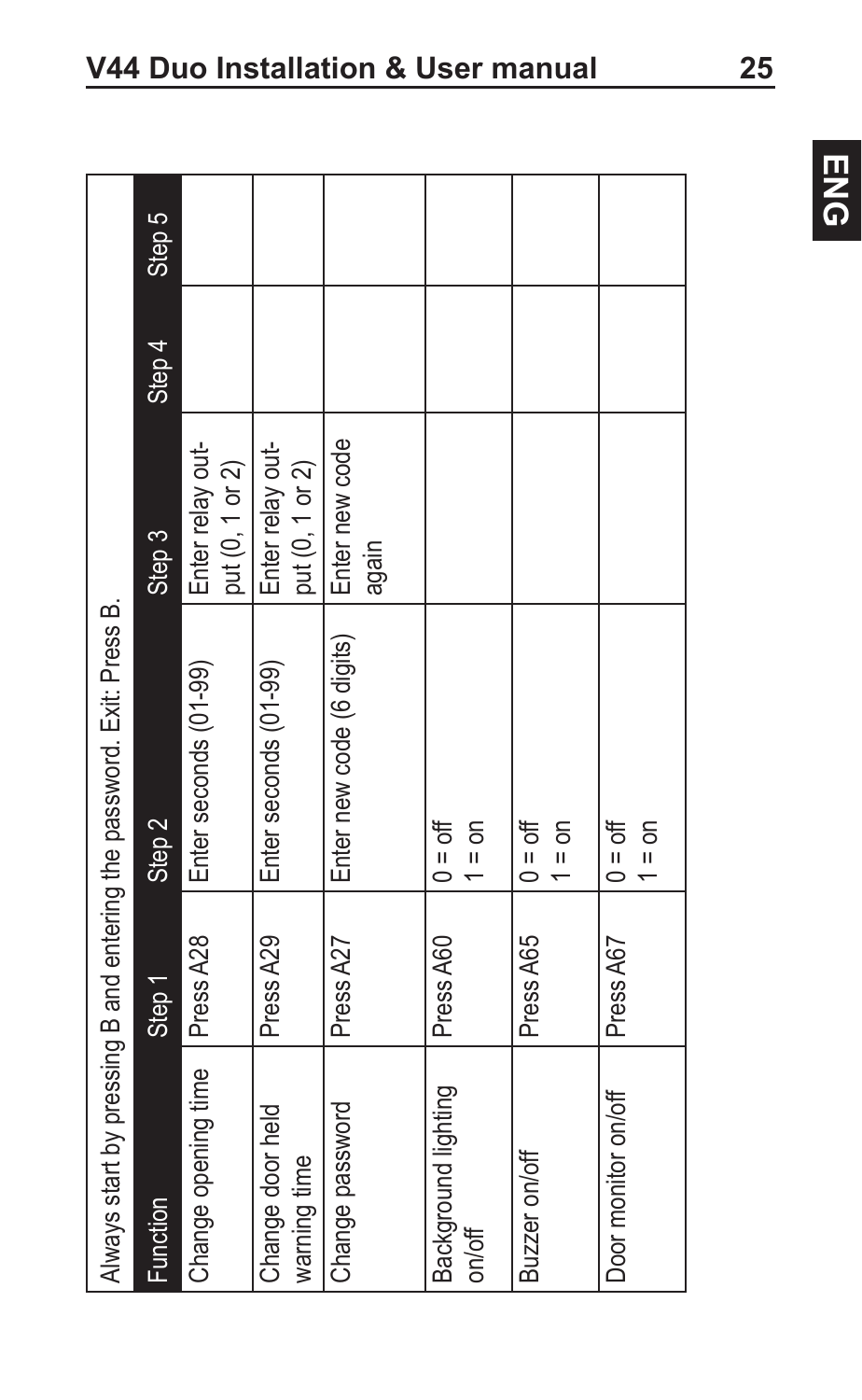| Function               | Step 1                             | Step 2                                                   | Step 3                                | Step 4                | Step 5 |
|------------------------|------------------------------------|----------------------------------------------------------|---------------------------------------|-----------------------|--------|
| <b>Alert/Duress</b>    | Press A69                          | $0 =$ alert on, duress off<br>$1 =$ duress on, alert off |                                       |                       |        |
| Delay on/off           | Press A80 $\vert 0 =$ off          | $1 =$ on                                                 |                                       |                       |        |
| Toggle function on/off | Press A81                          | $10 =$ off<br>$1 =$ on                                   | Enter relay output<br>$(0, 1$ or $2)$ |                       |        |
| Erase memory           | Open V44   Press SW1<br><b>Duo</b> |                                                          | Press 112186                          | Press 112186<br>again |        |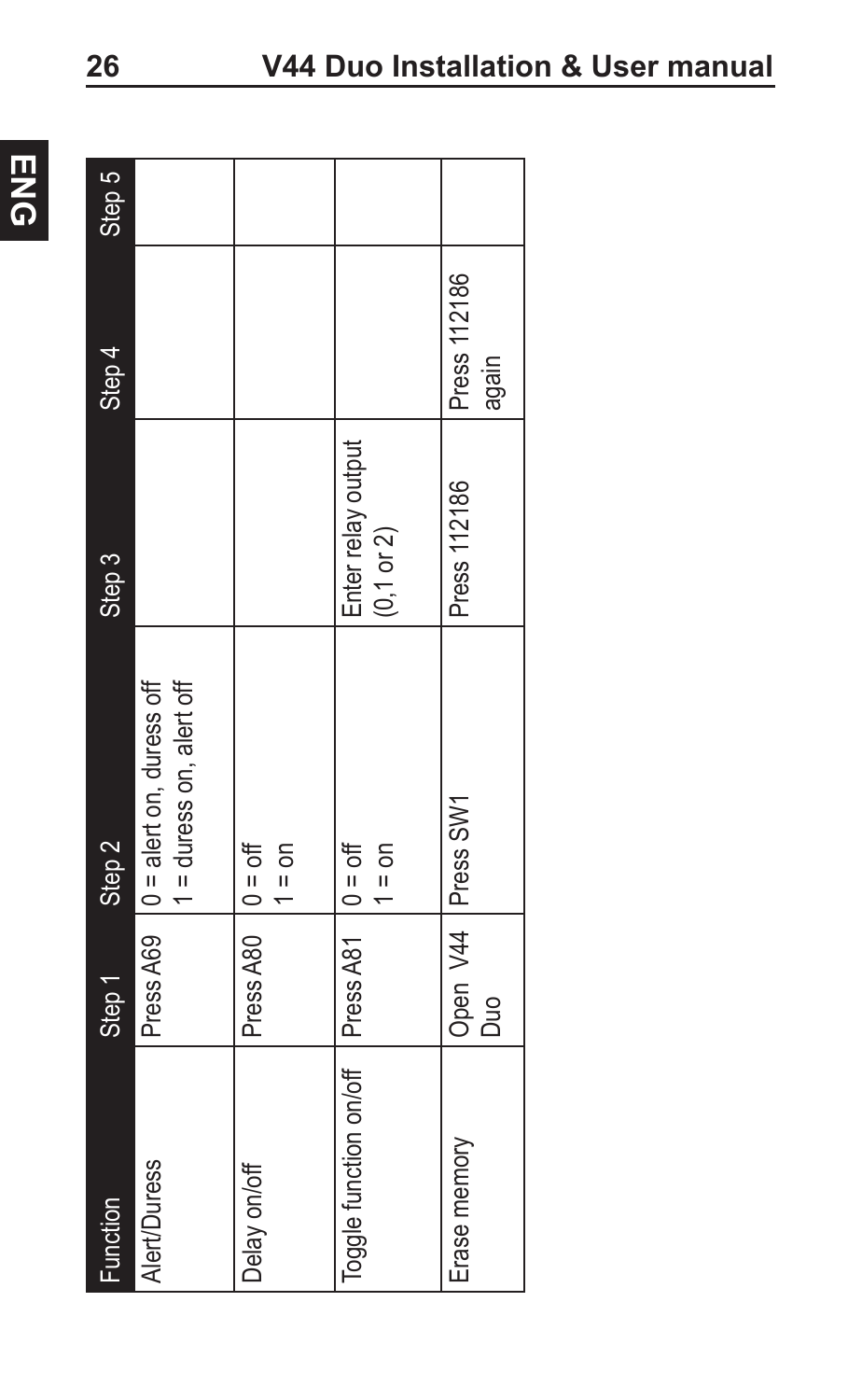#### Svenska

<span id="page-26-0"></span>Tekniska specifikationer och tillgänglighet är föremål för ändringar utan föregående varning.

© Copyright Vanderbilt International (IRL) Ltd.

Alla rättigheter till detta dokument och till föremålet för det förbehålles. Genom att acceptera dokumentet erkänner mottagaren dessa rättigheter och förbinder sig att inte publicera dokumentet, eller föremålet därför, helt eller delvis, att inte göra dem tillgängliga för tredje part utan skriftligt tillstånd från oss, samt att inte använda dem för något annat syfte än det för vilket de levererats.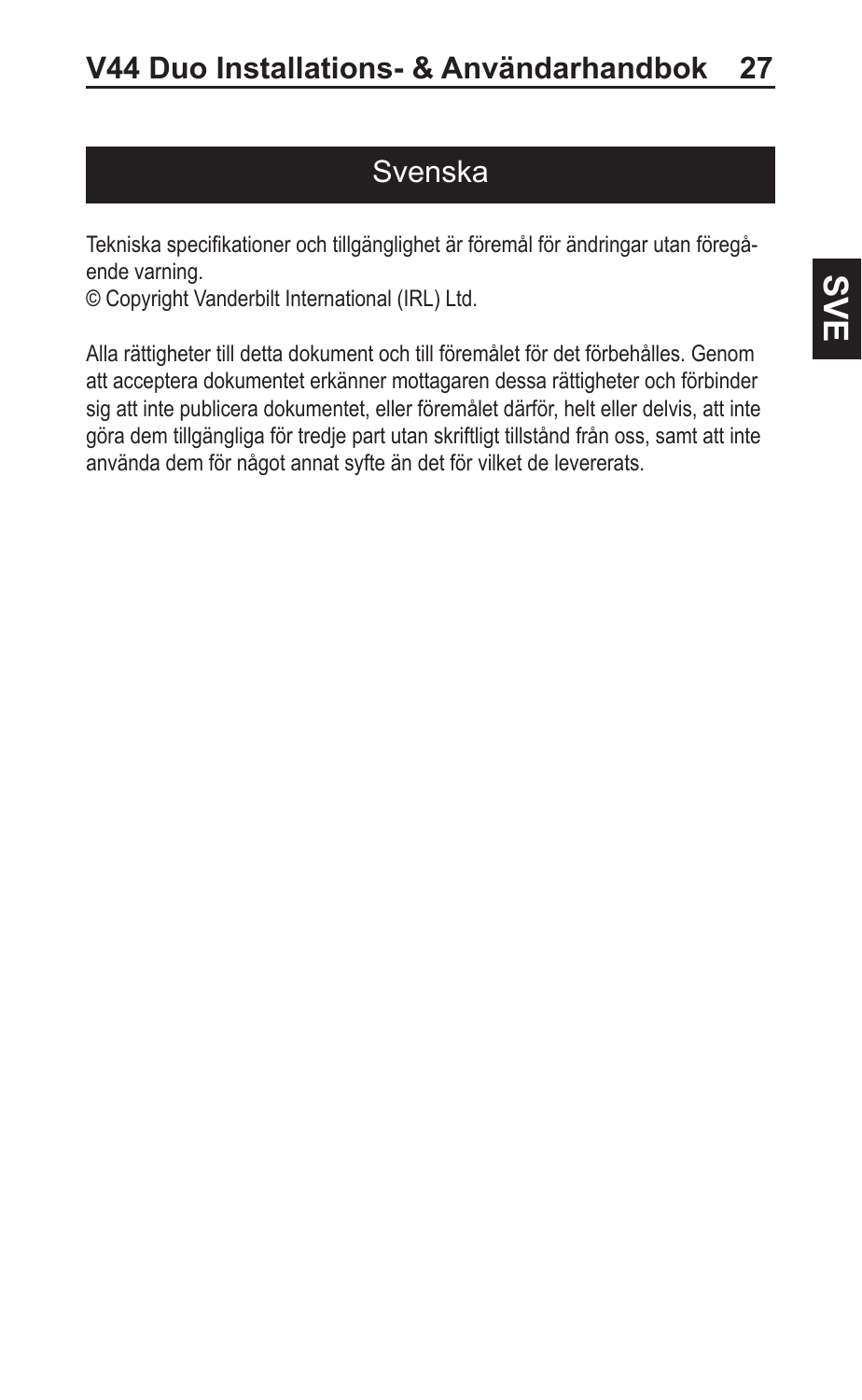# **Innehåll**

| Allmänt om V44 Duo 29       |  |
|-----------------------------|--|
|                             |  |
|                             |  |
|                             |  |
|                             |  |
|                             |  |
|                             |  |
|                             |  |
|                             |  |
|                             |  |
|                             |  |
|                             |  |
|                             |  |
|                             |  |
| Programmeringskommandon  35 |  |
|                             |  |
|                             |  |
|                             |  |
|                             |  |
|                             |  |
|                             |  |
|                             |  |
|                             |  |
|                             |  |
|                             |  |
|                             |  |
|                             |  |
|                             |  |
|                             |  |
|                             |  |
|                             |  |
|                             |  |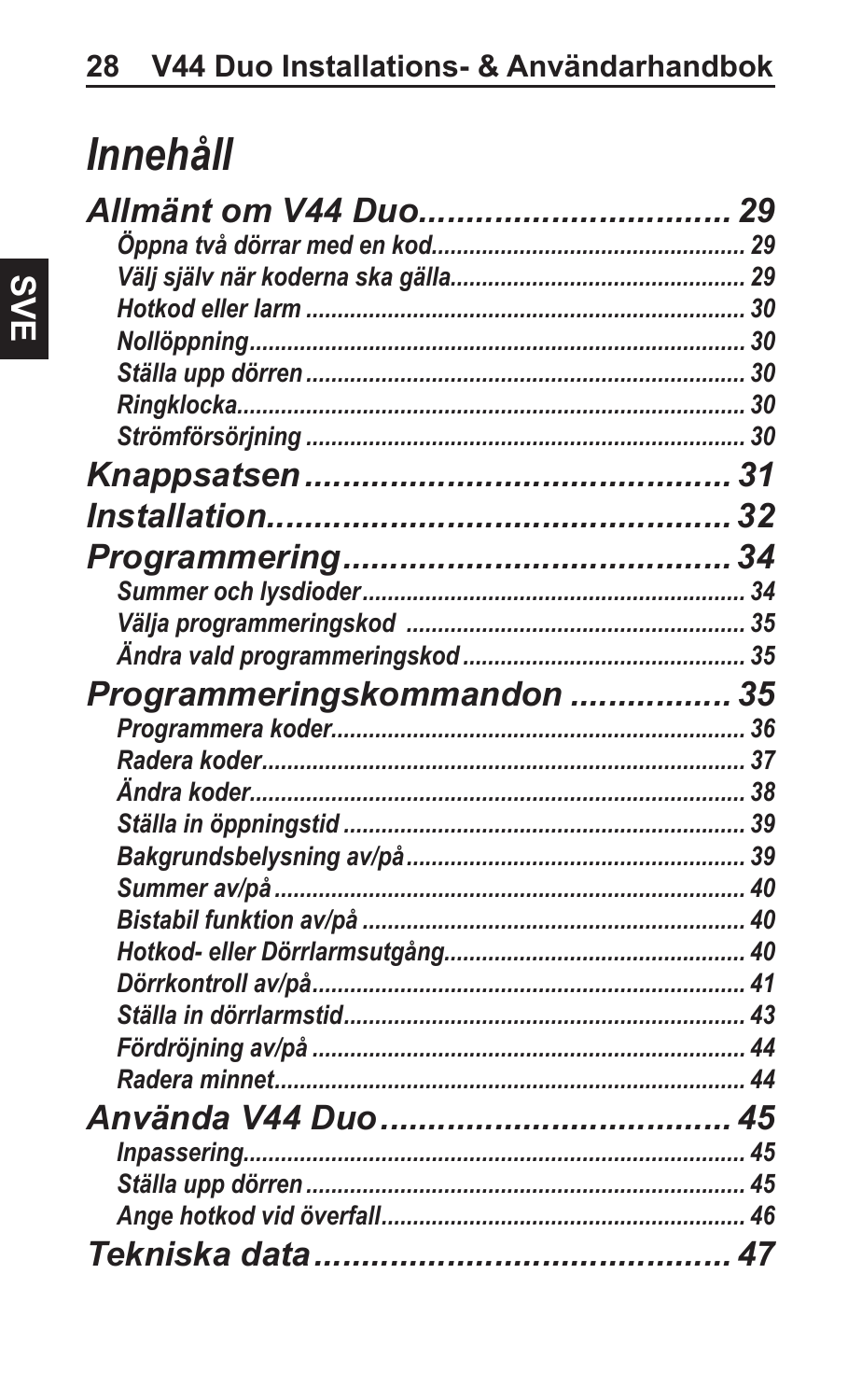# <span id="page-28-0"></span>*Allmänt om V44 Duo*

V44 Duo är ett kompakt kodlås med två reläutgångar. V44 Duo kan alltså styra upp till två dörrar – eller en dörr och valfri annan funktion, t ex innerbelysning. För inpassering används en fyr- eller sexsiffrig kod. All programmering sker från knappsatsen.

# *Öppna två dörrar med en kod*

Rent praktiskt innebär två reläutgångar möjligheten att med en korrekt kod aktivera två funktioner samtidigt. Koden kan t ex låsa upp dörren och samtidigt tända en belysning.

En annan tillämpning är att koppla kodlåset till två dörrar. En kod kan då programmeras att öppna båda dörrarna, medan en annan endast öppnar en av dörrarna.

Om koden ska öppna båda dörrarna kan du också ställa in V44 Duo så att den andra dörren inte öppnas förrän den första har öppnats och stängts, s k fördröjning.

För varje kod kan du välja mellan att aktivera båda reläutgångarna, bara den ena eller bara den andra.

## *Välj själv när koderna ska gälla*

V44 Duo erbjuder möjligheten att – via ett externt tidur – tidsstyra de koder du har programmerat in. Vissa koder, t ex brevbärarens, kanske bara ska fungera en viss del av dygnet medan de boende ska kunna komma in i porten dygnet runt.

Om du kopplar två tidur till V44 Duo kan du laborera med tre olika tidzoner för tidsstyrning av koderna: en som regleras av tidur 1, en som regleras av tidur 2 och en som gäller dygnet runt, dvs ingen tidsstyrning.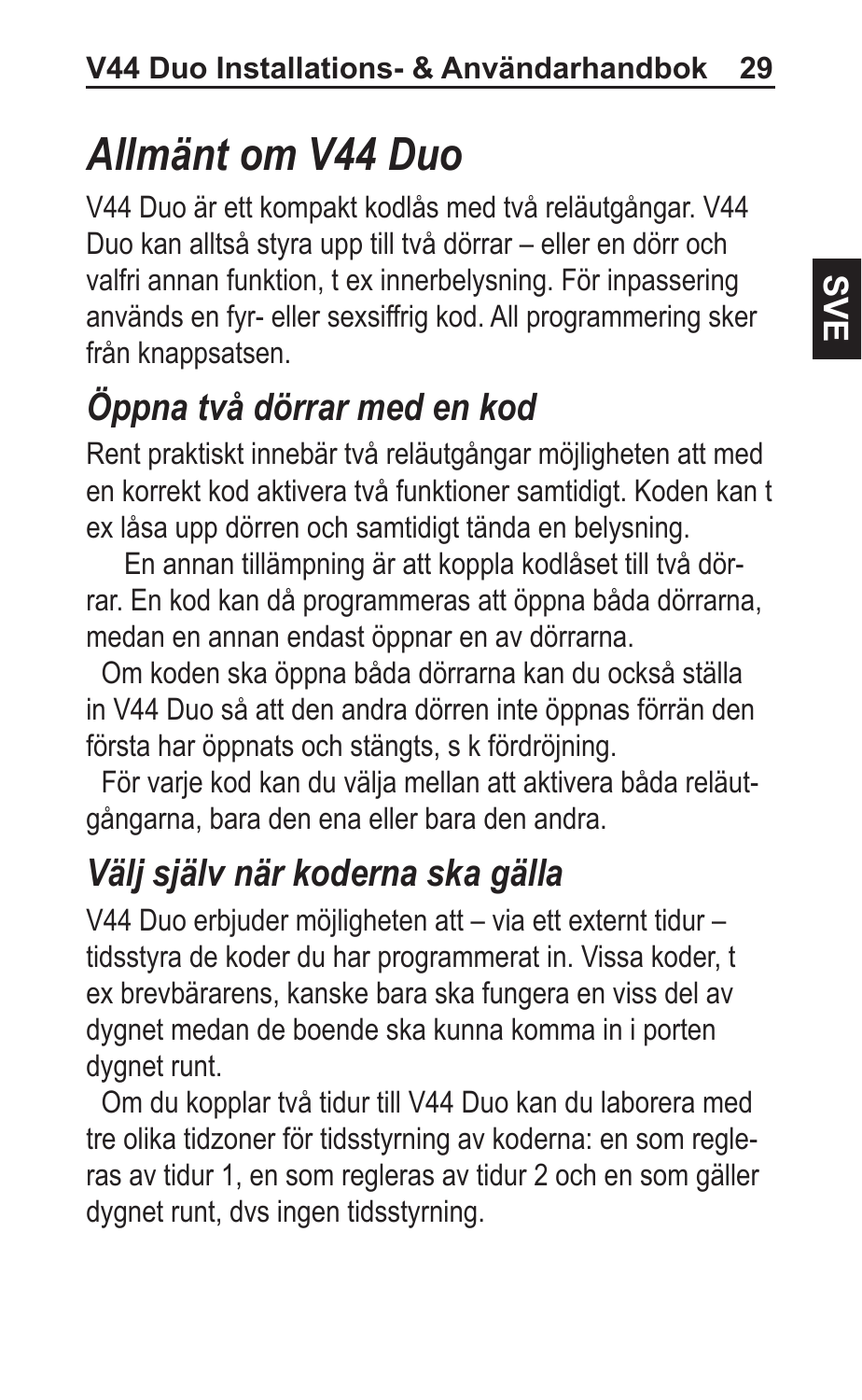#### <span id="page-29-0"></span>*Hotkod eller larm*

V44 Duo är utrustat med en utgång som aktiveras i något av följande fall:

• När en inpasserande anger en s k hotkod **ELLER**

• När dörrlarmstiden går ut eller om dörren bryts upp. Du väljer själv vilket av de två alternativen ovan du vill använda. Du kan sedan ansluta exempelvis ett fastighetslarm till utgången.

## *Nollöppning*

Om du vill underlätta för inpasserande att komma in i porten, t ex under kontorstid, kan du ansluta en extern kontakt, med vars hjälp du kan slå på eller av möjligheten att öppna dörren genom att trycka på enbart nollan på knappsatsen. Observera att detta endast kan göras för reläutgång 1.

## *Ställa upp dörren*

Om bistabil funktion är aktiverad kan man med koden låsa upp dörren, som förblir öppen tills man på nytt anger en giltig kod (se avsnittet *Bistabil funktion av/på*).

# *Ringklocka*

Det är också möjligt att ansluta en ringklocka till V44 Duo. Den besökande trycker då på knappen märkt med en ringklocka på kodlåsets knappsats.

# *Strömförsörjning*

Säkerställ att strömförsörjningen är stabil och inom märkspänningen för enheten. Använd en avbrottsfri strömförsörjning (UPS) för att säkerställa en kontinuerlig funktion av enheten i händelse av spänningsfall på elnätet.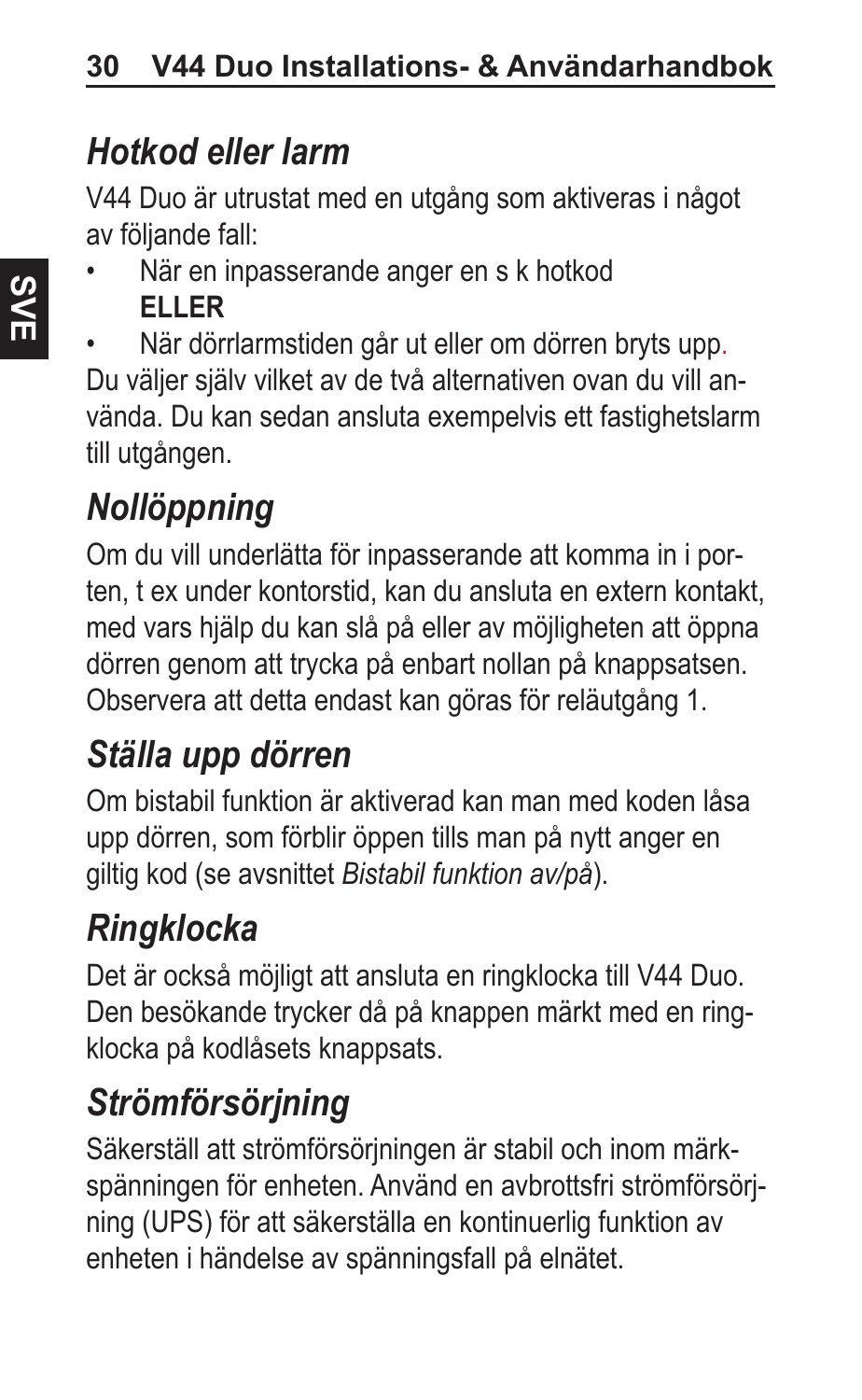## <span id="page-30-0"></span>*Knappsatsen*



**SVE**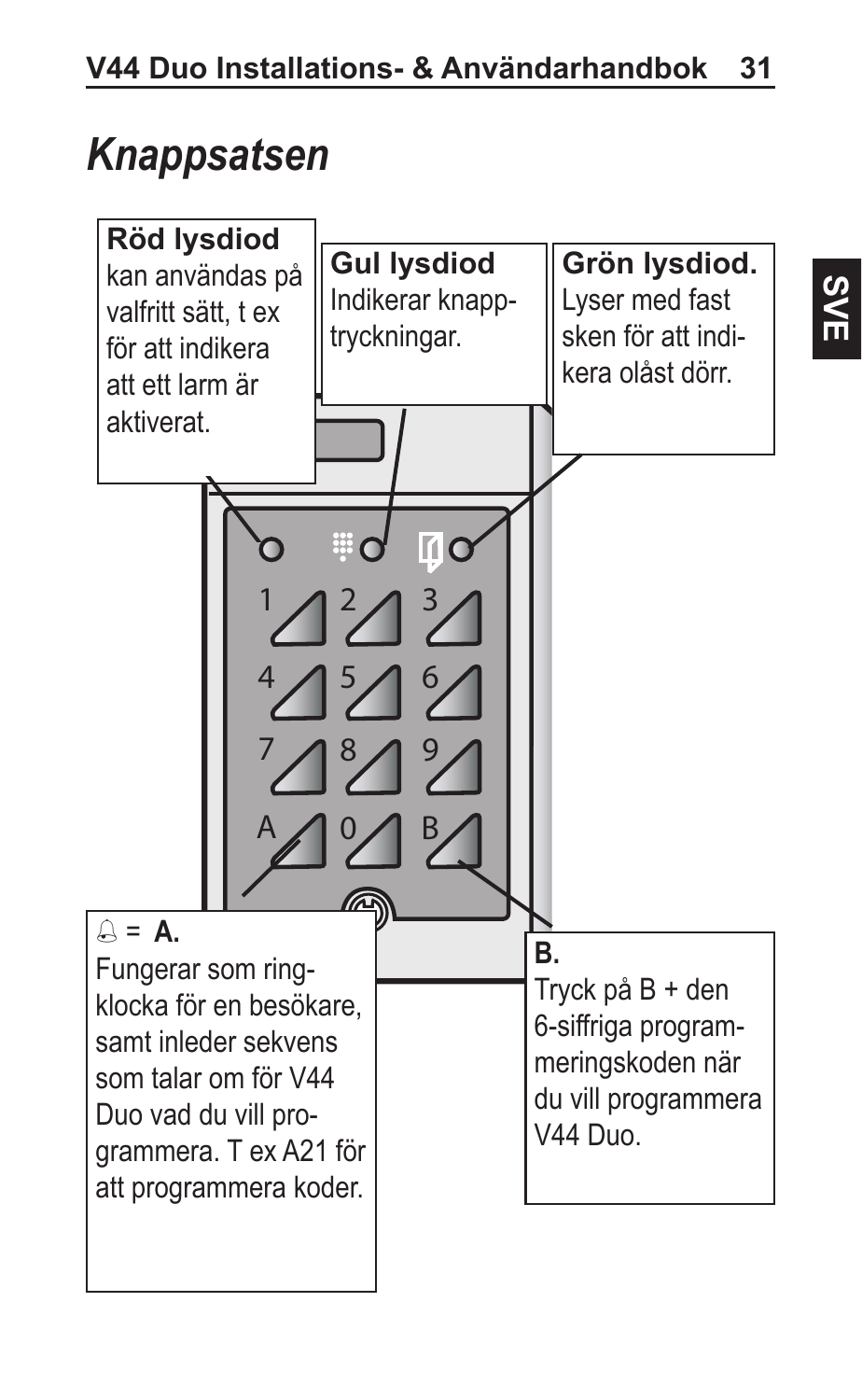# <span id="page-31-0"></span>*Installation*

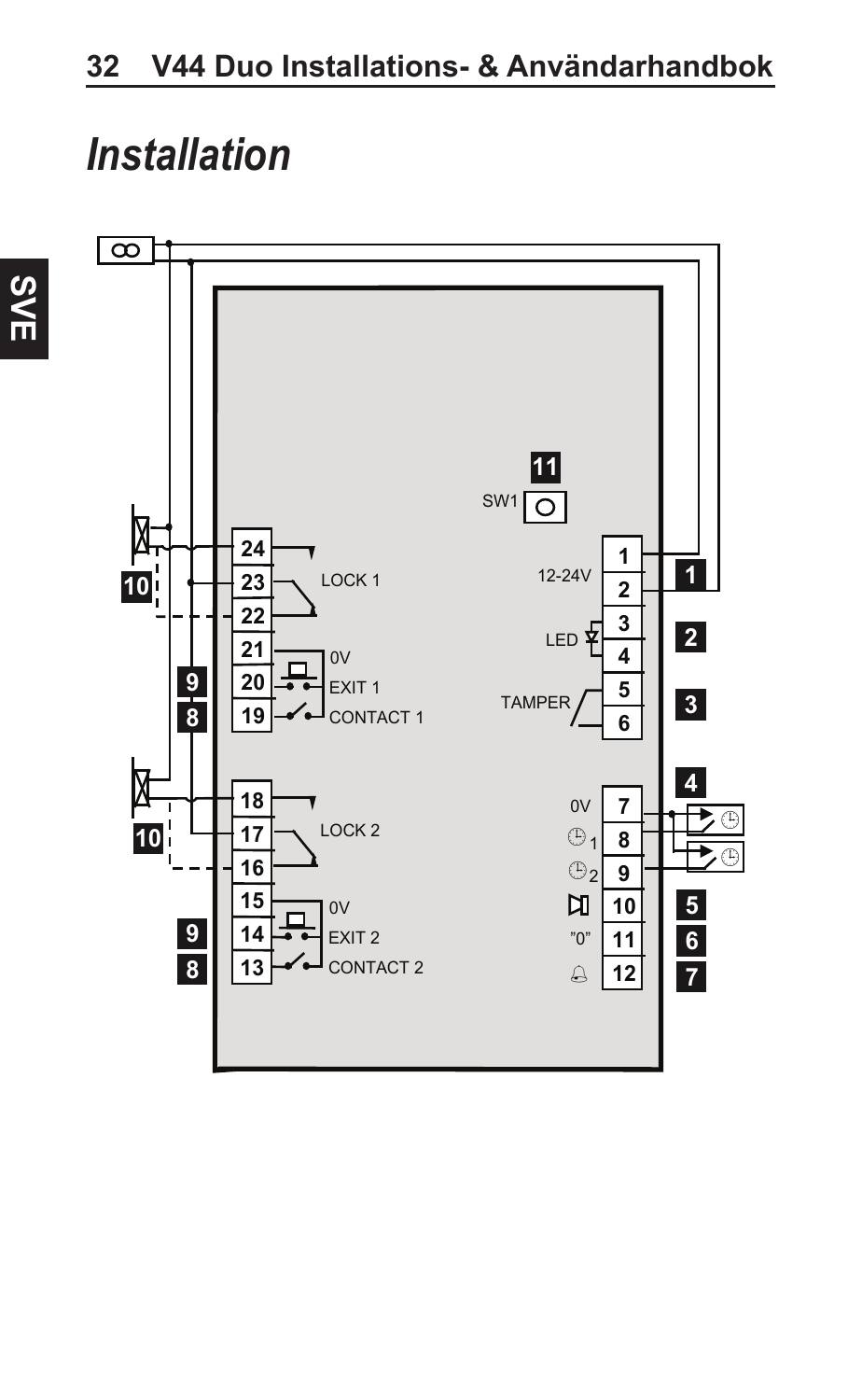**SVE**

| Spänningsmatning 12-24 V, plintnr 1(+) och 2. **)                                                                                                   |
|-----------------------------------------------------------------------------------------------------------------------------------------------------|
| Ingång för extra lysdiod (röd), plintnr 3 och 4. 10-35<br>$VDC.*')$                                                                                 |
| Sabotageswitch, plintnr 5 och 6. Normalt sluten vid<br>stängd kapsling. **)                                                                         |
| Tidsstyrning från externt tidur. *)<br>Ingång 1: Slut plintnr 8 och 7.<br>Ingång 2: Slut plintnr 9 och 7.<br>Sluten ingång = koderna fungerar inte. |
| Utgång för larm eller hotkod. Använd E7-relä. Kopp-<br>las in mellan plintnr 10 och $1(+)$ . **)                                                    |
| Kontakt för 0-öppning. Slut plintnr 11 och 7. *)                                                                                                    |
| Ringklocka. Utgång för att aktivera en summer eller<br>liknande. Använd E7-relä. Kopplas in mellan plintnr<br>12 och $1(+).^*$                      |
| Ingång för dörrkontakter. Kontakten är stängd när<br>dörren är stängd. Plintnr 13 och 15 (respektive 19<br>och 21).*)                               |
| Fjärröppningsknapp. Lås öppnas vid slutning av<br>plintnr 14 och 15 (respektive 20 och 21).*)                                                       |
| Elektriskt lås. Streckad linje avser lås med omvänd<br>funktion. **)                                                                                |
| SW1 tryckknapp. Används vid val av password och<br>vid tömning av minnet.                                                                           |
|                                                                                                                                                     |

 $*$ ) Kabel < 3 m

\*\*) Kabel < 30 m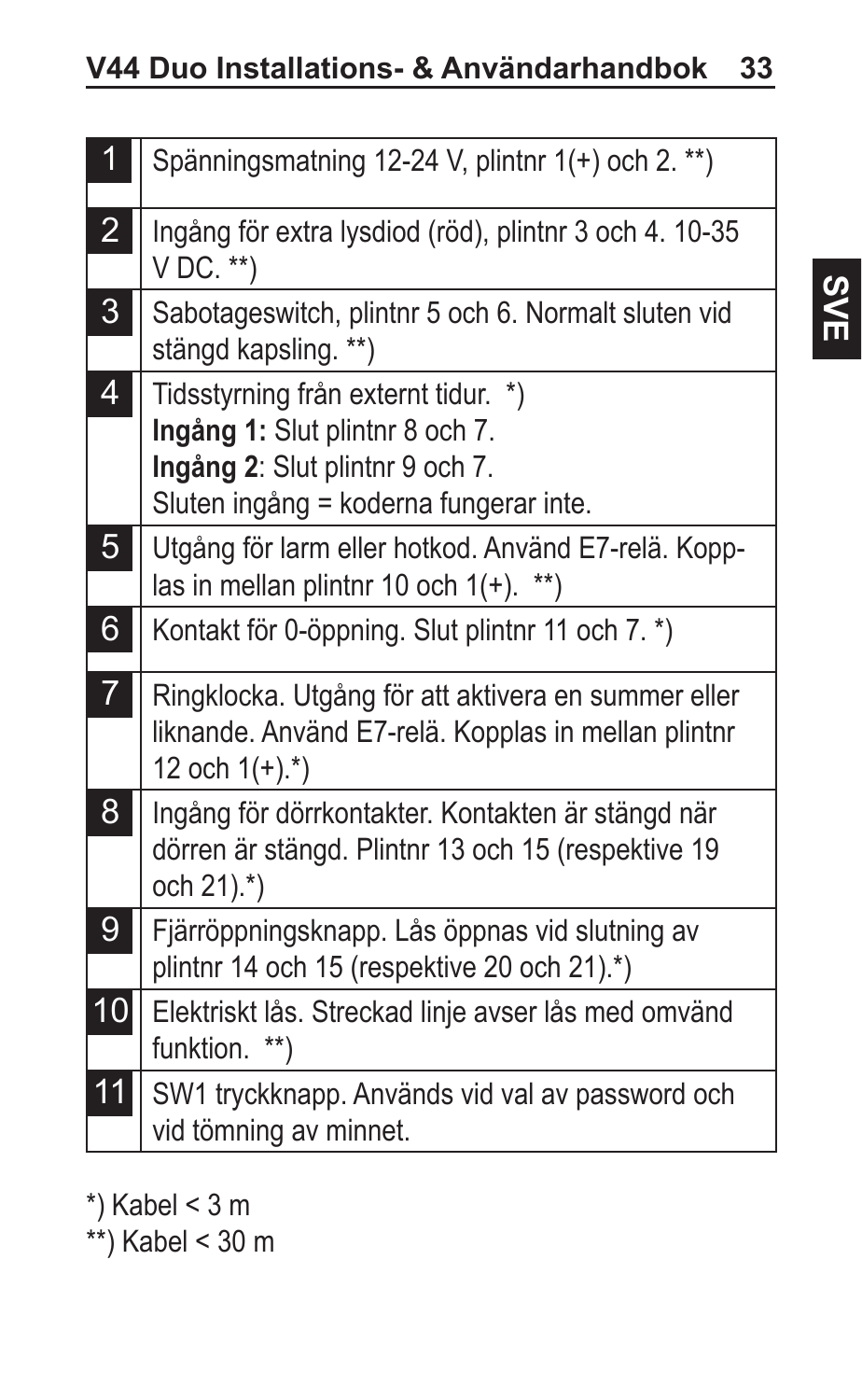# <span id="page-33-0"></span>*Programmering*

Innan du börjar programmera V44 Duo kan det vara en god idé att anteckna de koder du ska programmera, till vilken tidsstyrningsgrupp de ska höra samt vilken reläutgång de ska styra. I slutet av handboken finns en lista avsedd för detta. När du programmerar kan du titta på listan samtidigt som du följer instruktionerna nedan.

## *Summer och lysdioder*

**I programmeringsläge innan funktion är vald**: Grön och gul lysdiod blinkar.

**Under programmering:** Gul lysdiod släcks. Grön lysdiod lyser.

**Korrekt instruktion:** Bekräftas med stigande signal bestående av två snabba tonstötar.

**Felaktig instruktion**: Bekräftas med fallande signal bestående av två snabba tonstötar.

*OBS!* Om du i programmeringsläget inte trycker på någon knapp inom 20 sekunder återgår V44 Duo till normalläge.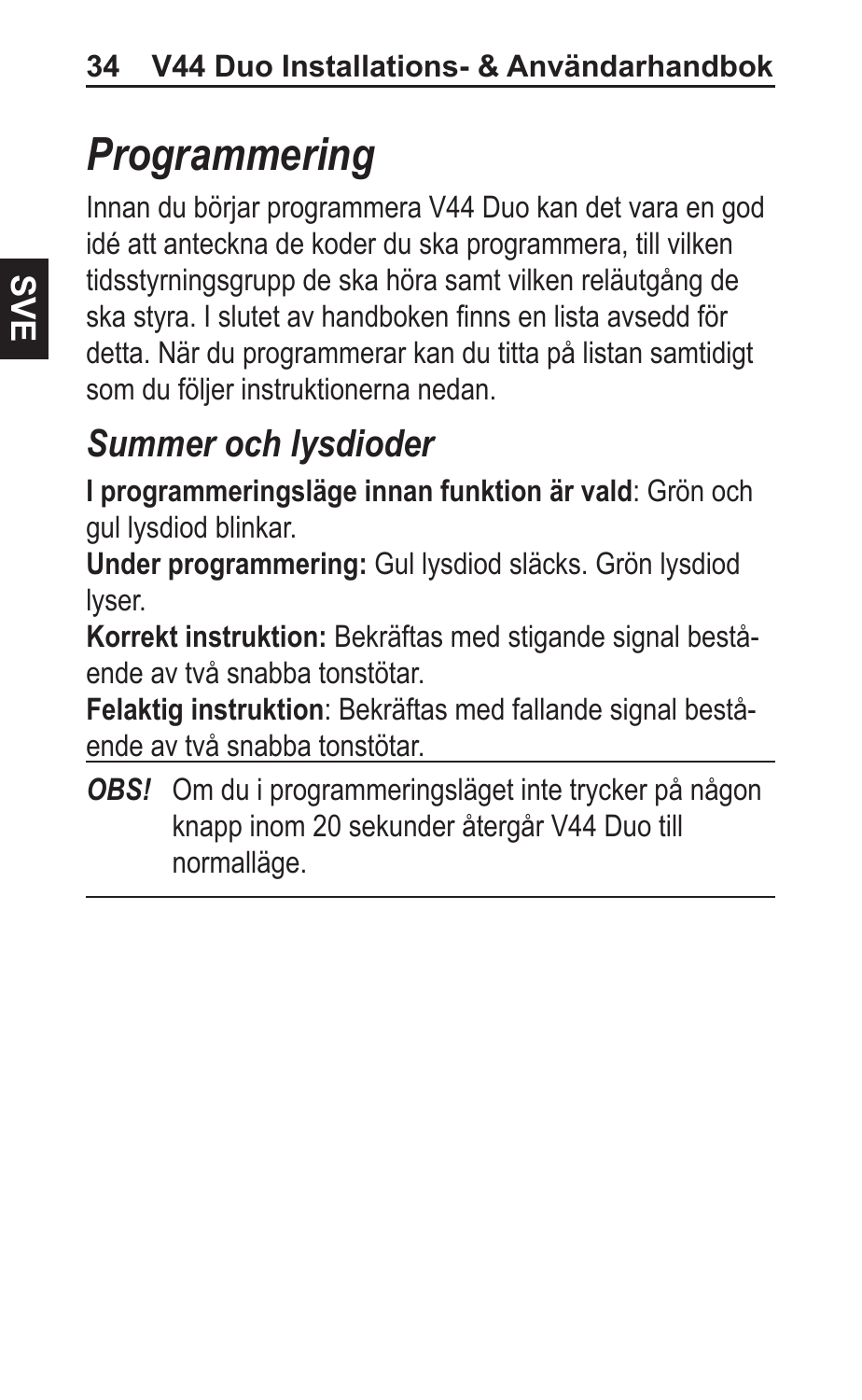## <span id="page-34-0"></span>*Välja programmeringskod*

Det första du ska göra innan du kan programmera V44 Duo är att välja en programmeringskod.

- 1 Tryck in knappen SW1 på kodlåsets kretskort. Båda lysdioderna lyser med fast sken.
- 2 Ange en 6-siffrig programmeringskod. Nu kan du programmera kodlåset.
- 3 Anteckna den nya programmeringskoden i listan längst bak i handboken.

### *Ändra vald programmeringskod*

- 1 Tryck B och ange den aktuella programmeringskod.
- Tryck A27.
- 3 Ange ny programmeringskod. En varningston hörs.
- 4 Ange nya programmeringskoden igen.
- 5 Tryck B för att lämna programmeringsläget.
- 6 Anteckna den nya programmeringskoden i listan längst bak i handboken.

# *Programmeringskommandon*

Använd alltid B+programmeringkod innan kommandon anges. Avsluta med B.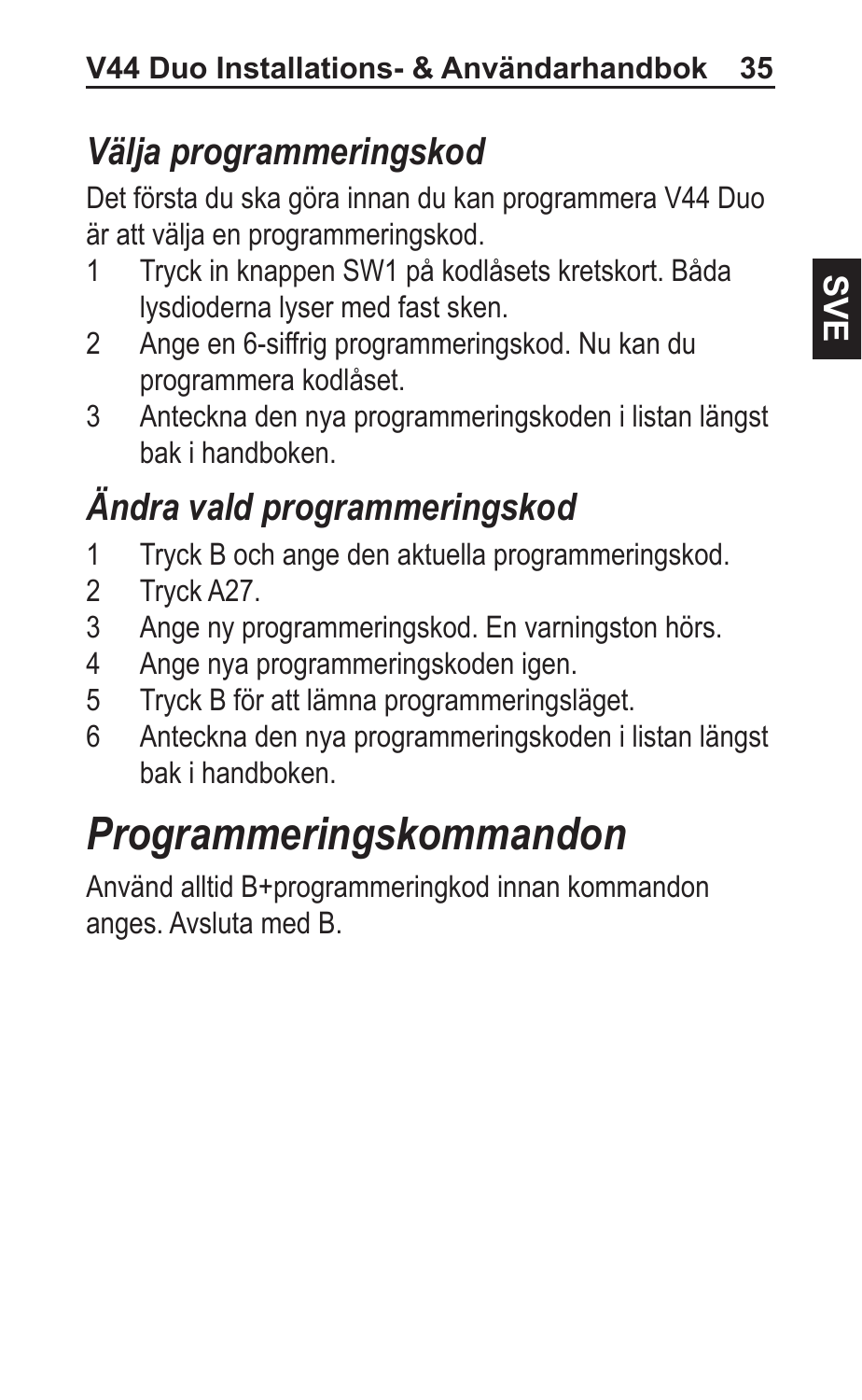#### <span id="page-35-0"></span>*Programmera koder*

- 1 Tryck B och ange den aktuella programmeringskod.
- Tryck A21.
- 3 Ange önskad kodplats med två siffror (01-30).
- 4 Ange inpasseringskoden för den kodplats du valt (fyra siffror för kodplats 01-20 eller sex siffror för kodplats 21-30).

**Obs!** De fyra första siffrorna i en sexsiffrig kod får inte vara lika med siffrorna i en fyrsiffrig kod och tvärtom.

- 5 Ange om koden ska kunna kopplas bort vissa tider från ett tidur.
	- 0 = ingen tidsstyrning
	- 1 = koden ska tidsstyras från tidur 1
	- 2 = koden ska tidsstyras från tidur 2
- 6 Ange vilken reläutgång koden ska styra.
	- 0 = båda reläutgångarna
	- 1 = reläutgång 1
	- 2 = reläutgång 2
- 7 Programmera nästa kod genom att fortsätta från steg 3 eller tryck B för att avsluta.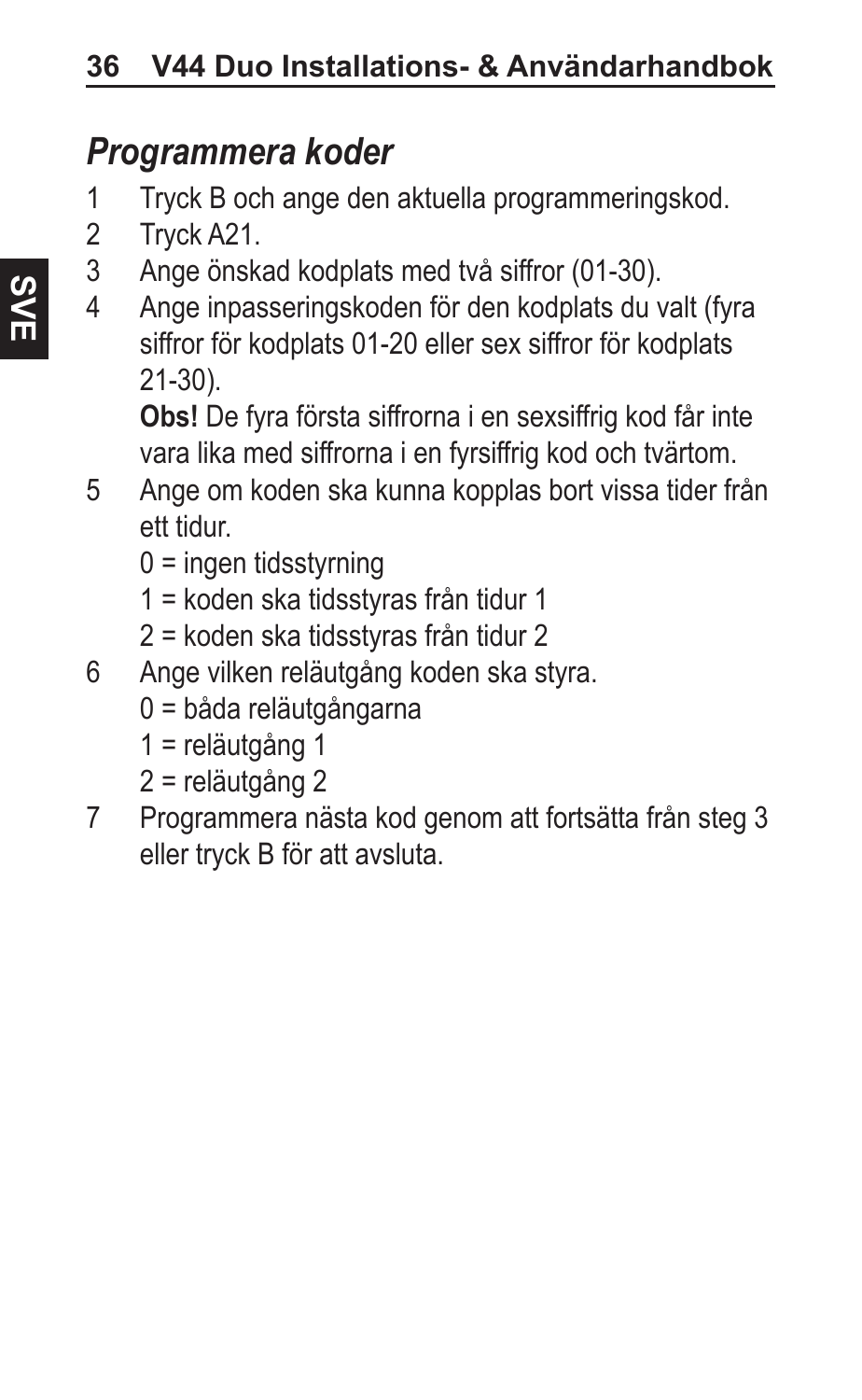#### *Radera koder*

- 1 Tryck B och ange den aktuella programmeringskod.
- 2 Tryck A22.
- 3 Ange den befintliga koden. Om det är en fyrsiffrig kod, tryck A efter sista siffran.

Om koden är fyrsiffrig, tryck 0000. Om koden är sexsiffrig, tryck 000000.

- 4 Tryck 0000 (000000) igen.
- 5 Tryck 0.
- 6 Tryck 0 igen.<br>7 Radera nästa
- 7 Radera nästa kod genom att fortsätta från steg 3 eller tryck B för att avsluta.

**SVE**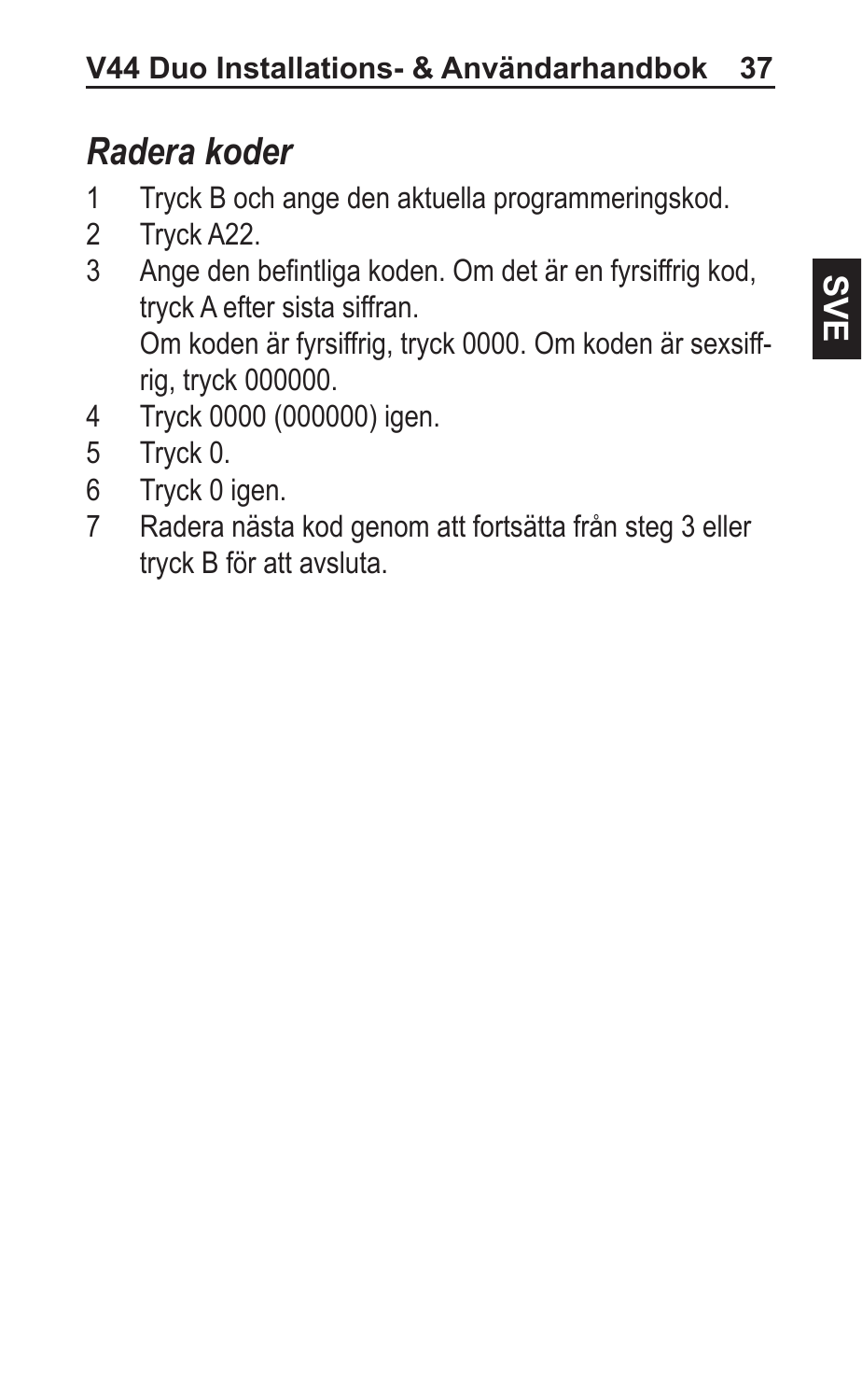### *Ändra koder*

- 1 Tryck B och ange den aktuella programmeringskod.
- 2 Tryck A22.
- 3 Ange den befintliga koden. Om det är en fyrsiffrig kod, tryck A efter sista siffran.
- 4 Ange den nya koden med fyra eller sex siffror.<br>5 Ange den nya koden jgen.
- 5 Ange den nya koden igen.<br>6 Ange om koden ska kunna
- Ange om koden ska kunna kopplas bort vissa tider från ett tidur.
	- 0 = ingen tidsstyrning
	- 1 = koden ska tidsstyras från tidur 1
	- 2 = koden ska tidsstyras från tidur 2
- 7 Ange vilken reläutgång koden ska styra.
	- 0 = båda reläutgångarna
	- 1 = reläutgång 1
	- 2 = reläutgång 2
- 8 Ändra nästa kod genom att fortsätta från steg 3 eller tryck B för att lämna programmeringen av koder.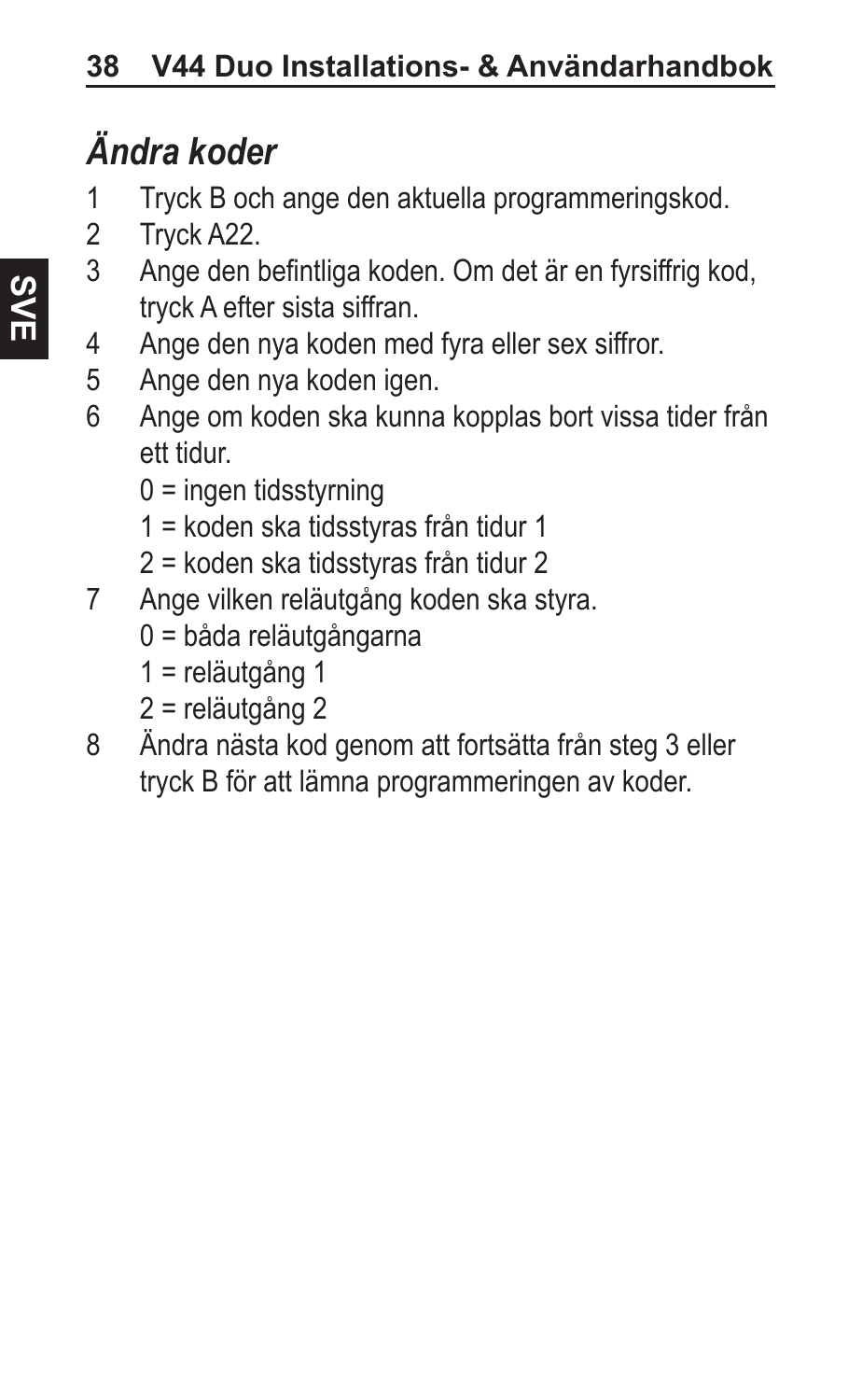### *Ställa in öppningstid*

Öppningstiden reglerar hur länge låset står öppet när en korrekt inpasseringskod har angivits. När V44 Duo levereras är öppningstiden 7 sekunder för båda reläerna.

- 1 Tryck B och ange den aktuella programmeringskod.
- 2 Tryck A28.<br>3 Ange önsk
- 3 Ange önskad öppningstid (01-99) med två siffror, t ex 09 för 9 sekunder.
- 4 Ange vilken reläutgång öppningstiden avser:
	- $0 = h$ åda
	- 1 = reläutgång 1
	- 2 = reläutgång 2

### *Bakgrundsbelysning av/på*

Så här stänger du vid behov av bakgrundsbelysningen av knappsatsen.

- 1 Tryck B och ange den aktuella programmeringskod.
- Tryck A60.
- 3 Tryck 0.

Om du vill slå på bakgrundsbelysningen igen trycker du på 1 i steg 3 i stället.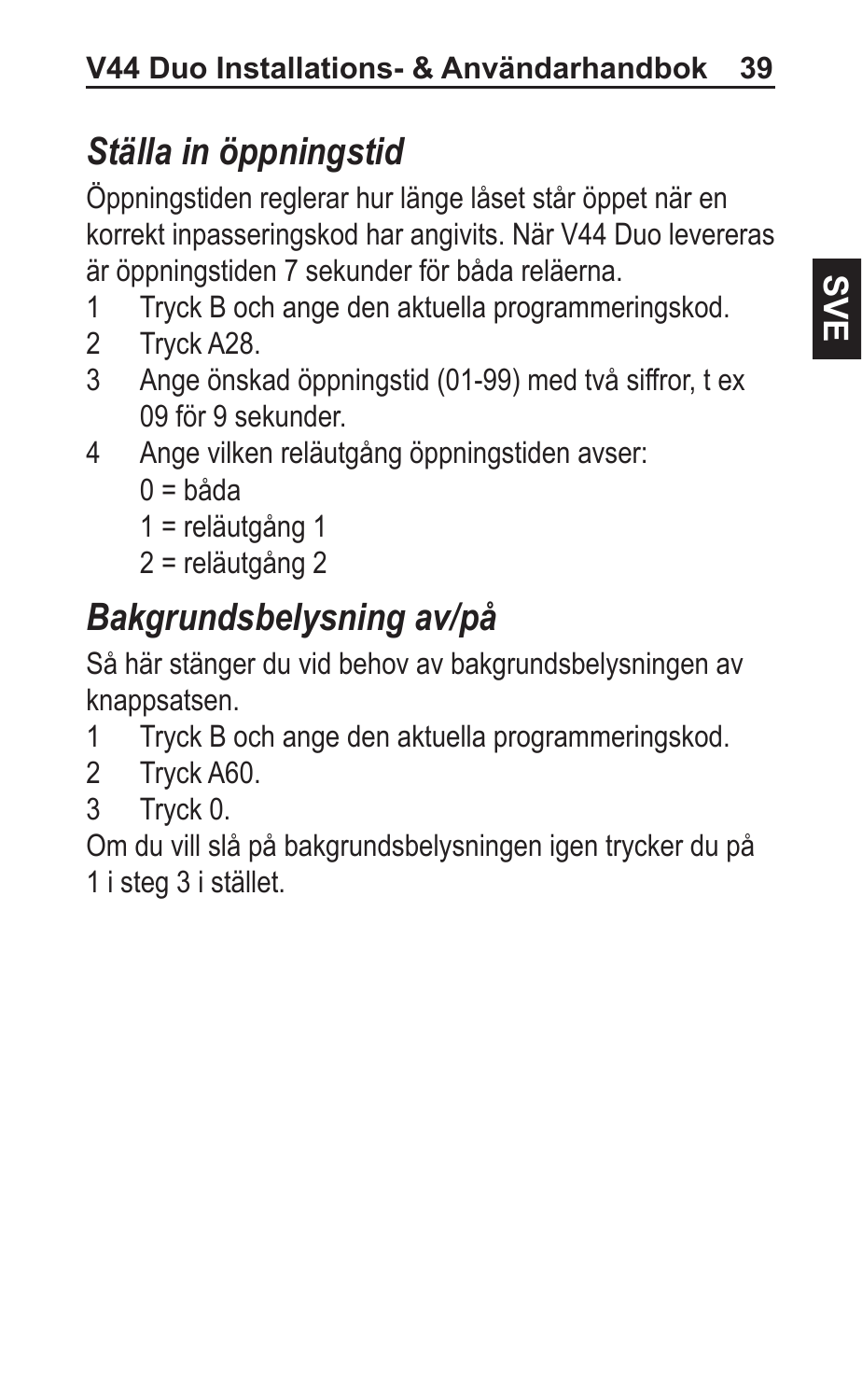### *Summer av/på*

Om du inte vill att summern ska ljuda vid knapptryckning eller öppning kan du stänga av den. Observera att summern kommer att fortsätta ljuda vid programmering.

- 1 Tryck B och ange den aktuella programmeringskod.
- 2 Tryck A65.
- 3 Tryck 0.

Om du vill slå på summern igen trycker du på 1 i steg 3 i stället.

#### *Bistabil funktion av/på*

Om du vill kunna ställa upp en dörr så att den står olåst under en längre tid än öppningstiden ska du aktivera bistabil funktion.

Gör så här:

- 1 Tryck B och ange den aktuella programmeringskod.
- 2 Tryck A81.
- 3 Tryck 1.
- 4 Ange för vilka relän bistabil funktion ska aktiveras.
	- $0 = h$ åda
	- 1 =  $relä 1$
	- $2 =$ relä 2

Om du vill stänga av bistabil funktion, följ stegen ovan men tryck på 0 i steg 3 i stället. I avsnittet *Ställa upp dörren* beskrivs hur du ställer upp dörren.

### *Hotkod- eller Dörrlarmsutgång*

V44 Duo medger att antingen hotkod **eller** dörrlarm kan användas. Du kan använder samma kommando men väljer olika funktion.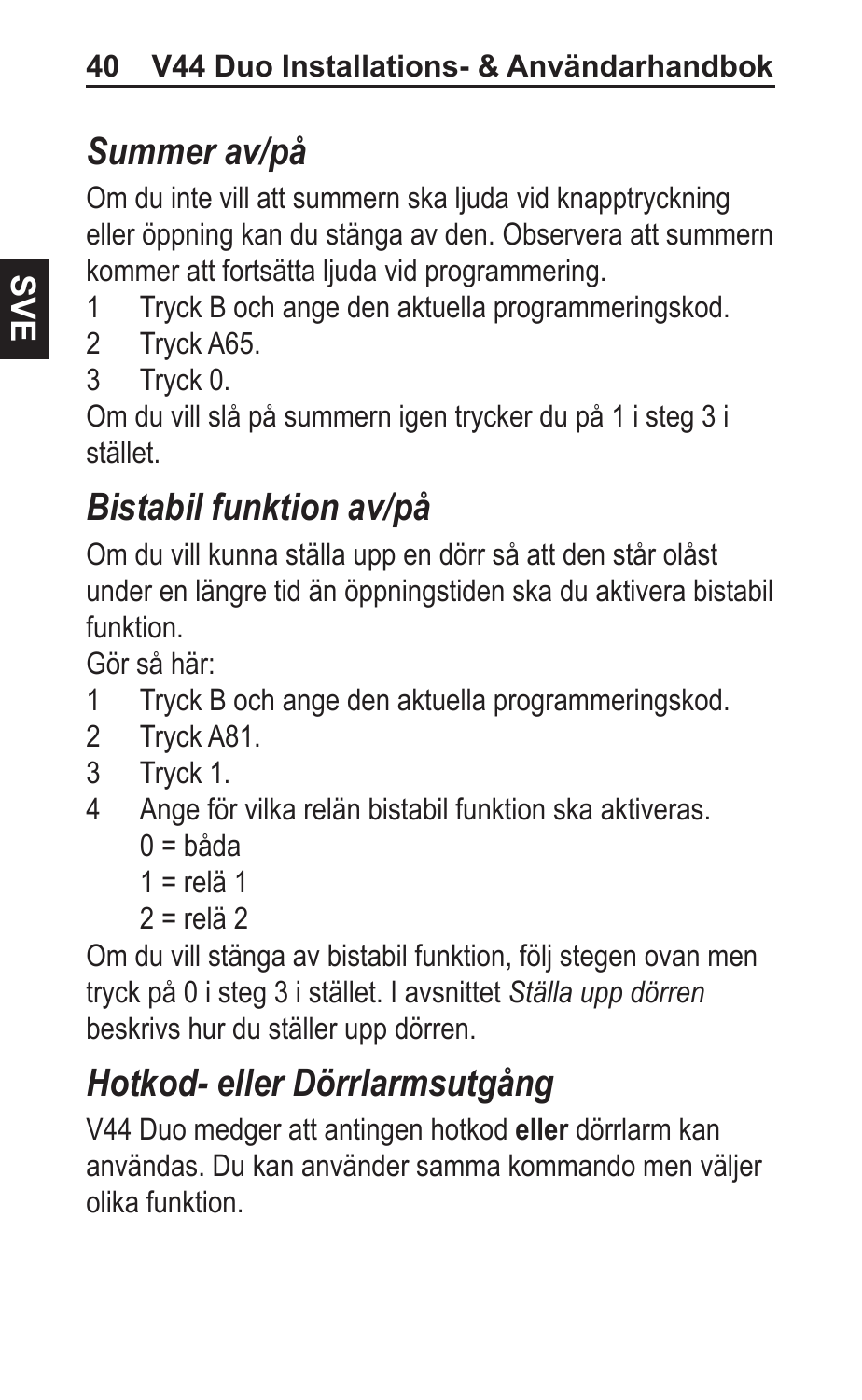#### Hotkod

Med funktionen Hotkod aktiverad kan en inpasserande ange en särskild kod om han/hon tvingas öppna dörren under hot. Det är viktigt att man gör en plan över vilka åtgärder som ska vidtas vid användning av hotkod.

*OBS!* Om Hotkod är aktiverad kan du inte ha koder som följer efter varandra i nummerordning. Kod 1234 får t ex inte finnas tillsammans med koderna 1235 och 1233. Kod 5679 får inte finnas tillsammans med koderna 5670 och 5678.

I avsnittet *Ange hotkod vid överfall* beskrivs hur en inpasserande anger hotkoden.

#### **Dörrlarm**

När V44 Duo levereras är larmutgången inställd så att den aktiveras om dörren står öppen för länge eller om dörren bryts upp.

Observera att dörrkontakter måste vara anslutna samt att funktionen *Dörrkontroll* ska vara aktiverad för att detta ska fungera.

Så här väljer du en av funktionerna:

- 1 Tryck B och ange den aktuella programmeringskod.
- 2 Tryck A69.<br>3 Tryck antin
- Tryck antingen
	- 0 = Dörrlarm (fabriksinställning)
	- $1 = H$ otkod

### *Dörrkontroll av/på*

Om dörrkontakter används och denna funktion är aktiverad ljuder en varningssignal under den tid som är inställd som dörrlarmstid, dvs när öppningstiden har gått ut och dörren fortfarande är öppen.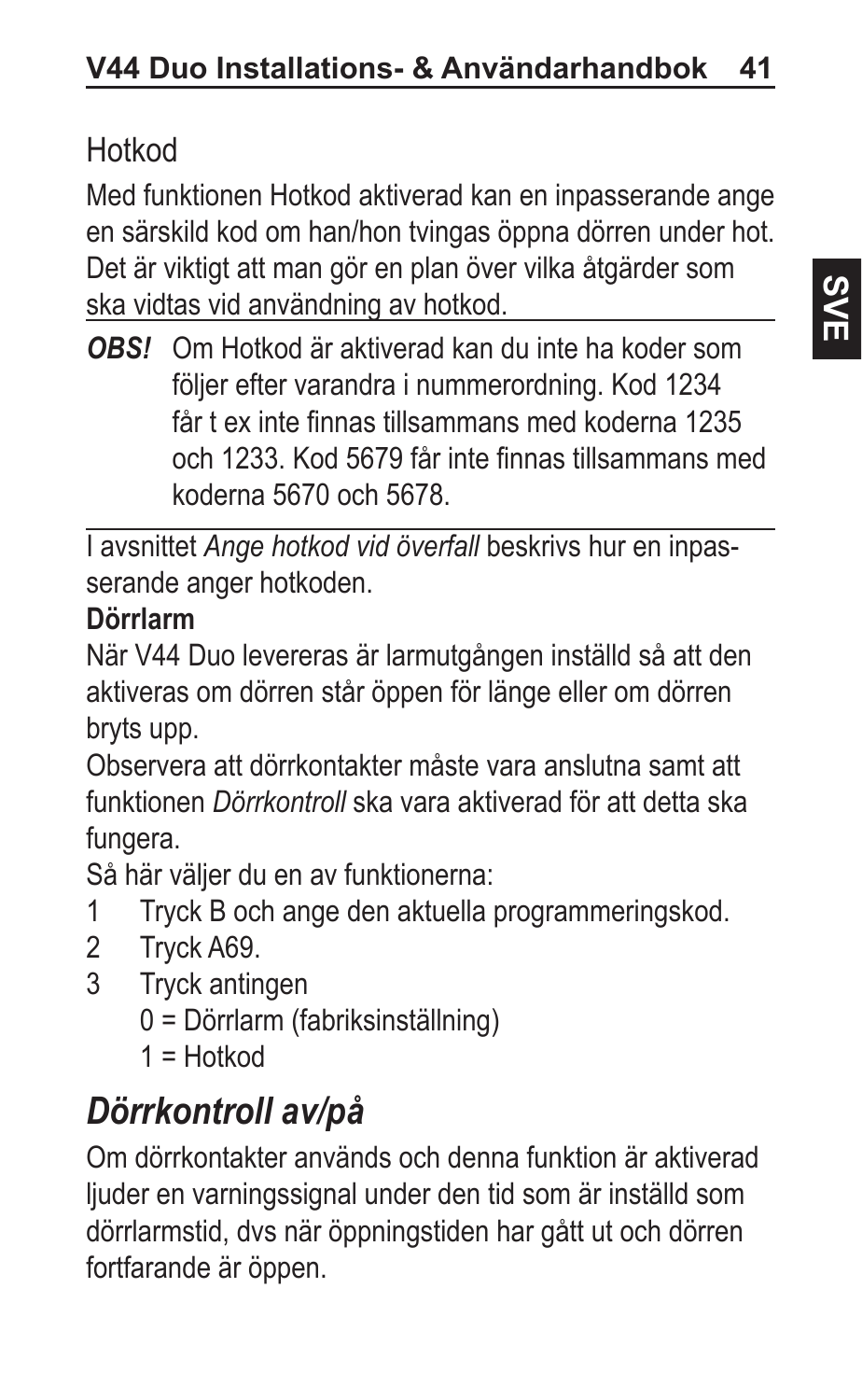I de fall när även dörrlarmstiden gått ut och dörren fortfarande är öppen aktiveras larmutgången. Detta sker också när dörren bryts upp.

Så här aktiverar du *Dörrkontroll*:

- 1 Tryck B och ange den aktuella programmeringskod.
- 2 Tryck A67.<br>3 Tryck 1
- Tryck 1.

Om du vill stänga av *Dörrkontroll* igen trycker du på 0 i steg 3 i stället.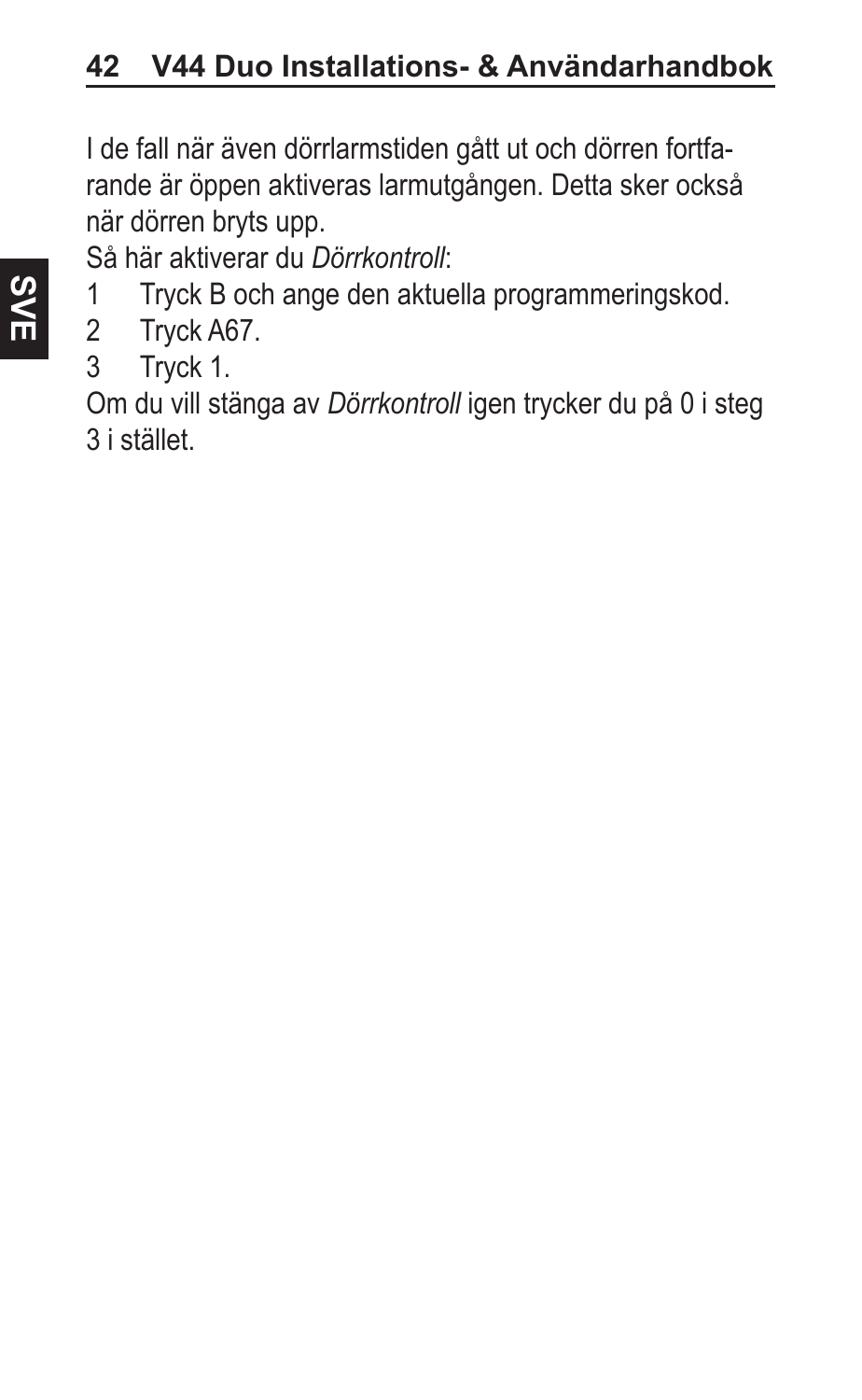### *Ställa in dörrlarmstid*

Om dörren fortfarande är öppen när öppningstiden har gått ut ljuder en summer vid dörren. Summern är en påminnelse för den inpasserande att stänga dörren omedelbart – annars aktiveras larmutgången. Summern ljuder tills dörren återställs.

Observera att dörrkontakter måste vara anslutna samt att funktionen Dörrkontroll ska vara aktiverad för att detta ska fungera.

Så här ändrar du dörrlarmstiden om det behövs:

- 1 Tryck B och ange den aktuella programmeringskod.
- 2 Tryck A29.<br>3 Ange önsk
- 3 Ange önskad dörrlarmstid (01-99) med två siffror, t ex 09 för 9 sekunder.
- 4 Ange vilken reläutgång dörrlarmstiden avser:
	- $0 = h$ åda
	- 1 = reläutgång 1
	- 2 = reläutgång 2

**SVE**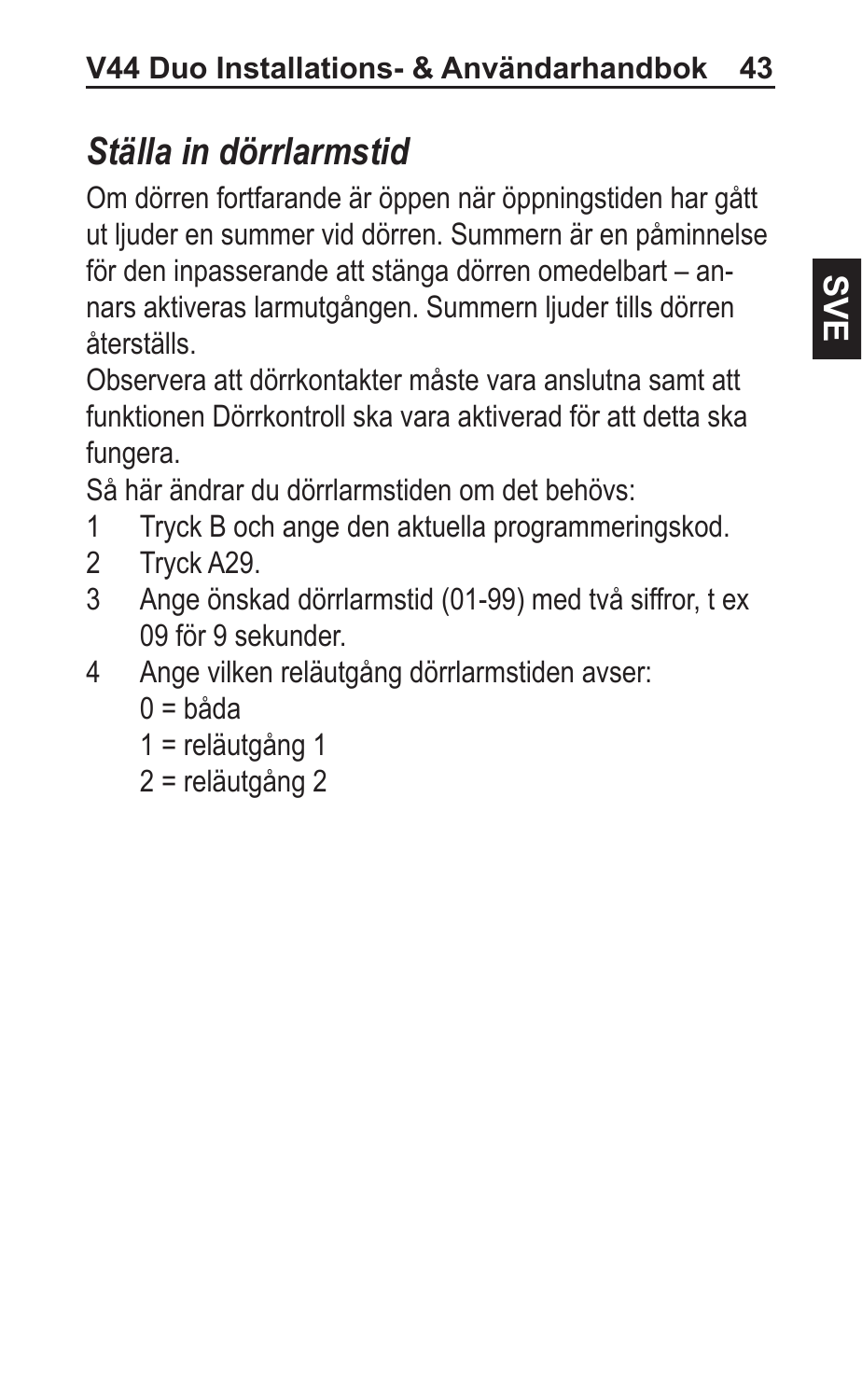### *Fördröjning av/på*

När denna funktion är aktiverad händer följande: Om en kod är programmerad att öppna två dörrar, aktiveras låsrelä 2 först när dörr 1 har öppnats och stängts.

Om dörr 2 öppnas med fjärröppningsknappen måste dörr 2 öppnas och stängas innan dörr 1 kan öppnas.

Observera att dörrkontakter måste vara anslutna samt att funktionen Dörrkontroll ska vara aktiverad för att detta ska fungera.

Så här aktiverar du *Fördröjning*:

- 1 Tryck A80.<br>2 Tryck 1
- Tryck 1.

Om du vill stänga av *Fördröjning* igen trycker du på 0 i steg 2 i stället.

#### *Radera minnet*

Så här raderar du all inprogrammerad information (även programmeringskoden):

- 1 Tryck B och ange den aktuella programmeringskod.
- 2 Tryck på SW1 på V44 Duo:s kretskort.
- 3 Tryck 112186.
- 4 Tryck 112186 en gång till. Minnet är nu raderat och V44 Duo är återställd till fabriksinställningen.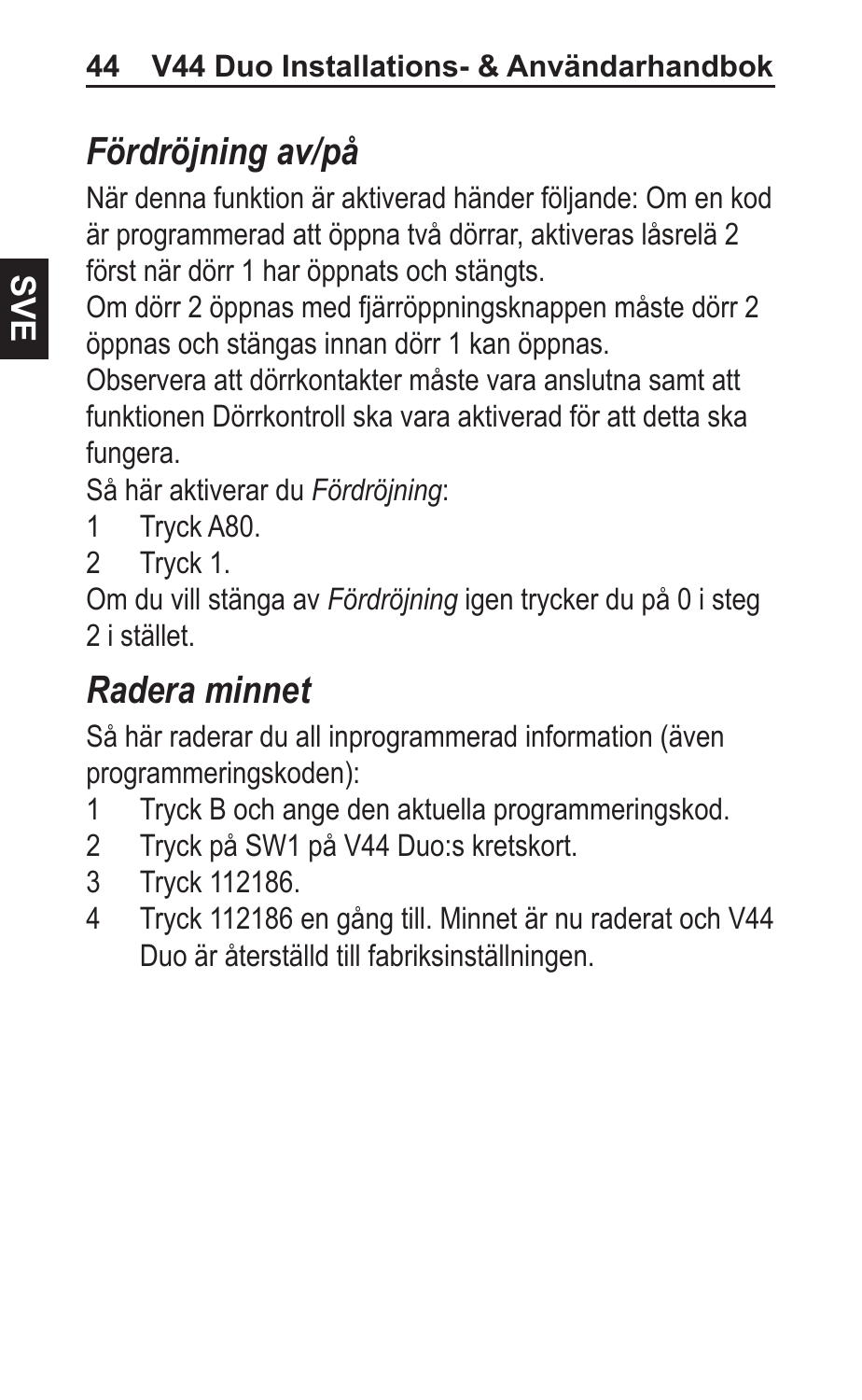# *Använda V44 Duo*

### *Inpassering*

För att öppna låset anger man en fyrsiffrig (eller sexsiffrig) kod på kodlåsets knappsats.

V44 Duo blockeras efter 12 knapptryckningar som inte resulterat i någon korrekt kod. För att häva blockeringen, ange en korrekt kod två gånger i följd.



### *Ställa upp dörren*

För att kunna ställa upp dörren permanent, gör så här:

- 1 Tryck B.
- 2 Ange inpasseringskoden.<br>3 Tryck 1
- Tryck 1.

Dörren är nu olåst (grön lysdiod tänds). Om du vill låsa dörren, följ stegen ovan men tryck 0 i steg 3 i stället.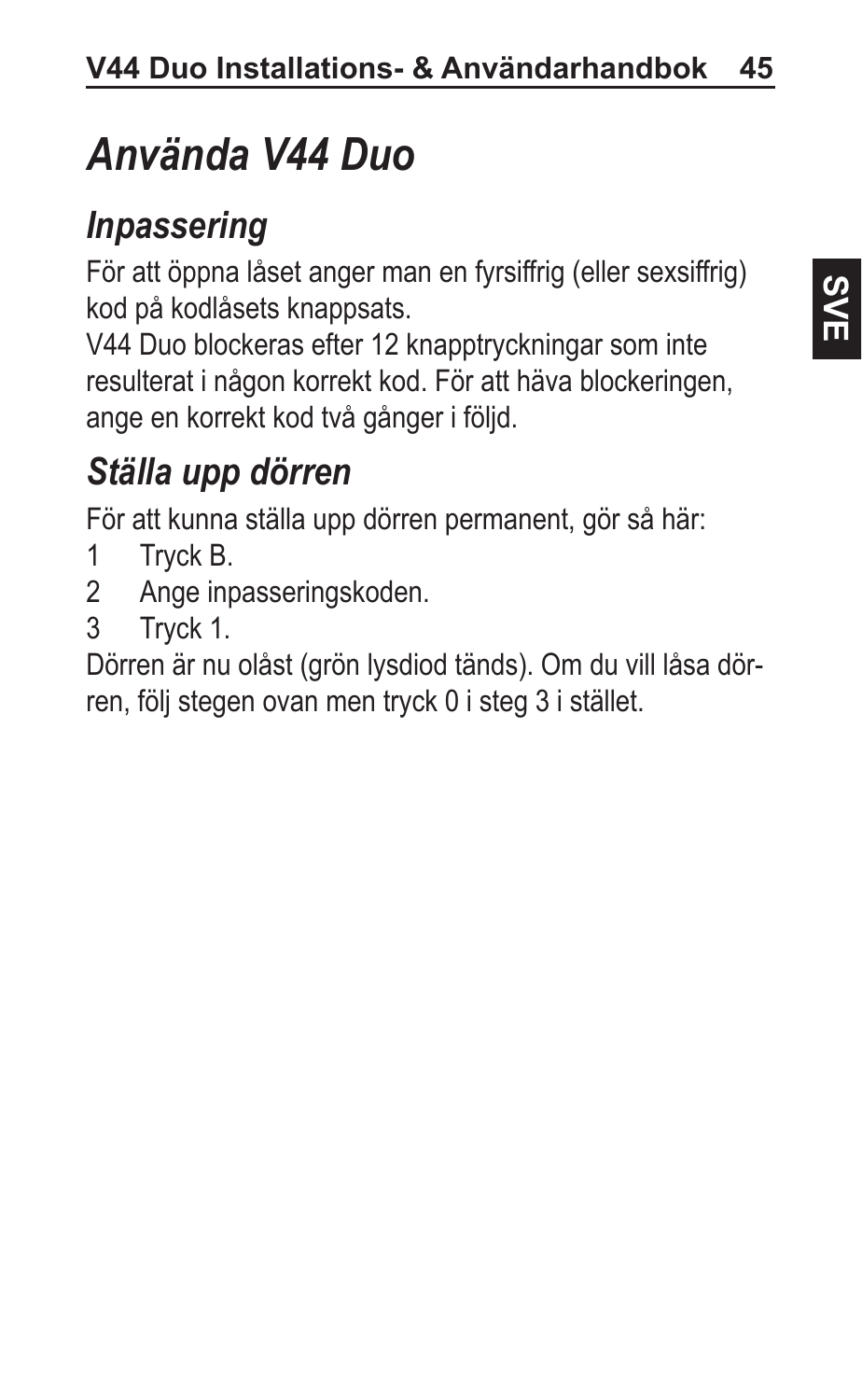### *Ange hotkod vid överfall*

Så här gör den inpasserande för att aktivera ett larm om han eller hon tvingas öppna dörren under hot:

Ange den vanliga inpasseringskoden men **addera 1 till den sista siffran** i koden.

**Exempel 1:** Om inpasseringskoden är 1234, tryck 1235 i stället.

**Exempel 2:** Om koden är 1239, tryck 1230 i stället.

När du anger en hotkod öppnas dörren samtidigt som larmutgången aktiveras. Denna kommer att vara aktiverad tills du återställer den genom att gå in i programmeringsläge.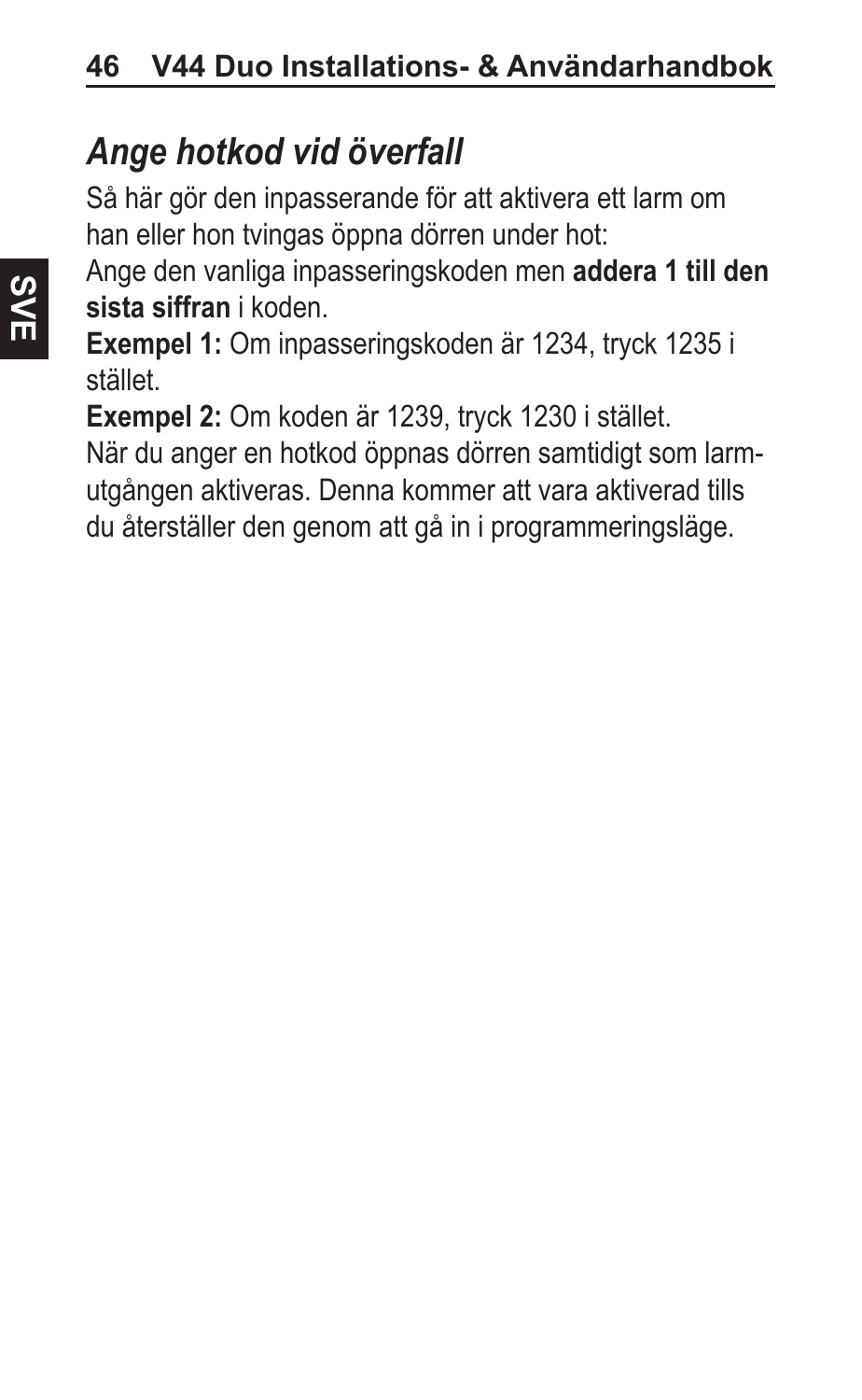## *Tekniska data*

| Strömförsörining:                   | 8-24 V AC, 10-35<br>V DC                 |
|-------------------------------------|------------------------------------------|
| Strömförbrukning:                   | 75 mA.                                   |
| Max last över reläkontak-<br>terna: | 2 A 28 V DC                              |
| Mått (HxBxD) mm:                    | 140x80x40                                |
| Rekommenderad monte-<br>ringshöjd:  | 1200-1400 mm från<br>mark till underkant |
| 1.011110.11111                      |                                          |

Vid infällning, komplettera med infällningslåda BB3.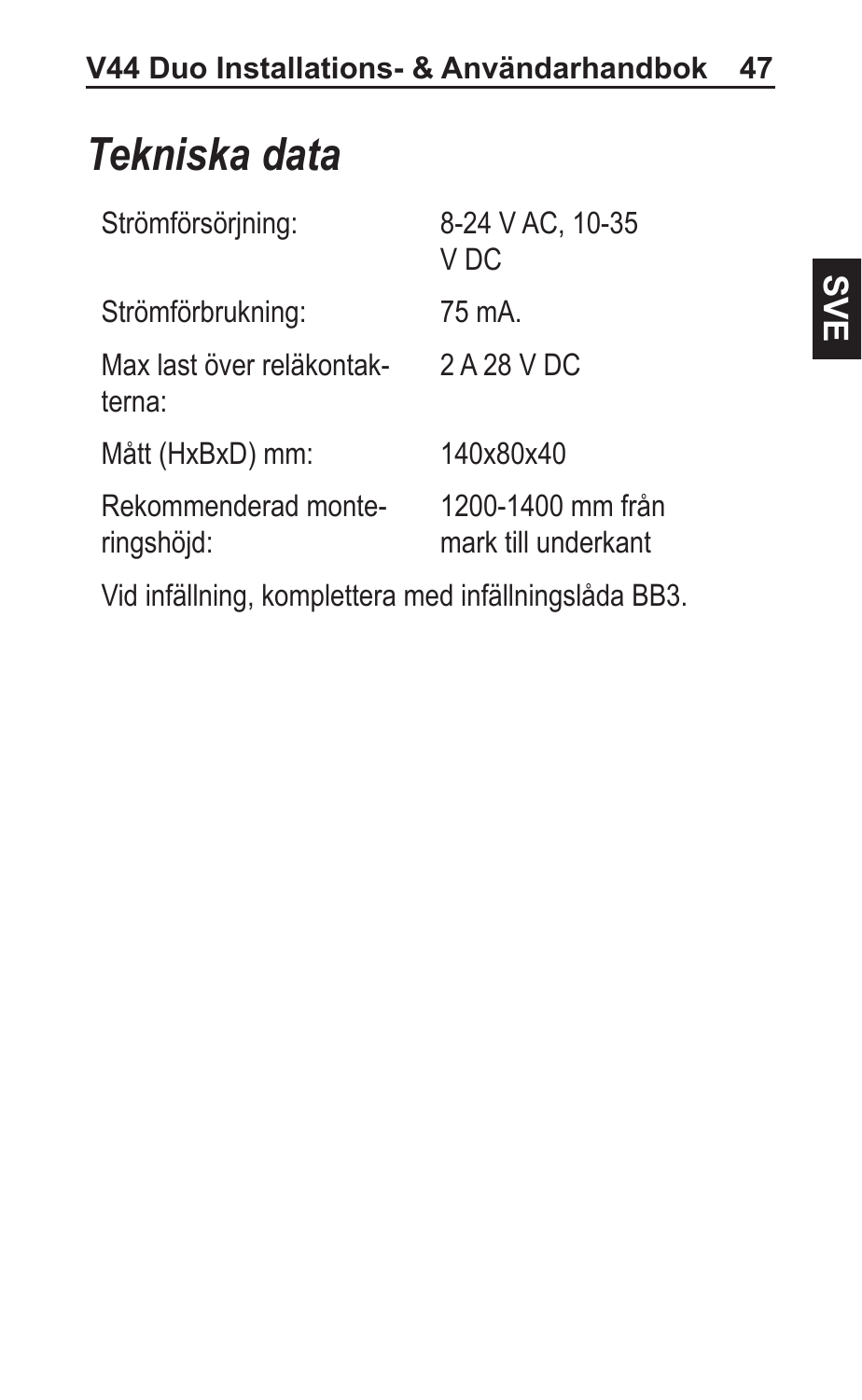|                                  |                    |                                                                                |                                  | Börja alltid med att trycka B och ange programmeringskoden. Avbryta: Tryck B.  |                                                                            |                                                                                                    |  |
|----------------------------------|--------------------|--------------------------------------------------------------------------------|----------------------------------|--------------------------------------------------------------------------------|----------------------------------------------------------------------------|----------------------------------------------------------------------------------------------------|--|
| <b>Funktion</b>                  | Steg 1             | Steg <sub>2</sub>                                                              | Steg <sub>3</sub>                | Steg 4                                                                         | Steg 5                                                                     | Steg 6                                                                                             |  |
| Program- Tryck<br>mera kod   A21 |                    | 30 ger 6-siffriga<br>Kodplatser 21-<br>Ange kodplats<br>(2 siffror).<br>koder. | eller 6 siffror)<br>Ange kod (4  | Ange tidstyr-<br>$2 =$ grupp $2$<br>ningsgrupp<br>$1$ ddnnb $=$<br>$0 = ingen$ | Ange reläut-<br>$2 =$ relä 2<br>$0 = b \hat{a} d$ a<br>$1 =$ relä<br>gång  | (åter till program-<br>Nästa kod: Fort-<br>Avsluta: Tryck B<br>sätt från steg 2.<br>meringsläget). |  |
| Ändra<br>kod                     | Tryck<br><b>R2</b> | koden. 4-siffrig<br>kod: Tryck ko-<br>Ange gamla<br>$den + A$                  | Ange ny kod<br>(2 gånger)        | styrningsgrupp<br>$2 =$ grupp $2$<br>$=$ grup $=$<br>$0 = ingen$<br>Ange tid-  | Ange reläut-<br>$2 =$ relä 2<br>$1 =$ relä 1<br>$0 = b \hat{a} da$<br>gang | Som ovan                                                                                           |  |
| Radera<br><b>SON</b>             | <b>A22</b>         | Som ovan                                                                       | Tryck 0000<br>gånger)<br>(00)(2) | Tryck <sub>0</sub>                                                             | Tryck 0                                                                    | Som ovan.                                                                                          |  |

### *Programmeringsöversikt*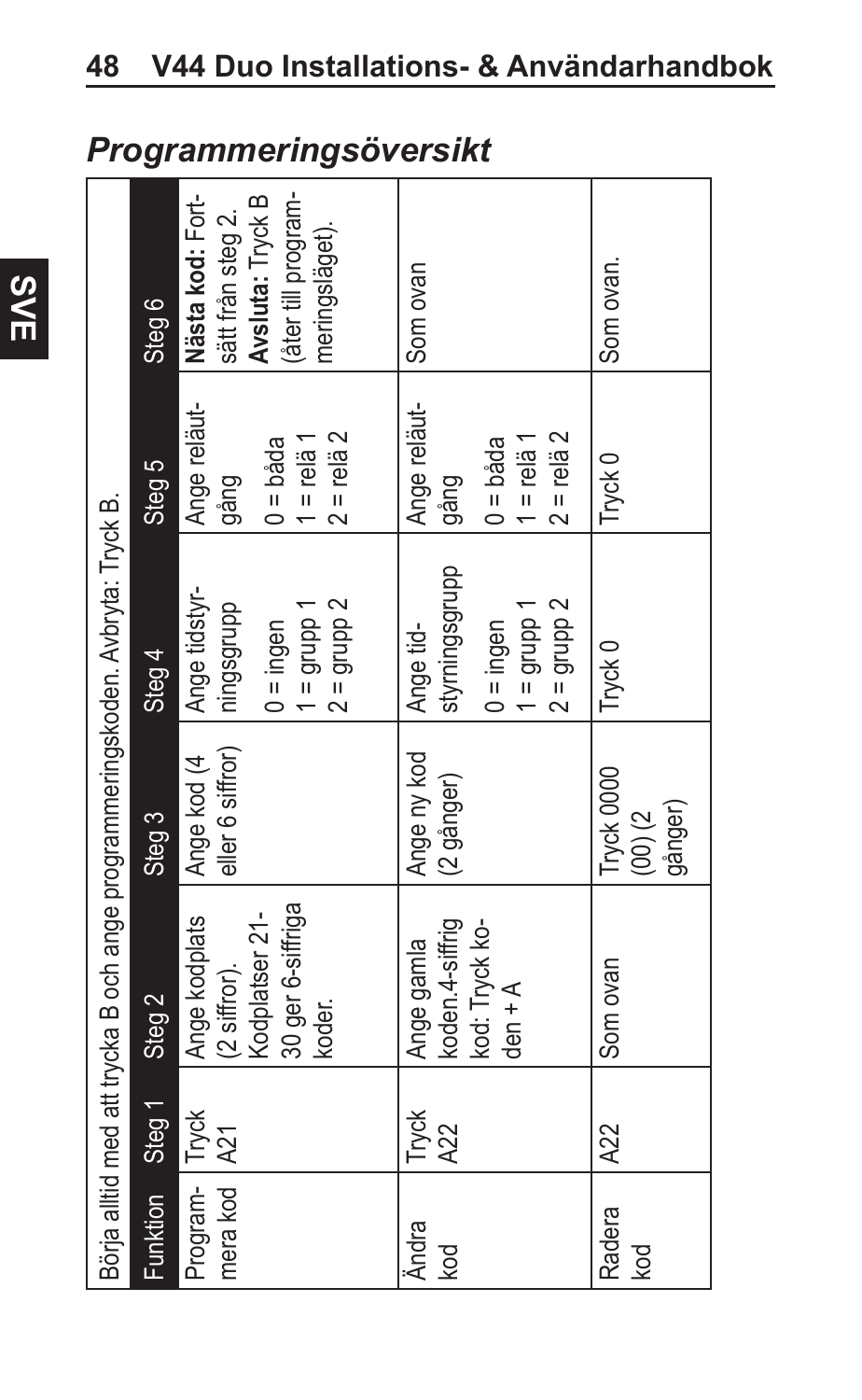| Bakgrundsbelysning<br>Ändra programme-<br>Andra dörrlarmstid<br>Ändra öppningstid<br>Summer på/av<br>ringskod<br>Funktion<br>på/av | Tryck A65<br>Tryck A28<br>Tryck A29<br>Tryck A60<br>Tryck A27<br>Steg $1$ | Börja alltid med att trycka B och ange programmeringskoden. Avbryta: Tryck B.<br>Ange ny kod (6 siffror)<br>Ange antal sekunder<br>Ange öppningstiden<br>$(01-99)$<br>$(01-99)$<br>=På<br>= På<br>Steg <sub>2</sub><br>$W = 0$<br>$W = 0$ | Ange reläutgång<br>Ange reläutgång<br>$(0, 1$ eller $2)$<br>Ange ny kod<br>$(0, 1$ eller 2)<br>Steg <sub>3</sub><br>igen. | Steg <sub>4</sub> | Steg 5 |
|------------------------------------------------------------------------------------------------------------------------------------|---------------------------------------------------------------------------|-------------------------------------------------------------------------------------------------------------------------------------------------------------------------------------------------------------------------------------------|---------------------------------------------------------------------------------------------------------------------------|-------------------|--------|
| Dörrkontroll av/på                                                                                                                 | Tryck A67                                                                 | $1 = P\hat{a}$<br>$M = 0$                                                                                                                                                                                                                 |                                                                                                                           |                   |        |

**SVE**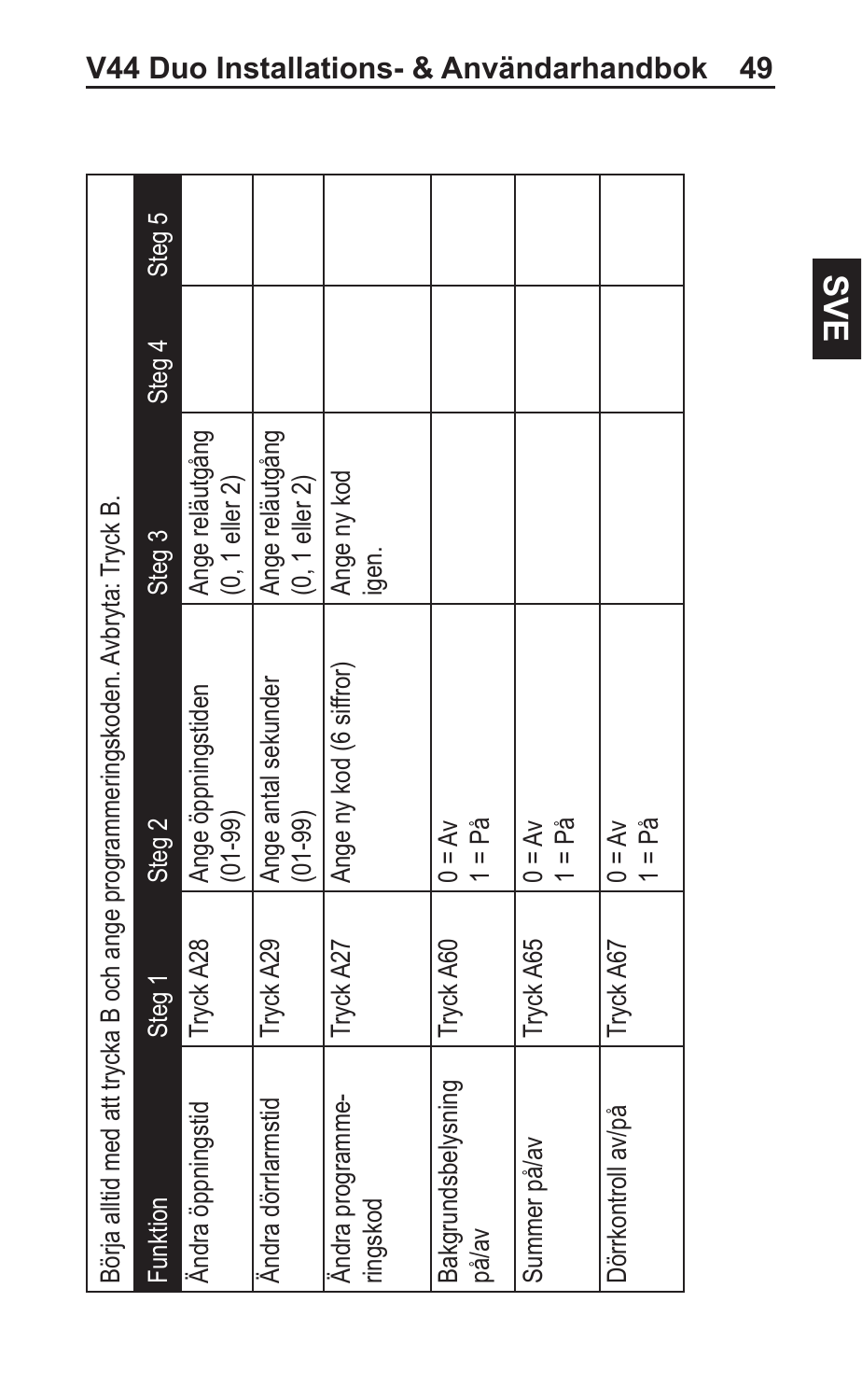| Funktion                            | Steg <sub>1</sub>        | Steg <sub>2</sub>                                             | Steg <sub>3</sub>                   | Steg 4                      | Steg <sub>5</sub> |
|-------------------------------------|--------------------------|---------------------------------------------------------------|-------------------------------------|-----------------------------|-------------------|
| Larmutgång/hotkod                   |                          | Tryck A69    0 = larm på, hotkod av<br>1 = hotkod på, larm av |                                     |                             |                   |
| Fördröjning av/på                   | Tryck A80 $\vert$ 0 = Av | $1 = P\hat{a}$                                                |                                     |                             |                   |
| Bistabil funktion av/på   Tryck A81 |                          | $1 = P\hat{a}$<br>$M = 0$                                     | Ange reläutgång<br>$(0, 1$ eller 2) |                             |                   |
| Radera minnet                       | Duo                      | Öppna V44 Tryxk på SW1 på krets-<br>kortet                    | <b>Tryck 112186</b>                 | <b>Tryck 112186</b><br>igen |                   |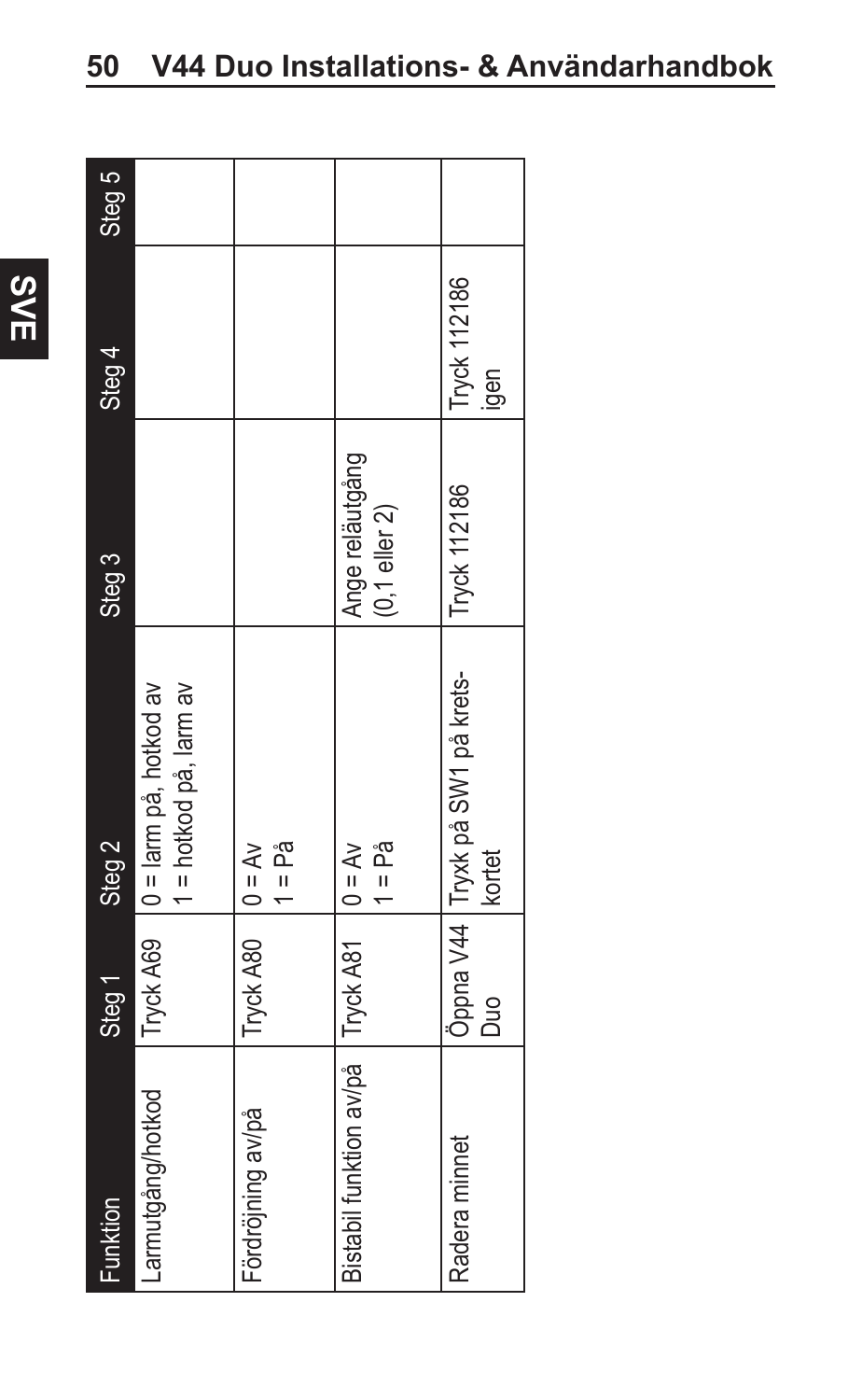#### Deutsch

Technische Spezifikationen und Verfügbarkeit können ohne vorherige Ankündigung geändert werden.

© Copyright Vanderbilt International (IRL) Ltd.

Alle Rechte an diesem Dokument und dem darin behandelten Thema vorbehalten. Der Empfänger erkennt diese Rechte an und wird dieses Dokument ohne unsere vorherige schriftliche Genehmigung keinem Dritten ganz oder teilweise zugänglich machen oder für einen anderen als den vorgesehenen Zweck verwenden.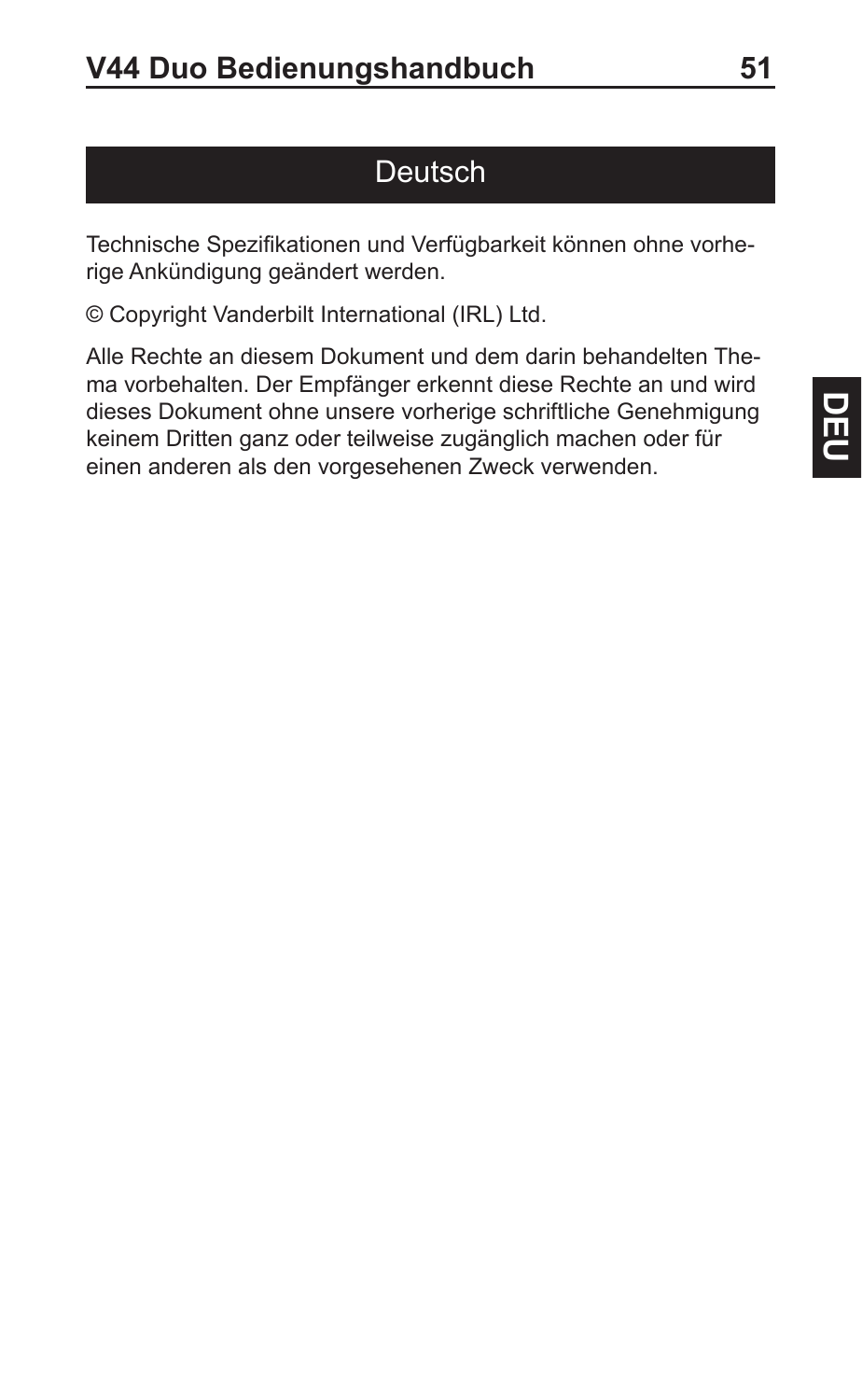# **Inhalt**

 $52$ 

| Allgemeines zum V44 Duo 53                 |  |
|--------------------------------------------|--|
|                                            |  |
| Codes zu bestimmten Zeiten deaktivieren 53 |  |
|                                            |  |
|                                            |  |
|                                            |  |
|                                            |  |
|                                            |  |
|                                            |  |
|                                            |  |
|                                            |  |
|                                            |  |
|                                            |  |
|                                            |  |
| Programmierung - Befehle  60               |  |
|                                            |  |
|                                            |  |
|                                            |  |
|                                            |  |
|                                            |  |
|                                            |  |
|                                            |  |
|                                            |  |
|                                            |  |
|                                            |  |
|                                            |  |
|                                            |  |
|                                            |  |
|                                            |  |
|                                            |  |
|                                            |  |
|                                            |  |
|                                            |  |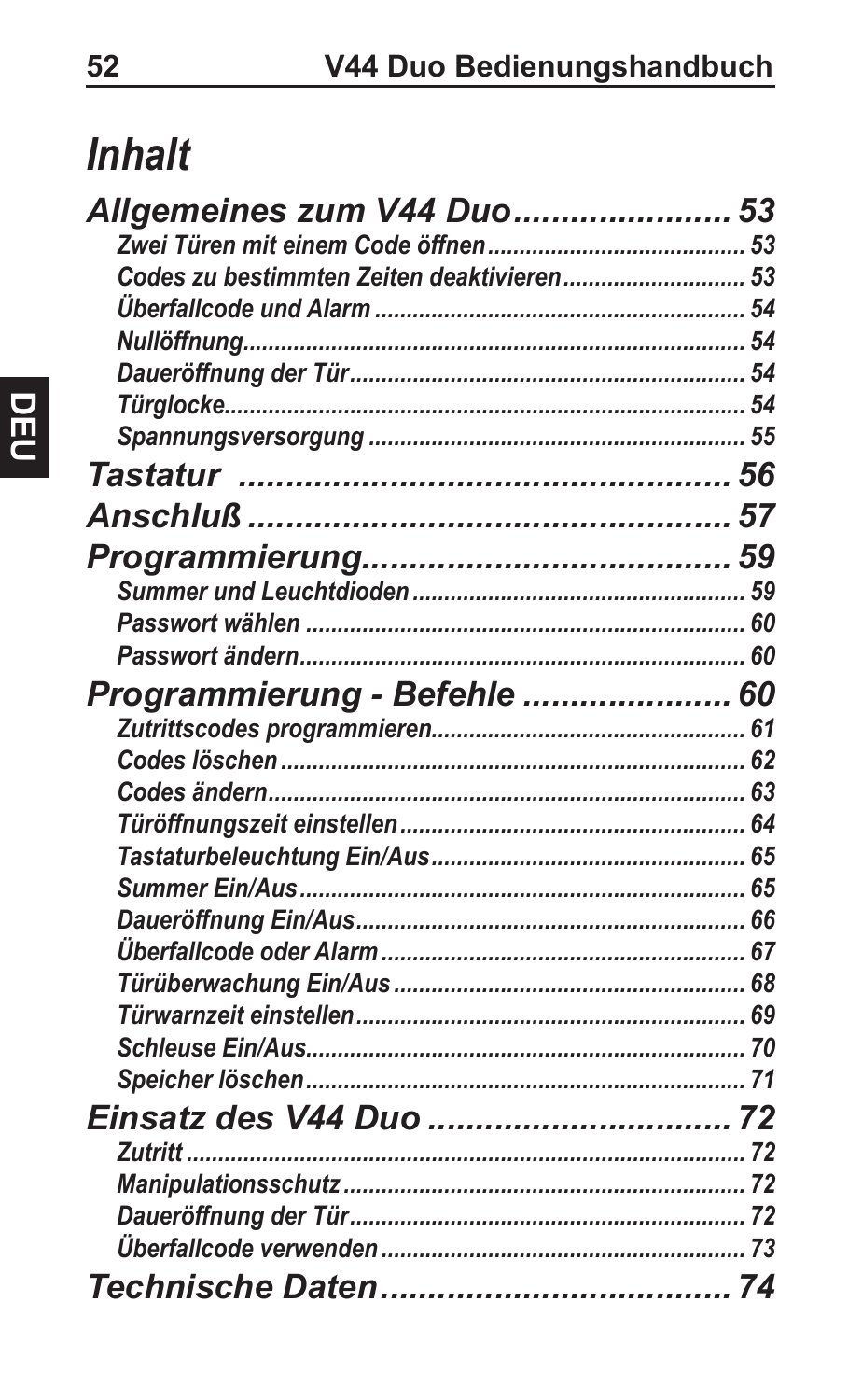## <span id="page-52-0"></span>*Allgemeines zum V44 Duo*

Das V44 Duo ist ein kompaktes Codeschloss mit zwei Relaisausgängen. Dadurch können zwei Türen oder eine Tür und ein weiteres Gerät (z. B. ein Lichtschalter) gesteuert werden. Die angeschlossenen Türen können mit einem vier- oder sechsstelligen Code geöffnet werden. Die Programmierung erfolgt über die Tastatur.

#### *Zwei Türen mit einem Code öffnen*

Der Vorteil von zwei Relaisausgängen liegt darin, dass mit nur einem Code zwei Vorgänge gleichzeitig ausgeführt werden können. Mit dem Code kann z. B. ein Schloss geöffnet und die Beleuchtung eingeschaltet werden.

Sie können das Codeschloss auch an zwei Türen anschließen. Mit einem Code werden dann beide Türen gesteuert, mit dem anderen lediglich eine der Türen.

Wenn mit einem Code beide Türen geöffnet werden, kann V44 Duo so eingestellt werden, dass die zweite Tür erst geöffnet wird, nachdem die erste geöffnet und wieder geschlossen wurde (siehe Abschnitt *Schleuse*).

Mit jedem Code können ein beliebiger oder beide Relaisausgänge aktiviert werden.

#### *Codes zu bestimmten Zeiten deaktivieren*

Die Codes des V44 Duo können zu bestimmten Zeiten deaktiviert werden. So können Sie z. B. einschränken, zu welchen Zeiten das Raumpflegepersonal Zutritt zum Gebäude erhält, während Bewohner oder Mitarbeiter uneingeschränkten Zutritt haben.

Mit zwei an das V44 Duo angeschlossenen Schaltuhren können drei Zeitzonen zum Steuern der Codes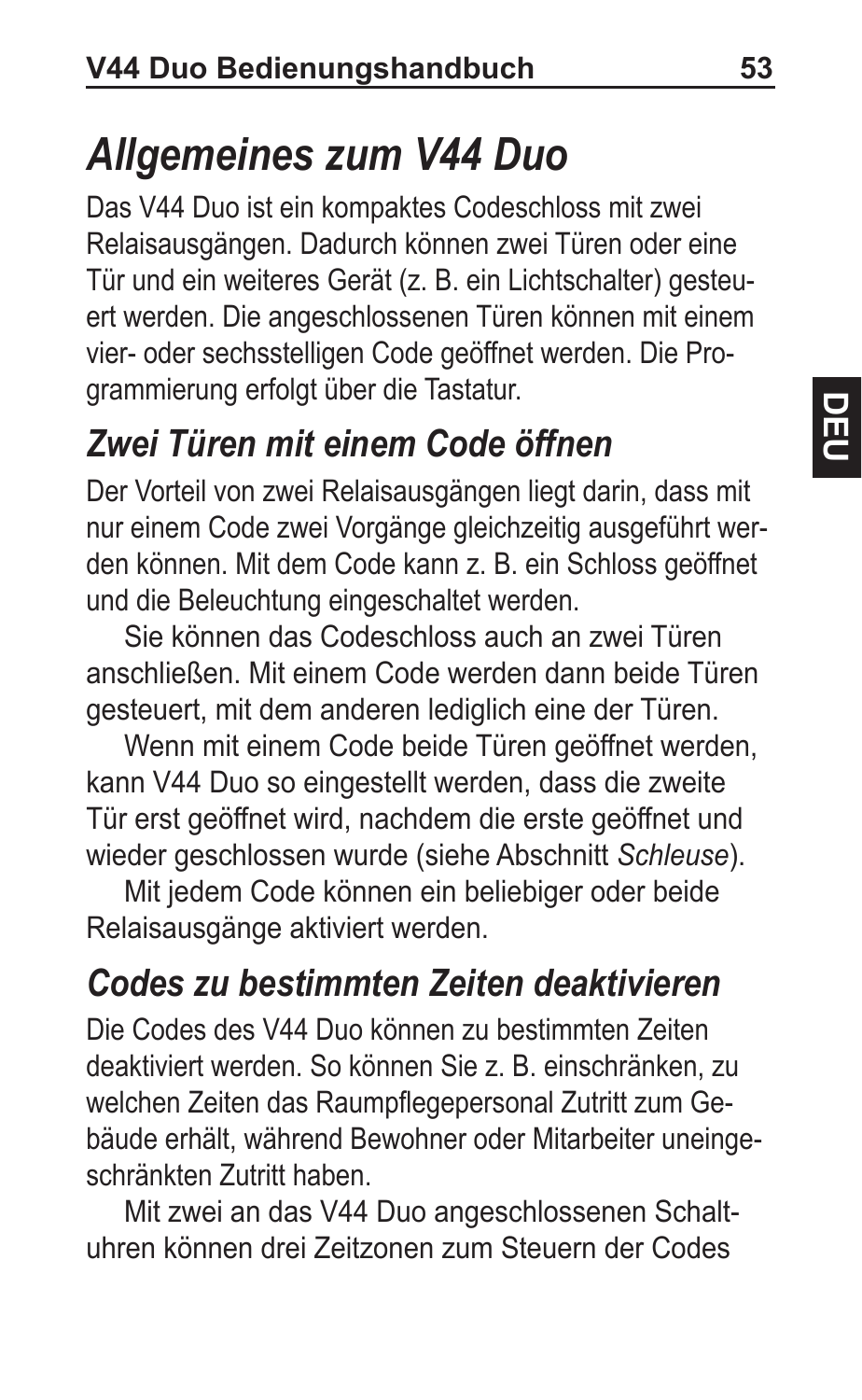<span id="page-53-0"></span>eingerichtet werden: Eine Zone wird durch die erste, eine weitere durch den zweiten Schaltuhr gesteuert. Die dritte Zone ist ganztägig gültig (ohne Zeitsteuerung).

### *Überfallcode und Alarm*

Das V44 Duo besitzt einen Ausgang, der in folgenden Situationen aktiviert werden kann:

- Ein Überfallcode wird eingegeben, **ODER**
- Die Türwarnzeit läuft ab, oder die Tür wird gewaltsam geöffnet.

Es kann eine der Möglichkeiten gewählt werden. An den Ausgang kann z. B. eine Alarmanlage angeschlossen werden.

### *Nullöffnung*

Wenn der Zutritt z. B. während der Bürozeiten erleichtert werden soll, kann ein externer Kontakt angeschlossen werden. Hiermit wird die Nullöffnung (Türöffnung durch Drücken der Null auf der Tastatur) aktiviert bzw. deaktiviert. Dies gilt jedoch nur für Relaisausgang 1.

### *Daueröffnung der Tür*

Bei aktivierter Funktion *Daueröffnung* kann die Tür mit einem Code entsperrt werden. Die Tür bleibt unverriegelt, bis wieder ein gültiger Code eingegeben wird (siehe Abschnitt *Daueröffnung Ein/Aus*).

### *Türglocke*

An das V44 Duo kann eine Türglocke angeschlossen werden. Zum Klingeln wird die mit der Glocke gekennzeichnete Taste auf der Tastatur des Codeschlosses gedrückt.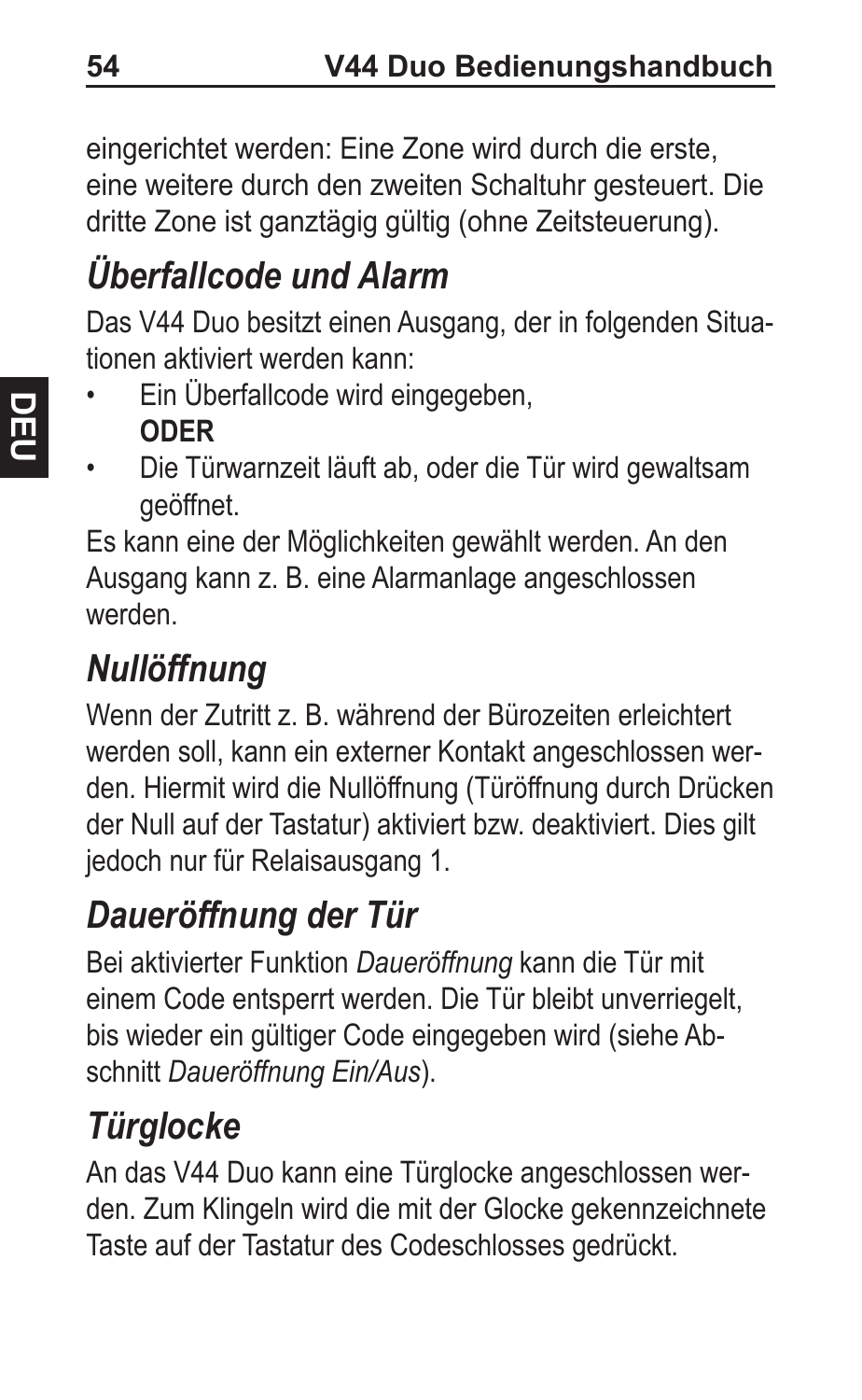#### <span id="page-54-0"></span>*Spannungsversorgung*

Achten Sie darauf, dass die Spannungsversorgung stabil ist und der Gerätenennspannung entspricht. Verwenden Sie eine unterbrechungsfreie Stromversorgung (USV), um bei Spannungsspitzen im Versorgungsnetz den kontinuierlichen Betrieb des Geräts sicherzustellen.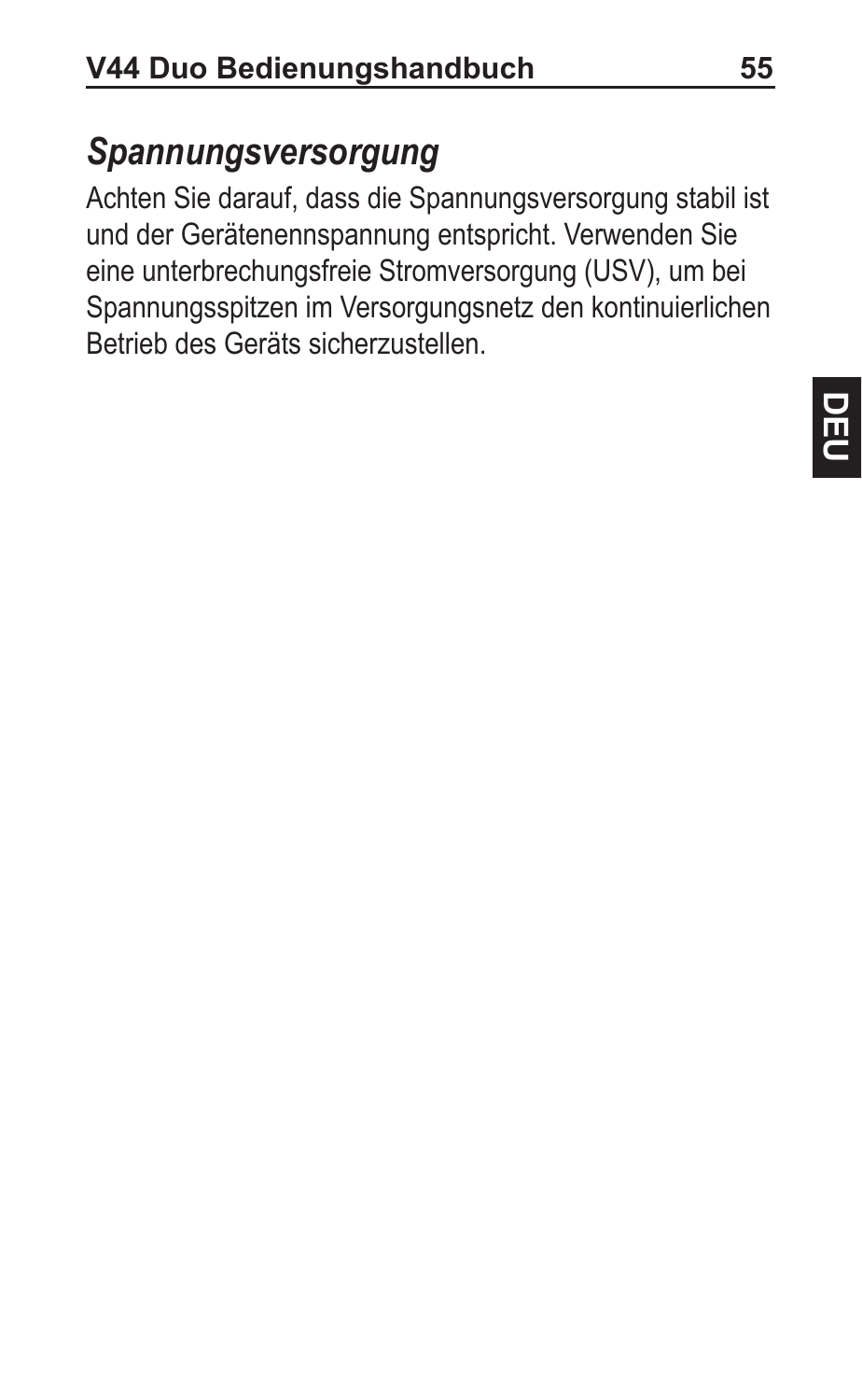### <span id="page-55-0"></span>*Tastatur*

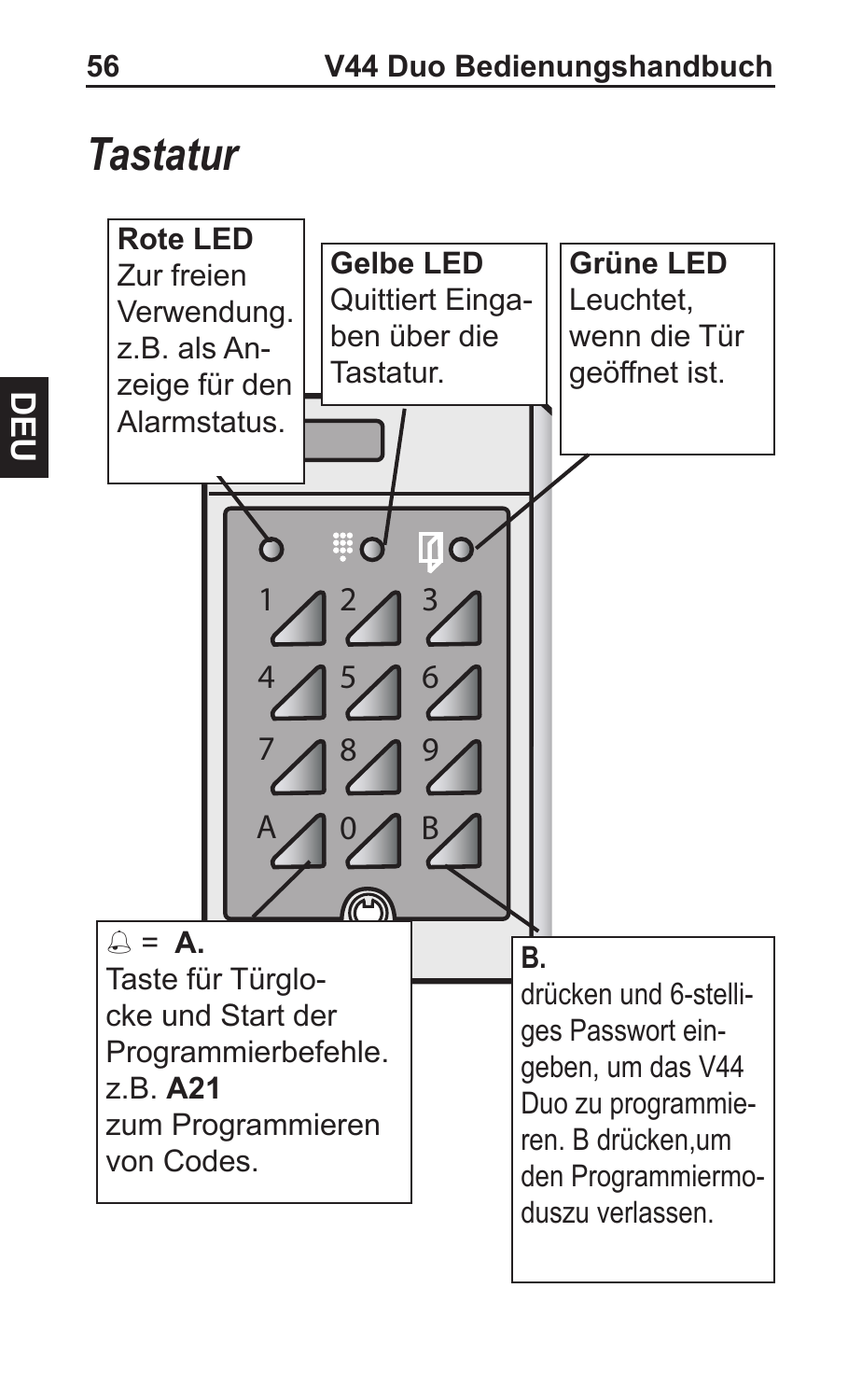## <span id="page-56-0"></span>*Anschluß*

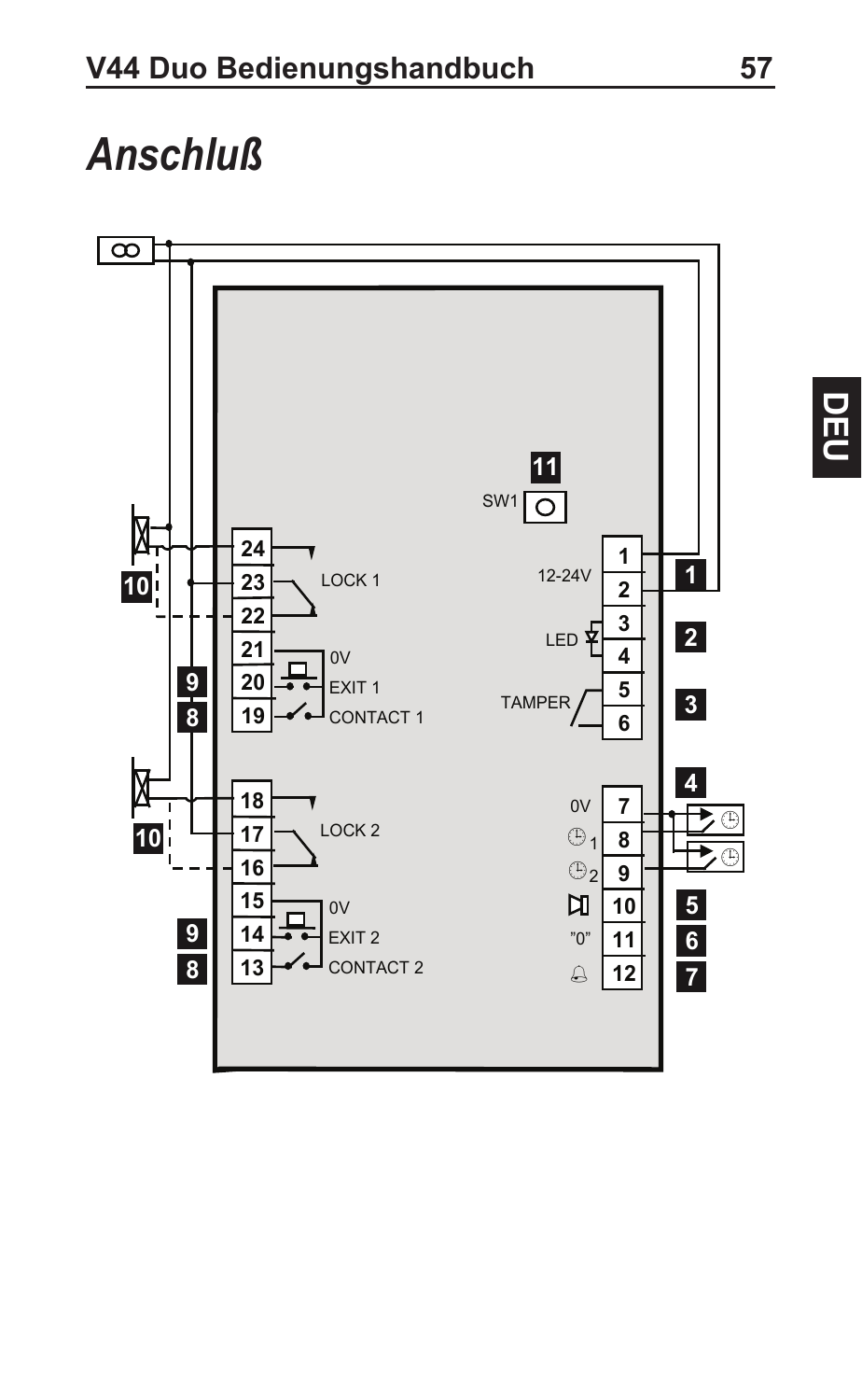#### **58 V44 Duo Bedienungshandbuch**

| 1              | Stromversorgung, Klemmen 1(+) und 2. 12-24 V. **)                                                                                |
|----------------|----------------------------------------------------------------------------------------------------------------------------------|
| $\overline{2}$ | Eingang zur Ansteuerung der roten LED, Klemmen 3<br>und 4. 10-35 V Gleichstrom. **)                                              |
| 3              | Sabotageschalter, Klemmen 5 und 6. Bei geschlos-<br>senem Gehäuse geschlossen. **)                                               |
| 4              | Code-Deaktivierung durch externe Schaltuhr. *)<br>Kanal 1: Klemmen 8 und 7 überbrücken.<br>Kanal 2: Klemmen 9 und 7 überbrücken. |
| 5              | Ausgang bei Alarm oder Überfallcode. Relais E7<br>verwenden! Anschluss an Klemmen 10 und 1(+). **)                               |
| 6              | Kontakt für (0) Nullöffnung. Klemmen 11 und 7 über-<br>brücken (z.B. mit Schaltuhr oder Schalter).*)                             |
| 7              | Türglocke. Summerausgang. Relais E7 verwenden<br>Anschluss an Klemmen 12 und 1(+).*)                                             |
| 8              | Eingang für Türkontakte. Kontakt geschlossen bei<br>geschlossener Tür. Klemmen 13 und 15 (bzw. 19<br>und 21).*)                  |
| 9              | Öffnungstaster. Beim Überbrücken der Klemmen 14<br>und 15 (bzw. 20 und 21) wird die Tür geöffnet.*)                              |
| 10             | Relais für Türöffner, potentialfreier Wechsler. Gestri-<br>chelte Linie gilt für Ruhestromtüröffner. **)                         |
| 11             | Taste SW1. Zur Wahl des Passwortes und zum<br>Löschen des Speichers.                                                             |
|                |                                                                                                                                  |

\*) Kabel <3 m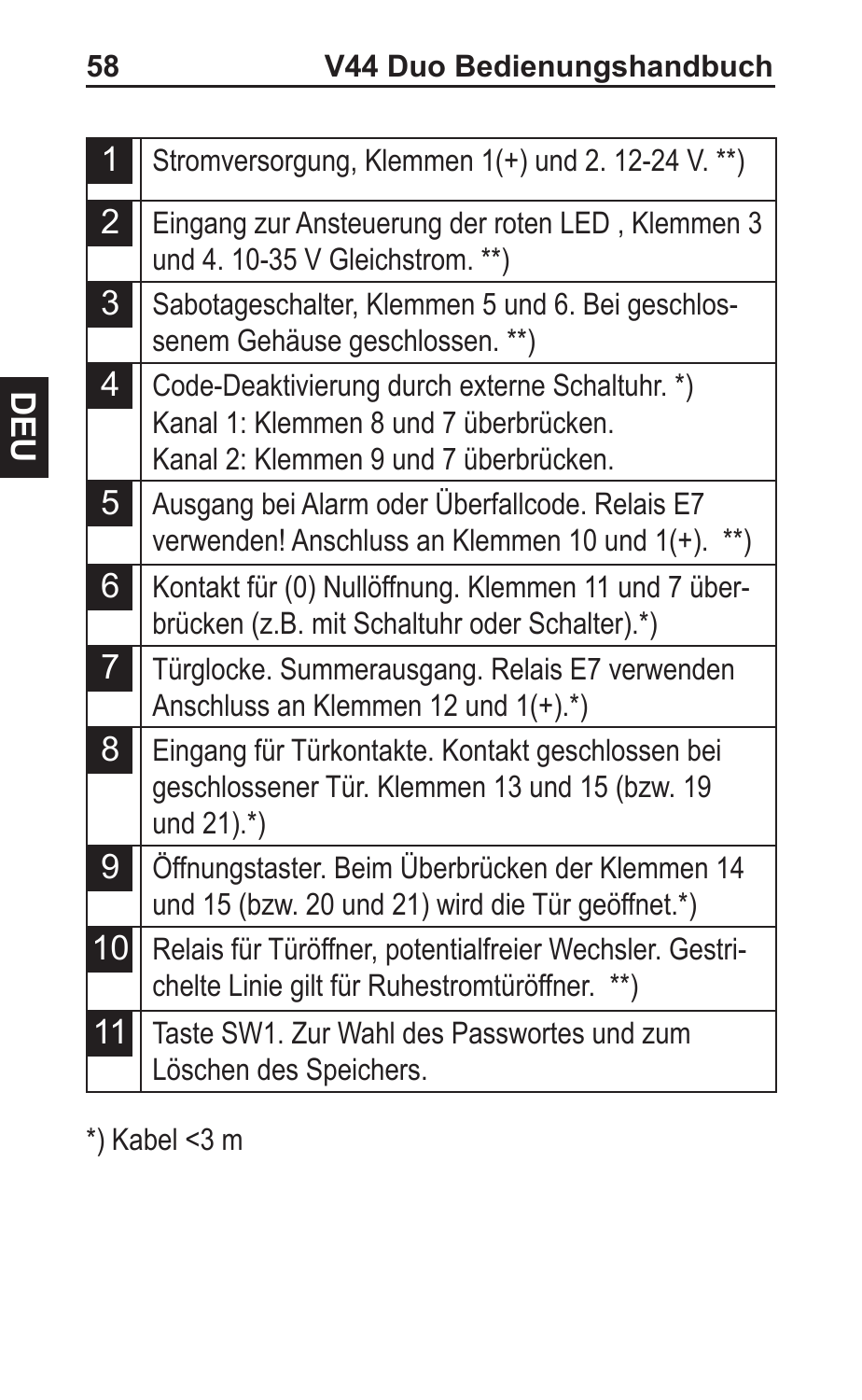# <span id="page-58-0"></span>*Programmierung*

Notieren Sie sich vor dem Programmieren die gewünschten Codes, deren Zeitsteuerungsgruppe und welche Relaisausgänge durch sie gesteuert werden sollen. Eine Liste dafür finden Sie am Ende des Handbuchs. Nutzen Sie diese Liste beim Programmieren des V44 Duo anhand der nachstehenden Anweisungen.

### *Summer und Leuchtdioden*

Beim Programmieren führen der Summer und die Leuchtdioden den Bediener.

**Im Programmiermodus vor Wahl einer Funktion**: Grüne und gelbe Leuchtdiode blinken.

**Beim Programmieren:** Gelbe Leuchtdiode erlischt. Grüne Leuchtdiode leuchtet.

**Richtige Eingabe:** Bestätigung durch ansteigendes Signal aus zwei kurzen Tönen.

**Falsche Eingabe**: Bestätigung durch abfallendes Signal aus zwei kurzen Tönen.

*ACHTUNG!* Wenn im Programmiermodus nicht innerhalb von 20 Sekunden eine Taste gedrückt wird, kehrt das Codeschloss in den Normalmodus zurück.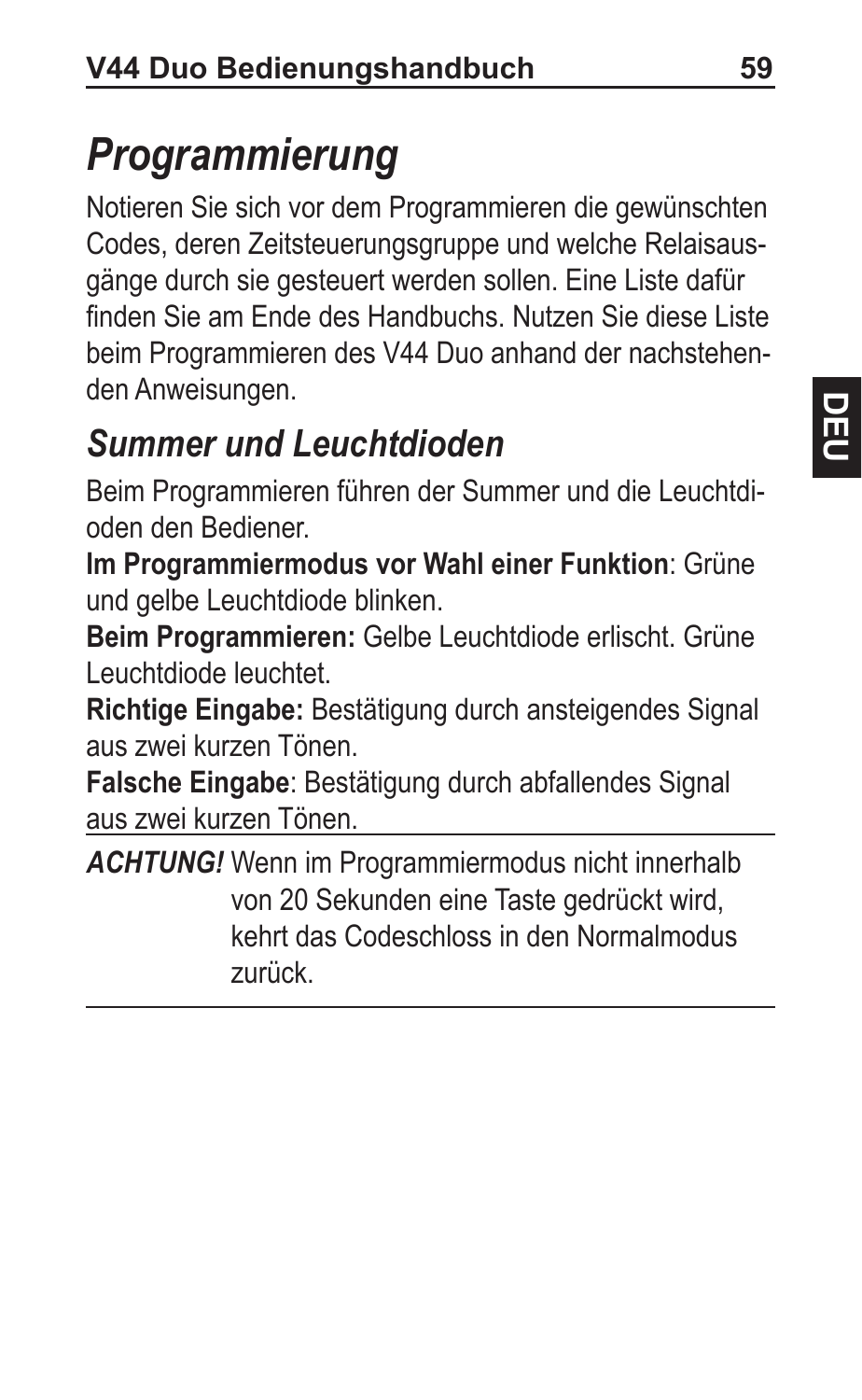### <span id="page-59-0"></span>*Passwort wählen*

Ehe Sie mit der Programmierung beginnen können, muss ein Passwort festgelegt werden.

- 1 Taste SW1 auf der Platine des Codeschlosses drücken und gedrückt halten. Beide Leuchtdioden leuchten auf.
- 2 Sechsstelliges Passwort eingeben.<br>3 Neues Passwort in der Liste am En
- 3 Neues Passwort in der Liste am Ende des Handbuchs notieren.

### *Passwort ändern*

- 1 B drücken und aktuelles Passwort eingeben.
- 2 A27 drücken.<br>3 Neues Passw
- Neues Passwort eingeben. Ein Warnton wird ausgegeben.
- 4 Neues Passwort erneut eingeben.
- 5 Zum Verlassen des Programmiermodus B drücken.
- 6 Neues Passwort in der Liste am Ende des Handbuchs notieren.

# *Programmierung - Befehle*

Immer B drücken und dann das Passwort eingeben, bevor andre Befehle zur Programmierung eingegeben werden. Der Programmiermodus kann durch Drücken von B verlassen werden.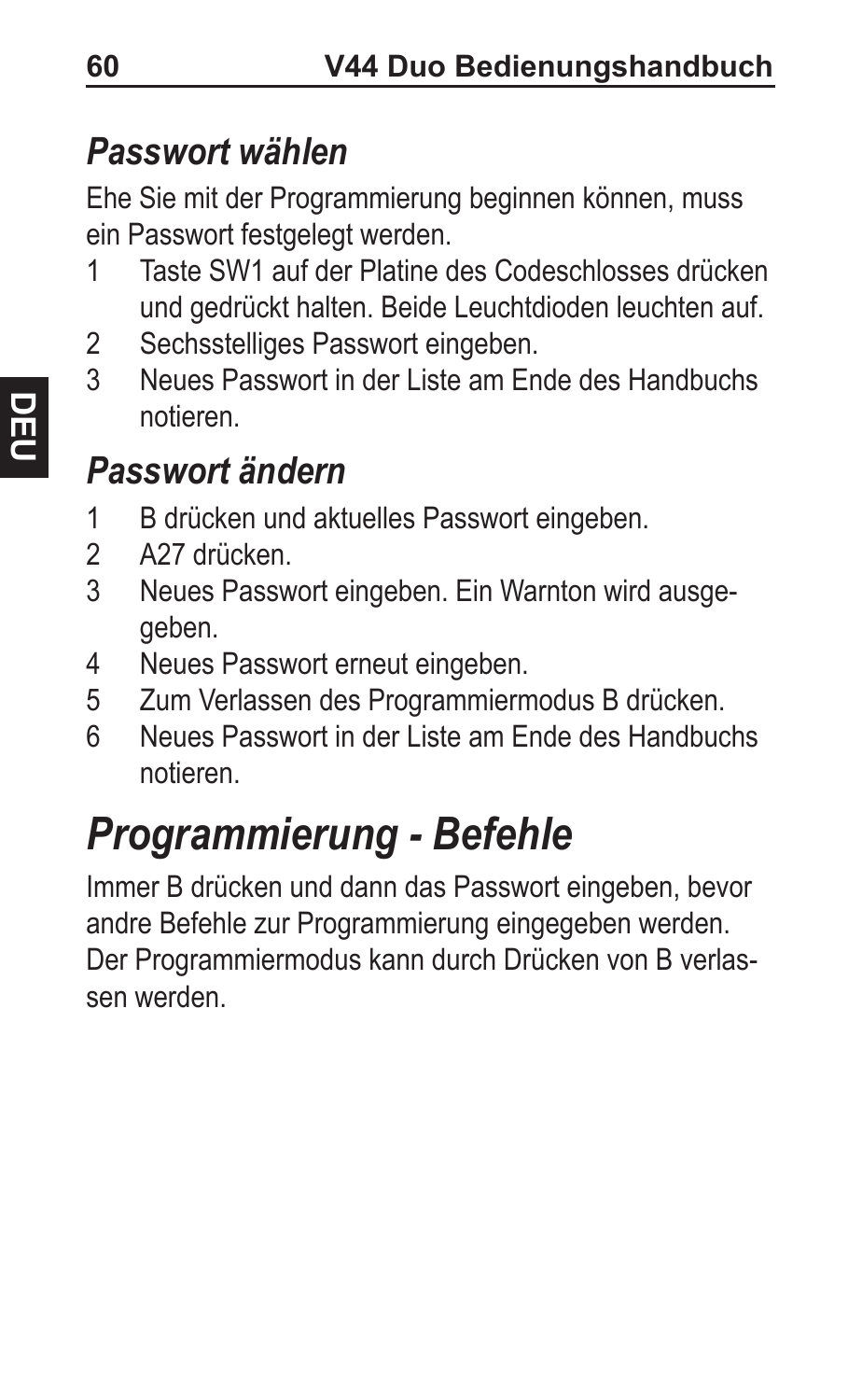### <span id="page-60-0"></span>*Zutrittscodes programmieren*

- 1 B drücken und aktuelles Passwort eingeben.<br>2 A21 drücken
- A21 drücken.
- 3 Gewünschten Speicherplatz mit zwei Ziffern eingeben (01-30).
- 4 Zutrittscode für diesen Speicherplatz eingeben (4 Ziffern für Speicherplätze 01-20, 6 Ziffern für Speicherplätze 21-30).

ACHTUNG! Die ersten 4 Ziffern eines sechsstelligen Codes dürfen nicht den Ziffern eines vierstelligen Codes entsprechen und umgekehrt.

5 Wählen, ob der Code durch eine Schaltuhr gesteuert werden soll.

0 = keine Zeitsteuerung

- 1 = Code wird durch Schaltuhr 1 gesteuert
- 2 = Code wird durch Schaltuhr 2 gesteuert
- 6 Den zu steuernden Relaisausgang wählen.
	- 0 = beide Relaisausgänge
	- 1 = Relaisausgang 1
	- 2 = Relaisausgang 2
- 7 Speicherplatz für nächsten zu programmierenden Code eingeben (s. Schritt 3) oder B drücken, um die Codeprogrammierung zu verlassen.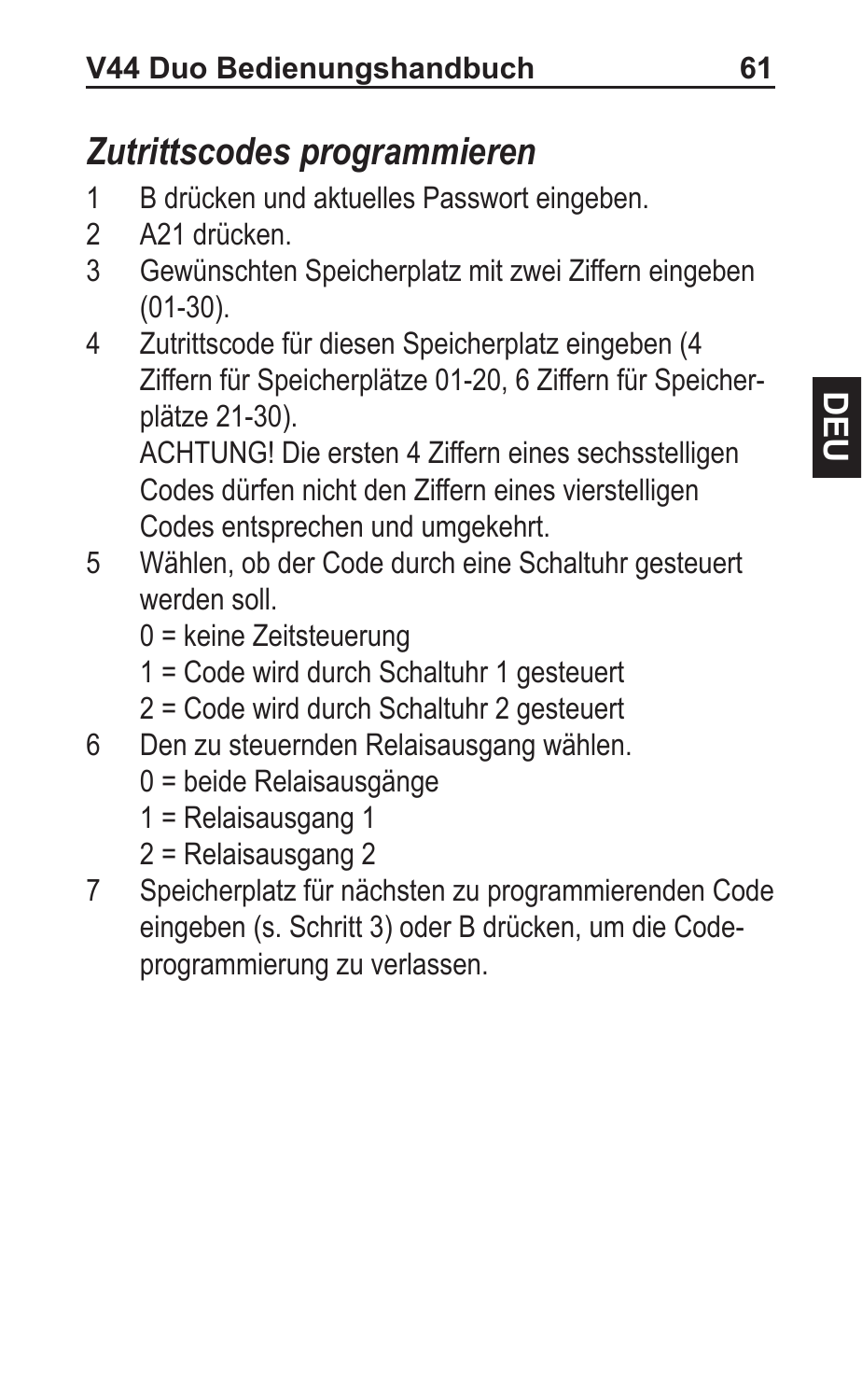#### <span id="page-61-0"></span>*Codes löschen*

- 1 B drücken und aktuelles Passwort eingeben.<br>2 A22 drücken.
- A22 drücken.
- 3 Gewünschten Code eingeben. Bei einem vierstelligen Code nach der letzten Ziffer A eingeben.
- 4 Ist der Code vierstellig, 0000 eingeben. Ist der Code sechsstellig, 000000 eingeben.
- 5 Schritt 4 wiederholen.
- 6 0 drücken.<br>7 Nochmals
- Nochmals 0 drücken.
- 8 Nächsten zu löschenden Code eingeben (s. Schritt 3) oder B drücken, um die Codeprogrammierung zu verlassen.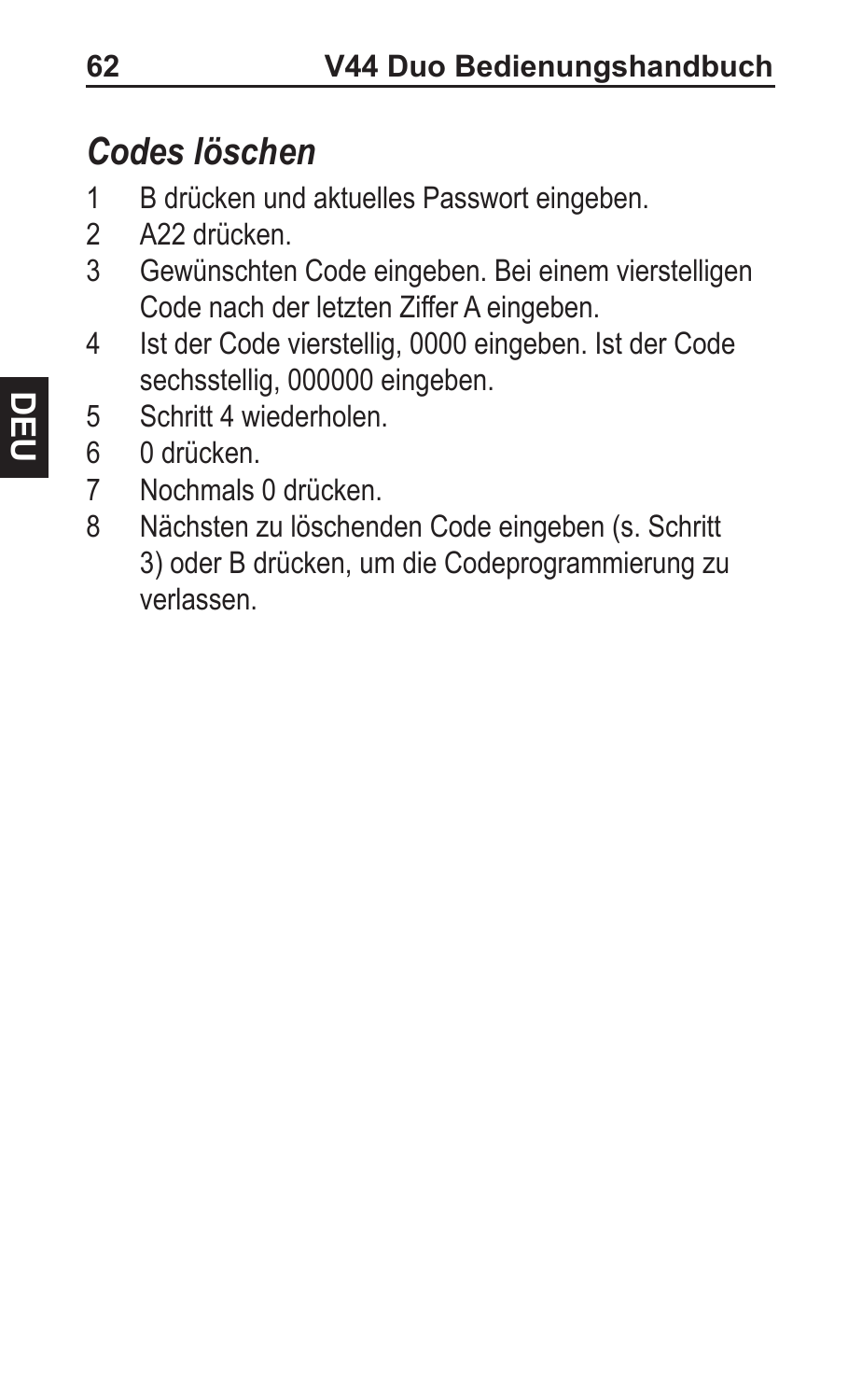### <span id="page-62-0"></span>*Codes ändern*

- 1 B drücken und aktuelles Passwort eingeben.<br>2 A22 drücken
- A22 drücken.
- 3 Gewünschten Code eingeben. Bei vierstelligen Codes nach der letzten Ziffer A eingeben.
- 4 Neuen Code eingeben (4 oder 6 Ziffern).<br>5 Neuen Code nochmals eingeben.
- 5 Neuen Code nochmals eingeben.<br>6 Wählen, ob der Code durch eine 9
- 6 Wählen, ob der Code durch eine Schaltuhr gesteuert werden soll.
	- 0 = keine Zeitsteuerung
	- 1 = Code wird durch Schaltuhr 1 gesteuert
	- 2 = Code wird durch Schaltuhr 2 gesteuert
- 7 Den zu steuernden Relaisausgang wählen.
	- 0 = beide Relaisausgänge
	- 1 = Relaisausgang 1
	- 2 = Relaisausgang 2
- 8 Speicherplatz für nächsten zu ändernden Code eingeben (s. Schritt 3) oder B drücken, um die Codeprogrammierung zu verlassen.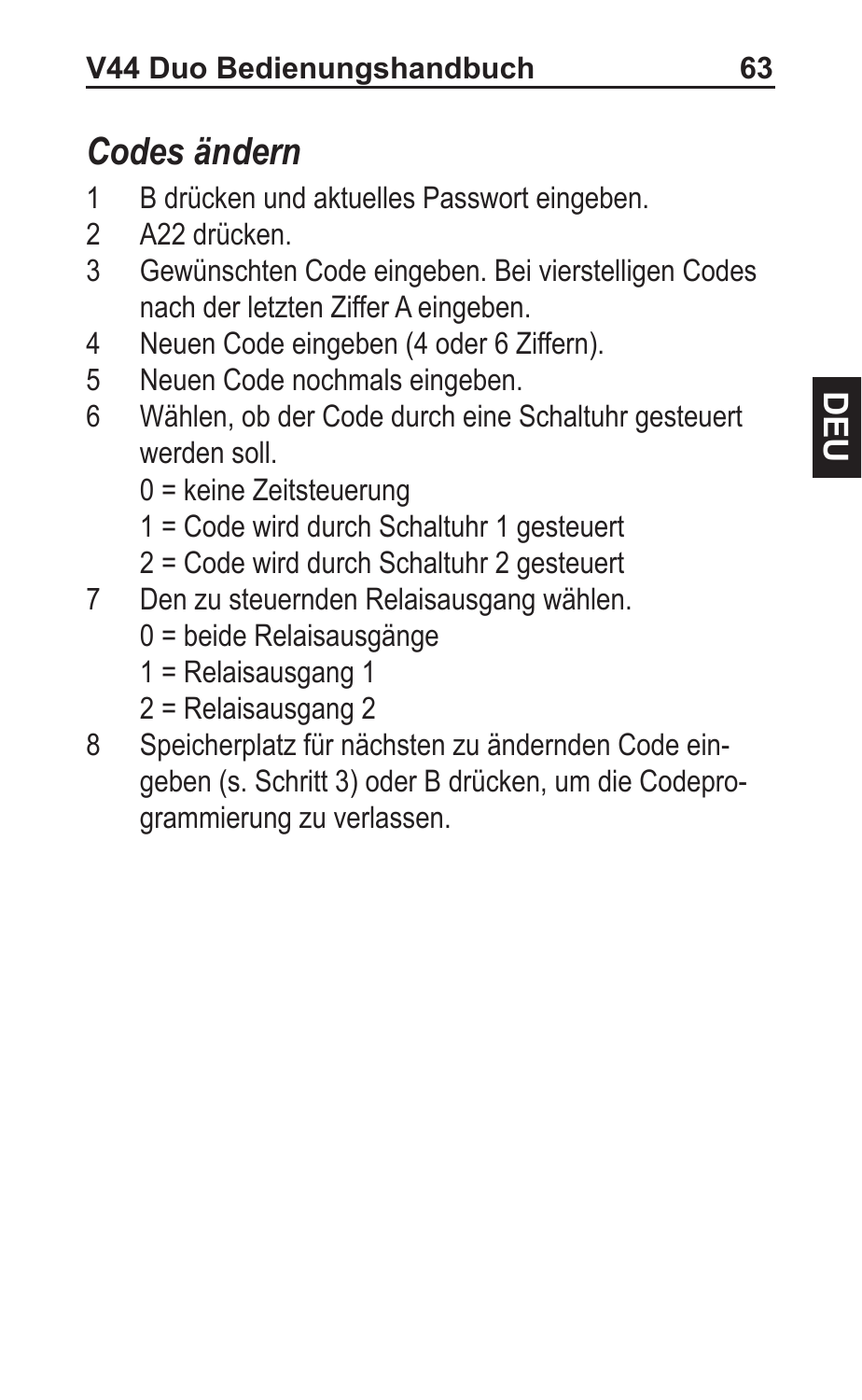### <span id="page-63-0"></span>*Türöffnungszeit einstellen*

Mit der Türöffnungszeit wird gesteuert, wie lange das Relais nach Eingabe eines richtigen Zutrittscodes anzieht. Bei Lieferung des V44 Duo ist die Türöffnungszeit bei beiden Relais auf 7 Sekunden eingestellt.

- 1 B drücken und aktuelles Passwort eingeben.<br>2 A28 drücken
- 2 A28 drücken.<br>3 Gewünschte
- 3 Gewünschte Türöffnungszeit (01-99) mit zwei Ziffern eingeben, z. B. 09 für 9 Sekunden.
- 4 Wählen, für welchen Relaisausgang die neue Türöffnungszeit gelten soll:
	- 0 = beide Relaisausgänge
	- 1 = Relaisausgang 1
	- 2 = Relaisausgang 2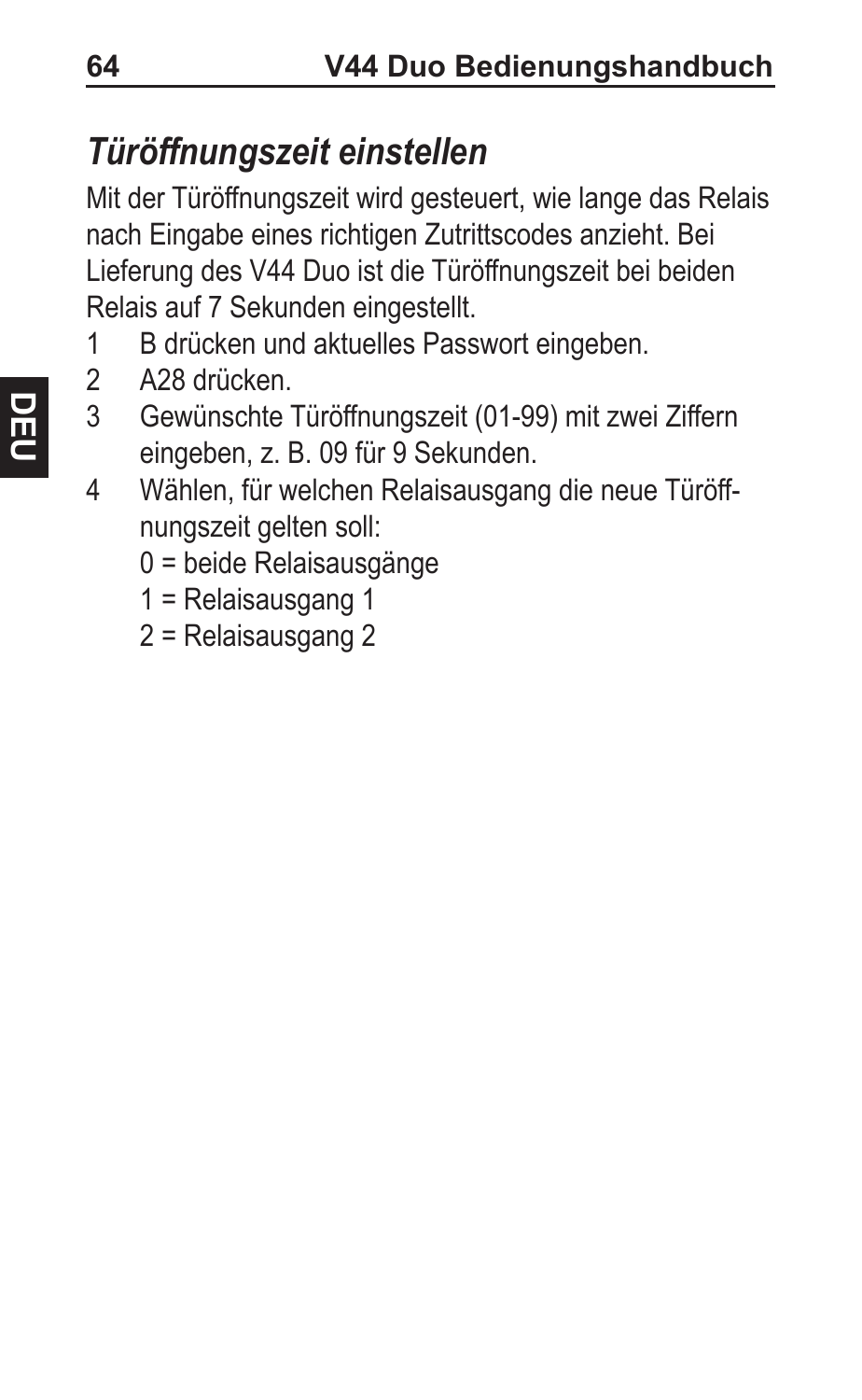### <span id="page-64-0"></span>*Tastaturbeleuchtung Ein/Aus*

Bei Bedarf kann hiermit die Beleuchtung der Tastatur ausgeschaltet werden.

- 1 B drücken und aktuelles Passwort eingeben.
- 2 A60 drücken.
- 3 0 drücken.

Um die Tastaturbeleuchtung wieder einzuschalten, in Schritt 3 die 1 drücken.

### *Summer Ein/Aus*

Hiermit kann der Summer deaktiviert werden, so dass er beim Drücken der Tasten und beim Öffnen der Tür nicht ertönt. Während der Programmierung ist der Summer jedoch immer aktiv.

- 1 B drücken und aktuelles Passwort eingeben.
- 2 A65 drücken.
- 3 0 drücken.

Um den Summer wieder zu aktivieren, in Schritt 3 die 1 drücken.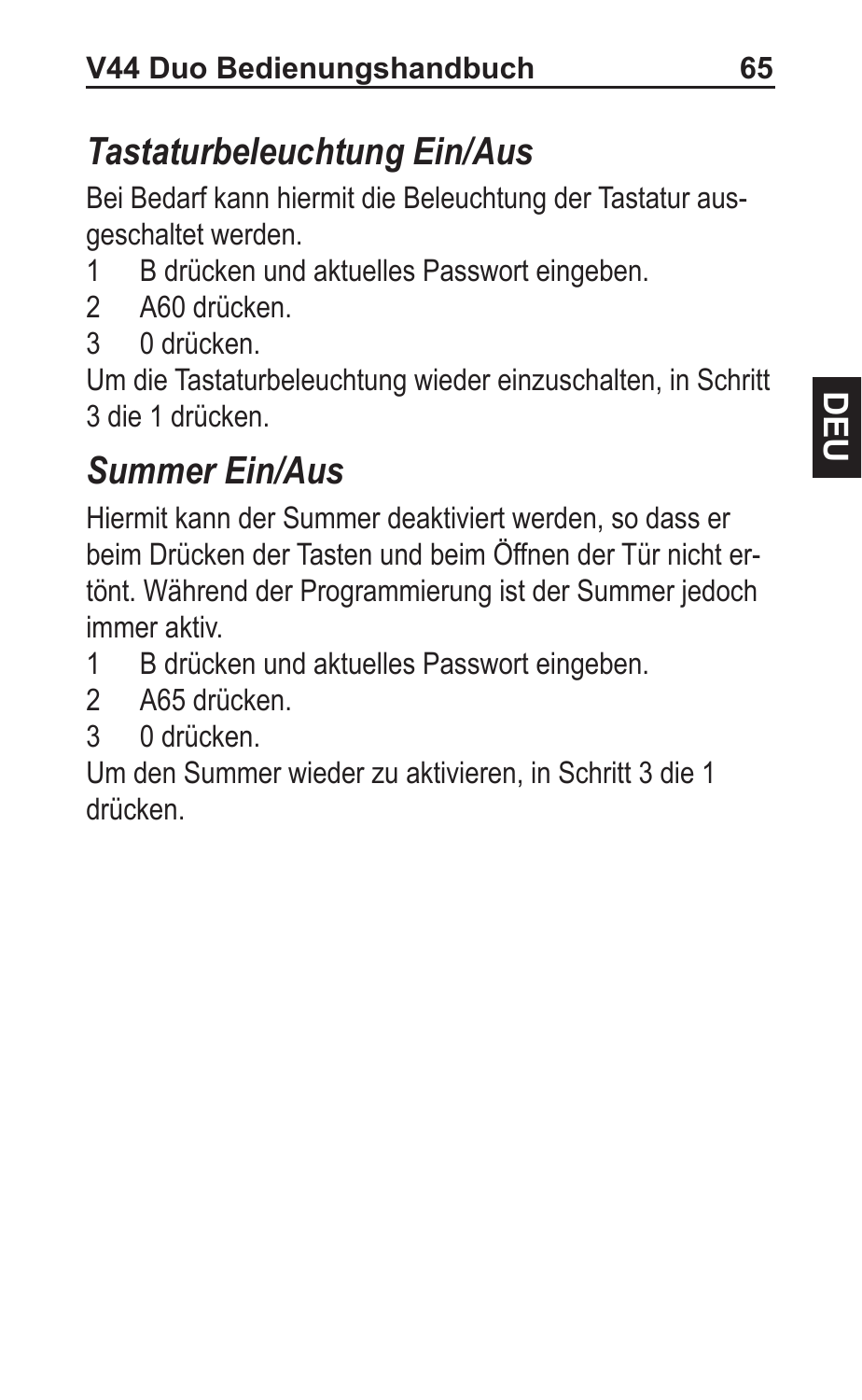### <span id="page-65-0"></span>*Daueröffnung Ein/Aus*

Damit eine Tür dauerhaft geöffnet werden kann, muss diese Funktion aktiviert werden.

So wird die Funktion aktiviert:

- 1 B drücken und aktuelles Passwort eingeben.
- 2 A81 drücken.
- 3 1 drücken.<br>4 Wählen fü
- Wählen, für welche Relaisausgänge die Funktion Daueröffnung aktiviert werden soll.
	- 0 = beide Relaisausgänge
	- 1 = Relaisausgang 1
	- 2 = Relaisausgang 2

Zum Deaktivieren der Funktion die genannten Schritte ausführen, dabei aber in Schritt 3 die 0 drücken. Im Abschnitt Daueröffnung der Tür wird erläutert, wie die

Tür dauerhaft geöffnet wird.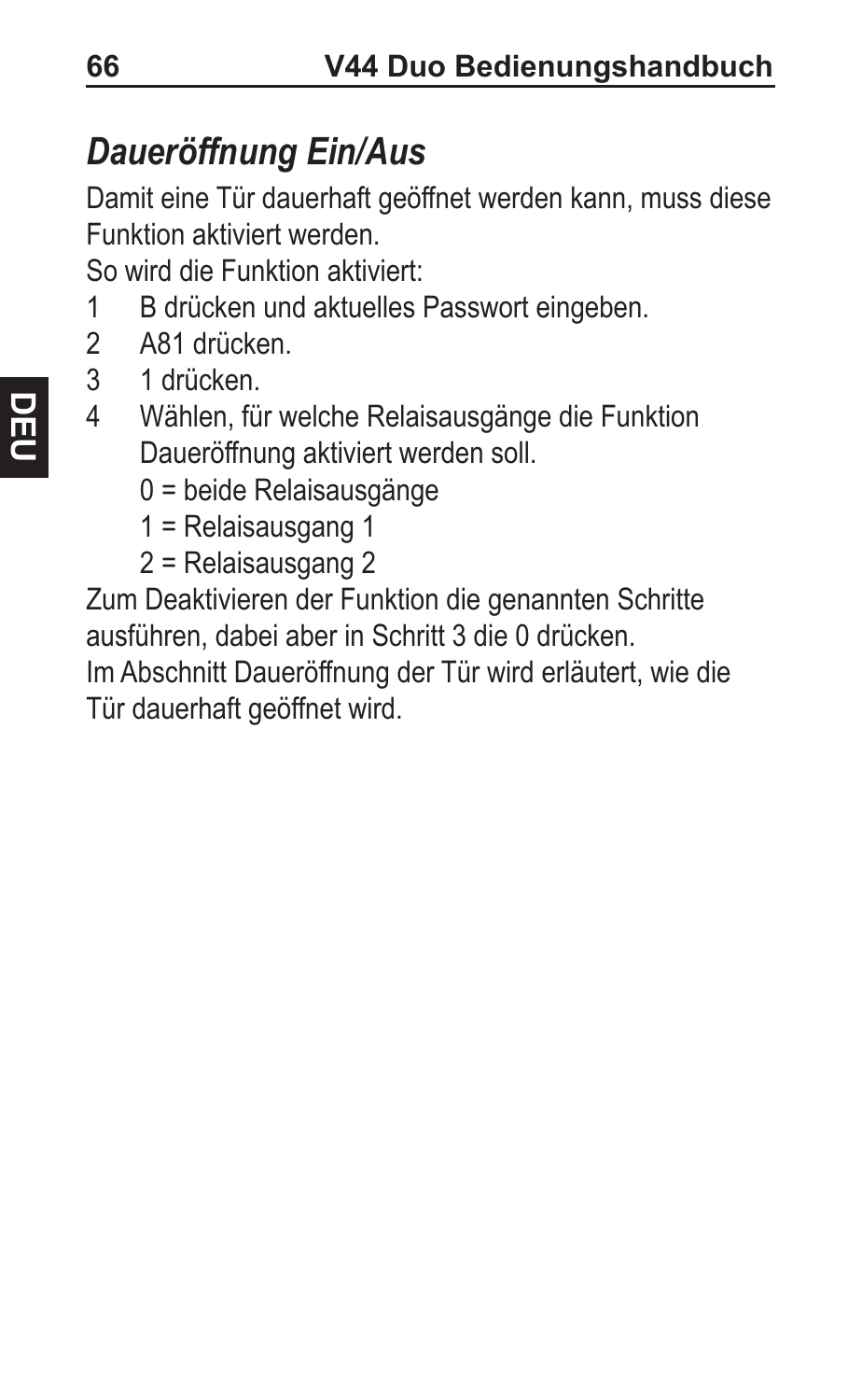### <span id="page-66-0"></span>*Überfallcode oder Alarm*

Das V44 Duo gestattet die Vervendung von entweder Überfallcode **oder** Alarm. Hierbei wird der Befehle einer der beiden Funktionen zugeordnet.

#### *Überfallskode*

Bei aktivierter Funktion Überfallcode kann ein besonderer Code eingegeben werden, wenn die Tür unter Zwang geöffnet wird. Es ist wichtig, Maßnahmen zu planen, die bei Eingabe des Überfallcodes getroffen werden.

ACHTUNG! Bei aktivierter Funktion Überfallcode dürfen die Codezahlen nicht nacheinander vorkommen. Der Code 1234 darf z. B. nicht zusammen mit den Codes 1235 oder 1233 verwendet werden, und Code 5679 darf nicht zusammen mit den Codes 5670 oder 5678 vorkommen. Im Abschnitt Überfallcode eingeben wird die Anwendung des Überfallcodes erklärt.

#### *Alarm*

Bei Lieferung des V44 Duo ist wird der Alarmausgang bei überlanger oder gewaltsamer Öffnung der Tür aktiviert. Beachten Sie, dass hierfür ein Türkontakt angeschlossen und die Funktion Türüberwachung aktiviert sein muss. Die jeweilige Funktionen wird wie folgt gewählt:

- 1 B drücken und aktuelles Passwort eingeben.
- 2 A69 drücken.
- 3 Eingabe jeweils:

0 = Alarm (standard).

 $1 = \ddot{\cup}$  berfallcode

Um die Funktion wieder zu deaktivieren, in Schritt 3 die 0 drücken. (Dadurch wird die Funktion Alarm erneut aktiviert).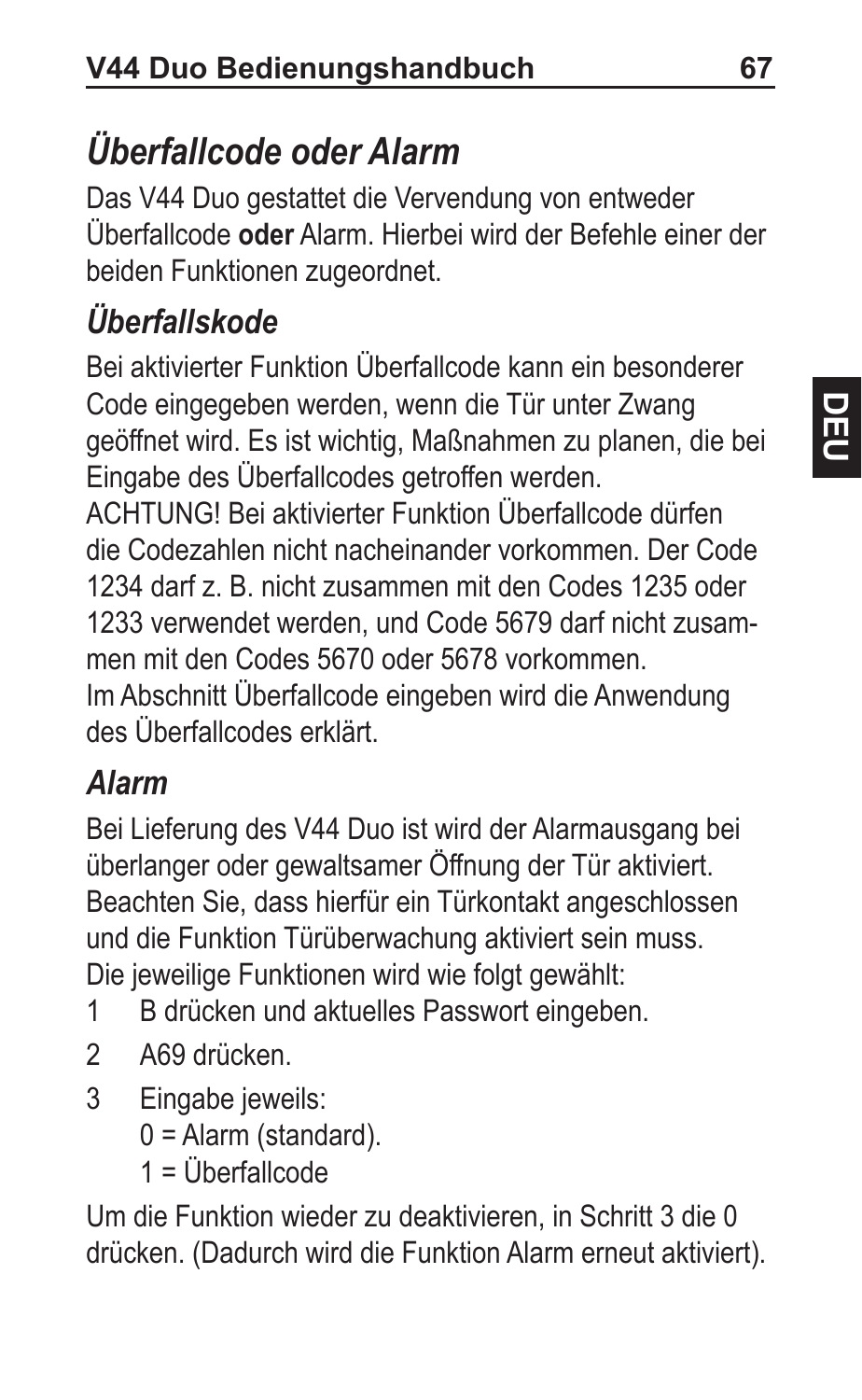### <span id="page-67-0"></span>*Türüberwachung Ein/Aus*

Sofern ein Türkontakt vorhanden und diese Funktion aktiviert ist, ertönt nach der Türöffnungszeit während des als Türwarnzeit eingestellten Zeitraums ein Warnsignal, wenn die Tür nicht innerhalb der Türöffnungszeit geschlossen wurde.

Falls die Tür nach Ablauf der Türwarnzeit weiterhin geöffnet ist, wird der Alarmausgang aktiviert (sofern die *Funktion Alarm* aktiviert ist). Dies geschieht ebenfalls, wenn die Tür gewaltsam geöffnet wird.

So wird die Funktion Türüberwachung aktiviert:

- 1 B drücken und aktuelles Passwort eingeben.
- 2 A67 drücken.
- 3 1 drücken.

Um die Funktion Türüberwachung zu deaktivieren, in Schritt 3 die 0 drücken.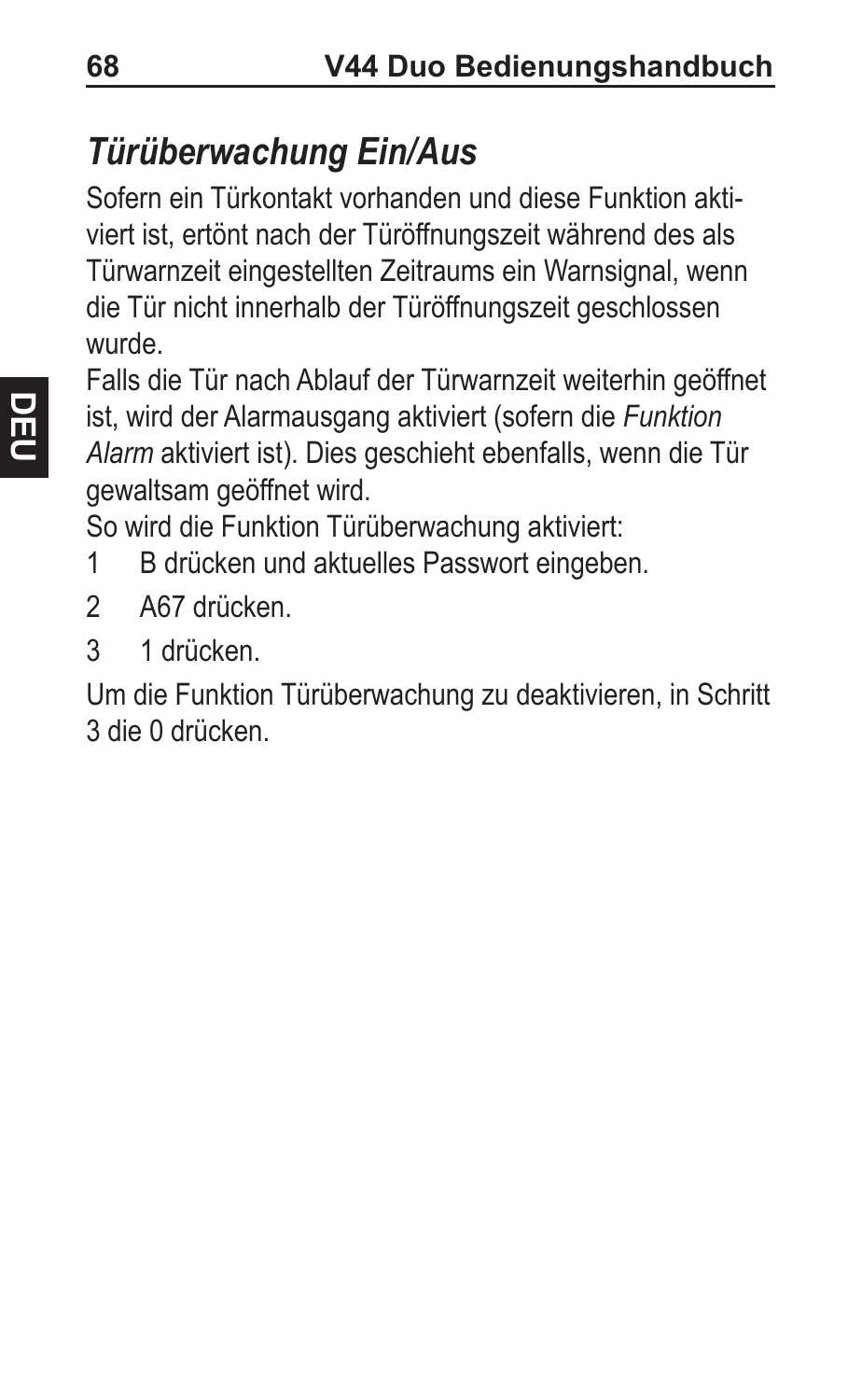### <span id="page-68-0"></span>*Türwarnzeit einstellen*

Wenn die Tür nach Ablauf der Türöffnungszeit weiterhin geöffnet ist, ertönt ein Summer, um Eintretende daran zu erinnern, die Tür umgehend zu schließen. Andernfalls wird der Alarmausgang aktiviert. Der Summer ertönt, bis die Tür geschlossen wird.

Beachten Sie, dass hierfür ein Türkontakt angeschlossen und die Funktion Türüberwachung aktiviert sein muss. So wird die Türwarnzeit geändert:

- 1 B drücken und aktuelles Passwort eingeben.
- 2 A29 drücken.<br>3 Gewünschte
- 3 Gewünschte Türwarnzeit (01-99) mit zwei Ziffern eingeben, z. B. 09 für 9 Sekunden.
- 4 Wählen, für welchen Relaisausgang die neue Türwarnzeit gelten soll:
	- 0 = beide Relaisausgänge
	- 1 = Relaisausgang 1
	- 2 = Relaisausgang 2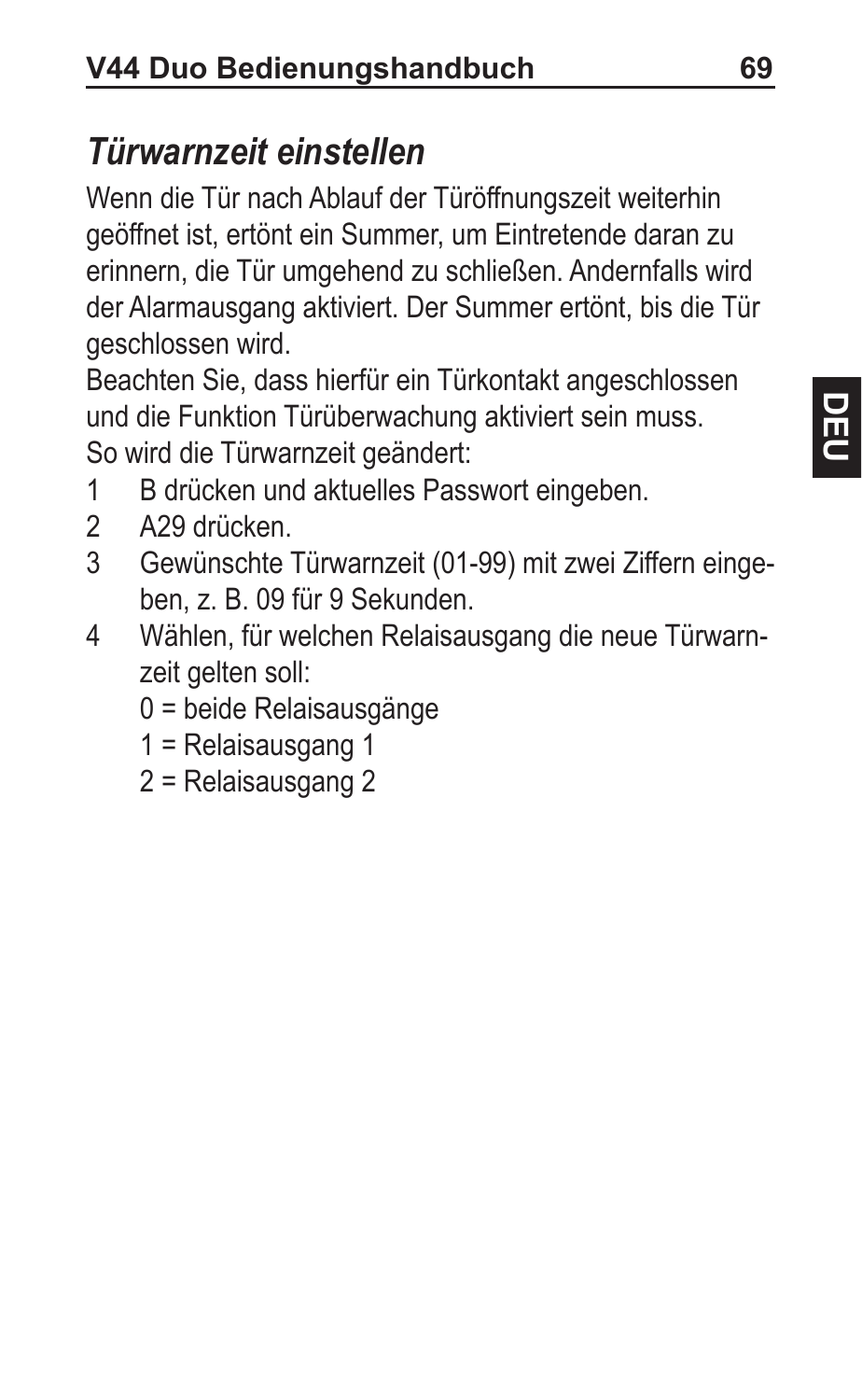### <span id="page-69-0"></span>*Schleuse Ein/Aus*

Diese Funktion bewirkt folgendes: Wenn ein Code für das Öffnen von zwei Türen festgelegt wurde, wird das Relais 2 erst aktiviert, nachdem Tür 1 geöffnet und wieder geschlossen wurde.

Wenn Tür 2 mit dem Öffnungstaster geöffnet wurde, kann Tür 1 erst geöffnet werden, nachdem Tür 2 geöffnet und wieder geschlossen wurde.

Beachten Sie, dass hierfür ein 2 Türkontakte angeschlossen sein müssen, und die Funktion Türüberwachung aktiviert sein muss.

So wird die Funktion Schleuse aktiviert:

- 1 B drücken und aktuelles Passwort eingeben.
- 2 A80 drücken.
- 3 1 drücken.

Um die Funktion Schleuse zu deaktivieren, in Schritt 3 die 0 drücken.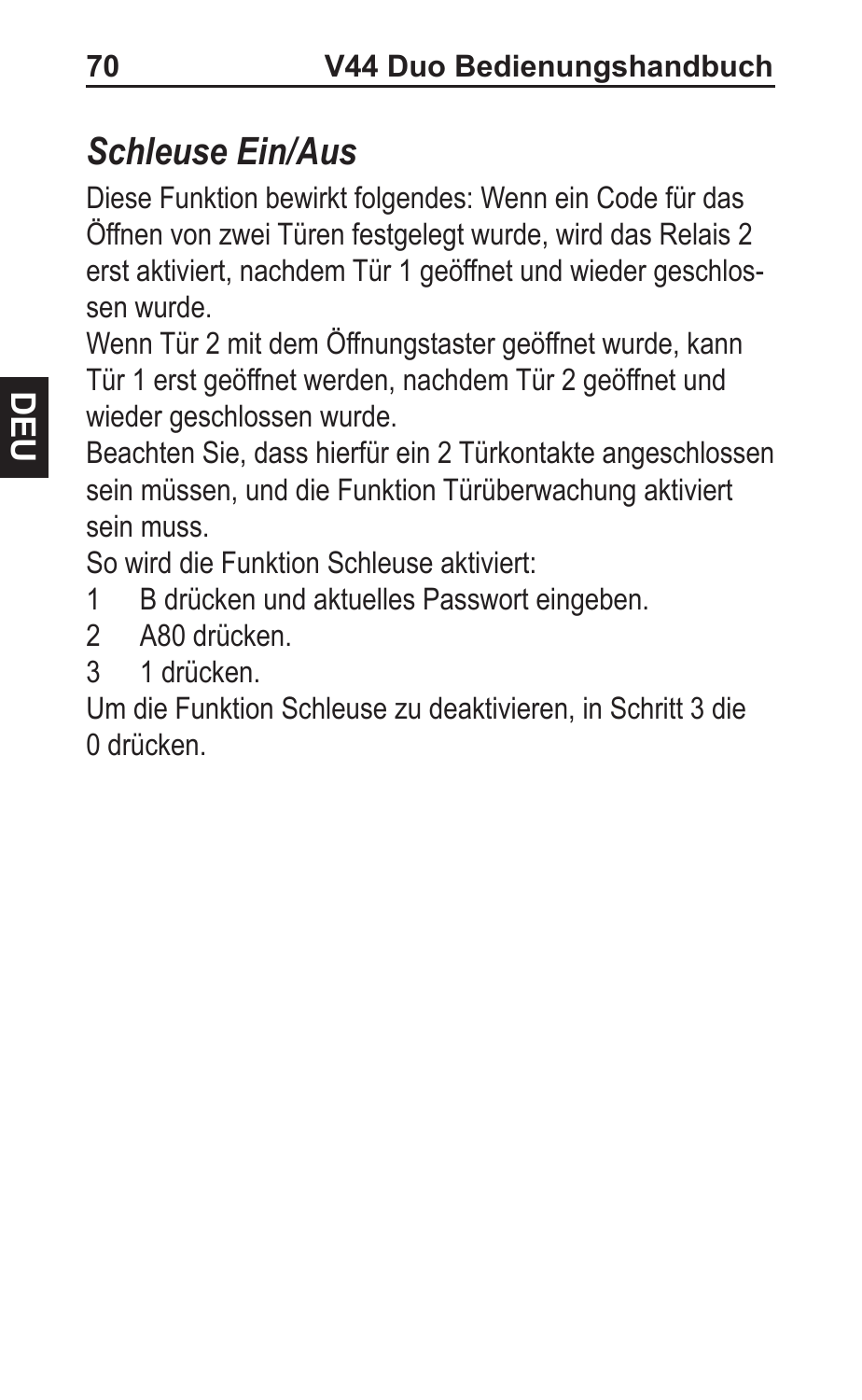### <span id="page-70-0"></span>*Speicher löschen*

So werden alle einprogrammierten Informationen einschließlich des Passwortes gelöscht:

- 1 B drücken und Passwort eingeben.
- 2 SW1 auf der Platine des V44 Duo drücken.
- 3 112186 drücken.<br>4 Nochmals 11218
- 4 Nochmals 112186 drücken. Der Speicher ist jetzt gelöscht und das V44 Duo auf die Werkseinstellungen zurückgesetzt.
- 5 B drücken.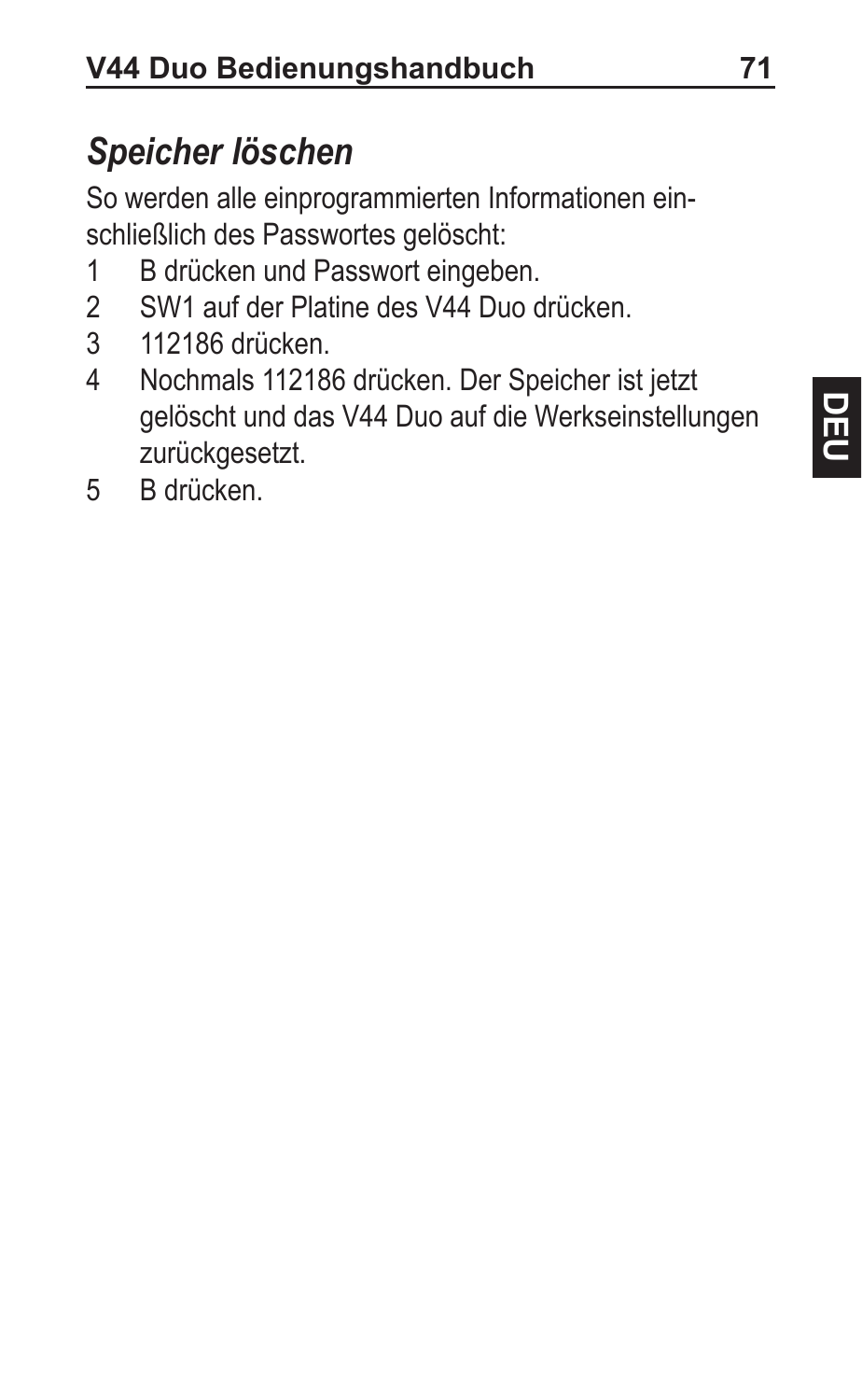# <span id="page-71-0"></span>*Einsatz des V44 Duo*

# *Zutritt*

Um das Schloss zu entriegeln, muss ein vier- bzw. sechsstelliger Code auf der Tastatur des Codeschlosses eingegeben werden.

### *Manipulationsschutz*

Das V44 Duo wird gesperrt, wenn nacheinander 12 Tasten gedrückt werden, die keinen gültigen Code bilden (also wenn dreimal nacheinander ein falscher 4-stelliger Code eingegeben wurde). Zum Entsperren muss ein richtiger Code zweimal hintereinander eingegeben werden.

## *Daueröffnung der Tür*

So wird die Tür dauerhaft entsperrt:

- 1 B drücken.
- 2 Zutrittscode eingeben.
- 3 1 drücken.

Die Tür ist jetzt geöffnet (grüne Leuchtdiode leuchtet). Zum Schließen der Tür die genannten Schritte ausführen, dabei aber in Schritt 3 die 0 drücken.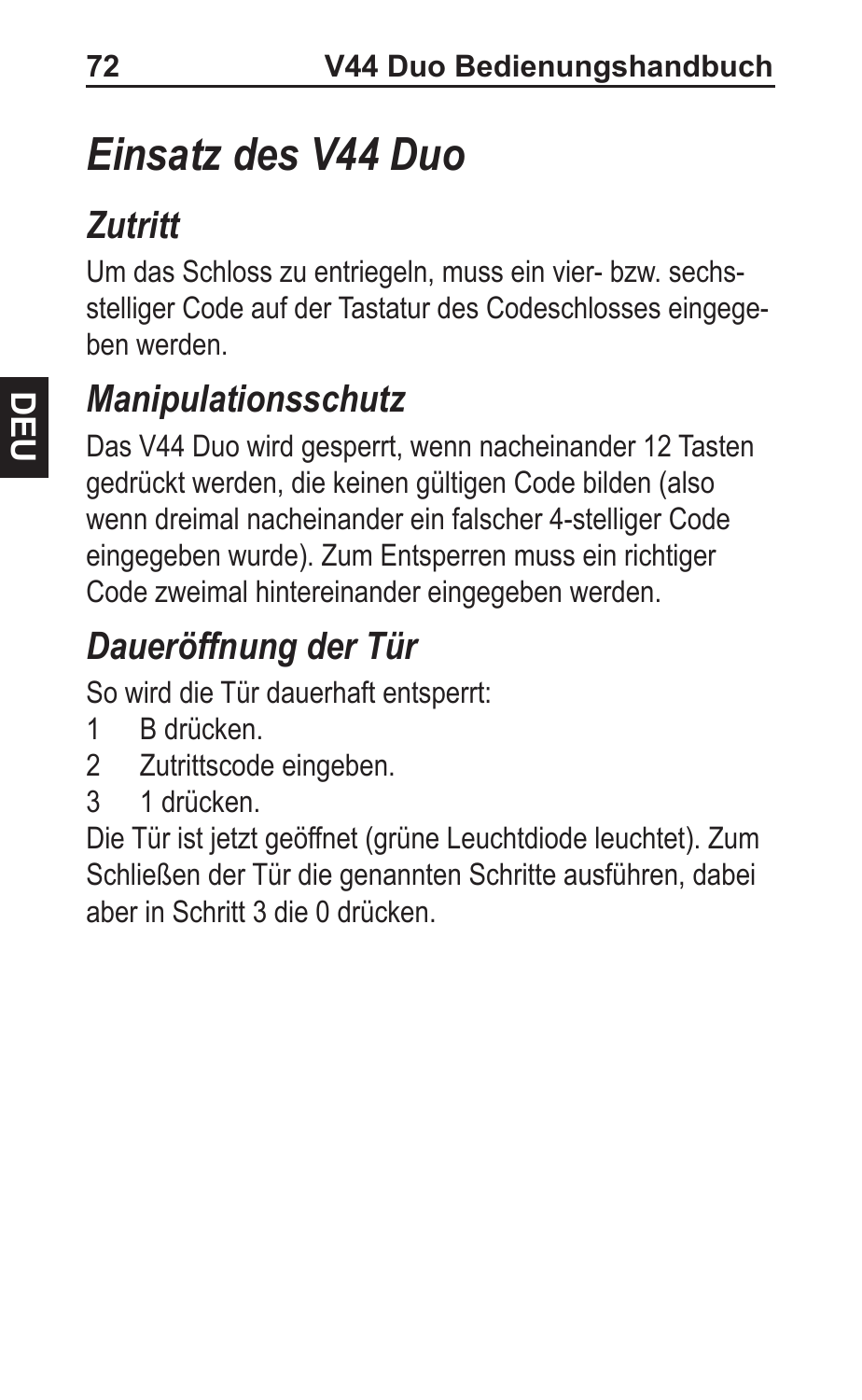## *Überfallcode verwenden*

So wird der Alarmausgang aktiviert, wenn die Tür unter Zwang geöffnet werden muss:

Normalen Zutrittscode eingeben, aber zur letzten Ziffer des Codes eine 1 hinzufügen.

**Beispiel 1**: Lautet der Zutrittscode 1234, statt dessen 1235 eingeben.

**Beispiel 2**: Lautet der Zutrittscode 1239, statt dessen 1230 eingeben.

Bei der Eingabe eines Überfallcodes wird die Tür geöffnet und gleichzeitig der Alarmaus-gang aktiviert. Er bleibt aktiviert, bis er durch Aufruf des Programmiermodus zurückgesetzt wird.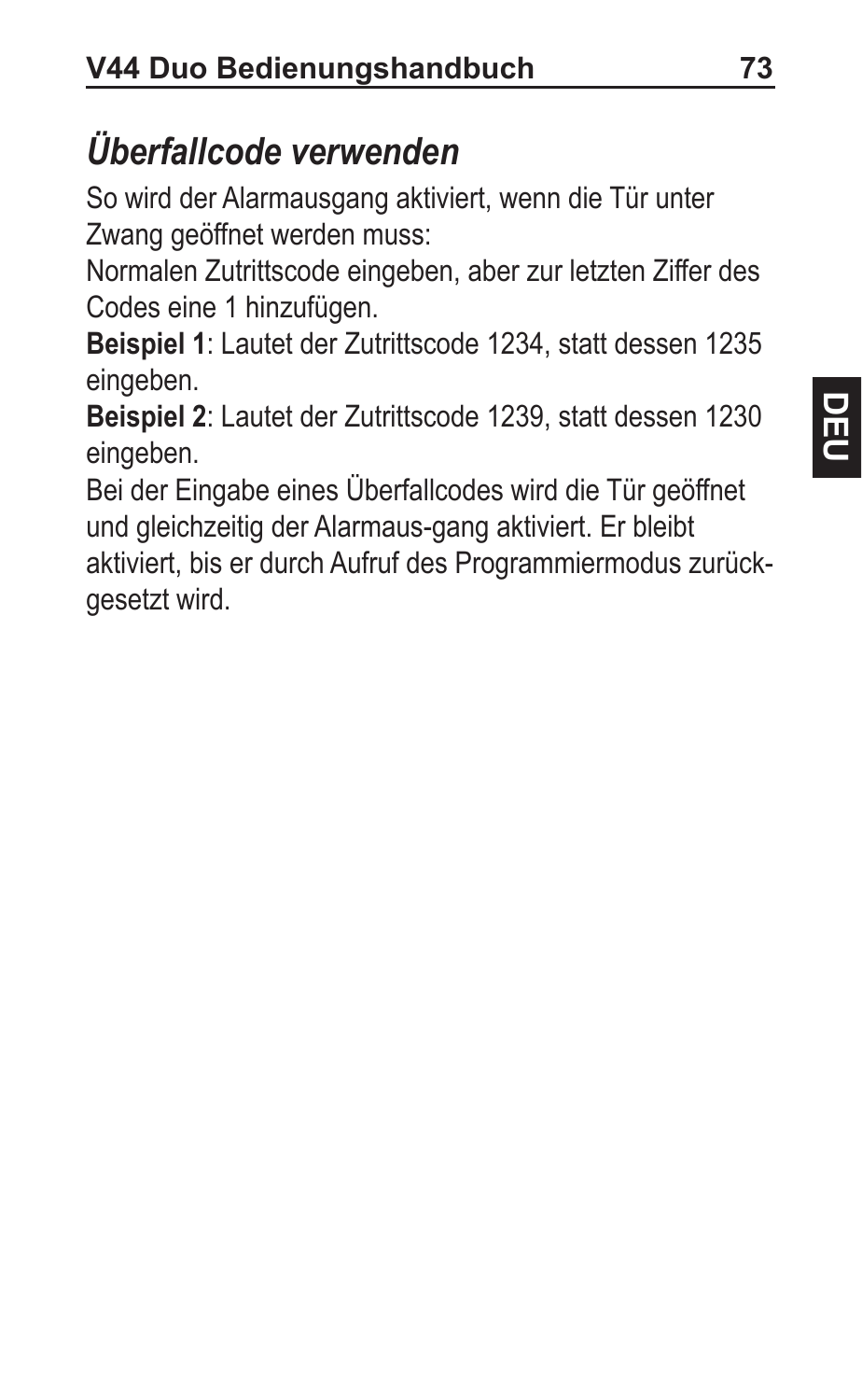## *Technische Daten*

| Stromversorgung:                                | 8-24 V Wechselstrom, 10-<br>35 V Gleichstrom |
|-------------------------------------------------|----------------------------------------------|
| Stromverbrauch:                                 | 75 mA                                        |
| Max. Last der                                   |                                              |
| Relaiskontakte:                                 | 2 A 28 V Gleichstrom                         |
| Abmessungen (HxBxT)<br>mm:                      | 140x80x40                                    |
| Empfohlene Montage-<br>höhe:                    | 1200-1400 mm von Boden<br>bis Unterkante     |
| Zur Unterputzmontage das Einbaugehäuse BB3 ver- |                                              |

Zur Unterputzmontage das Einbaugehäuse BB3 verwenden.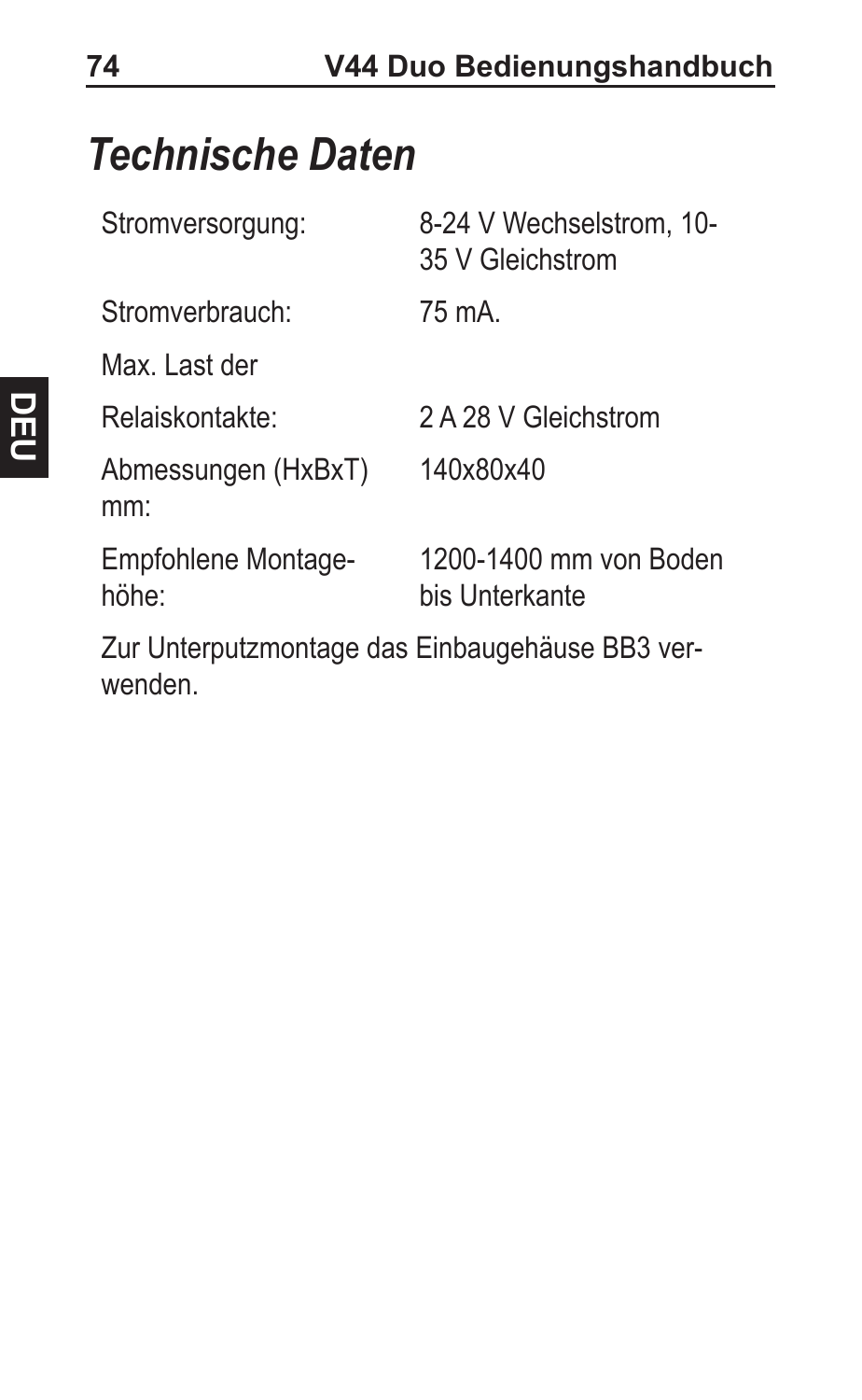*Programmierübersicht*

|                                       |                | Zu Beginn stets B drücken und Passwort eingeben. Beenden: B drücken.                                  |                                         |                                                                                    |                                                                                          |                                                                                                         |
|---------------------------------------|----------------|-------------------------------------------------------------------------------------------------------|-----------------------------------------|------------------------------------------------------------------------------------|------------------------------------------------------------------------------------------|---------------------------------------------------------------------------------------------------------|
| Funktion Schritt 1                    |                | Schritt 2                                                                                             | Schritt <sub>3</sub>                    | Schritt 4                                                                          | Schritt <sub>5</sub>                                                                     | Schritt 6                                                                                               |
| trittscode   drücken<br>Neuer Zu- A21 |                | Codeplätze 21-<br>$30 = 6$ -stellige<br>Speicherplatz<br>$(2\text{-stelling}).$<br>eingeben<br>Codes. | ben(4 oder 6<br>Code einge-<br>Stellen) | Zeitsteuer-grup-<br>$2 =$ Gruppe 2<br>$1 =$ Gruppe 1<br>pe eingeben<br>$0 =$ keine | $2$ = Relais 2<br>$1$ = Relais 1<br>$0 =$ beide<br>eingeben<br><b>Buebane</b><br>Relais- | Ende: B drücken<br>Nächster Code:<br>Programmier-<br>(zurück zum<br>Weiter mit<br>Schritt 2.<br>modus). |
| ändern<br>Zutritt-<br>scode           | drücken<br>A22 | stelliger Code:<br>eingeben.4-<br>Alten Code<br>Code mit A<br>beenden                                 | Neuen Code<br>(zweimal)<br>eingeben     | Zeitsteuer-grup-<br>$2 =$ Gruppe 2<br>pe eingeben<br>$1 =$ Gruppe<br>$0 =$ keine   | $2$ = Relais 2<br>$1$ = Relais 1<br>$0 =$ beide<br>eingeben<br><b>BueBsne</b><br>Relais- | Siehe oben                                                                                              |
| löschen<br>Zutritt-<br>scode          | drücken<br>A22 | Alten Code<br>4/6-stellig<br>eingeben                                                                 | 0000 (00)<br>(zweimal)<br>eingeben      | 0 drücken                                                                          | 0 drücken                                                                                | Siehe oben                                                                                              |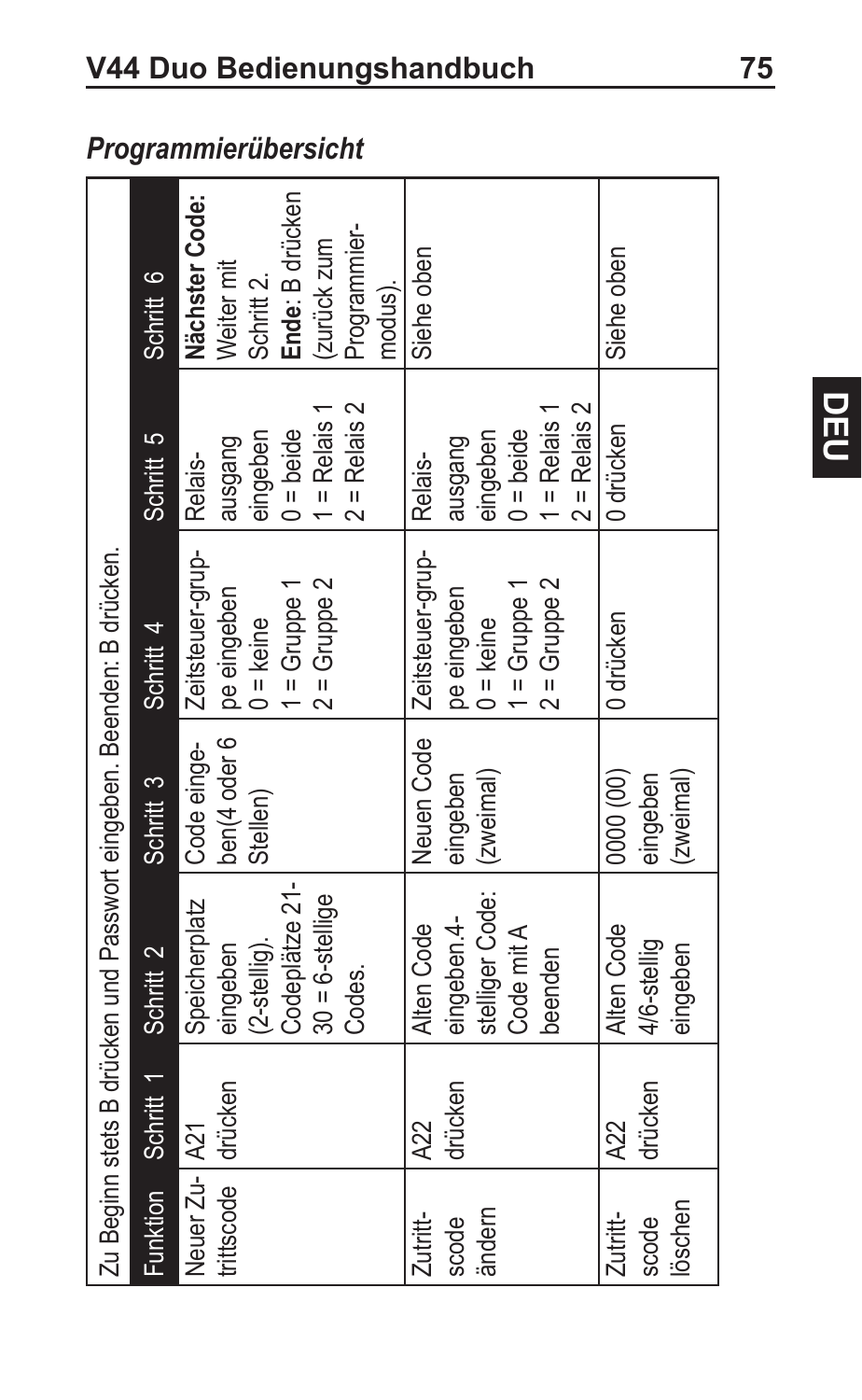| Funktion                        | Schritt <sub>1</sub>  | Schritt 2                                              | Schritt <sub>3</sub>                               | Schritt 4 Schritt 5 |  |
|---------------------------------|-----------------------|--------------------------------------------------------|----------------------------------------------------|---------------------|--|
| Türöffnungszeit<br>ändern       |                       | A28 drücken Sekunden eingeben<br>$(01-99)$             | eingeben (0/1/2)<br>Relaisausgang                  |                     |  |
| Türwarnzeit ändern              |                       | A29 drücken   Sekunden eingeben<br>$(01-99)$           | eingeben (0/1/2)<br>Relaisausgang                  |                     |  |
| Passwort ändern                 |                       | A27 drücken   Neues Pass-wort einge-<br>ben (6stellig) | wiederholen (zur<br>Neues Passwort<br>Bestätigung) |                     |  |
| Tastaturbeleucht-ung<br>Ein/Aus | A60 drücken   0 = Aus | $i = \overline{m}$                                     |                                                    |                     |  |
| Summer Ein/Aus                  | A65 drücken   0 = Aus | 1 = Ein                                                |                                                    |                     |  |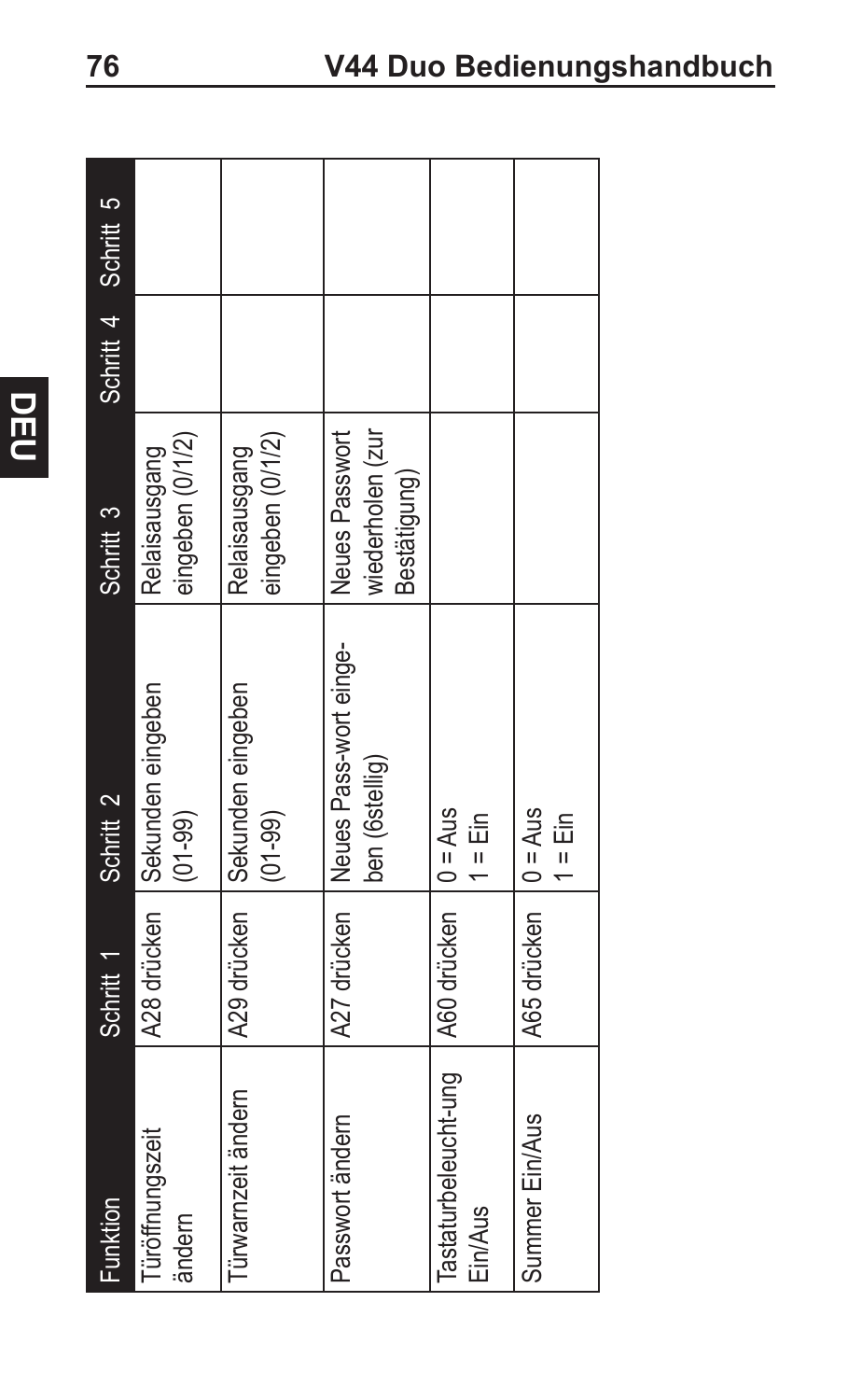|                            |                       | Zu Beginn stets B drücken und Passwort eingeben. Beenden: B drücken.  |                                      |                              |                      |
|----------------------------|-----------------------|-----------------------------------------------------------------------|--------------------------------------|------------------------------|----------------------|
| <b>Funktion</b>            | Schritt ~             | Schritt 2                                                             | Schritt <sub>3</sub>                 | Schritt 4                    | Schritt <sub>5</sub> |
| Türüberwachung<br>Ein/Aus  | drücken<br>A67        | $0 = Aus$<br>$i = \overline{E}$ in                                    |                                      |                              |                      |
| Alarm / Uberfallcode       | drücken<br>A69        | 1 = Überfallcode, kein<br>0 = Alarm, kein Uber-<br>fallcode;<br>Alarm |                                      |                              |                      |
| Schleuse Ein/Aus           | drücken<br><b>A80</b> | $0 = Aug$<br>$i = \overline{E}$                                       |                                      |                              |                      |
| Daueröffnung Ein/Aus   A81 | drücken               | $0 = Aus$<br>$1 = Ein$                                                | eingeben (0/1/2)<br>Relaisausgang    |                              |                      |
| Speicher löschen           | V44 Duo<br>öffnen     | SW1 auf der Leiter-<br>platte drücken                                 | Tastatur ein-<br>112186 auf<br>geben | eingeben<br>112186<br>erneut |                      |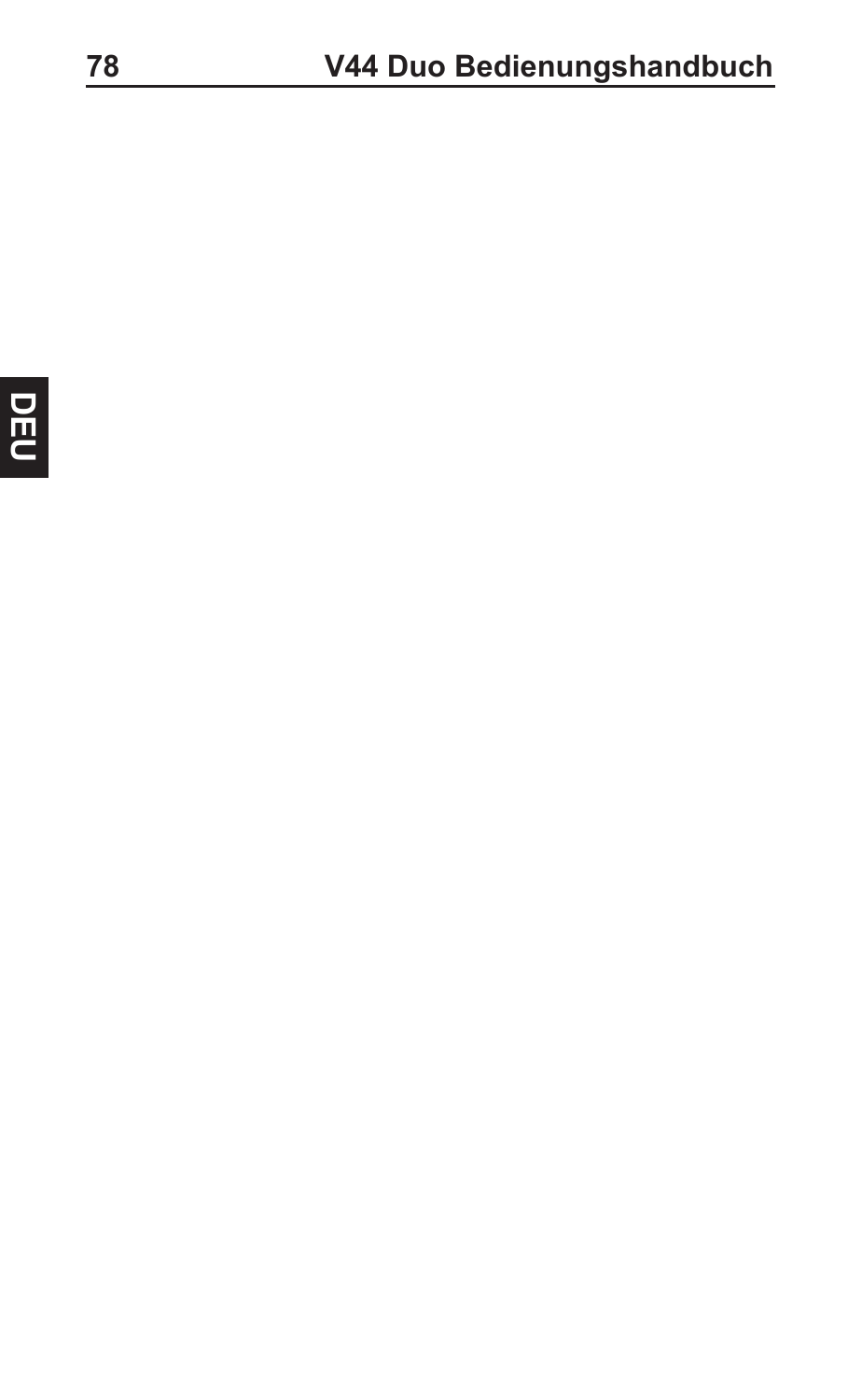#### Francais

La disponibilité et les spécifications techniques peuvent être modifiées sans préavis.

© Copyright par Vanderbilt International (IRL) Ltd.

.

Nous nous réservons tous les droits sur ce document et sur l'objet dont il traite. En acceptant le document, l'utilisateur reconnaît ces droits et accepte de ne pas publier le document ni de divulguer le sujet dont il traite en tout ou partie, de ne pas le remettre à une tierce partie quelle qu'elle soit sans notre accord au préalable écrit et de ne pas l'utiliser à d'autres fins que celles pour lesquelles il lui a été fourni.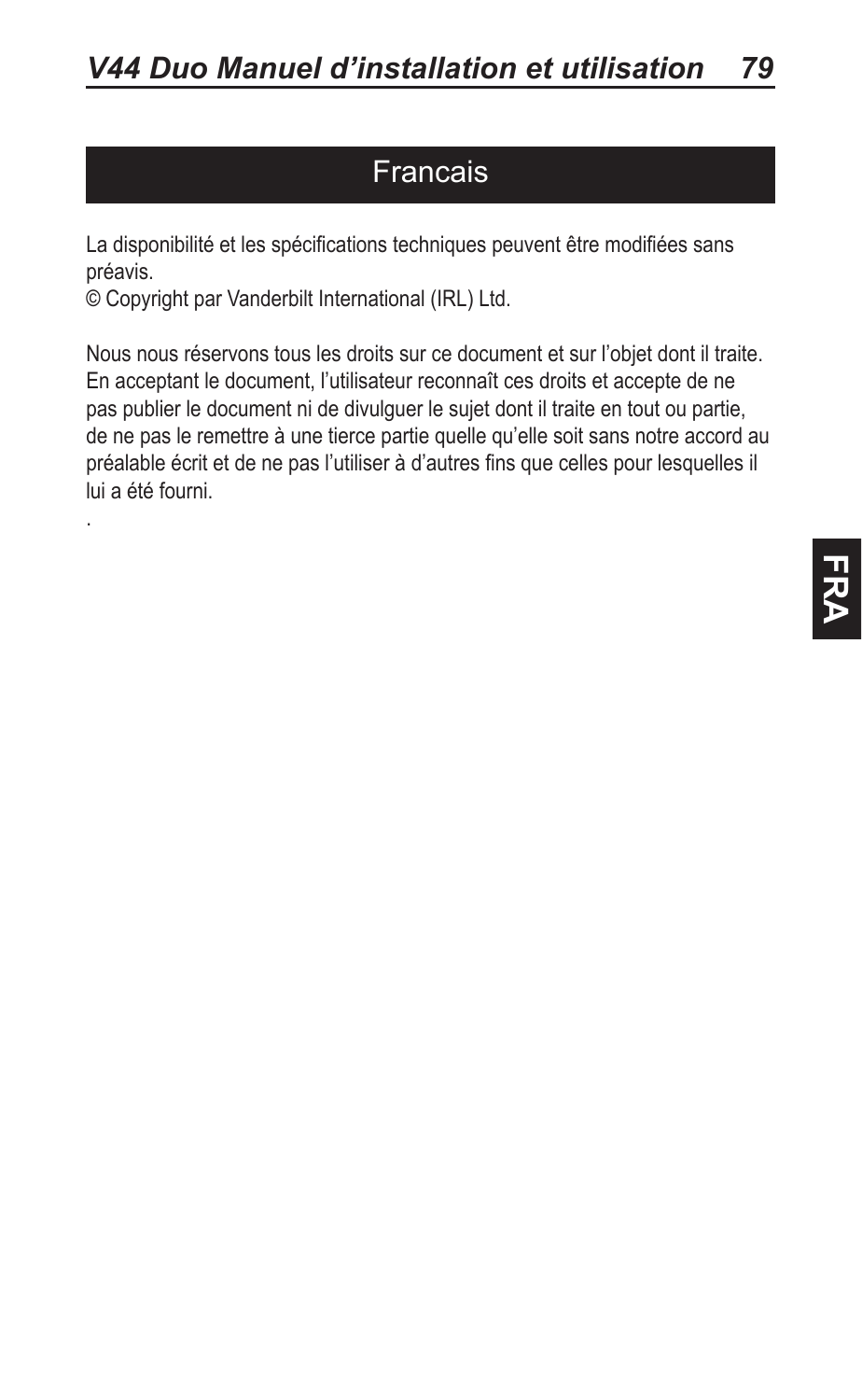## *Sommaire*

| Présentation du V44 Duo 81                               |  |
|----------------------------------------------------------|--|
| Ouverture de deux portes à l'aide d'un seul code 81      |  |
|                                                          |  |
|                                                          |  |
|                                                          |  |
|                                                          |  |
|                                                          |  |
|                                                          |  |
|                                                          |  |
|                                                          |  |
|                                                          |  |
|                                                          |  |
|                                                          |  |
|                                                          |  |
| Commandes de programmation  88                           |  |
|                                                          |  |
|                                                          |  |
|                                                          |  |
|                                                          |  |
|                                                          |  |
|                                                          |  |
|                                                          |  |
|                                                          |  |
| Définition du délai d'avertissement de porte ouverte  97 |  |
|                                                          |  |
|                                                          |  |
| Utilisation de V44 Duo 100                               |  |
|                                                          |  |
| Caractéristiques techniques  102                         |  |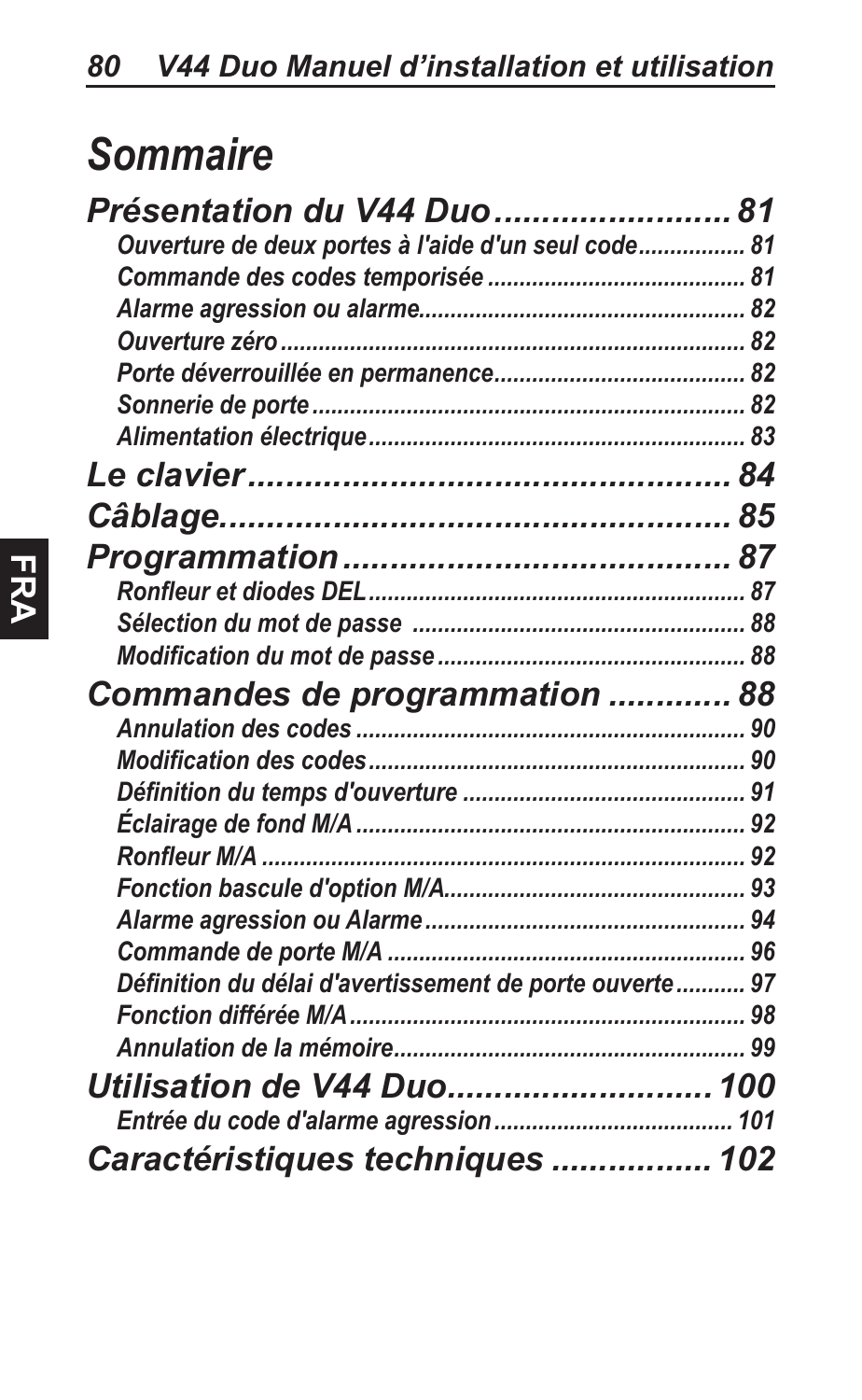## <span id="page-80-0"></span>*Présentation du V44 Duo*

V44 Duo est une serrure à code compacte comprenant deux sorties relais. Ceci permet au V44 Duo de contrôler deux portes - ou une porte et une fonction en option, par ex. un interrupteur lumineux. L'ensemble de la programmation s'effectue à partir du clavier.

#### *Ouverture de deux portes à l'aide d'un seul code*

L'avantage des deux sorties de relais est que deux fonctions peuvent être activées simultanément au moyen d'un seul code. Le code peut, par exemple, activer la gâche d'ouverture de porte et allumer en même temps l'interrupteur lumineux.

L'autre exemple permet de connecter la serrure à code de deux portes. Un code est programmé pour ouvrir deux portes, tandis que l'autre ne peut déverrouiller qu'une seule des portes.

Si le code est programmé pour ouvrir les deux portes, vous pouvez régler V44 Duo de manière que la seconde ne s'ouvre pas avant que la première ait été ouverte et fermée (voir la section Fonction différée ). Pour chaque code, vous avez la possibilité de choisir d'activer les deux sorties de relais, uniquement l'un ou uniquement l'autre.

#### *Commande des codes temporisée*

Le V44 Duo offre la possibilité d'invalider les codes à certains moments. Par exemple, il est possible de limiter l'accès à l'immeuble du personnel de nettoyage à certaines heures de la journée, pendant que les locataires peuvent y entrer 24 h sur 24.

En connectant deux minuteries au système V44 Duo, vous disposez de trois différentes zones horaires pour la commande temporisée des codes : une zone commandée par la minuterie 1, une autre commandée par la minuterie 2 puis une troisième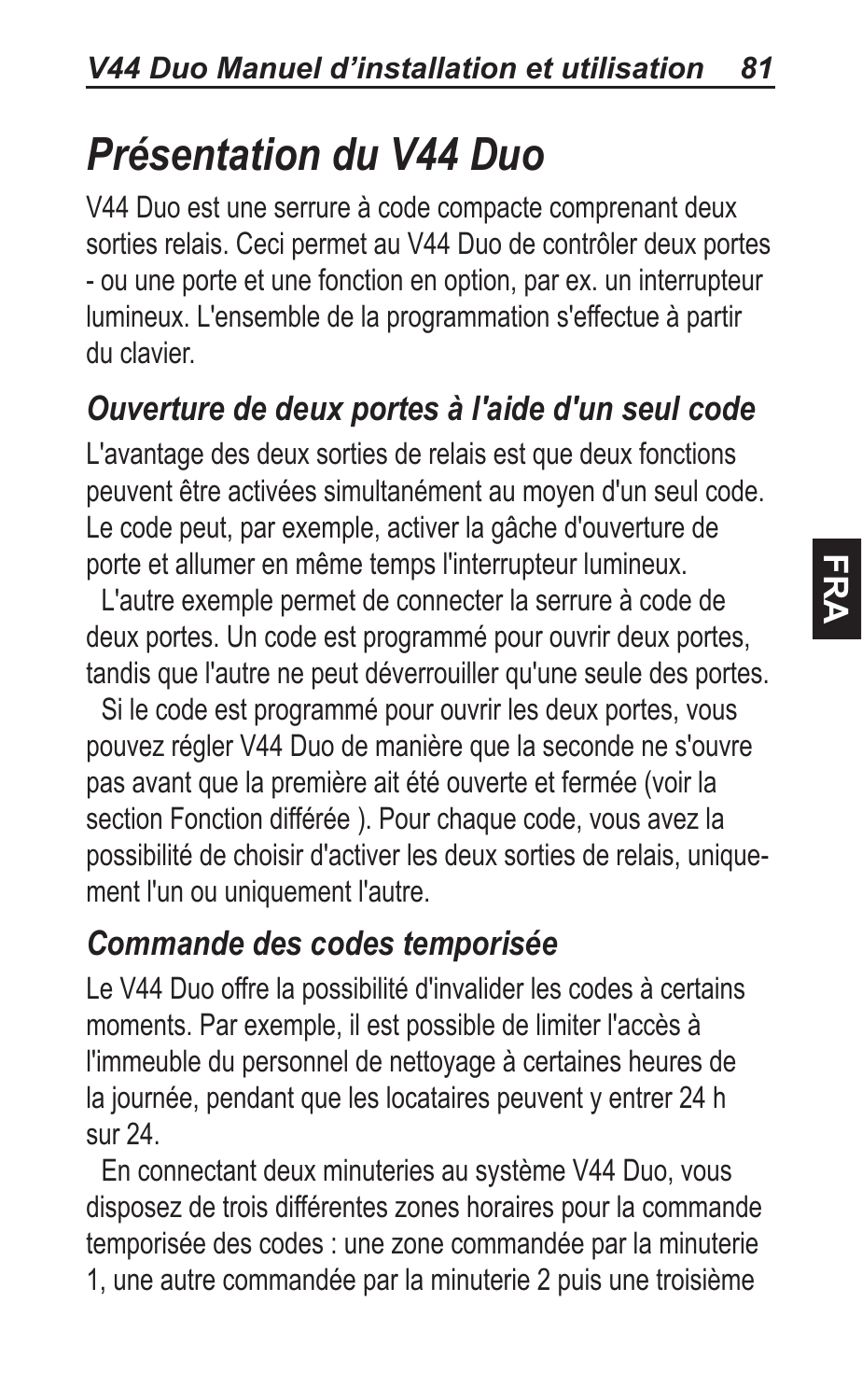<span id="page-81-0"></span>zone qui s'applique 24 h sur 24, c'est-à-dire sans commande temporisée.

#### *Alarme agression ou alarme*

V44 Duo est doté d'une sortie pouvant être activée pour l'une des raisons suivantes :

- Un utilisateur entre un code d'agression, **ou**
- Le délai d'avertissement de porte ouverte expire ou la porte a été forcée.

Sélectionnez l'une des alternatives. Connectez ensuite un avertisseur d'effraction ou autre unité similaire à la sortie.

#### *Ouverture zéro*

Si vous voulez faciliter le passage de la porte pour les utilisateurs, par ex. pendant les heures de bureau, vous pouvez connecter un contact externe qui vous permet d'activer, ou de désactiver, la possibilité d'ouverture de porte en appuyant simplement sur le zéro du clavier. Notez que ceci est possible uniquement sur la sortie relais 1.

#### *Porte déverrouillée en permanence*

Si la fonction *bascule d'option* est activée, le code peut être utilisé pour déverrouiller la porte. Celle-ci reste ouverte jusqu'à ce qu'un code valide soit de nouveau entré (voir sous *Bascule d'option M/A* ).

#### *Sonnerie de porte*

Le cas échéant, une sonnerie de porte peut être connectée au V44 Duo. Pour activer la sonnerie, le visiteur appuie sur le bouton portant l'icône sonnerie sur le clavier.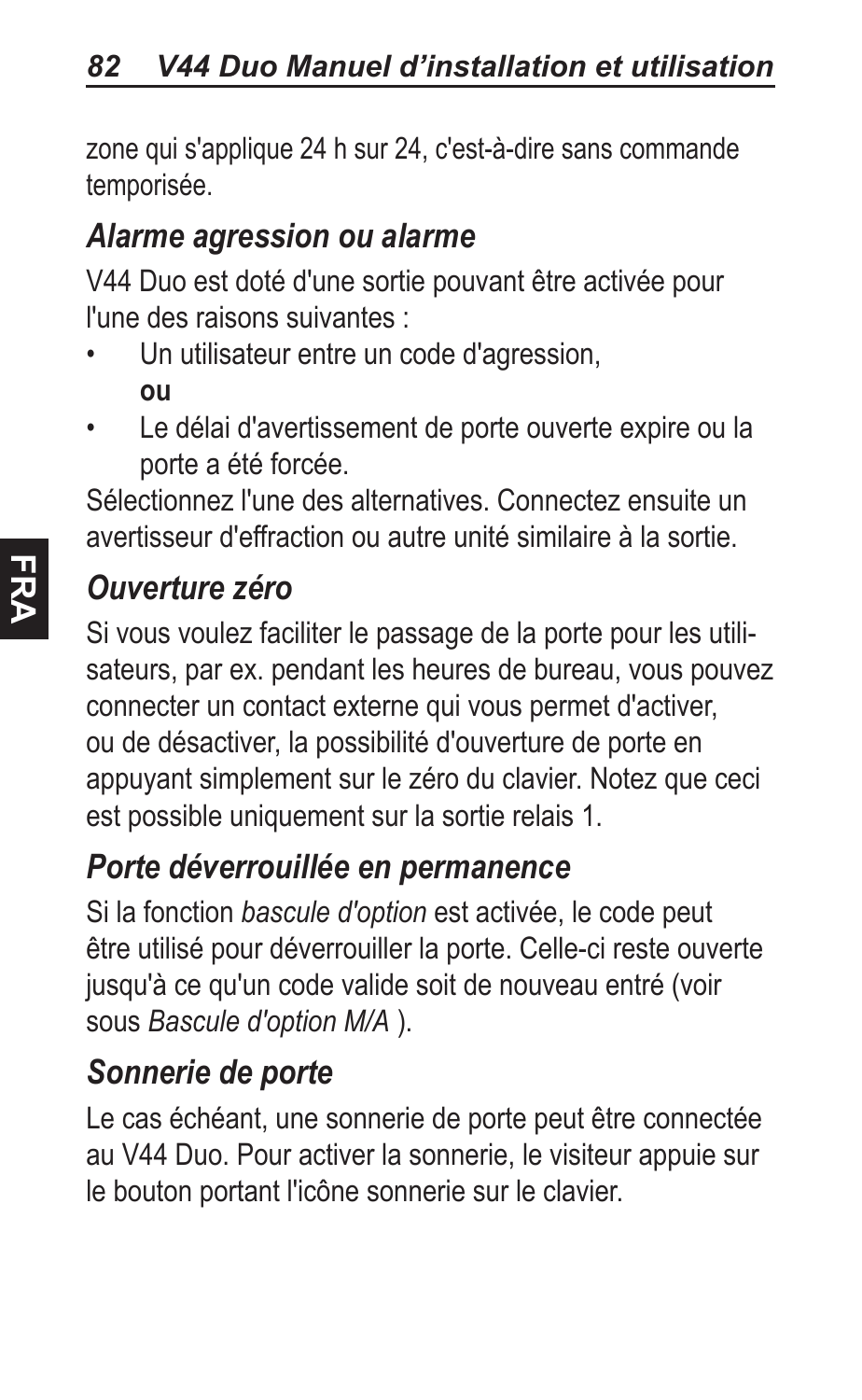#### <span id="page-82-0"></span>*Alimentation électrique*

Veillez à ce que l'alimentation électrique soit stable et conforme à la tension nominale de l'équipement. Utilisez une alimentation sans interruption (ASI) pour assurer la continuité opérationnelle de l'équipement en cas de chutes de tension de l'alimentation secteur.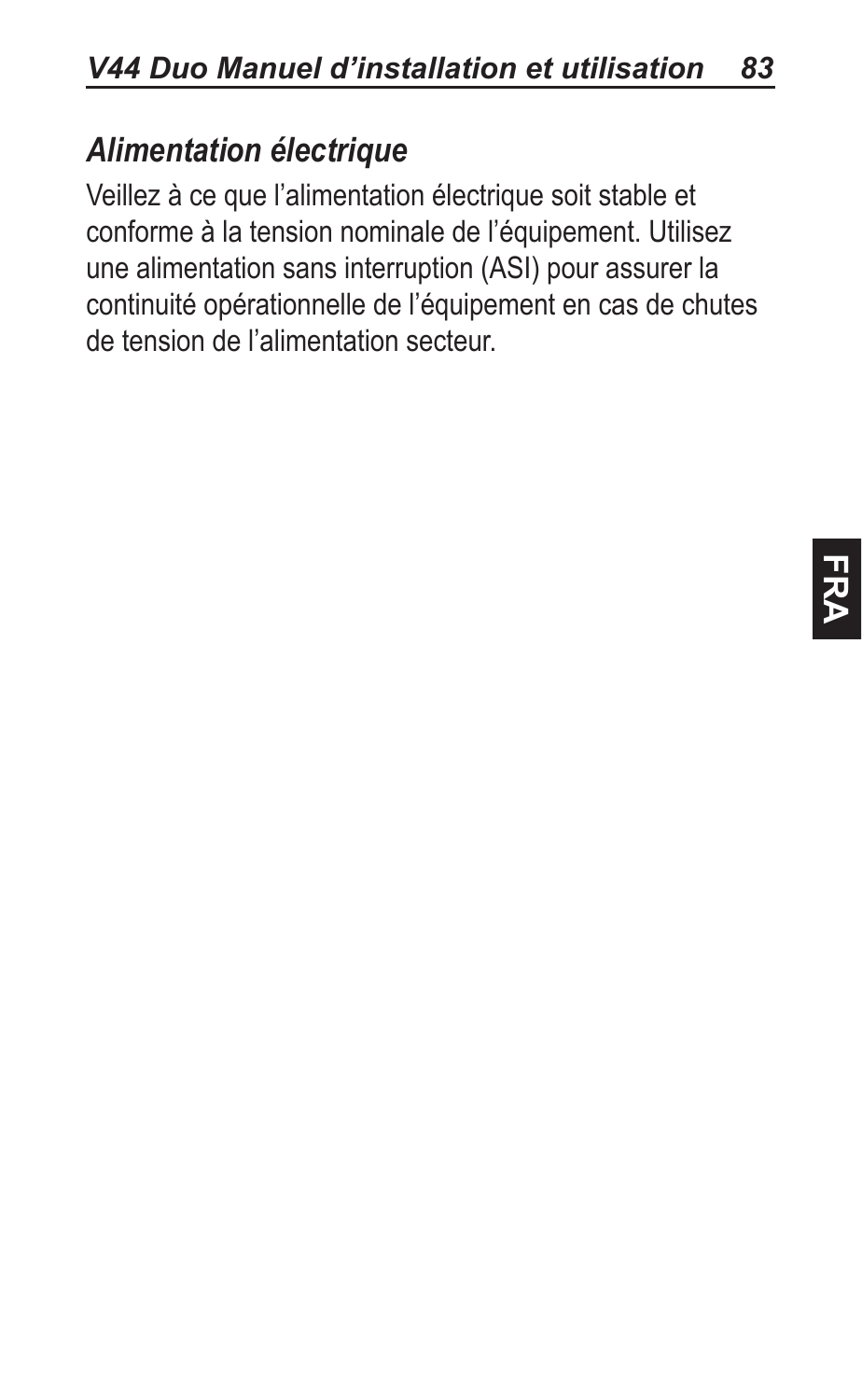## <span id="page-83-0"></span>*Le clavier*



**FRA**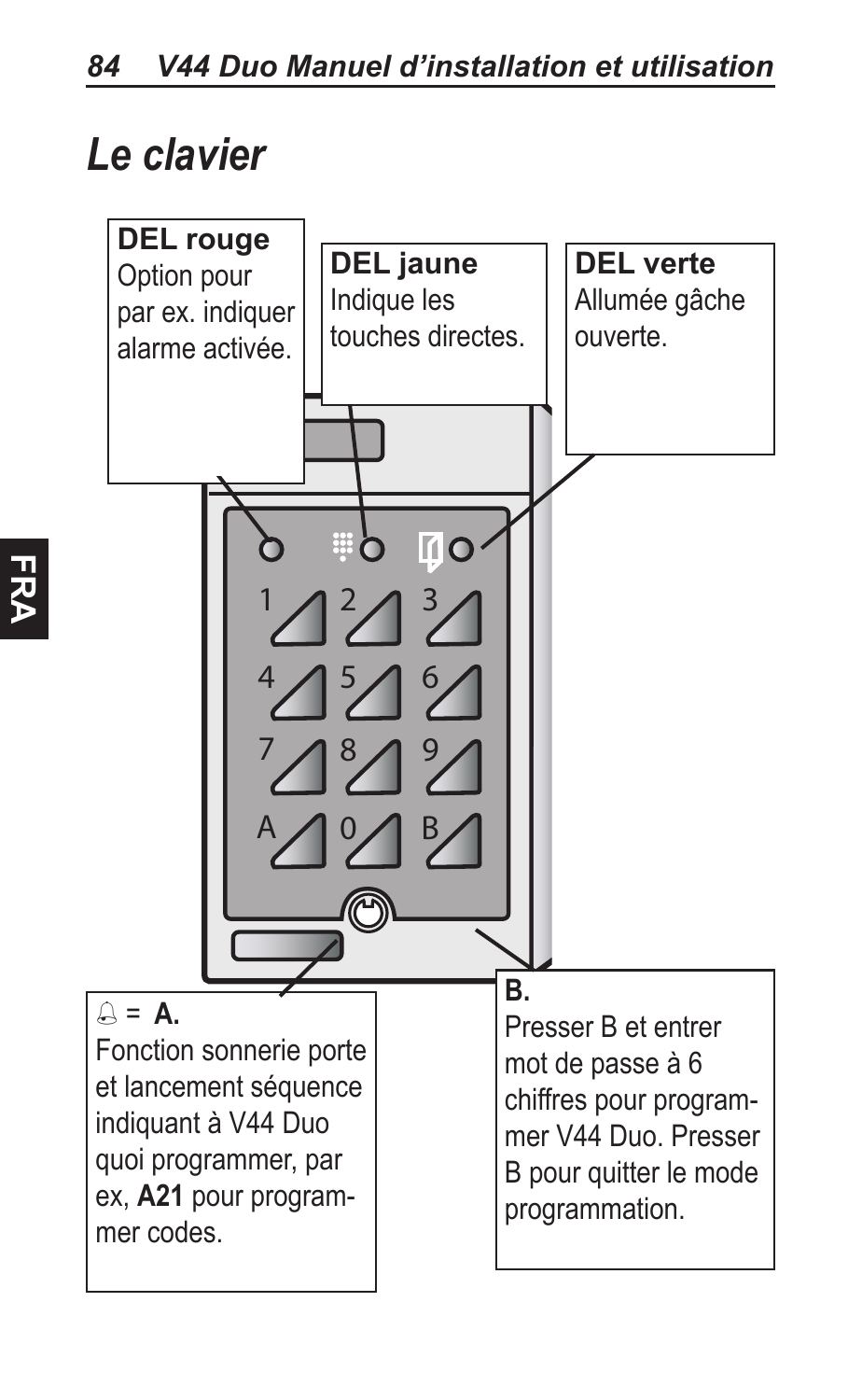## <span id="page-84-0"></span>*Câblage*

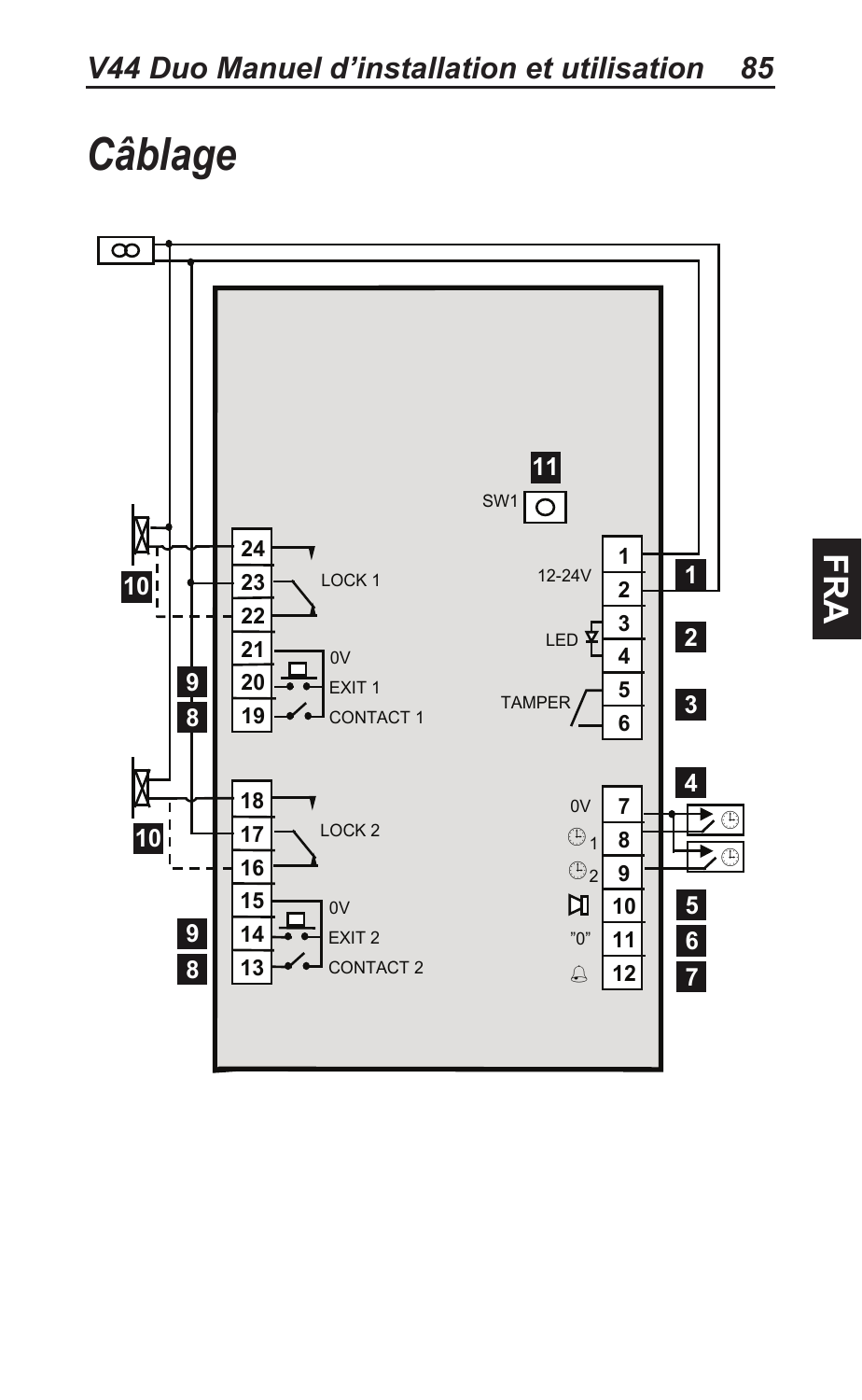#### *86 V44 Duo Manuel d'installation et utilisation*

| 1              | Alimentation, borniers No 1(+) et 2. 12-24 V. **)                                                                                        |
|----------------|------------------------------------------------------------------------------------------------------------------------------------------|
| $\overline{2}$ | Entrée pour DEL (rouge) suppl., borniers No 3 et 4.<br>10-35 V CC.**)                                                                    |
| 3              | Interrupteur autoprotection, borniers No 5 et 6. Fermé<br>quand le coffret est fermé.**)                                                 |
| 4              | Code temporisé à partir de minuterie externe. *)<br>Entrée 1 : ferme borniers No 8 et 7.<br>Entrée 2 : ferme borniers No 9 et 7.         |
| 5              | Sortie pour alarme ou alarme agression. Utilise le<br>relais E7. Connecté entre borniers No 10 et 1(+). **)                              |
| 6              | Contact pour ouverture zéro (0). Ferme les borniers<br>No 11 et 7. *)                                                                    |
| 7              | Sonnerie de porte. Sortie pour activer le ronfleur.<br>Utilise le relais E7. Connecté entre borniers No 12<br>et $1(+)$ . *)             |
| 8              | Entrée pour contacts de porte. Le contact est fermé<br>quand la porte est fermée. Borniers No 13 et 15 (19)<br>et 21 respectivement). *) |
| 9              | Bouton Sortie. La porte s'ouvre fermant les borniers<br>No 14 et 15 (20 et 21 respectivement). *)                                        |
| 10             | Gâche électrique. La ligne pointillée concerne la<br>gâche avec fonction sécurité intégrée. **)                                          |
| 11             | Bouton-poussoir SW1. A utiliser pour définir le mot de<br>passe et effacer la mémoire.                                                   |
|                |                                                                                                                                          |

\*) Un câble < 3 m

\*\*) Un câble < 30 m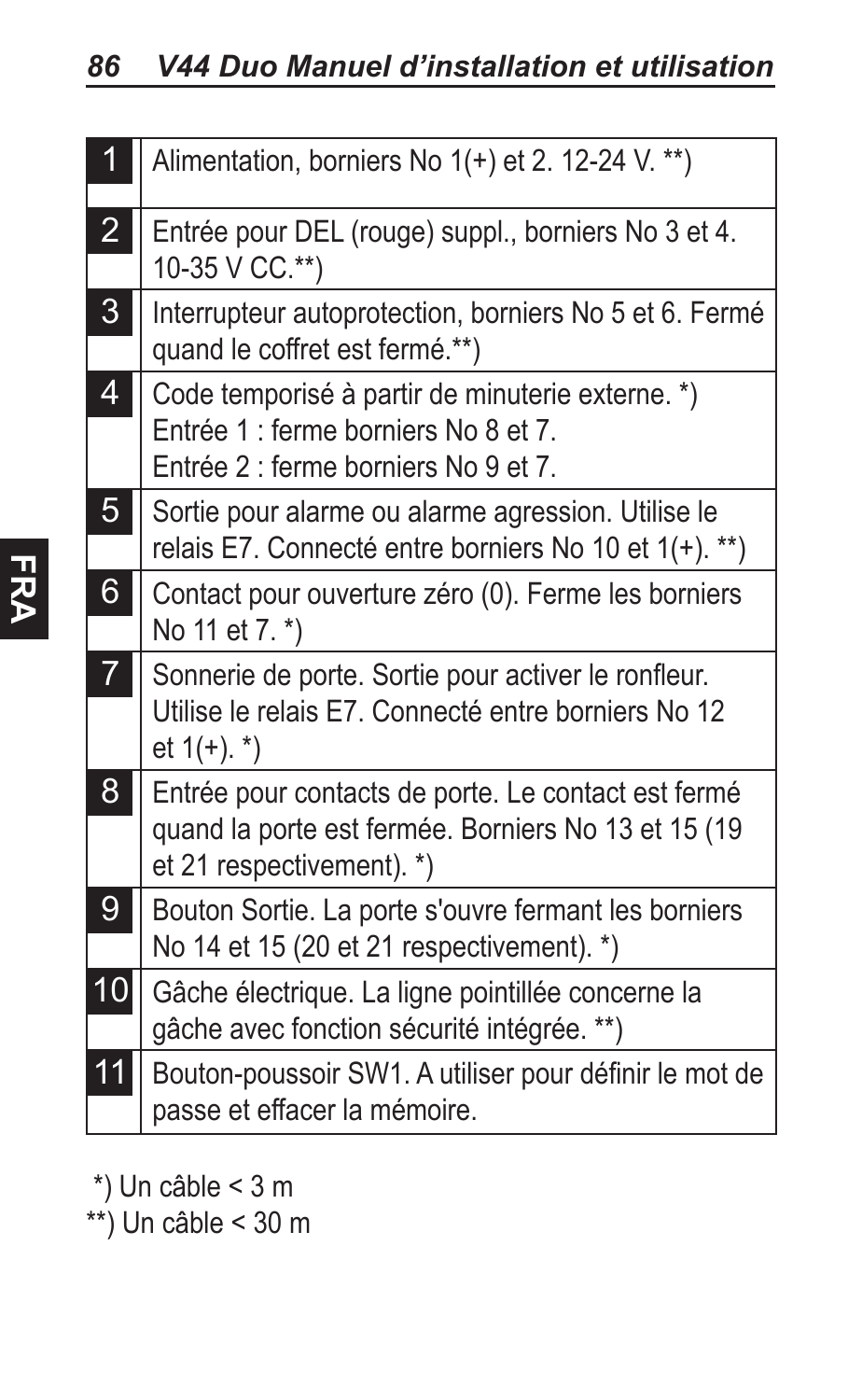# <span id="page-86-0"></span>*Programmation*

Avant de procéder à la programmation du V44 Duo, nous recommandons d'annoter les codes à programmer et auquel groupe de temporisation ils doivent appartenir. Au dos du manuel, vous trouverez une liste prévue à cet effet. Pendant la programmation, vous pouvez consulter la liste tout en procédant selon les instructions qui suivent.

## *Ronfleur et diodes DEL*

Au cours de la programmation, vous êtes guidé(e) par le ronfleur et les diodes DEL.

**En mode programmation avant sélection d'une fonction** : Les DEL jaune et verte clignotent.

**Durant la programmation** : La DEL jaune est éteinte et la DEL verte allumée.

**Instruction correcte** : Confirmation par un signal ascendant de deux bips courts.

**Instruction incorrecte** : Confirmation par un signal descendant de deux bips courts.

*NOTE* : Si, lorsqu'en mode programmation vous n'appuyez sur aucune touche dans les 20 secondes, le V44 Duo retourne en mode normal.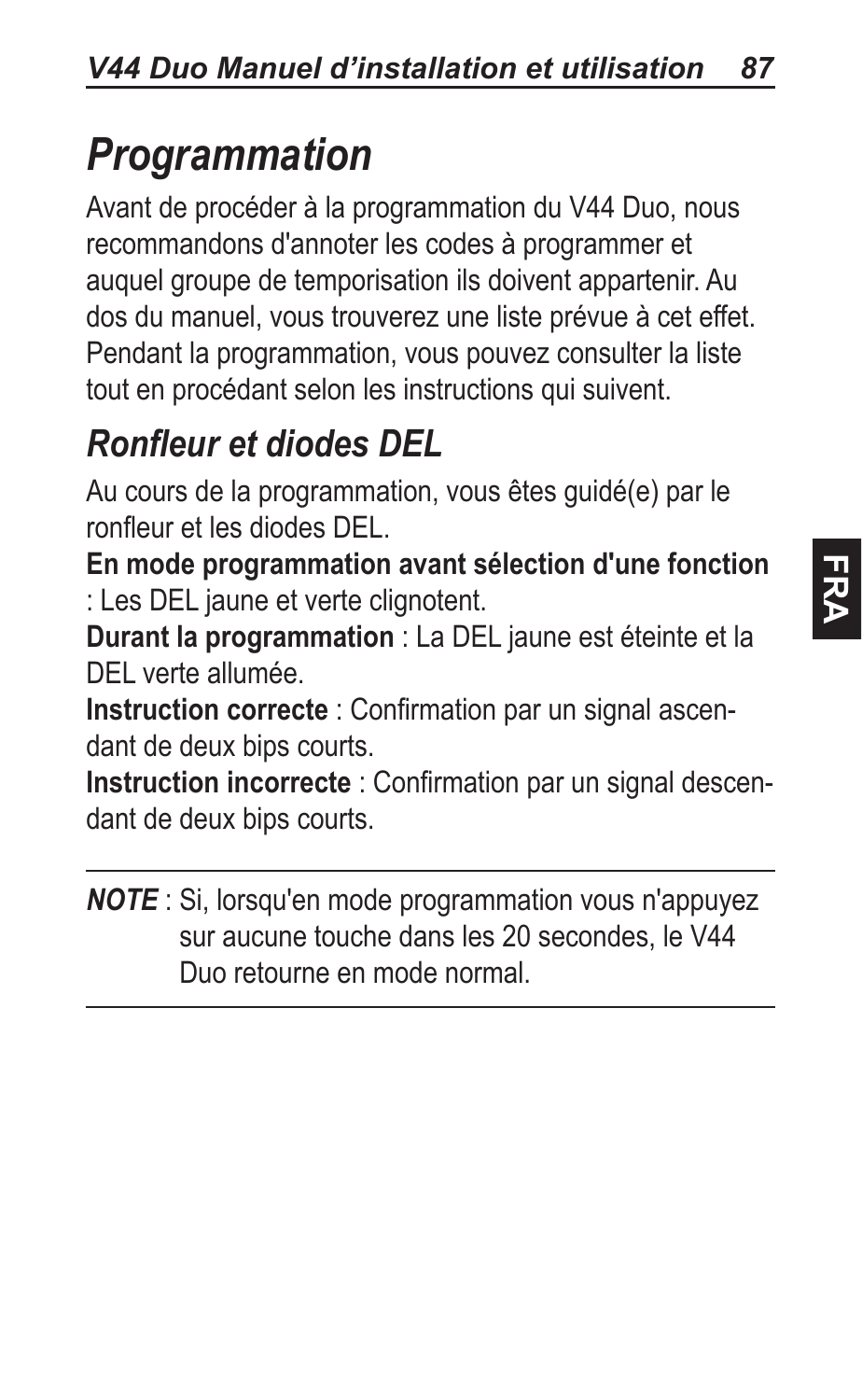## <span id="page-87-0"></span>*Sélection du mot de passe*

La première chose à faire avant de programmer et de définir un mot de passe.

- 1 Appuyez et maintenez le bouton SW1 sur la carte imprimée. Les deux DEL sont allumées
- 2 Entrez un mot de passe à 6 chiffres.<br>3 Annotez le nouveau mot de passe su
- 3 Annotez le nouveau mot de passe sur la liste au dos du manuel.

### *Modification du mot de passe*

- 1 Appuyez sur B et entrez le mot de passe actuel.
- 2 Entrez A27.<br>3 Entrez le no
- Entrez le nouveau mot de passe. Une tonalité d'avertissement retentit
- 4 Entrez le nouveau mot de passe une nouvelle fois.<br>5 Appuyez sur B pour quitter le mode de programma
- Appuyez sur B pour quitter le mode de programmation.
- 6 Annotez le nouveau mot de passe sur la liste au dos du manuel.

# *Commandes de programmation*

Appuyez toujours sur B et entrez le mot de passe avant l'utilisation d'une commande. Quittez le mode de programmation en appuyant sur B.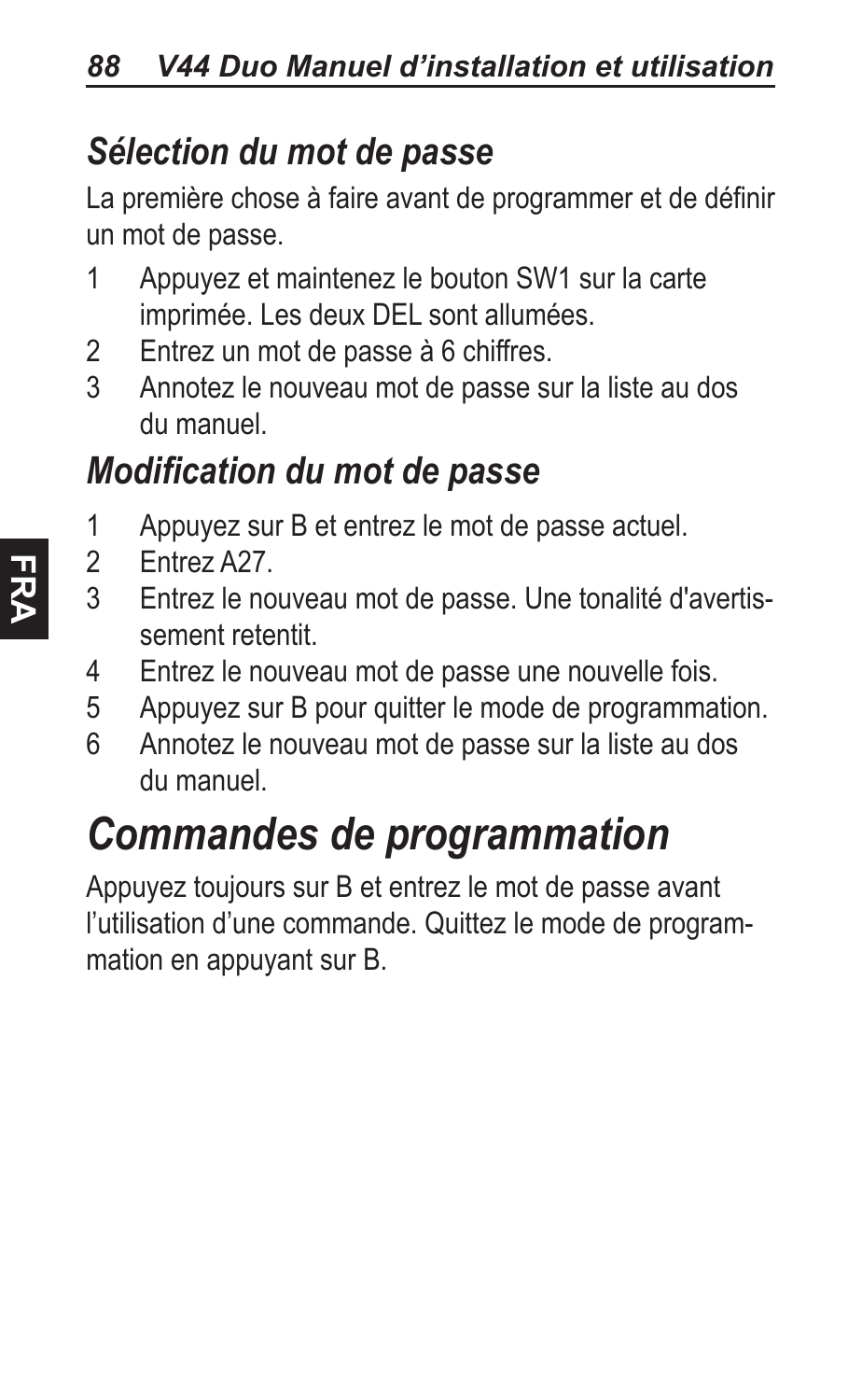## *Programmation des codes d'entrée*

- 1 Appuyez sur B et entrez le mot de passe actuel.
- 2 Entrez A21.
- 3 Entrez la place de code désirée avec deux chiffres (01-30).
- 4 Entrez le code d'accès pour la place de code définie (quatre chiffres pour places de code 01-20 ou six chiffres pour places de code 21-30). Note : Les quatre premiers chiffres d'un code à six chiffres ne doivent pas correspondre à ceux d'un code à quatre chiffres et vice versa.
- 5 Indiquez si le code doit pouvoir être désactivé pendant certaines périodes à partir d'une minuterie externe.
	- 0 = pas de commande temporisée
	- 1 = code temporisé à partir de minuterie 1
	- 2 = code temporisé à partir de minuterie 2
- 6 Indiquez la sortie relais à commander.
	- $0 =$  les deux sorties relais
	- 1 = sortie relais 1
	- 2 = sortie relais 2
- 7 Programmez le prochain code en continuant à partir du point 2 ou appuyez sur B pour quitter le mode programmation.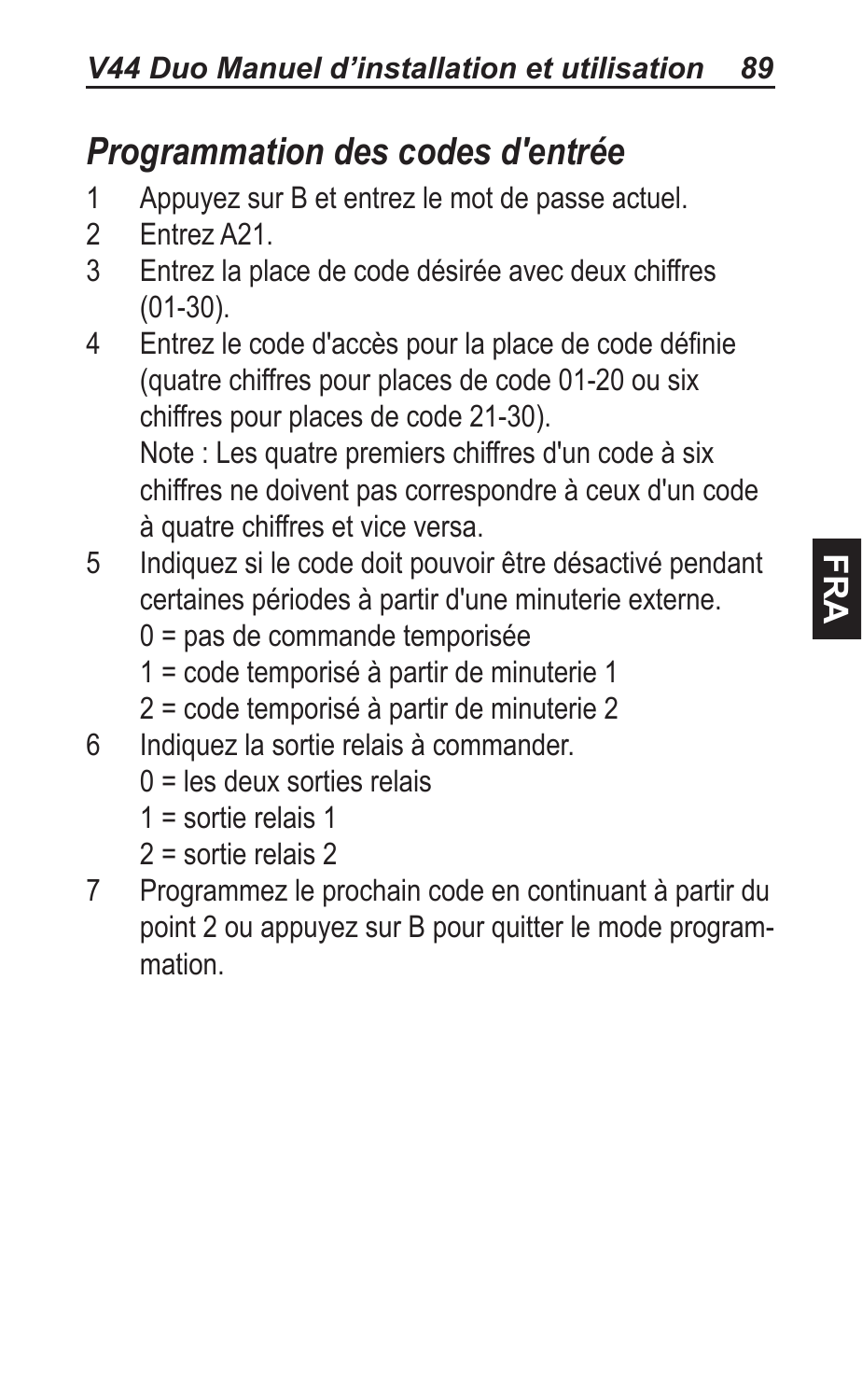### <span id="page-89-0"></span>*Annulation des codes*

- 1 Appuyez sur B et entrez le mot de passe actuel.
- 2 Entrez A22.
- 3 Entrez le code défini. Si c'est un code à 4 chiffres, entrez A après le dernier chiffre.
- 4 Si c'est un code à 4 chiffres, entrez 0000. Si c'est un code à 6 chiffres, entrez 000000.
- 5 Répétez le point 4 une seconde fois.
- 6 Entrez 0.<br>7 Entrez 0.
- 7 Entrez 0 une nouvelle fois.<br>8 Effacez le prochain code e
- Effacez le prochain code en continuant à partir du point 3 ou appuyez sur B pour sortir.

## *Modification des codes*

- 1 Appuyez sur B et entrez le mot de passe actuel.
- 2 Entrez A22.<br>3 Entrez le co
- 3 Entrez le code d'accès défini. Si c'est un code à 4 chiffres, entrez A après le dernier chiffre.
- 4 Entrez le nouveau code en tapant quatre ou six chiffres.
- 5 Entrez le nouveau code une nouvelle fois.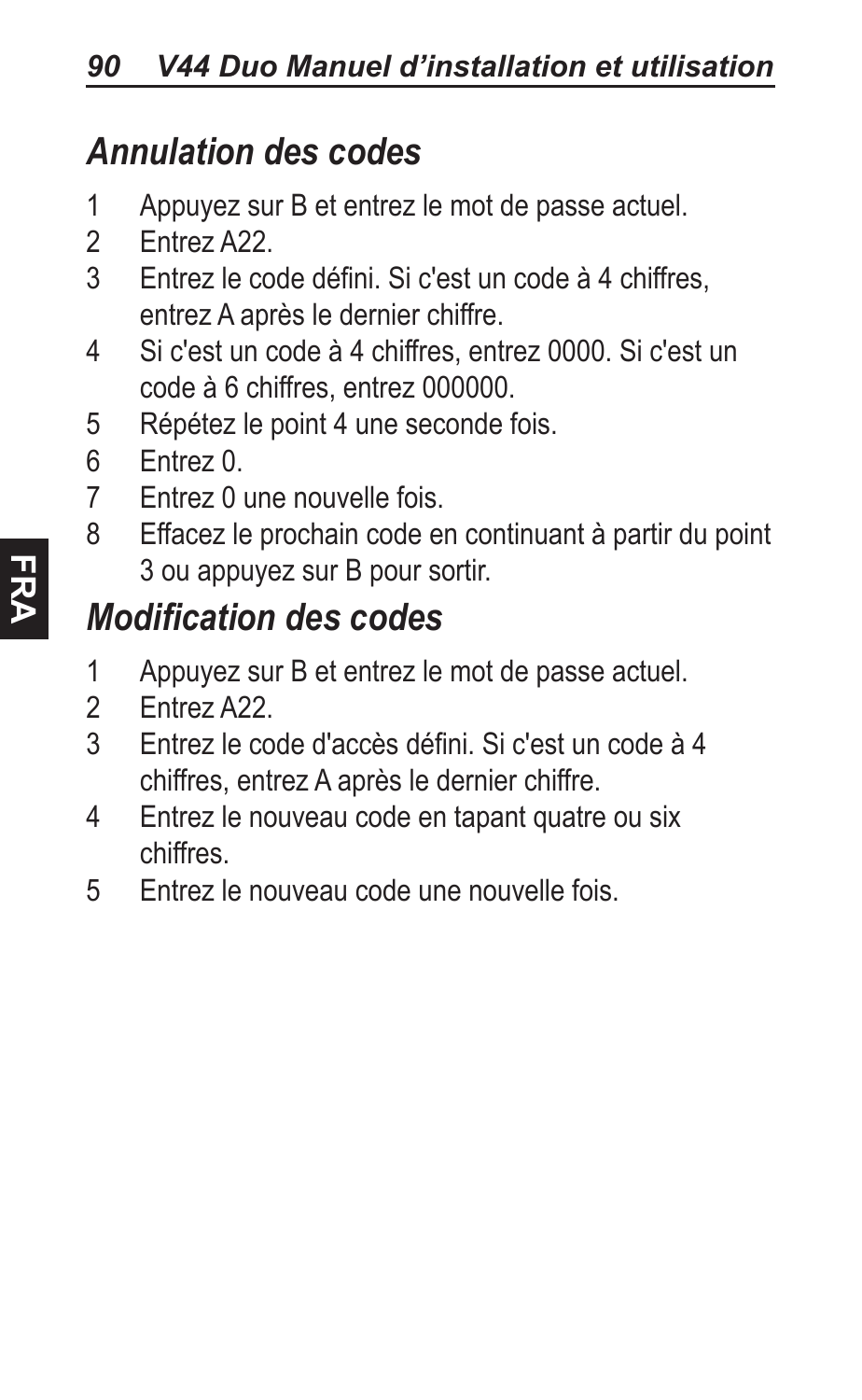- <span id="page-90-0"></span>6 Indiquez si le code doit pouvoir être désactivé pendant certaines périodes à partir d'une minuterie externe.
	- 0 = pas de commande temporisée
	- 1 = code temporisé à partir de minuterie 1
	- 2 = code temporisé à partir de minuterie 2
- 7 Indiquez la sortie relais à commander.
	- 0 = les deux sorties relais
	- 1 = sortie relais 1
	- 2 = sortie relais 2
- 8 Modifiez le prochain code en continuant à partir du point 3 ou appuyez sur B pour sortir.

#### *Définition du temps d'ouverture*

Le temps d'ouverture règle le temps d'ouverture de la gâche après introduction d'un code d'entrée correct. A la livraison, le temps d'ouverture du V44 Duo est réglé sur 7 secondes pour les deux relais.

- 1 Appuyez sur B et entrez le mot de passe actuel.
- 2 Entrez A28.<br>3 Entrez le ter
- 3 Entrez le temps d'ouverture souhaité (01-99) avec deux chiffres, par ex. 09 pour 9 secondes.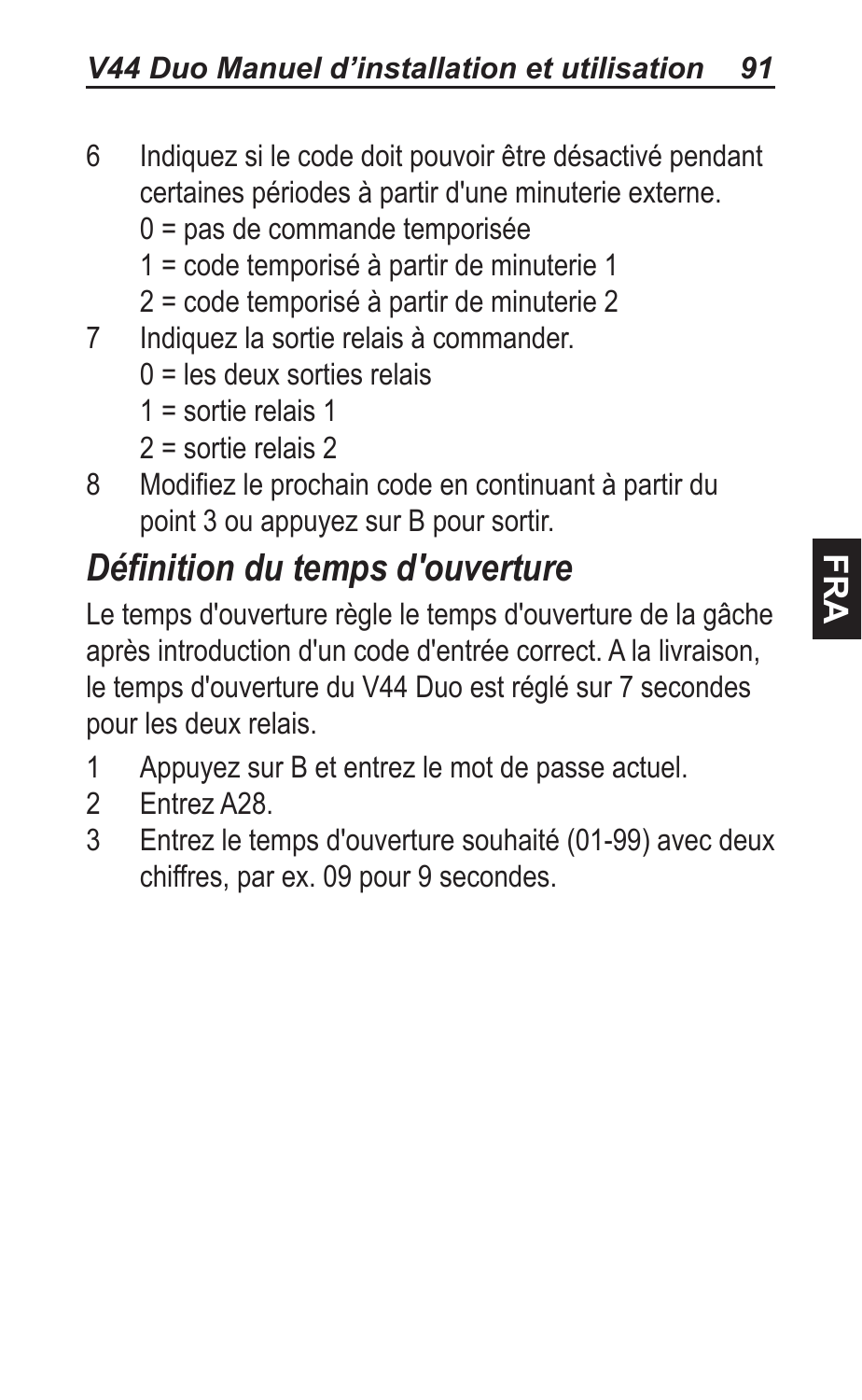- <span id="page-91-0"></span>4 Indiquez sur quelle sortie relais sera appliqué le nouveau temps d'ouverture :
	- $0 =$  les deux
	- $1 =$ sortie relais 1
	- 2 = sortie relais 2

### *Éclairage de fond M/A*

Procédez comme suit pour désactiver l'éclairage de fond du clavier, si besoin est.

- 1 Appuyez sur B et entrez le mot de passe actuel.
- 2 Entrez A60.
- 3 Entrez 0.

Pour réactiver l'éclairage de fond, appuyez sur 1 au lieu de 0 au point 3 ci-dessus.

### *Ronfleur M/A*

Procédez comme suit pour désactiver le ronfleur si vous ne souhaitez pas que celui-ci retentisse à chaque pression des touches ou à l'ouverture de la porte. Observez que le ronfleur continue à sonner pendant la programmation.

- 1 Entrez A65.
- 2 Entrez 0.

Pour réactiver le ronfleur, appuyez sur 1 au point 2 ci-dessus.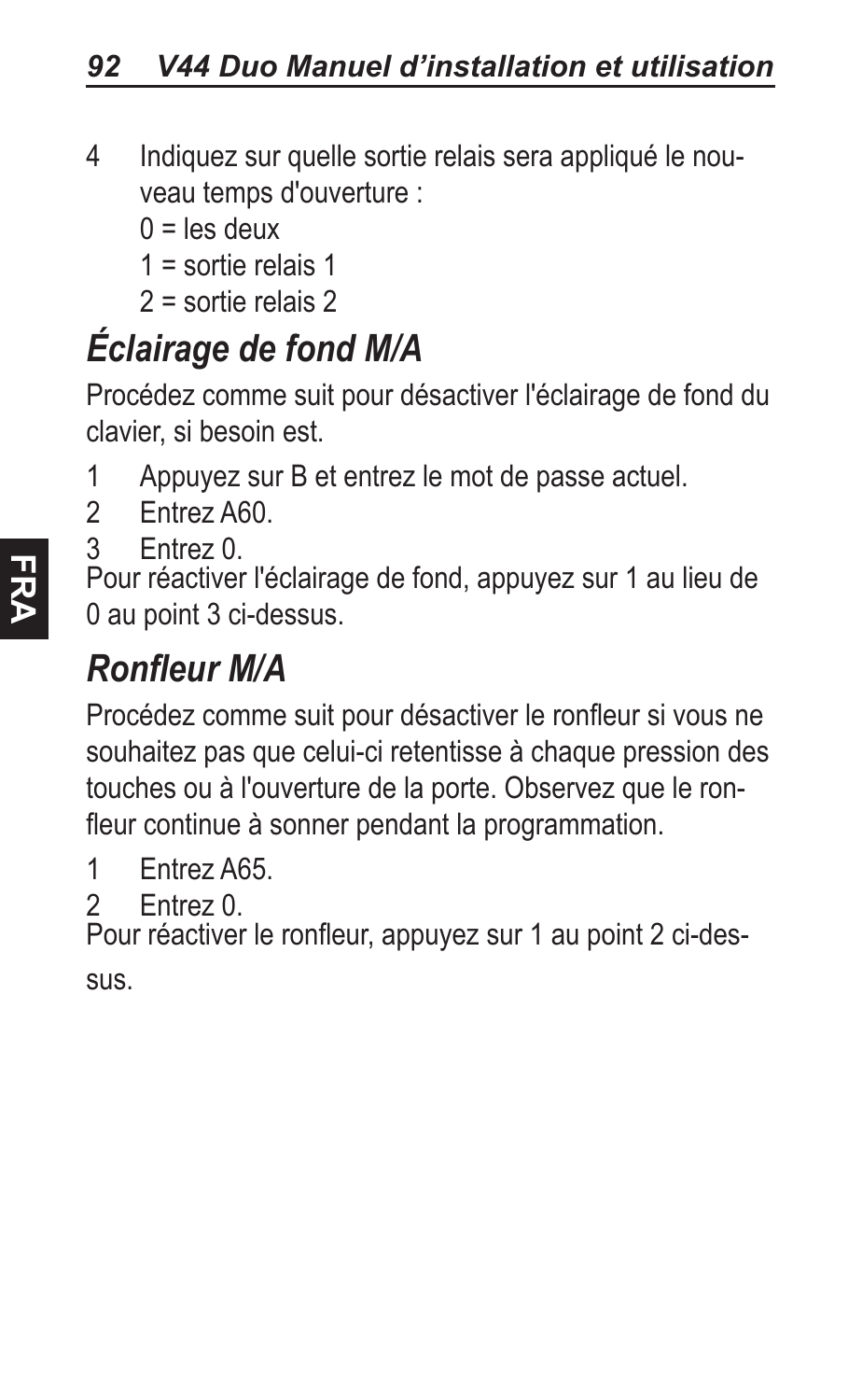## <span id="page-92-0"></span>*Fonction bascule d'option M/A*

Pour qu'il soit possible d'avoir la porte non verrouillée en permanence, la fonction bascule d'option doit être activé. Procédez comme suit :

- 1 Appuyez sur B et entrez le mot de passe actuel.<br>2 Entrez A81
- 2 Entrez A81.
- 3 Entrez 1.
- 4 Indiquez sur quelle sortie relais la fonction bascule d'option doit être appliquée.
	- $0 = \log \frac{1}{2}$
	- $1 =$ sortie relais 1
	- 2 = sortie relais 2

Pour désactiver cette fonction, suivez les points ci-dessus, entrez 0 au lieu de 1 au point 3.

Sous Déverrouiller la porte en permanence, vous trouverez les instructions vous permettant de déverrouiller la porte en permanence.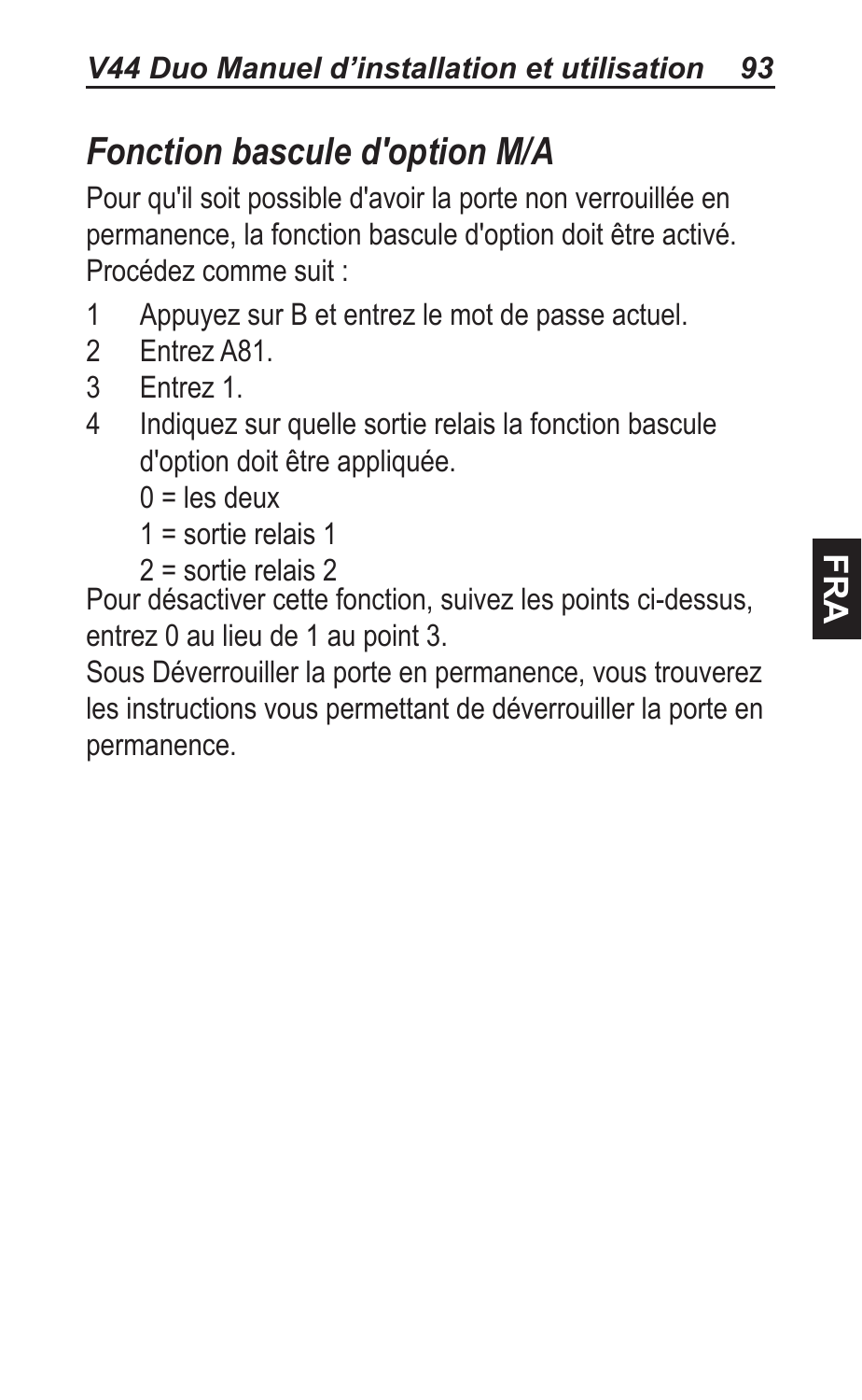#### <span id="page-93-0"></span>*Alarme agression ou Alarme*

Le V44 Duo permet d'utiliser soit agression ou alarme. La même commande est utilisé pour les deux fonctions.

#### *Alarm agression*

Lorsque la fonction *Alarme agression* est activée, l'utilisateur peut taper un code spécifique si, sous la menace, il/elle serait forcé(e) d'ouvrir la porte. Il est important d'établir un plan pour les actions à prendre en cas d'utilisation du code d'alarme agression.

*NOTE* : Si la fonction *Alarme agression* est activée, veillez à ne pas programmer des codes qui se suivent dans l'ordre numérique. Exemple : Le code 1234 ne doit pas exister avec les codes 1235 et 1233. Le code 5679 n'est pas permis avec les codes 5670 et 5678.

La section *Entrée du code d'alarme agression* décrit la manière d'entrer le code d'alarme agression.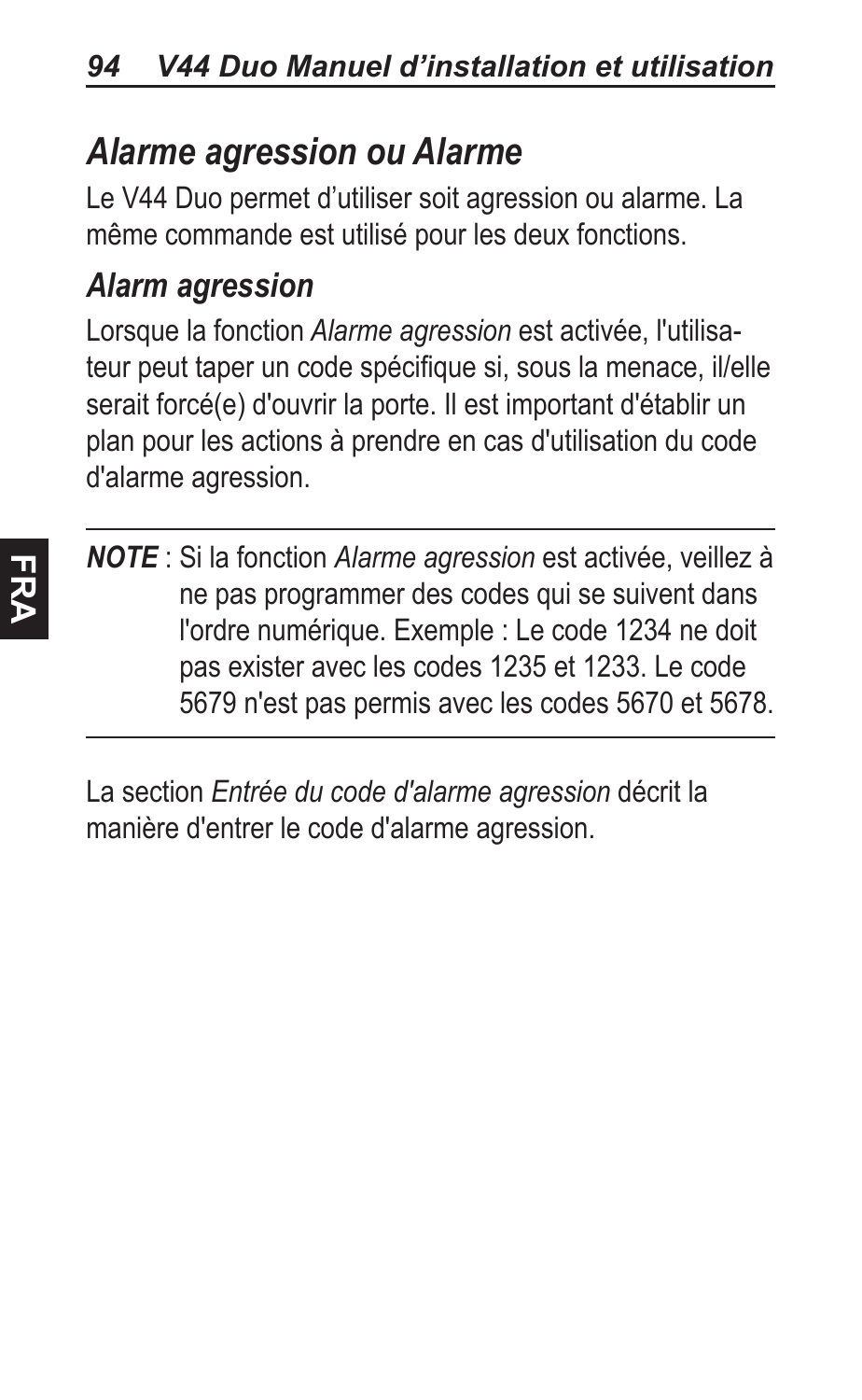#### *Alarme*

A la livraison du V44 Duo, la sortie d'alarme est définie pour être activée si la porte reste trop longtemps ouverte ou si elle est forcée.

Observez que les contacts de porte doivent être connectés et que la fonction Commande de porte doit être activée à cet effet.

Sélectionnez une des fonctions comme suit :

- 1 Appuyez sur B et entrez le mot de passe actuel.
- 2 Entrez A69.
- Sélectionnez la fonction :
	- 0 = Alarme (valeur par default).
	- 1 = Alarme agression

Pour désactiver la fonction, entrez 0 au lieu de 1 au point 3 ci-dessus. (La fonction *Alarme* est alors réactivée).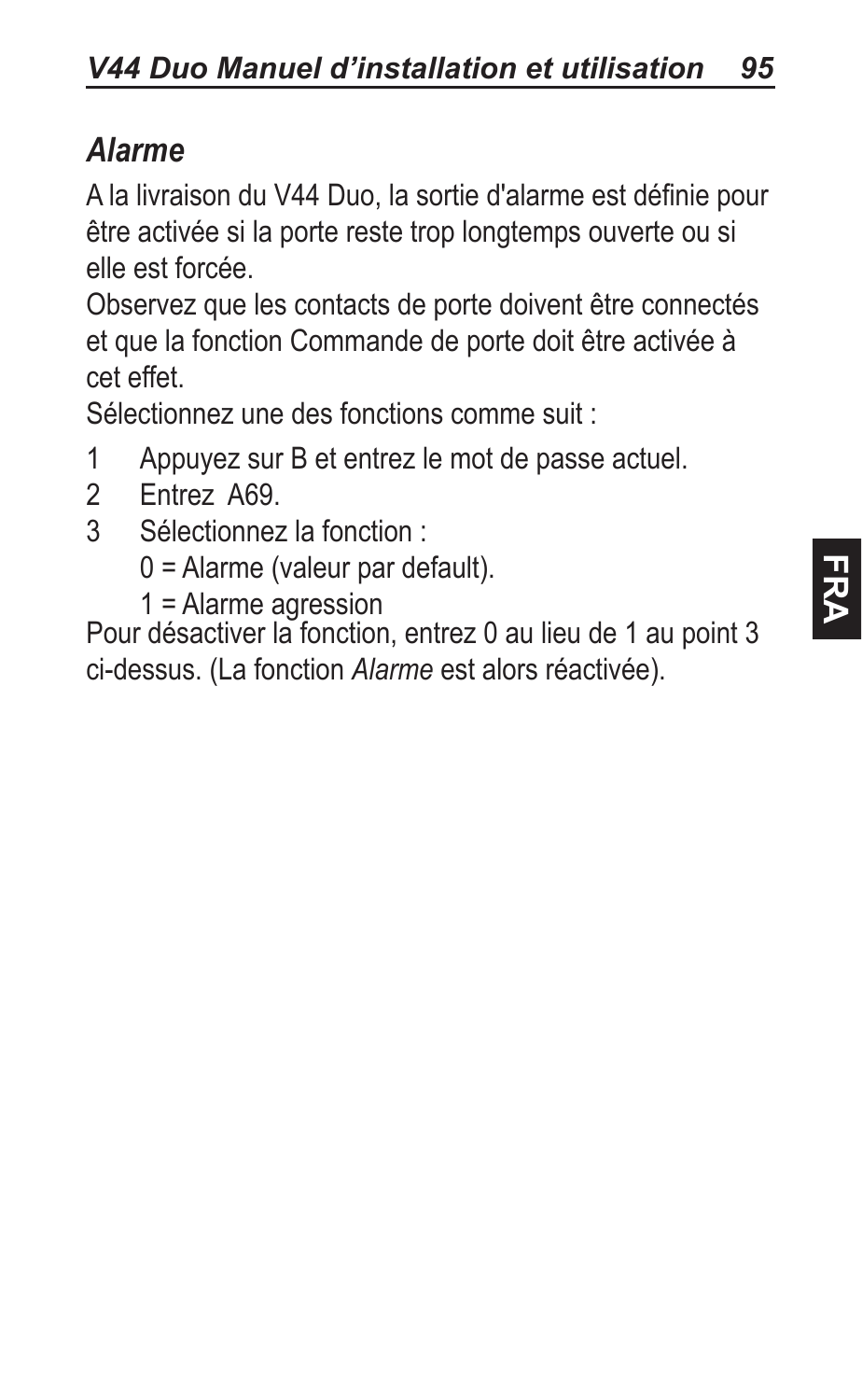## <span id="page-95-0"></span>*Commande de porte M/A*

Si des contacts de porte sont utilisés et si cette fonction est activée, un signal sonore retentit pendant le délai défini d'avertissement de porte ouverte, c.-à-d. lorsque le délai d'avertissement de porte ouverte est expiré et que la porte est toujours ouverte.

Si le délai d'avertissement de porte ouverte est expiré et que la porte est toujours ouverte, la sortie alarme est activée (si la fonction *Alarme* est activée). Cela est valable également lorsque la porte est forcée.

Procédez comme suit pour activer la fonction Commande de porte :

1 Appuyez sur B et entrez le mot de passe actuel.

- 2 Entrez A67.
- 3 Entrez 1.

Pour désactiver la fonction Commande de porte, appuyez sur 0 au lieu de 1 au point 3 ci-dessus.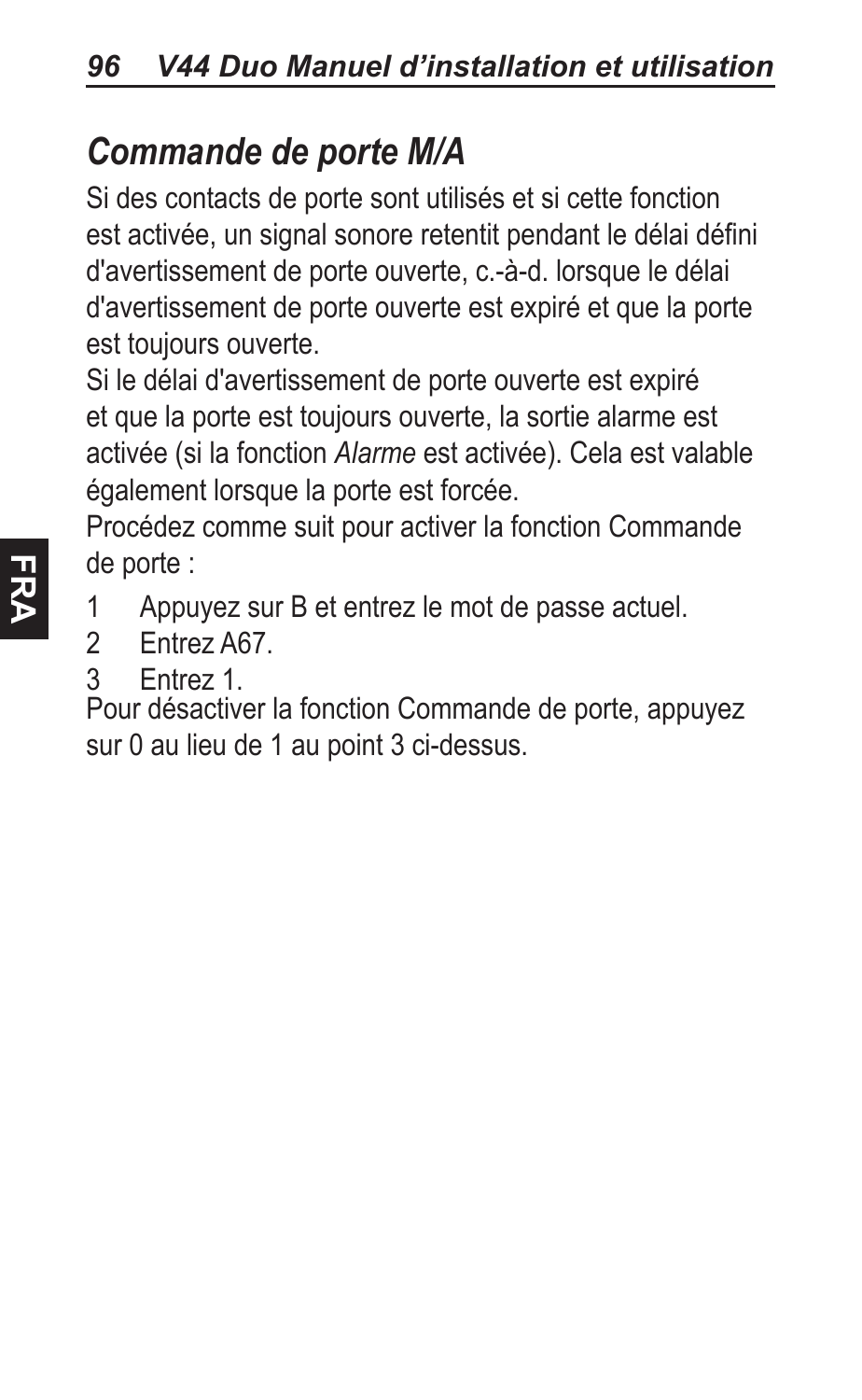## <span id="page-96-0"></span>*Définition du délai d'avertissement de porte ouverte*

Si la porte est toujours ouverte quand le délai d'ouverture a expiré, un ronfleur retentit pour rappeler au visiteur de refermer la porte immédiatement – la sortie d'alarme sera autrement activée. Le ronfleur retentit jusqu'à fermeture de la porte.

Observez que les contacts de porte doivent être connectés et que la fonction Commande de porte doit être activée à cet effet.

Procédez comme suit pour modifier le délai d'avertissement de porte ouverte, le cas échéant :

- 1 Appuyez sur B et entrez le mot de passe actuel.
- 2 Entrez A29.<br>3 Entrez le dé
- Entrez le délai d'ouverture souhaité (01-99) avec deux chiffres, par ex. 09 pour 9 secondes.
- 4 Indiquez sur quelle sortie relais sera appliqué le nouveau délai d'avertissement :
	- $0 =$  les deux
	- 1 = sortie relais 1
	- 2 = sortie relais 2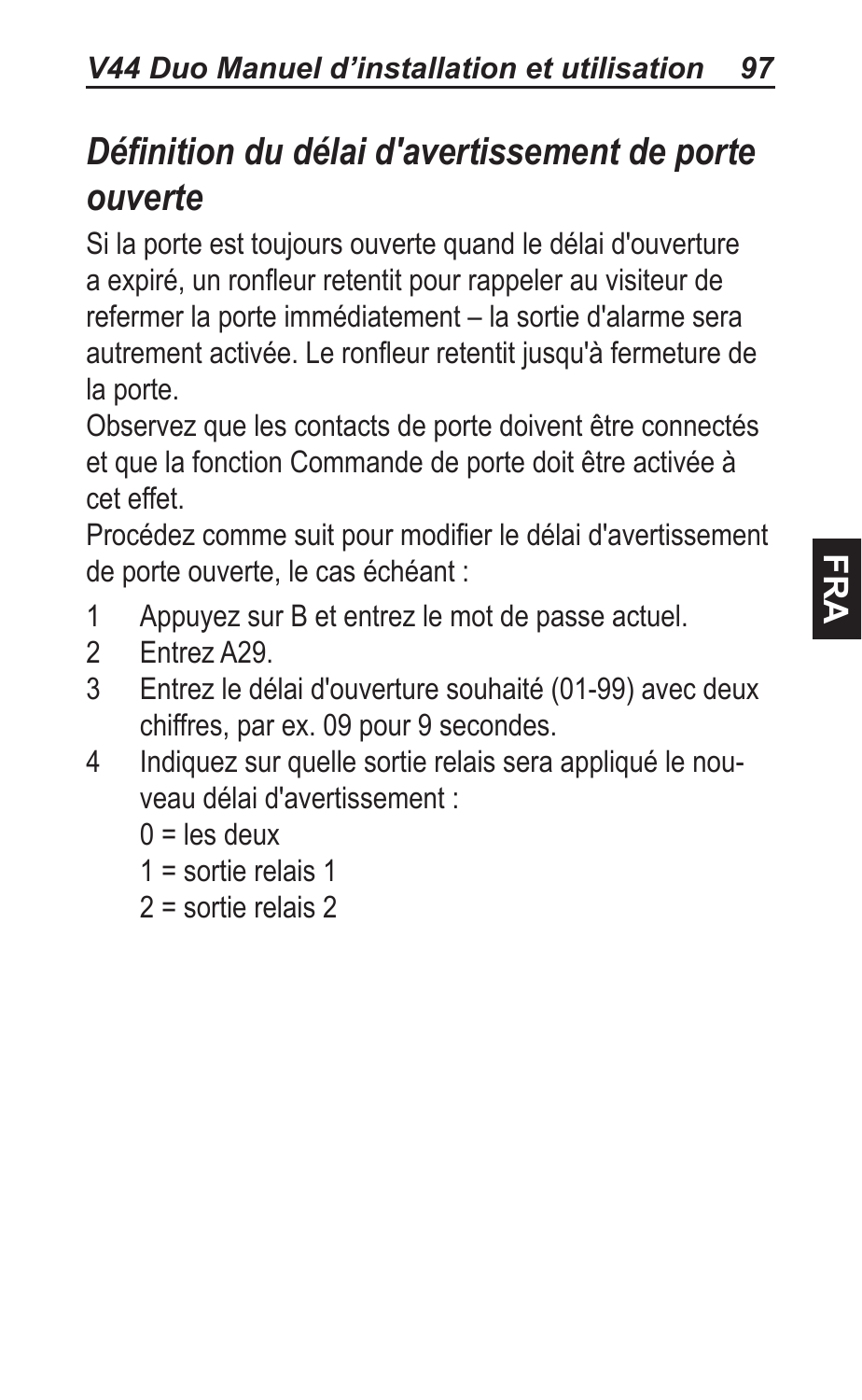## <span id="page-97-0"></span>*Fonction différée M/A*

Lorsque cette fonction est activée, deux options sont possibles : si un code est programmé pour ouvrir deux portes. le relais de gâche 2 n'est pas activé avant que la porte 1 ait été ouverte et fermée.

Si la porte 2 est ouverte au moyen du bouton Sortie, la porte 2 doit être ouverte et fermée avant que la porte 1 soit ouverte.

Observez que les contacts de porte doivent être connectés et que la fonction Commande de porte doit être activée à cet effet.

Procédez comme suit pour activer le mode Fonction différée

1 Appuyez sur B et entrez le mot de passe actuel.

- 2 Entrez A80.<br>3 Entrez 1
- 3 Entrez 1.

Pour désactiver le mode Fonction différée, appuyez sur 0 au lieu de 1 au point 3 ci-dessus.

: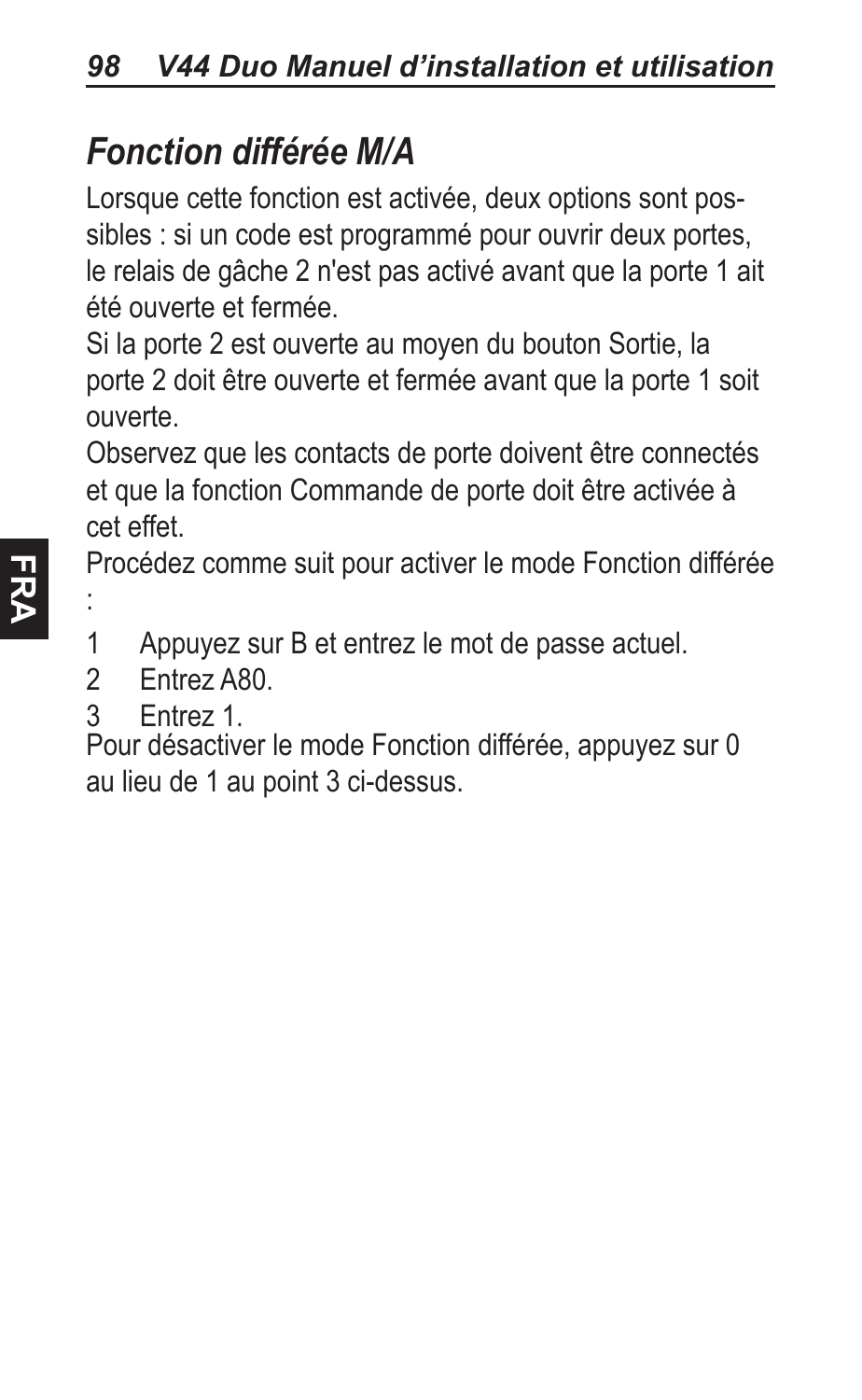## <span id="page-98-0"></span>*Annulation de la mémoire*

Procédez comme suit pour effacer toutes les informations programmées (y compris le mot de passe):

- 1 Appuyez sur B et entrez le mot de passe.<br>2 Appuyez sur SW1 sur la carte imprimée d
- 2 Appuyez sur SW1 sur la carte imprimée de V44 Duo.<br>3 Entrez 112186
- 3 Entrez 112186.
- 4 Entrez 112186 une nouvelle fois. La mémoire est à présent effacée et V44 Duo reprend les paramètres d'origine.
- 5 Appuyez sur B.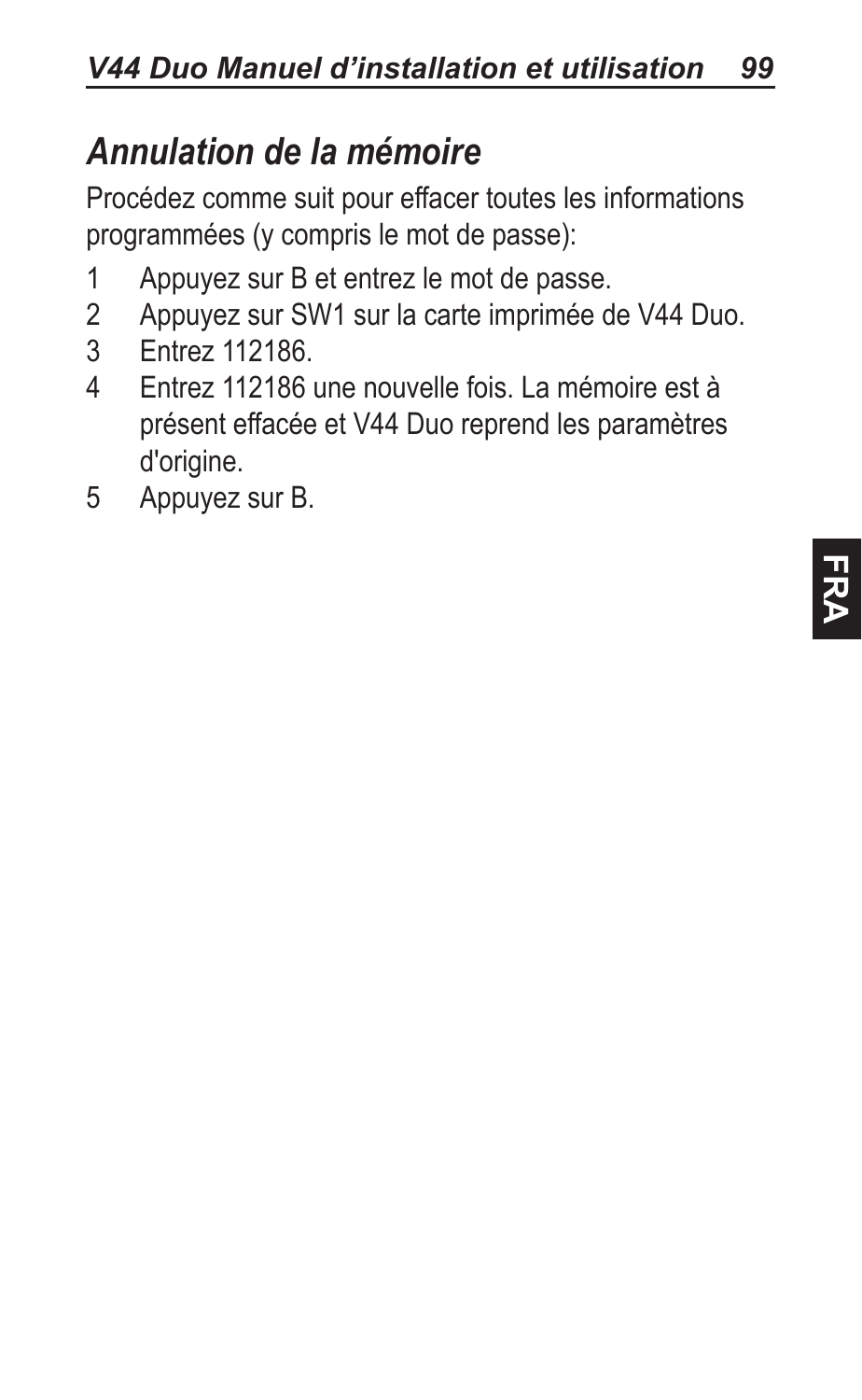# <span id="page-99-0"></span>*Utilisation de V44 Duo*

Passage d'entrée

Pour ouvrir la gâche, il faut taper un code à quatre chiffres (ou à six chiffres) sur le clavier du combiné d'entrée.

Après 12 pressions de touche n'aboutissant pas à un code correct, le V44 Duo sera bloqué. Pour annuler ce blocage, il faut taper un code correct deux fois de suite.

Ouverture permanente de la gâche

Procédez comme suit pour ouvrir la gâche afin que la porte reste ouverte en permanence :

- 1 Appuyez sur B.
- 2 Tapez le code d'entrée.<br>3 Entrez 1
- 3 Entrez 1.

La porte est maintenant déverrouillé (DEL verte allumée). Pour verrouiller la porte, procédez selon les instructions ci-dessus mais entrez 0 au lieu de 1 au point 2.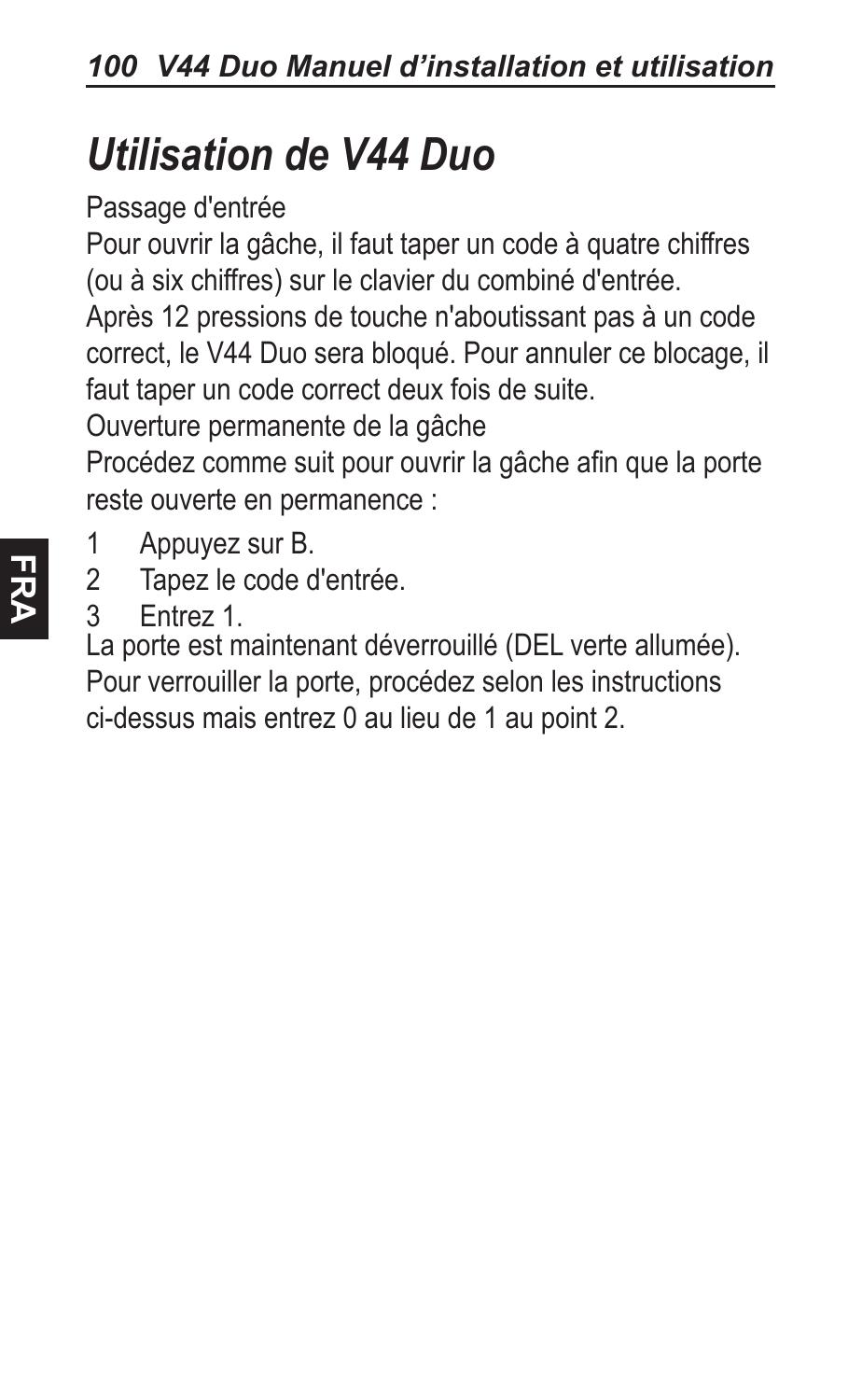## <span id="page-100-0"></span>*Entrée du code d'alarme agression*

Procédez comme suit pour activer la sortie d'alarme lorsque la porte est forcée sous la menace :

Entrez le code d'accès actuel mais ajoutez le chiffre 1 au dernier chiffre du code.

**Exemple 1**: Si le code d'accès est 1234, entrez 1235 à la place.

**Exemple 2**: Si le code d'accès est 1239, entrez 1230 à la place.

Lorsqu'un code d'alarme agression est entré, la sortie d'alarme agression est activée en même temps que l'ouverture de la porte. Elle reste activée jusqu'à remise à l'état initial par une personne qui entre le mode de programmation.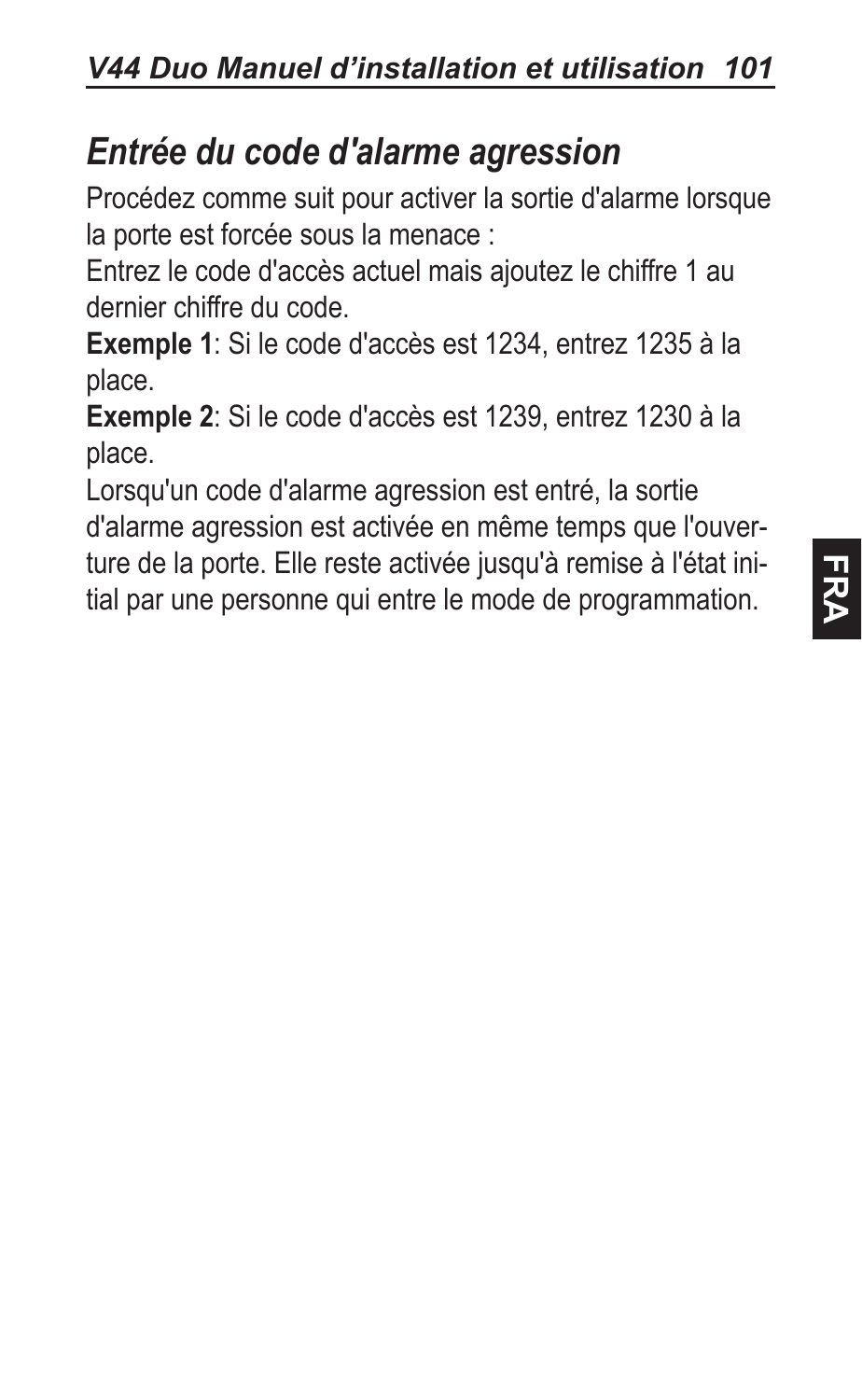# <span id="page-101-0"></span>*Caractéristiques techniques*

| Alimentation:                           | 8-24 V CA, 10-35 V CC                    |
|-----------------------------------------|------------------------------------------|
| Consommation:                           | 75 mA.                                   |
| Charge maxi aux bornes<br>relais:       | 2 A 28 V CC                              |
| Dimensions (HxlxP) mm :                 | 140x80x40                                |
| Hauteur d'installation<br>recommandée : | 1200-1400 mm du sol au<br>bord inférieur |

Peut être complété du coffret encastrable BB3, pour un montage en affleurement.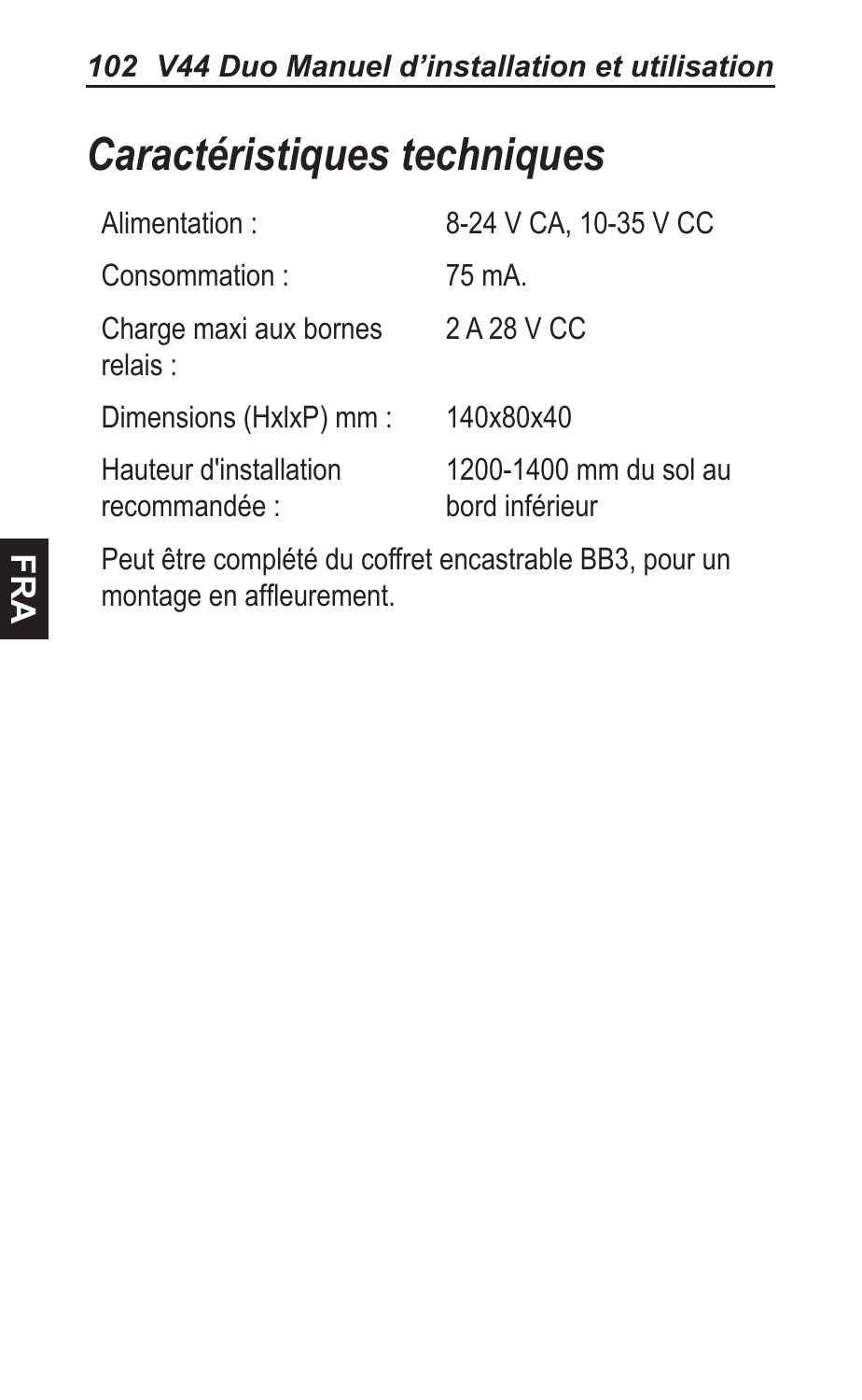|                            |                      |                                                                                                             |                                                | Commencez toujours par appuyer sur B et par entrer le mot de passe. Sortir: Appuyez sur B |                                                                               |                                                                                                                |
|----------------------------|----------------------|-------------------------------------------------------------------------------------------------------------|------------------------------------------------|-------------------------------------------------------------------------------------------|-------------------------------------------------------------------------------|----------------------------------------------------------------------------------------------------------------|
| Fonction                   | Étape 1              | Étape 2                                                                                                     | Étape 3                                        | Etape 4                                                                                   | Étape 5                                                                       | Etape 6                                                                                                        |
| Nouveau<br>d'accès<br>code | Entrez<br><b>A21</b> | code (2 chiffres).   ou 6 chiffres)<br>Entrez place du<br>$21-30 = codes$ à<br>Places du code<br>6 chiffres | Entrez code(4                                  | $2 =$ groupe $2$<br>Entrez limite<br>$1 =$ groupe 1<br>$0 = a$ ucun<br>d'accès            | Entrez sortie<br>$0 =$ les deux<br>$2$ = relais 2<br>$1 =$ relais 1<br>relais | Prochain code:<br>Sortie: Appuyez<br>Commencez par<br>mode program-<br>sur B (retour à<br>étape 2.<br>mation). |
| Modifier<br>accès<br>code  | Entrez<br><b>A22</b> | chiffres : Entrez<br>code.Code à 4<br>Entrez ancien<br>$code + A$                                           | Entrez nou-<br>veau code<br>(deux fois)        | $2 =$ groupe $2$<br>Entrez limite<br>$1 =$ groupe<br>$0 = a$ ucun<br>d'accès              | Entrez sortie<br>$0 =$ les deux<br>$2$ = relais 2<br>$=$ relais 1<br>relais   | Voir ci-dessus                                                                                                 |
| Annuler<br>accès<br>code   | Entrez<br><b>A22</b> | Voir ci-dessus                                                                                              | <b>Entrez 0000</b><br>$(00)$ (deux<br>$f$ ois) | Entrez <sub>0</sub>                                                                       | Entrez <sub>0</sub>                                                           | Voir ci-dessus                                                                                                 |

#### *Synoptique de programmation*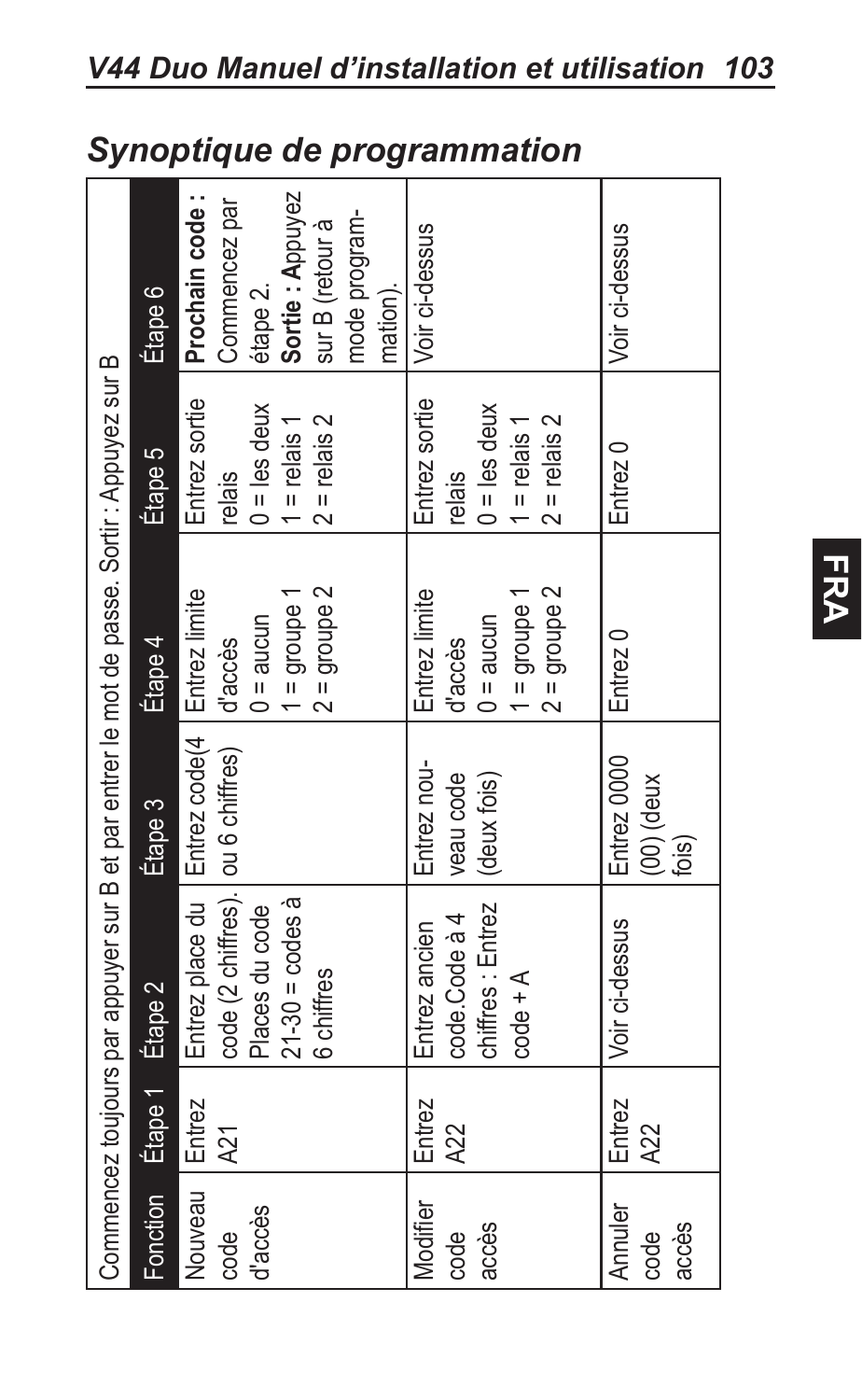| touiours par appliver sur B et par entrer le mot de passe. Sortir : Applivez sur F |
|------------------------------------------------------------------------------------|
|                                                                                    |
|                                                                                    |
|                                                                                    |

**FRA**

|                                                        |            | Commencez toujours par appuyer sur B et par entrer le mot de passe. Sortir : Appuyez sur B |                                     |         |         |  |
|--------------------------------------------------------|------------|--------------------------------------------------------------------------------------------|-------------------------------------|---------|---------|--|
| Fonction                                               | Étape 1    | Etape 2                                                                                    | Etape 3                             | Etape 4 | Etape 5 |  |
| Modifier temps d'ou-<br>verture                        | Entrez A28 | Entrez secondes (01-99)                                                                    | relais (0, 1 ou 2)<br>Entrez sortie |         |         |  |
| Modifier délai d'aver-<br>tissement t porte<br>ouverte | Entrez A29 | Entrez secondes (01-99)                                                                    | relais (0, 1 ou 2)<br>Entrez sortie |         |         |  |
| Modifier mot de passe                                  | Entrez A27 | Entrez nouveau code (6<br>chiffres)                                                        | code de nouveau<br>Entrez nouveau   |         |         |  |
| Eclairage de fond M/A                                  | Entrez A60 | $1 =$ on<br>$0 =$ off                                                                      |                                     |         |         |  |
| Ronfleur M/A                                           | Entrez A65 | $\frac{5}{10}$<br>$0 = \circ \text{eff}$                                                   |                                     |         |         |  |
| Commande porte M/A                                     | Entrez A67 | $1 =$ on<br>$0 = \text{off}$                                                               |                                     |         |         |  |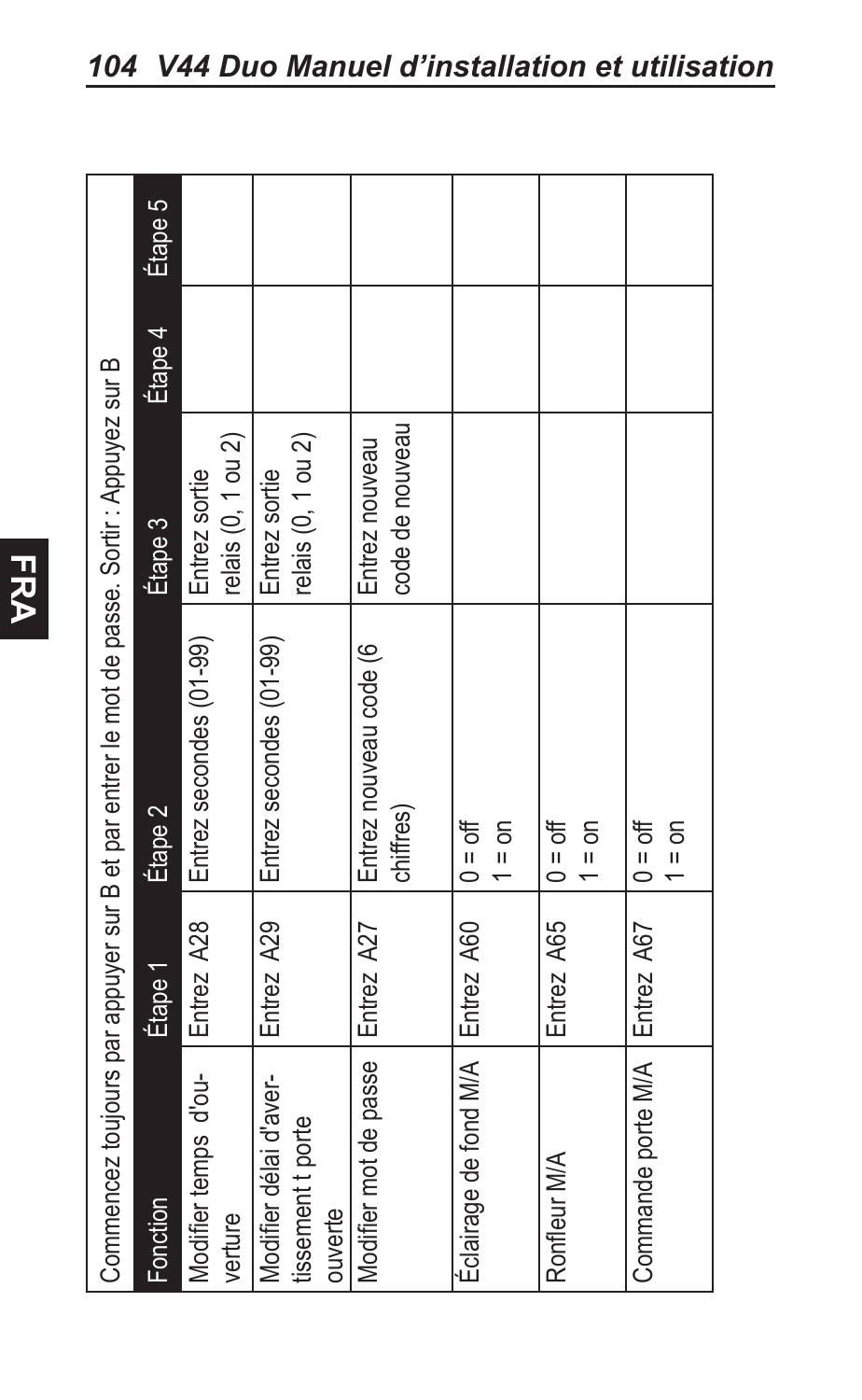|                                                                                            | Etape 5<br>Etape 4 |                                                                                               |                           |                                       | Presser 112186<br>encore une fois          |
|--------------------------------------------------------------------------------------------|--------------------|-----------------------------------------------------------------------------------------------|---------------------------|---------------------------------------|--------------------------------------------|
|                                                                                            | Étape 3            |                                                                                               |                           | Entrez sortie relais<br>$(0, 1$ ou 2) | Presser 112186<br>sur lebloc de<br>touches |
| Commencez toujours par appuyer sur B et par entrer le mot de passe. Sortir : Appuyez sur B | Etape 2            | 1 = alarme agression on,<br>Entrez $A69 0 =$ alerte on, alarme<br>agression off<br>alerte off | $1 =$ on                  | $1 =$ on                              | Presser le SW1 sur carte<br>imprimée       |
|                                                                                            | Etape 1            |                                                                                               | Entrez A80 $\mid$ 0 = off | Entrez A81 $\vert$ 0 = off            | <b>Ouvrir</b> le<br>V44 Duo                |
|                                                                                            | Fonction           | Alerte/Alarme<br>agression                                                                    | Fonction differee<br>MIA  | Fonction bascule<br>option M/A        | Erase memory                               |

| V44 Duo Manuel d'installation et utilisation 105 |
|--------------------------------------------------|
|--------------------------------------------------|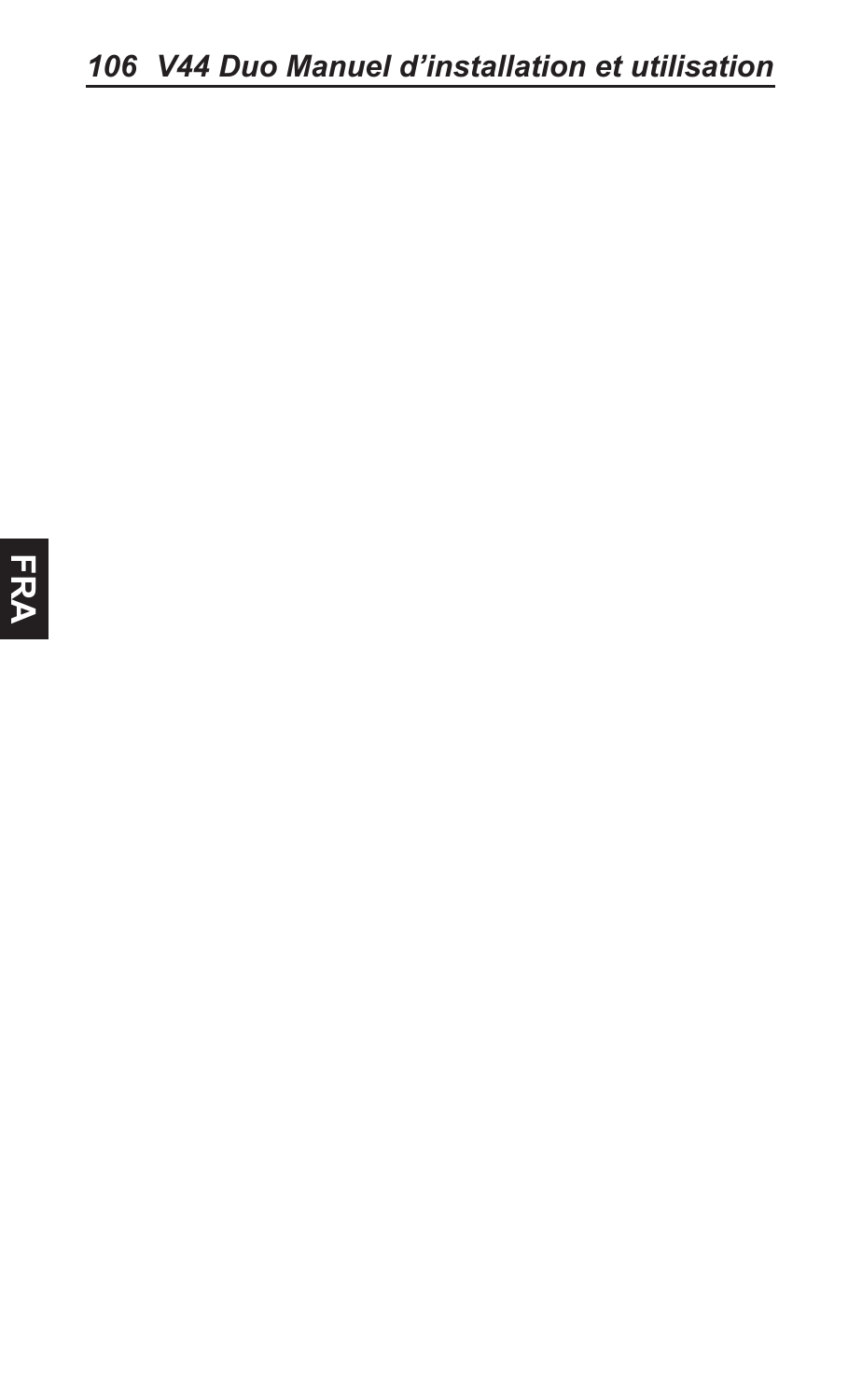#### Dansk

Data og design kan ændres uden varsel. Leveres så længe lager haves. © Copyright Vanderbilt International (IRL) Ltd.

Vi forbeholder os alle rettigheder i dette dokument og dets indhold. Ved at acceptere modtagelsen af dette dokument anerkender modtageren disse rettigheder og vil undlade at udgive dokumentet eller dets indhold i dele eller i sin helhed eller stille det til rådighed for nogen tredjepart uden forudgående udtrykkelig tilladelse eller benytte det til noget andet formål det, der var tiltænkt ved overdragelsen

.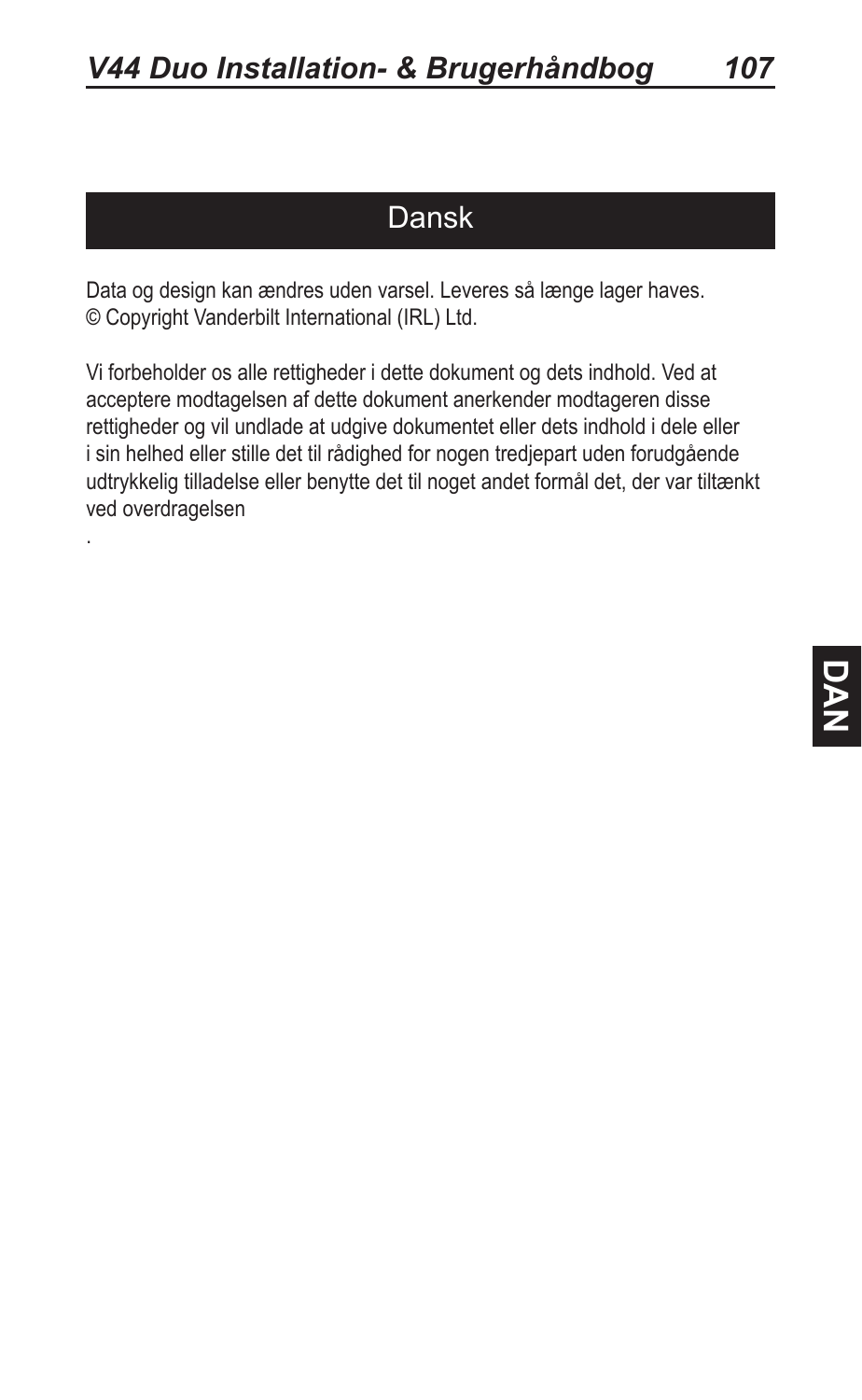# **Indhold**

108

| Generelt om V44 Duo  109                    |  |
|---------------------------------------------|--|
|                                             |  |
|                                             |  |
|                                             |  |
|                                             |  |
|                                             |  |
|                                             |  |
|                                             |  |
|                                             |  |
|                                             |  |
|                                             |  |
|                                             |  |
|                                             |  |
| Ændring af den valgte programmeringskode115 |  |
| Programmeringskommando 115                  |  |
|                                             |  |
|                                             |  |
|                                             |  |
|                                             |  |
|                                             |  |
|                                             |  |
|                                             |  |
|                                             |  |
|                                             |  |
|                                             |  |
|                                             |  |
|                                             |  |
| Betjening af V44 Duo 125                    |  |
|                                             |  |
|                                             |  |
|                                             |  |
|                                             |  |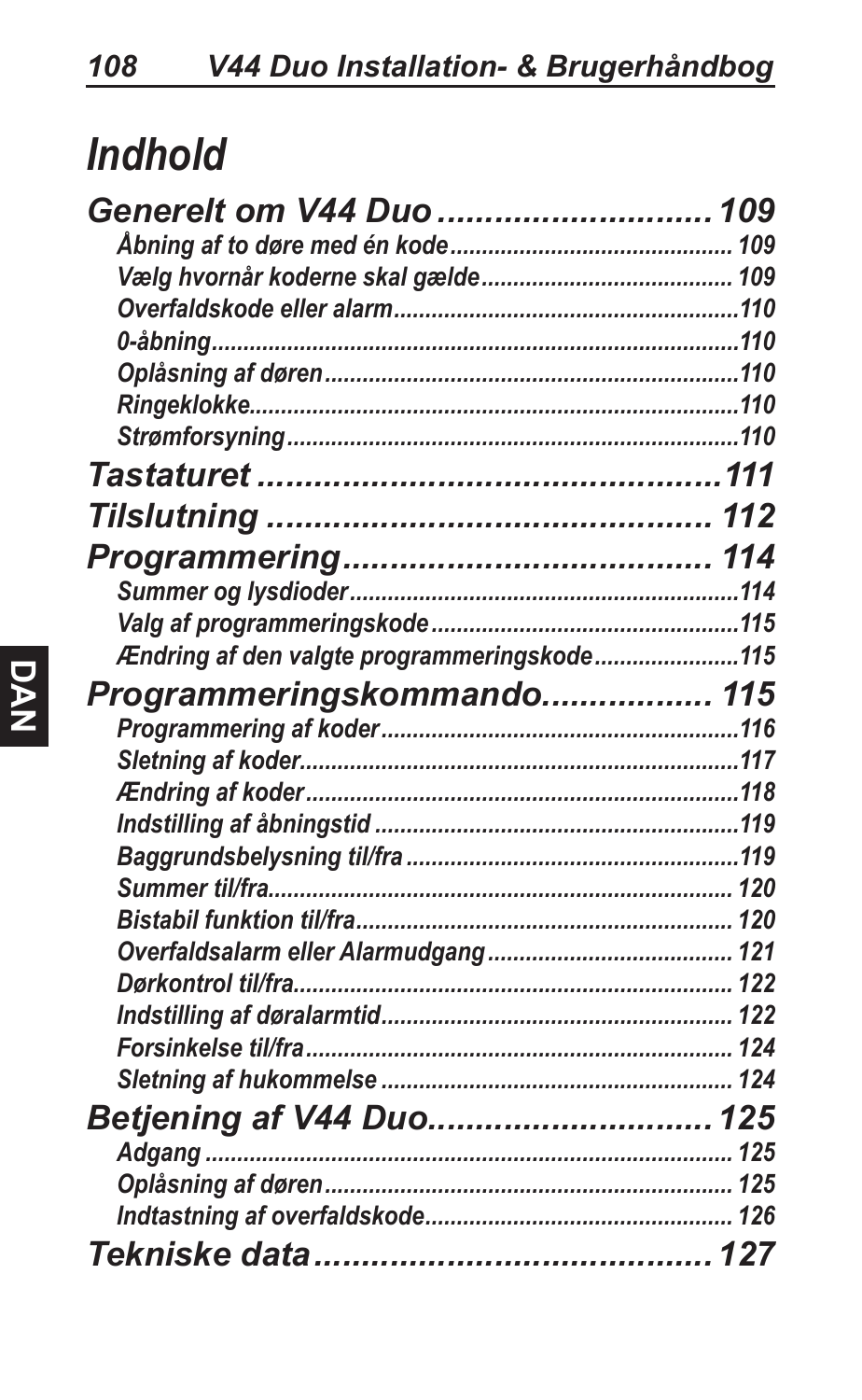# *Generelt om V44 Duo*

V44 Duo er en kompakt kodelås med to relæudgange. V44 Duo kan således anvendes til at styre op til to døre – eller én dør og en anden valgfri funktion, f.eks. indendørs-belysning. Al programmering foregår via tastaturet.

#### *Åbning af to døre med én kode*

Rent praktisk giver to relæudgange mulighed for med den korrekte kode at aktivere to funktioner på samme tid. Koden kan f.eks. låse døren op og tænde for lyset på samme tid.

En anden mulighed er at koble kodelåsen til to døre. Du kan dermed programmere systemet således, at du åbner begge døre med én kode, mens du med en anden kode kun åbner én dør.

Hvis koden skal åbne to døre, kan du også indstille V44 Duo således, at dør nummer to ikke åbnes, før den første dør er åbnet og låst igen, dvs. at åbningen af dør nummer to sker med forsinkelse.

For hver kode er det muligt at vælge mellem at aktivere begge relæudgange, kun den første eller kun den anden.

#### *Vælg hvornår koderne skal gælde*

V44 Duo giver mulighed for – via et eksternt ur – at tidsstyre de koder, du har indprogrammeret. Visse koder, f.eks. postbudets, skal måske kun fungere i bestemte tidsrum af døgnet, mens husets beboere skal kunne komme ind døgnet rundt. Hvis du kobler to ure til V44 Duo, kan du operere med tre forskellige tidszoner til tidsstyring af koderne: én som styres af ur 1, én som styres af ur 2 og én som gælder hele døgnet, dvs. uden tidsstyring.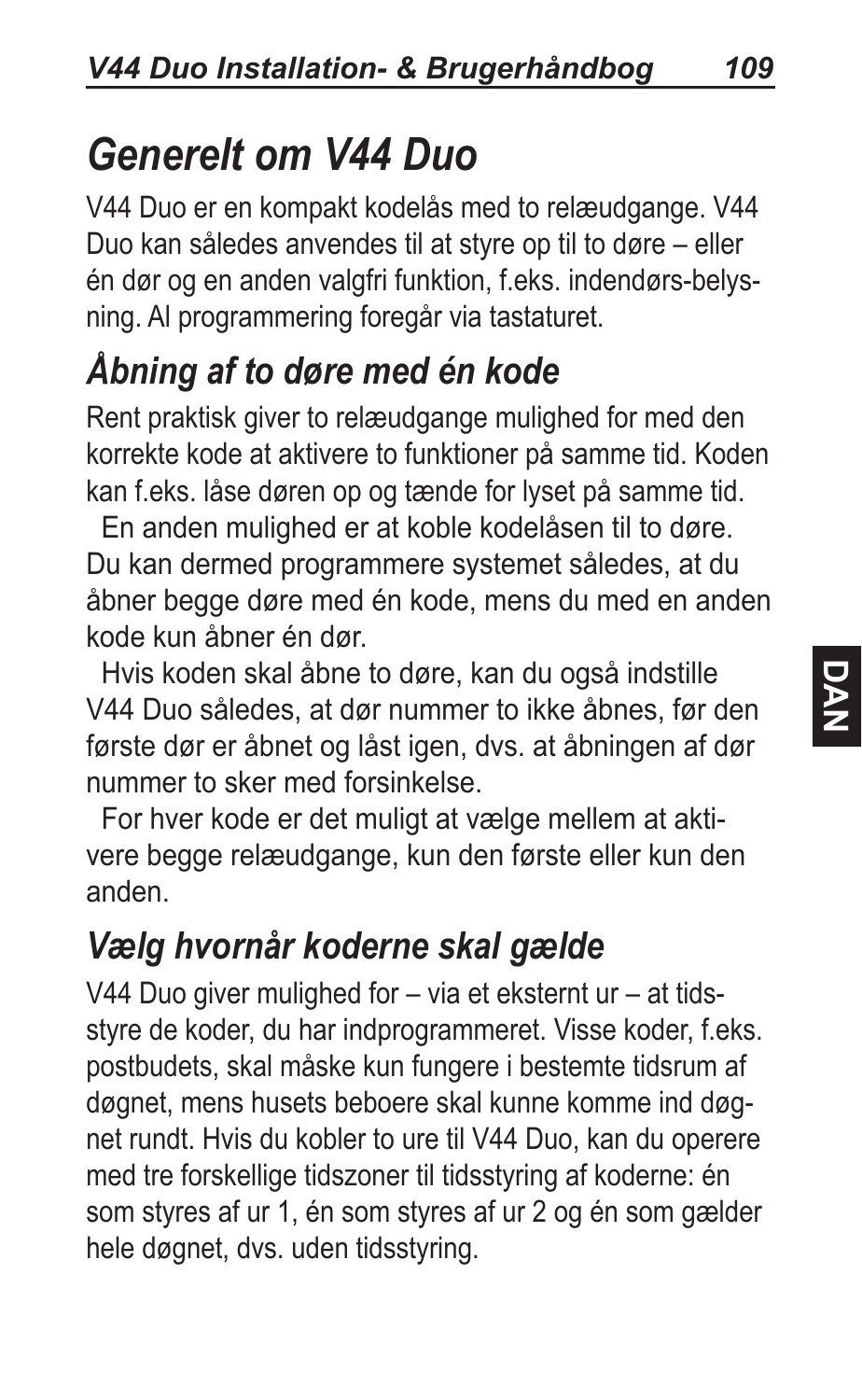# *Overfaldskode eller alarm*

V44 Duo er udstyret med en udgang, som aktiveres i et af følgende tilfælde:

1 Når en person indtaster sin overfaldskode. **ELLER**

2 Når døralarmtiden udløber eller hvis døren brydes op. Du vælger selv, hvilket af de to ovennævnte alternativer, du ønsker at anvende. Du kan efterfølgende tilslutte f.eks. en ejendomsalarm til udgangen.

# *0-åbning*

Hvis du vil lette adgangen gennem døren i f.eks. kontortiden, kan du tilslutte en fjernmonteret kontakt, hvormed du kan til- eller frakoble muligheden for at åbne døren ved blot at trykke nul på tastaturet. Bemærk, at dette udelukkende kan ske gennem relæudgang 1.

# *Oplåsning af døren*

Hvis bistabil funktion er aktiveret, kan man med koden låse døren op, som herefter forbliver ulåst, indtil man igen indtaster en gyldig kode (se afsnittet Bistabil funktion til/fra).

# *Ringeklokke*

Det er også muligt at koble en ringeklokke til V44 Duo. Den besøgende skal i så fald trykke på den tast, der er markeret med en ringeklokke på kodelåsens tastatur.

# *Strømforsyning*

Sørg for, at strømforsyningen er stabil og inden for enhedens mærkespænding. Anvend en nødstrømsforsyning (UPS) for at sikre en kontinuerlig funktion af enheden i tilfælde af spændingsfald i strømnettet.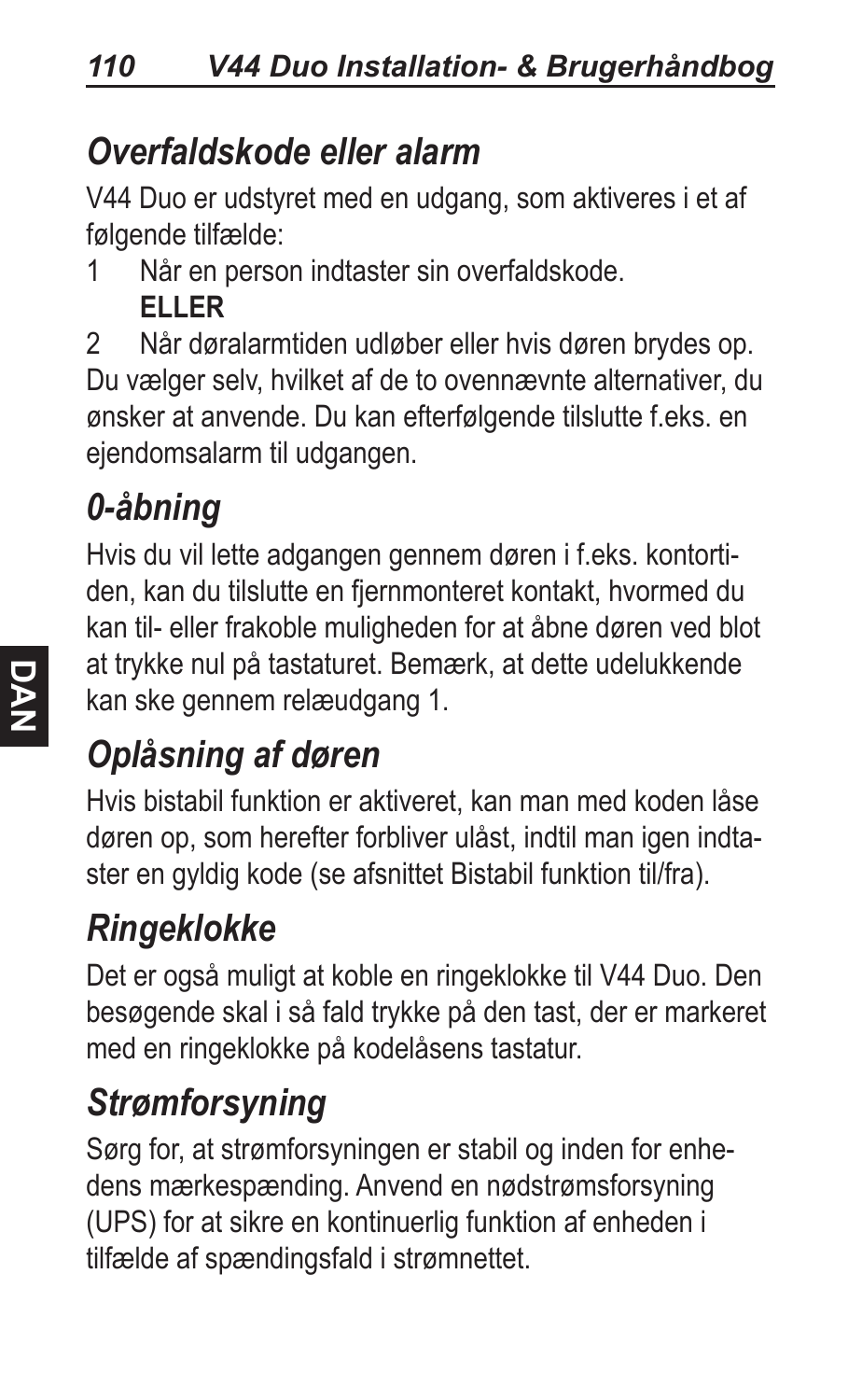# *Tastaturet*

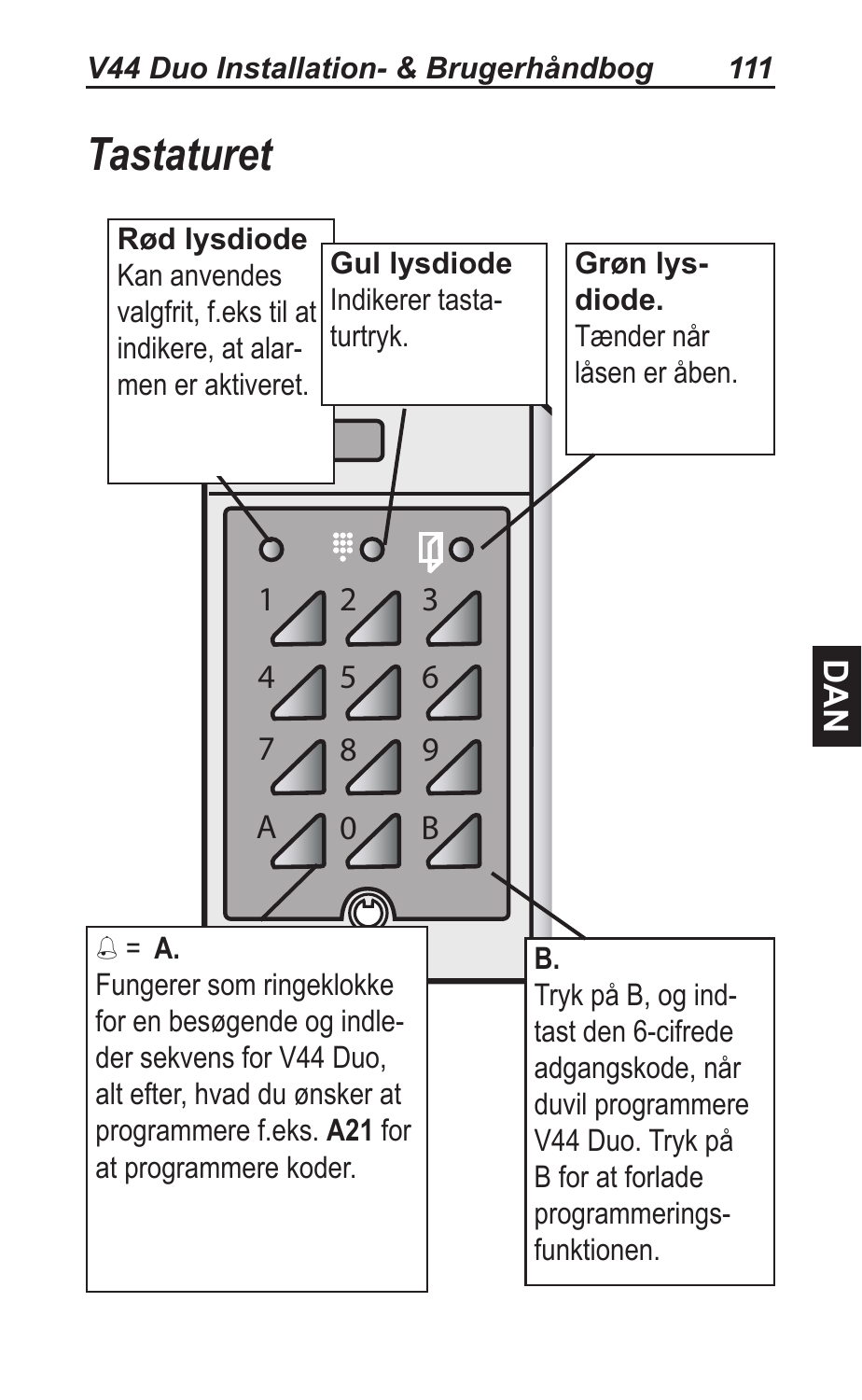# *Tilslutning*

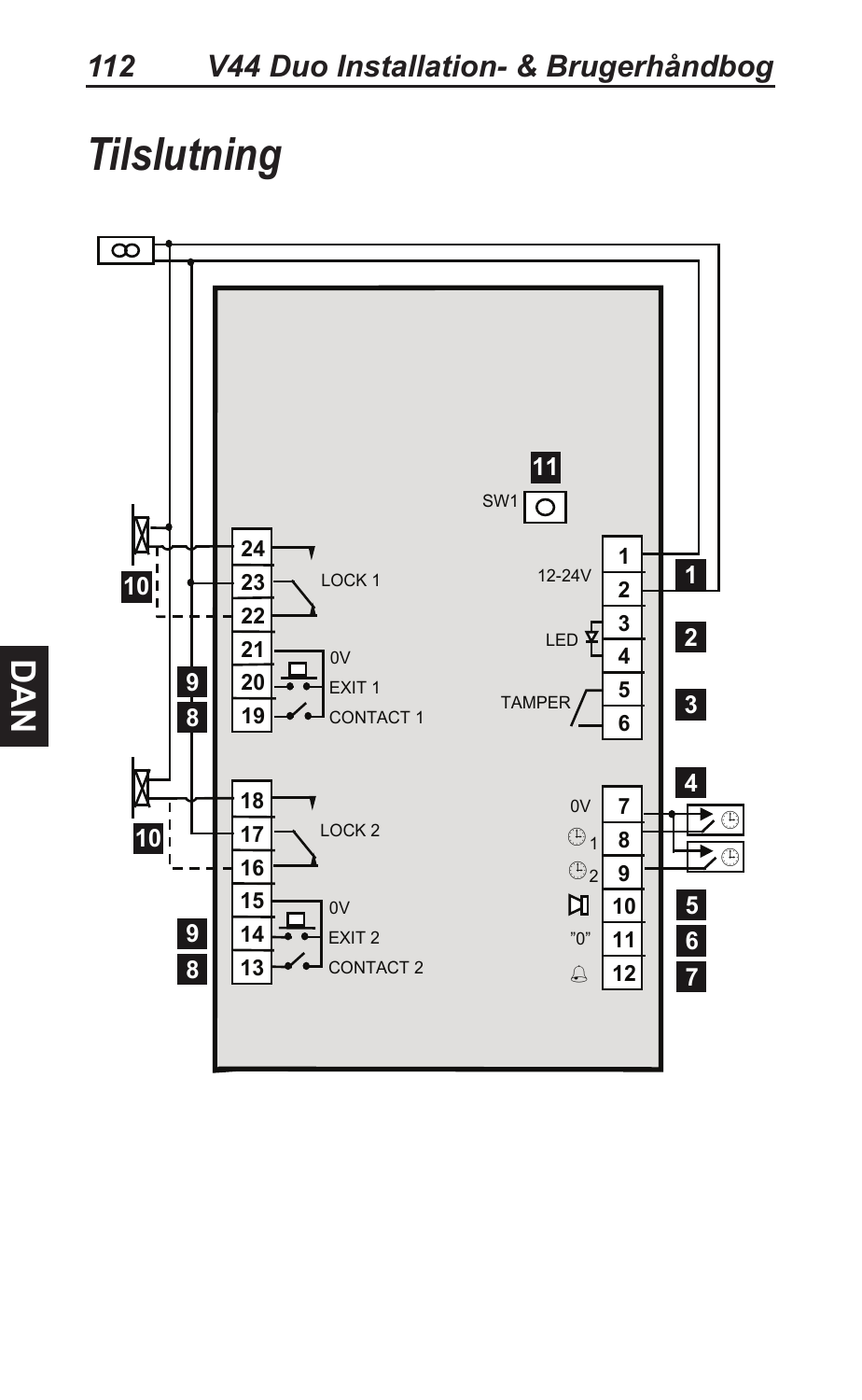| 1              | Spændingsforsyning, klemme 1(+) og 2. 12-24 V. **)                                                                            |
|----------------|-------------------------------------------------------------------------------------------------------------------------------|
| $\overline{2}$ | Indgang til ekstra lysdiode (rød), klemme 3 og 4.<br>10-35 V DC. **)                                                          |
| 3              | Sabotageafbryder, klemme 5 og 6. Normalt aktiveret,<br>når kabinettet er lukket. **)                                          |
| 4              | Tidsstyring fra eksternt ur. *)<br>Indgang 1: Forbind klemme 8 og 7.<br>Indgang 2: Forbind klemme 9 og 7.                     |
| 5              | Udgang til alarm- eller overfaldskode. Anvend relæ<br>E7. Tilsluttes mellem klemme 10 og $1(+)$ . **)                         |
| 6              | Kontakt til 0-åbning. Forbind klemme 11 og 7. *)                                                                              |
| 7              | Ringeklokke. Udgang til aktivering af summer eller<br>lignende. Anvend relæ E7. Tilsluttes mellem klemme<br>12 og $1(+)$ . *) |
| 8              | Indgang til dørkontakter. Kontakten er låst, når døren<br>er låst. Klemme 13 og 15 (hhv. 19 og 21). *)                        |
| 9              | Fjernmonteret døråbningsknap. Døren åbnes ved at<br>forbinde klemme 14 og 15 (hhv. 20 og 21). *)                              |
| 10             | Elektrisk lås. En stiplet linie gælder lås med omvendt<br>funktion. **)                                                       |
| 11             | SW1 trykknap. Anvendes ved valg af programme-<br>ringskode og ved sletning af hukommelsen.                                    |

 $*$ ) Kabel < 3 m

\*\*) Kabel < 30 m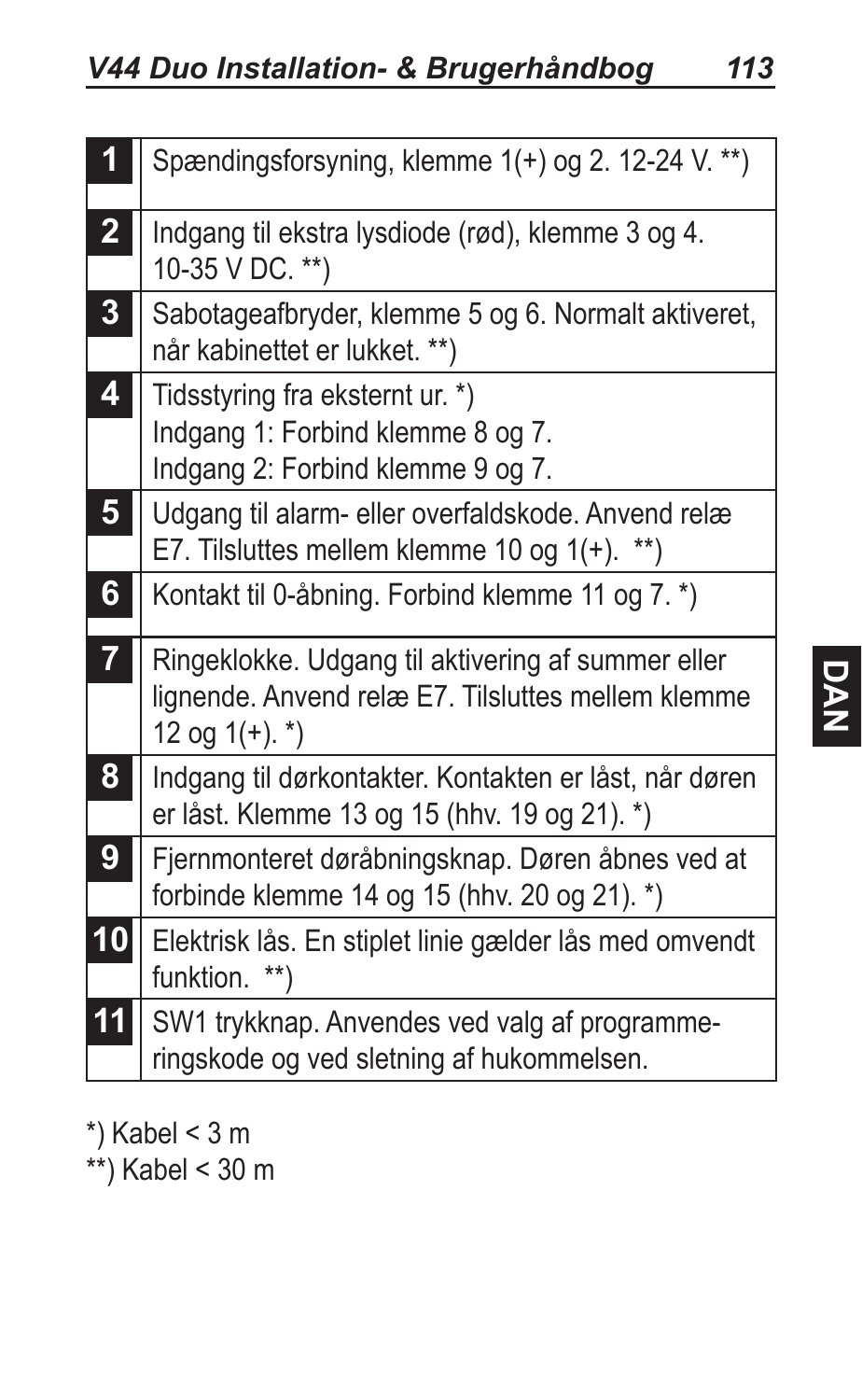# *Programmering*

Før du begynder at programmere V44 Duo, kan det være en god idé at notere de koder, du skal programmere, hvilken tidsstyringsgruppe de skal tilhøre samt hvilken relæudgang de skal styre. Bagest i håndbogen finder du en liste, som er beregnet til dette formål. Når du programmerer, kan du benytte listen, samtidig med at du følger nedenstående vejledning.

## *Summer og lysdioder*

Når du programmerer, får du vejledning via summeren og lysdioderne.

**I programmeringsfunktion inden valg af funktion:** Grøn og gul lysdiode blinker.

**Under programmering:** Gul lysdiode er slukket. Grøn lysdiode lyser.

**Korrekt indtastning:** Bekræftes med stigende signal bestående af to korte toner.

**Forkert indtastning:** Bekræftes med faldende signal bestående af to korte toner.

*BEMÆRK:* Hvis du under programmering ikke trykker på nogen tast i 20 sekunder, vender kodelåsen tilbage til normaltilstand.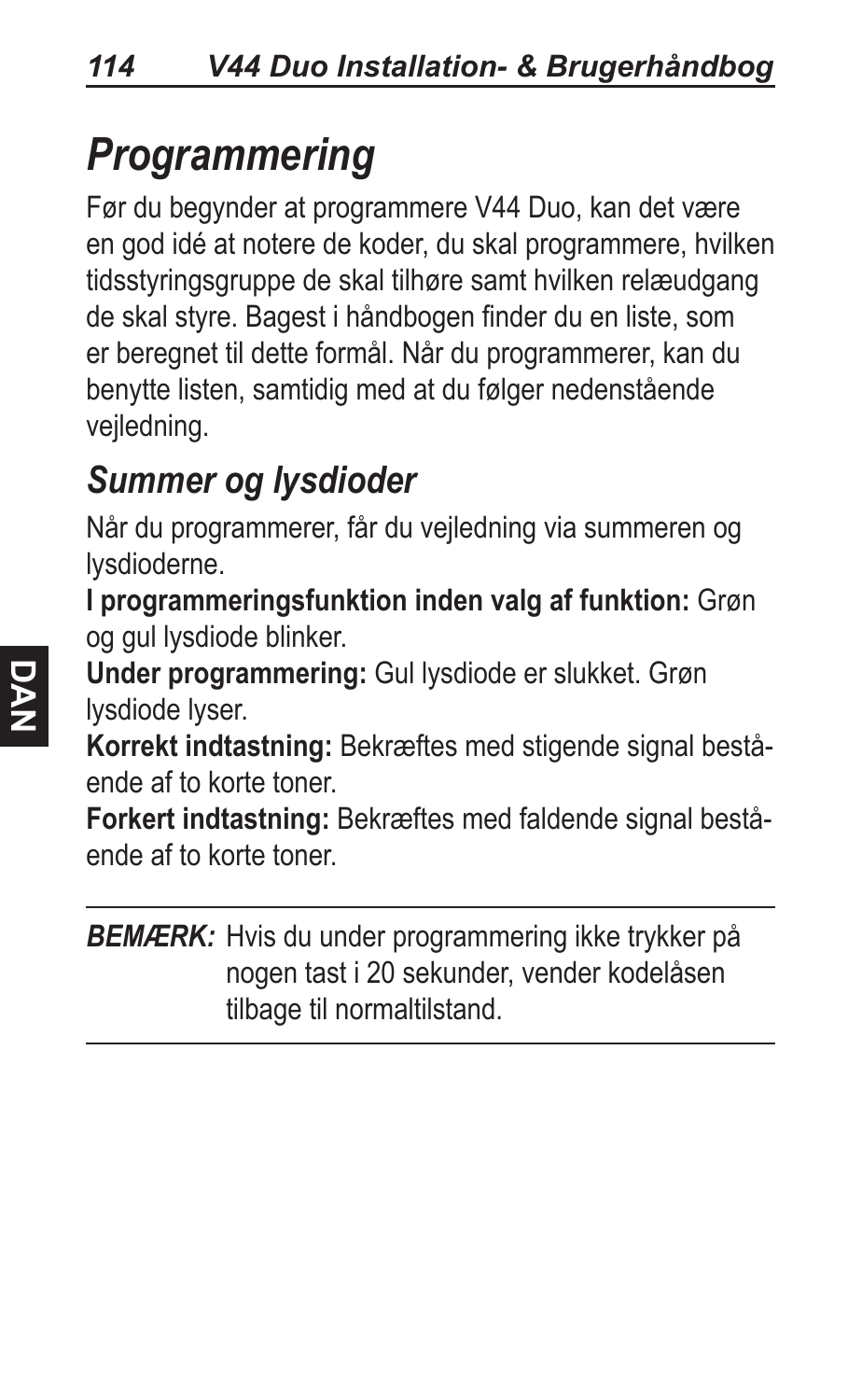## *Valg af programmeringskode*

Det første, du skal gøre, inden du kan programmere V44 Duo, er at vælge en programmeringskode.

- 1 Tryk på tasten SW1 på kodelåsens printkort. Begge lysdioder lyser konstant.
- 2 Indtast en 6-cifret programmeringskode. Du kan nu programmere kodelåsen.
- 3 Notér den nye programmeringskode på listen bag i håndbogen.

#### *Ændring af den valgte programmeringskode*

- 1 Tast B, og indtast den nuværende programmeringskode.
- 2 Tast A27.<br>3 Indtast de
- Indtast den nye programmeringskode. Der lyder en advarselstone.
- 4 Indtast den nye programmeringskode igen.<br>5 Tast B for at forlade programmeringsfunktig
- Tast B for at forlade programmeringsfunktionen.
- 6 Notér den nye programmeringskode på listen bag i håndbogen.

# *Programmeringskommando*

Anvend altid B+programmeringskode inden kommandoen angives. Afslut med B.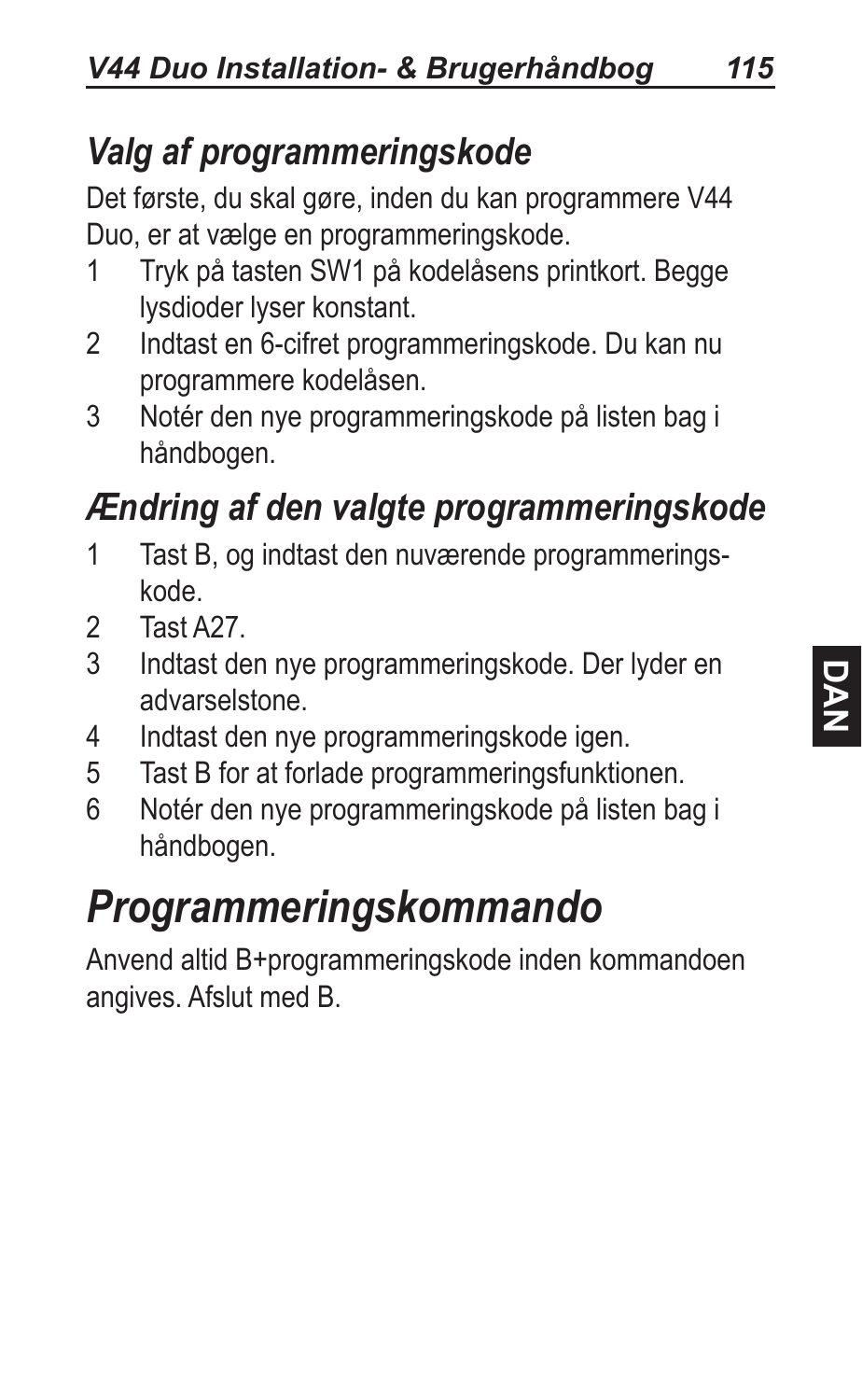## *Programmering af koder*

- 1 Tast B, og indtast den nuværende programmeringskode.
- 2 Tast A21.
- 3 Indtast den ønskede kodeplads med to cifre (01-30).
- 4 Indtast brugekoden for den kodeplads, du har valgt (fire cifre for kodeplads 01-20 eller seks cifre for kodeplads 21-30).

**Bemærk:** De første fire cifre i en 6-cifret kode må ikke være identiske med cifrene i en 4-cifret kode og omvendt.

5 Angiv, om koden skal kunne kobles fra i visse tidsrum via et ur.

0 = ingen tidsstyring

- 1 = koden skal tidsstyres via ur 1
- 2 = koden skal tidsstyres via ur 2
- 6 Angiv, hvilken relæudgang koden skal styre.
	- 0 = begge relæudgange
	- 1 = relæudgang 1
	- 2 = relæudgang 2
- 7 Programmér næste kode ved at fortsætte fra trin 3 eller tryk på B for at slutte.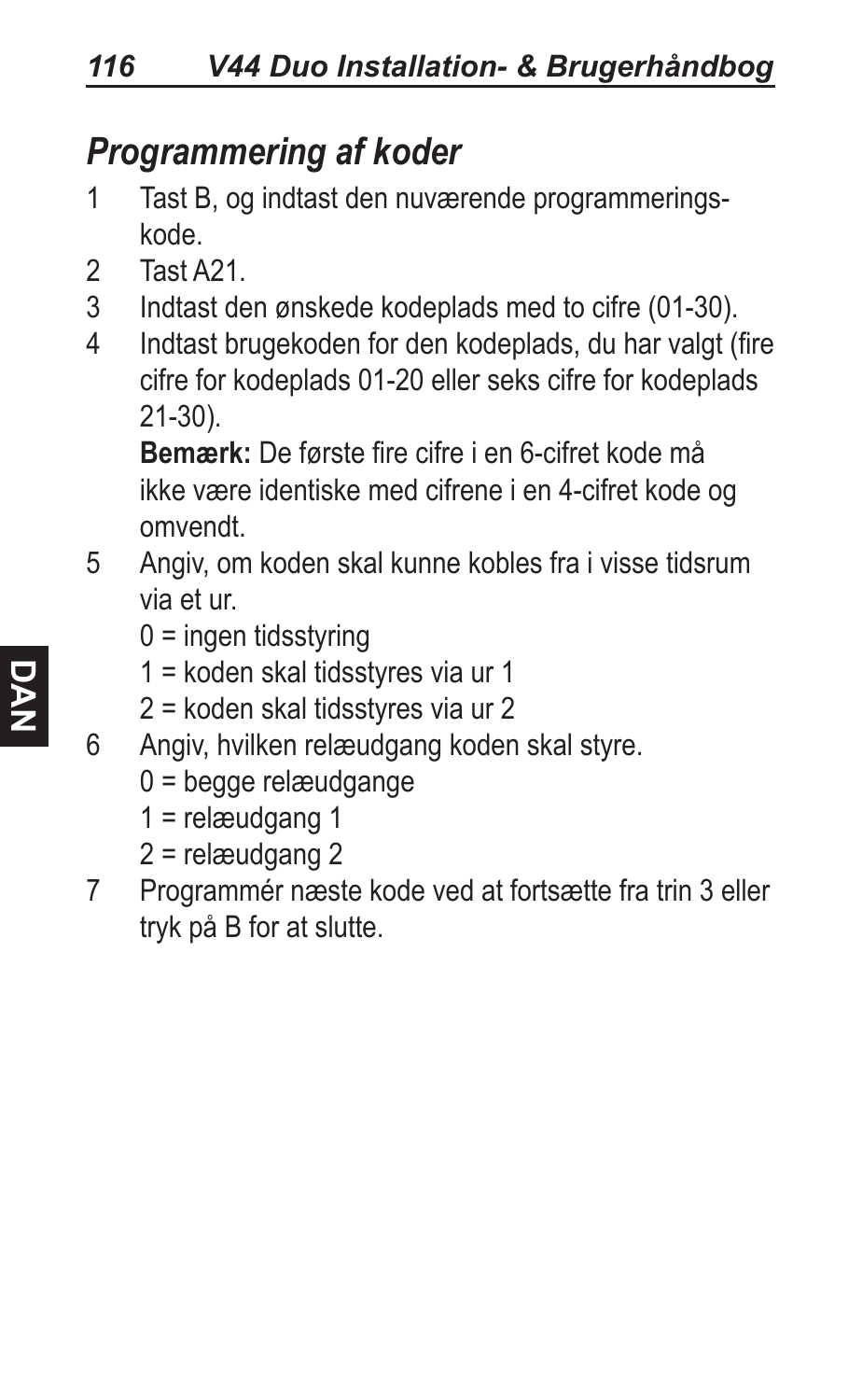#### *Sletning af koder*

- 1 Tast B, og indtast den nuværende programmeringskode.
- 2 Tast A22.<br>3 Indtast de
- Indtast den relevante kode. Hvis det er en 4-cifret kode. skal du afslutte med A.
- 4 Hvis koden er 4-cifret, skal du taste 0000. Hvis koden er 6-cifret, skal du taste 000000
- 5 Tryk 0000 (000000) igen.
- 6 Tast 0.<br>7 Tast 0.
- Tast 0 igen.

Slet næste kode ved at fortsætte fra trin 3 eller tryk på B for at slutte.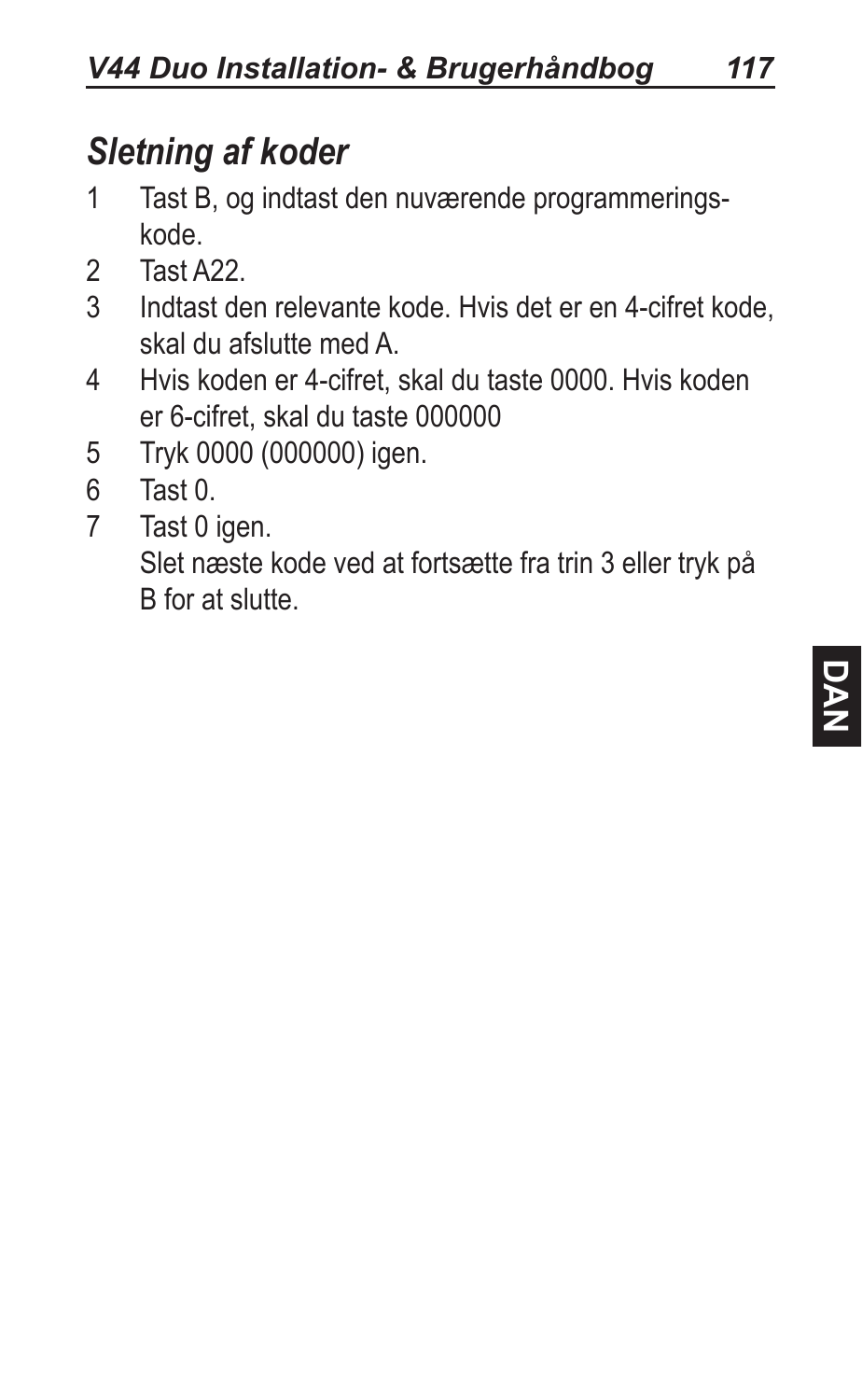#### *Ændring af koder*

- 1 Tast B, og indtast den nuværende programmeringskode.
- 2 Tast A22.<br>3 Indtast de
- Indtast den relevante kode. Hvis det er en 4-cifret kode. skal du afslutte med A.
- 4 Indtast den nye kode med fire eller seks cifre.<br>5 Indtast den nye kode igen.
- Indtast den nye kode igen.
- 6 Angiv, om koden skal kunne kobles fra i visse tidsrum via et ur.
	- 0 = ingen tidsstyring
	- 1 = koden skal tidsstyres via ur 1
	- 2 = koden skal tidsstyres via ur 2
- 7 Angiv hvilket relæ koden skal styre.
	- 0 = begge relæudgange
	- $1$  = relæudgang 1
	- 2 = relæudgang 2
- 8 Ændre næste kode ved at fortsætte fra trin 3 eller tryk på B for at afslutte programmering af koder.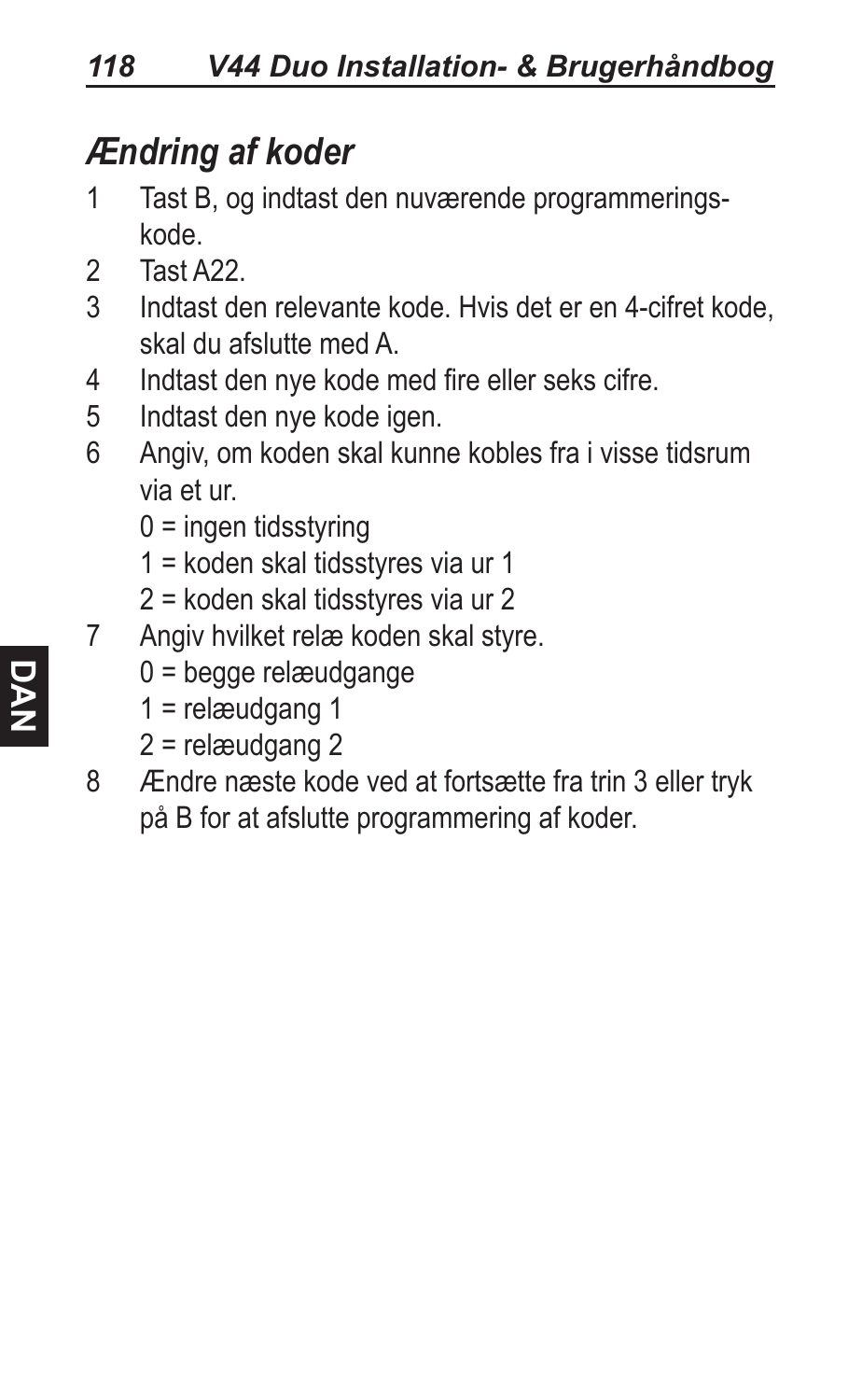### *Indstilling af åbningstid*

Åbningstiden styrer, hvor længe låsen skal stå åben, når der indtastes en korrekt programmeringskode. Ved levering er åbningstiden for V44 Duo 7 sekunder for begge relæer.

- 1 Tast B, og indtast den nuværende programmeringskode.
- 2 Tast A28.<br>3 Indtast de
- Indtast den ønskede åbningstid (01-99) med to cifre. f.eks. 09 for 9 sekunder.
- 4 Angiv, hvilken relæudgang åbningstiden gælder for:
	- 0 = begge relæudgange
	- 1 = relæudgang 1
	- 2 = relæudgang 2

### *Baggrundsbelysning til/fra*

Hvis du ønsker det, kan du slukke for baggrundsbelysningen på tastaturet på følgende måde.

- 1 Tast B, og indtast den nuværende programmeringskode.
- 2 Tast A60.
- 3 Tast 0.

Hvis du ønsker at aktivere baggrundsbelysningen igen, skal du taste 1 i trin 3 i stedet for 0.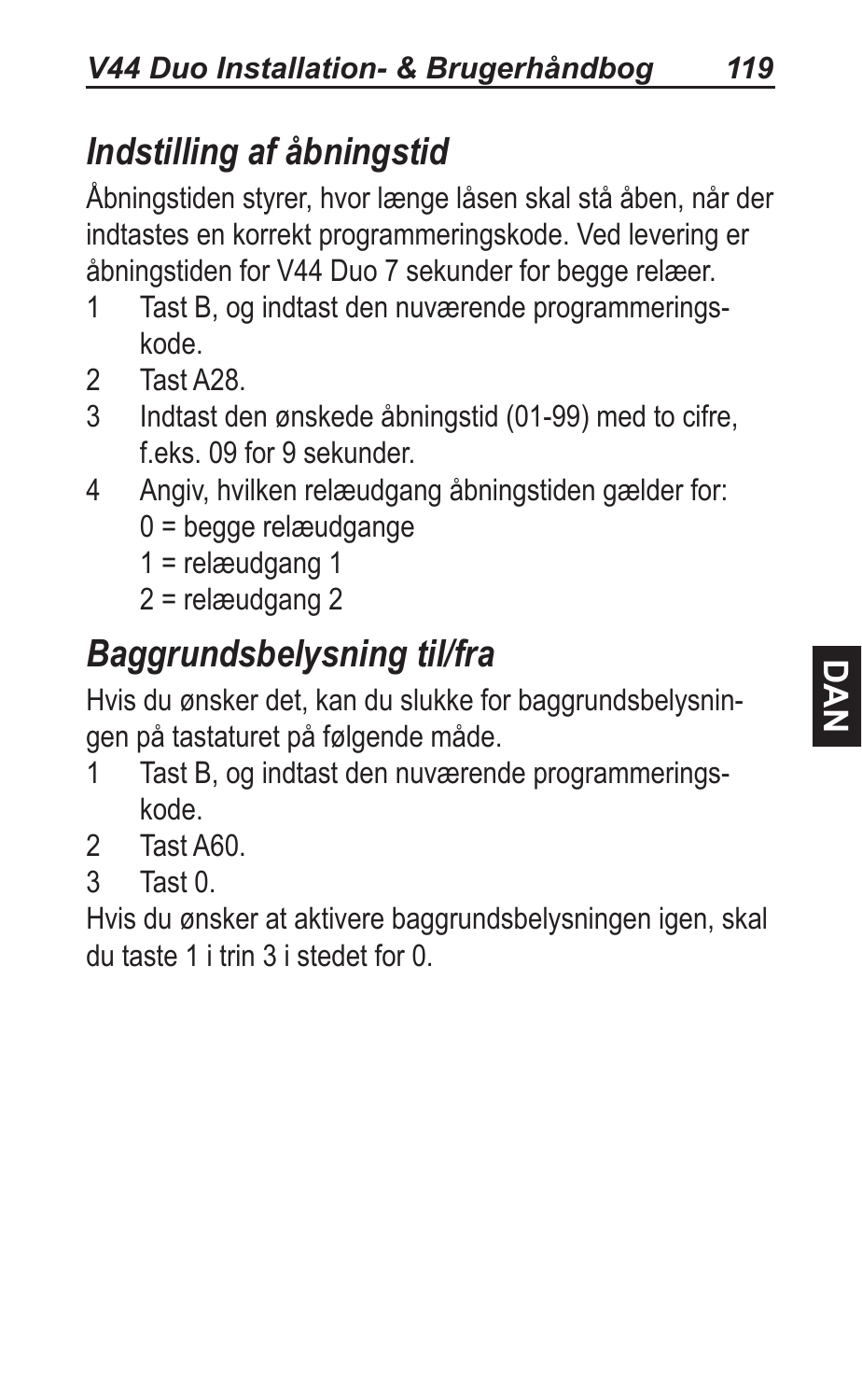### *Summer til/fra*

Hvis du ikke ønsker, at summeren skal lyde ved knaptryk eller åbning, kan du slå den fra. Bemærk, at summeren fortsat lyder under programmering.

- 1 Tast B, og indtast den nuværende programmeringskode.
- 2 Tast A65.<br>3 Tast 0
- Tast 0.

Hvis du ønsker at aktivere summeren igen, skal du taste 1 i trin 3 i stedet for 0.

## *Bistabil funktion til/fra*

Hvis du ønsker at låse en dør op, således at den står ulåst gennem længere tid end den programmerede åbningstid, skal du aktivere bistabil funktion.

Følg nedenstående fremgangsmåde:

- 1 Tast B, og indtast den nuværende programmeringskode.
- 2 Tast A81.<br>3 Tast 1.
	- Tast 1.
- 4 Angiv, for hvilket relæ bistabil funktion skal aktiveres.  $0 = \text{be}$ gge

```
1 = relæ 1
```
 $2 =$ relæ 2

Hvis du ønsker at deaktivere bistabil funktion, skal du taste 0 i trin 3 i stedet for 1. I afsnittet *Oplåsning af døren* beskrives det, hvordan døren låses op.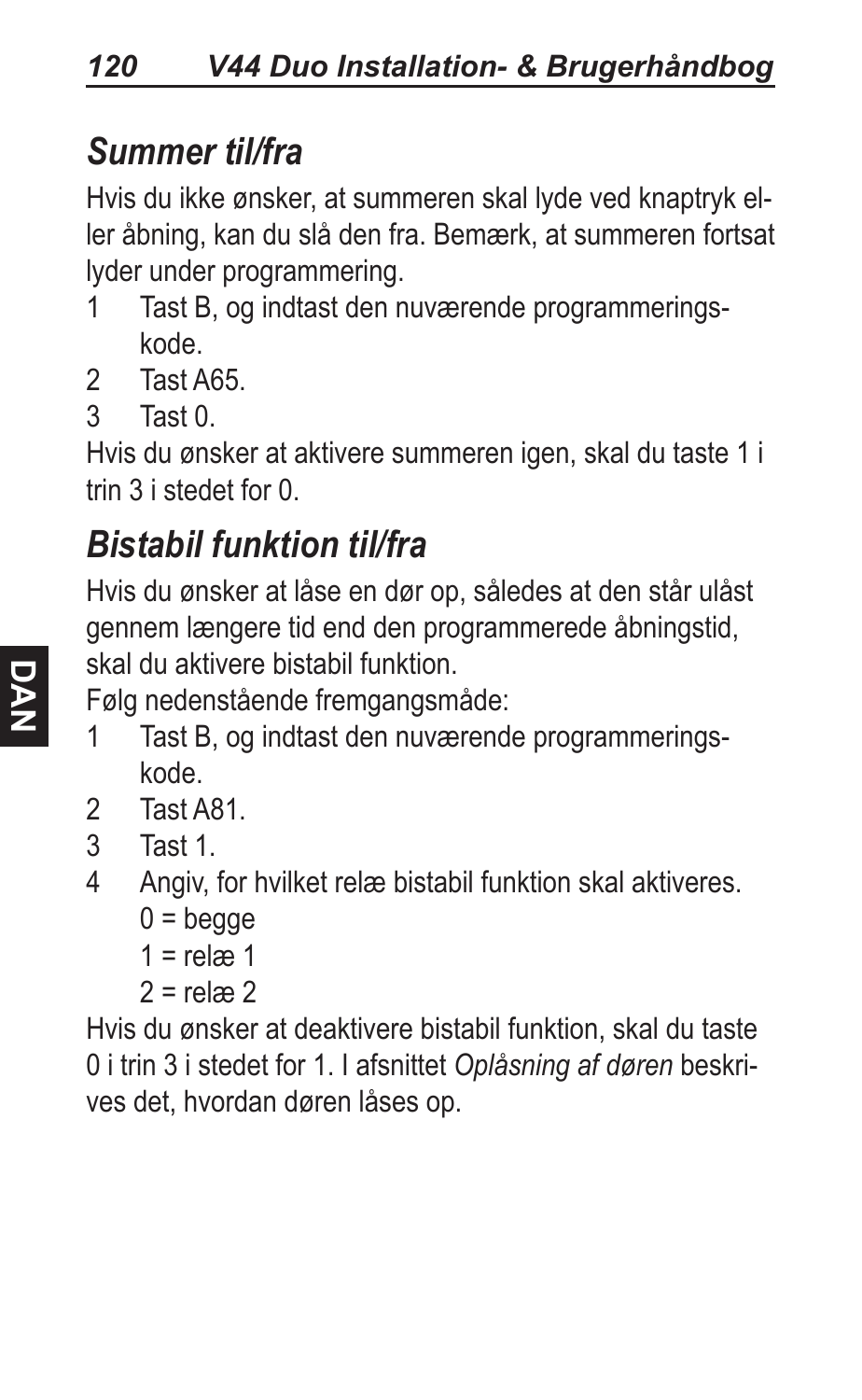#### *Overfaldsalarm eller Alarmudgang*

V44 Duo tillader, at enten overfaldsalarm- eller alarmudgang kan anvendes. Du kan anvende den samme kommando, men vælge forskellig funktion.

#### **Overfaldskode**

Med funktionen *Overfaldsalarm* aktiveret kan indkommende indtaste en bestemt kode, hvis han eller hun tvinges til at åbne døren. Det er vigtigt, at der lægges en plan for, hvilke foranstaltninger der skal træffes ved aktivering af overfaldsalarmen.

**BEMÆRK***:* Hvis overfaldsalarmen er aktiveret, kan du ikke benytte koder, som følger efter hinanden i nummerorden. Kode 1234 må f.eks. ikke forekomme sammen med koderne 1235 og 1233. Kode 5679 må ikke forekomme sammen med koderne 5670 og 5678

I afsnittet *Indtast overfaldskode ved overfald* beskrives det, hvorledes en indkommende person benytter denne funktion.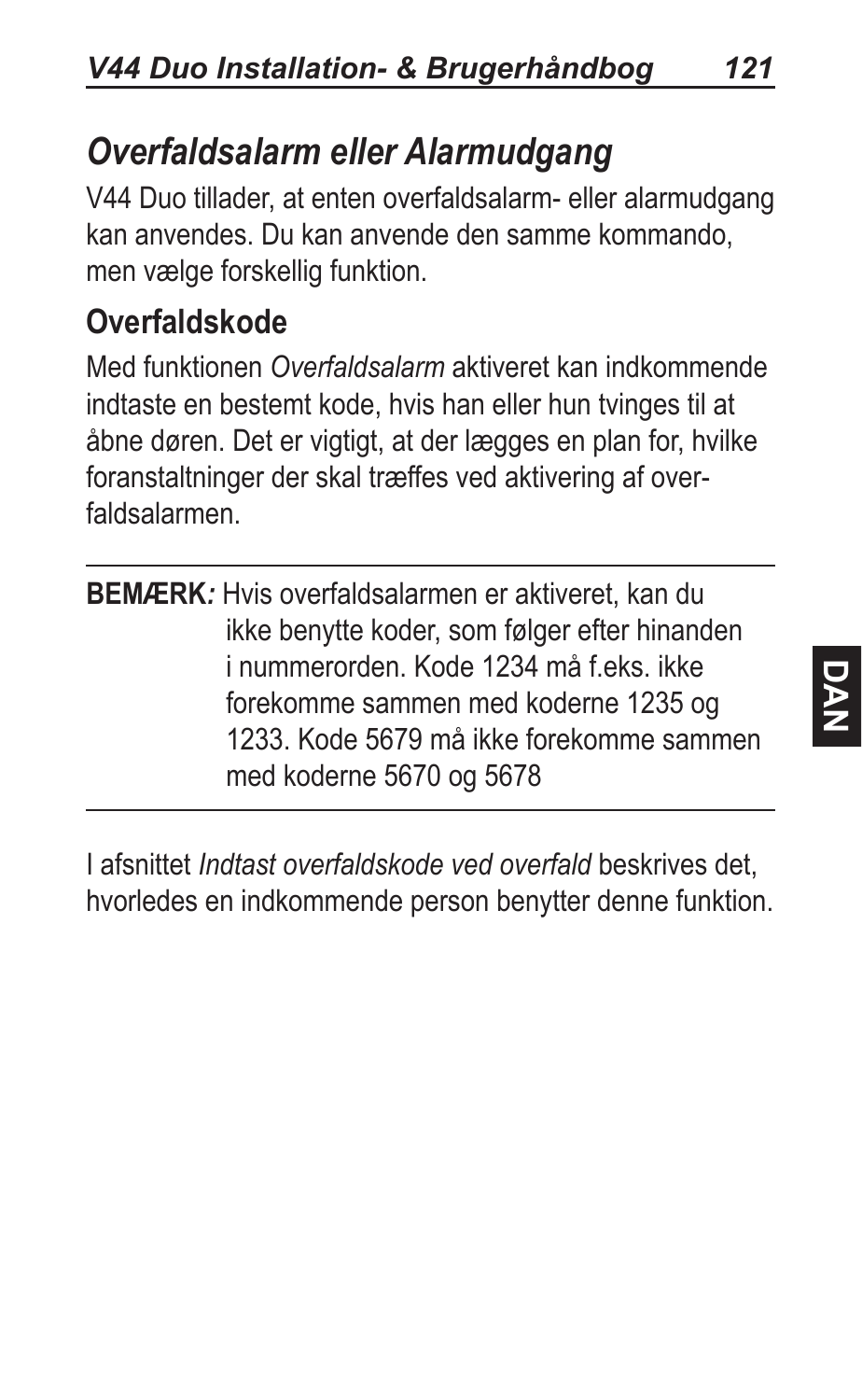#### **Alarmudgang**

Når V44 Duo leveres, er alarmudgangen indstillet til at aktiveres, hvis døren står åben for længe, eller hvis døren brydes op.

Bemærk, at dørkontakter skal være tilsluttet og at funktionen *Dørkontrol* skal være aktiveret, for at dette kan fungere. Funktionen aktiveres på følgende måde:

- 1 Tast A69.
- 2 Tast 1. (Derved afbryder du funktionen Alarmudgang).

#### *Dørkontrol til/fra*

Hvis der anvendes dørkontakter og denne funktion er aktiveret, lyder der et advarselssignal efter den tid, som er indstillet som døralarmtid, dvs. når åbningstiden udløber, og døren stadig er åben.

Hvis døralarmtiden også udløber, og døren stadig er åben, aktiveres alarmudgangen (hvis funktionen *Alarmudgang* er aktiveret). Dette sker også, hvis døren brydes op. Dørkontrolfunktionen aktiveres på følgende måde:

- 1 Tast B, og indtast den nuværende programmeringskode.
- 2 Tast A67.
- 3 Tast 1.

Hvis du ønsker at deaktivere dørkontrollen igen, skal du taste 0 i trin 3 i stedet for 1.

### *Indstilling af døralarmtid*

Hvis døren fortsat er åben, når åbningstiden er udløbet, lyder en summer ved døren. Summeren er en påmindelse til den indkommende om at låse døren med det samme. Ellers aktiveres alarmudgangen. Summeren lyder, indtil døren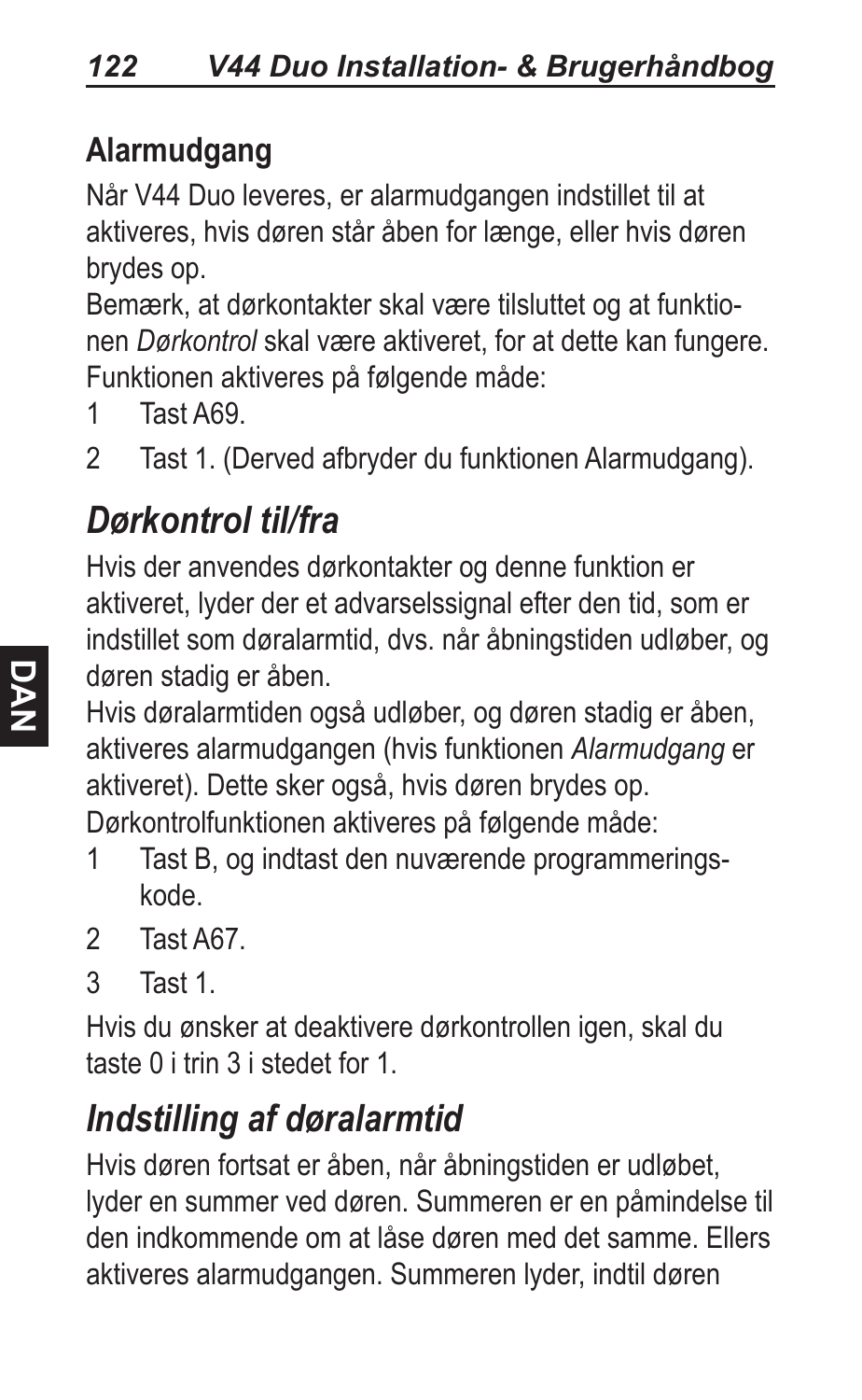nulstilles.

Bemærk, at dørkontakter skal være tilsluttet og at funktionen Dørkontrol skal være aktiveret, for at dette kan fungere. Om nødvendigt kan du ændre døralarmtiden på følgende måde:

- 1 Tast B, og indtast den nuværende programmeringskode.
- 2 Tast A29.<br>3 Indiast de
- Indtast den ønskede døralarmtid (01-99) med to cifre, f.eks. 09 for 9 sekunder.
- 4 Angiv, hvilken relæudgang døralarmtiden gælder for: 0 = begge relæudgange
	- $1$  = relæudgang 1
	- $2$  = relæudgang 2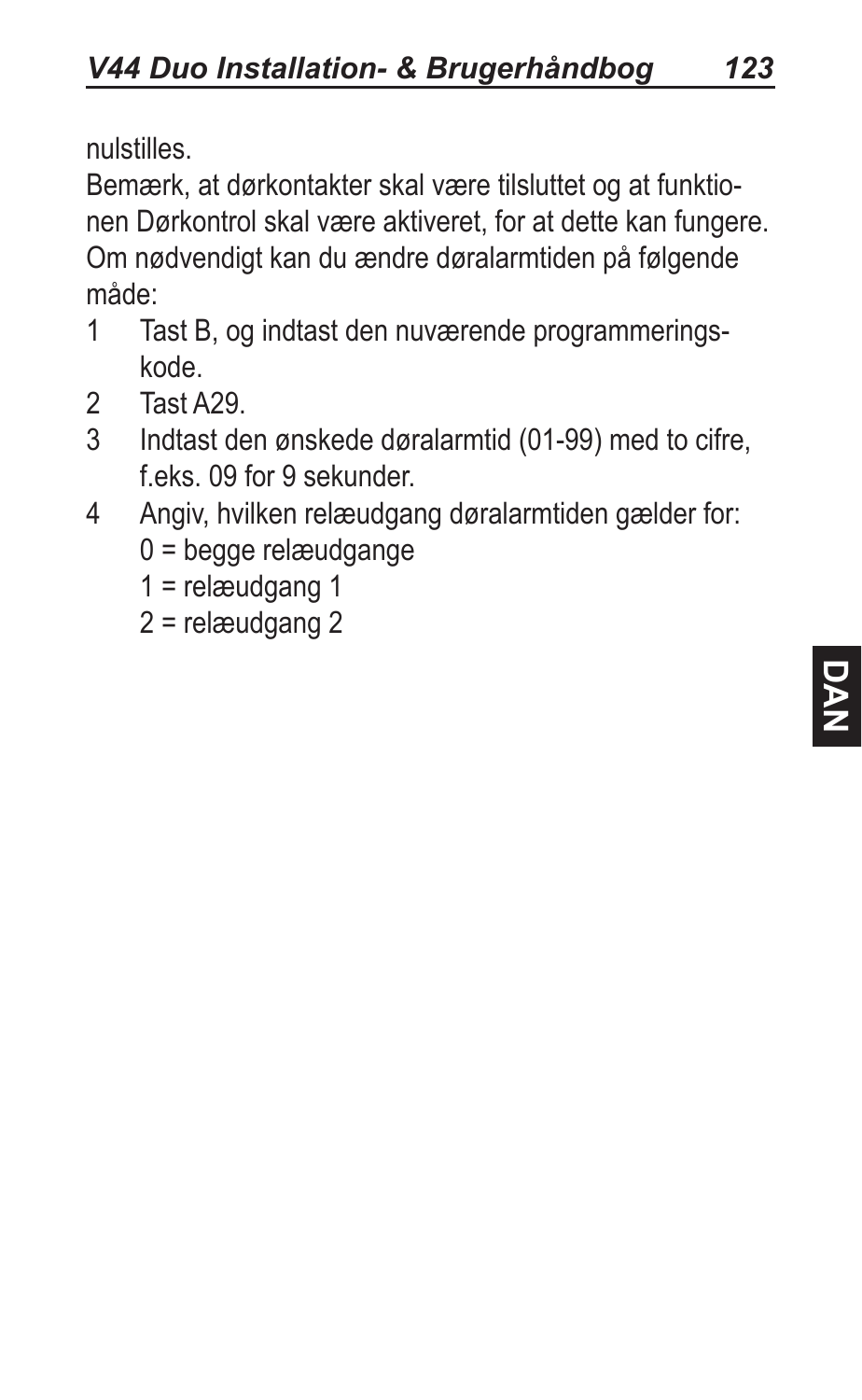## *Forsinkelse til/fra*

Når denne funktion er aktiveret, sker følgende: Hvis en kode er programmeret til at åbne to døre, aktiveres låserelæ 2 først, når dør 1 er åbnet og lukket igen.

Hvis dør 2 åbnes med den fiernmonterede døråbningsknap. skal dør 2 åbnes og lukkes, før dør 1 kan åbnes.

Bemærk, at dørkontakter skal være tilsluttet og at funktionen Dørkontrol skal være aktiveret, for at dette kan fungere. Forsinkelsesfunktionen aktiveres på følgende måde:

- 1 Tast B, og indtast den nuværende programmeringskode.
- 2 Tast A80.<br>3 Tast 1
- Tast 1

Hvis du ønsker at deaktivere forsinkelsesfunktionen igen, skal du taste 0 i trin 3 i stedet for 1.

# *Sletning af hukommelse*

Således sletter du alle programmerede oplysninger (også programmeringskoden):

- 1 Tast B, og indtast den nuværende programmeringskode.
- 2 Tryk på tasten SW1 på V44 Duo's printkort.<br>3 Tast 112186.
- Tast 112186
- 4 Tast 112186 en gang til. Hukommelsen er nu slettet, og V44 Duo er nulstillet til de standardværdier, som den havde fra fabrikken.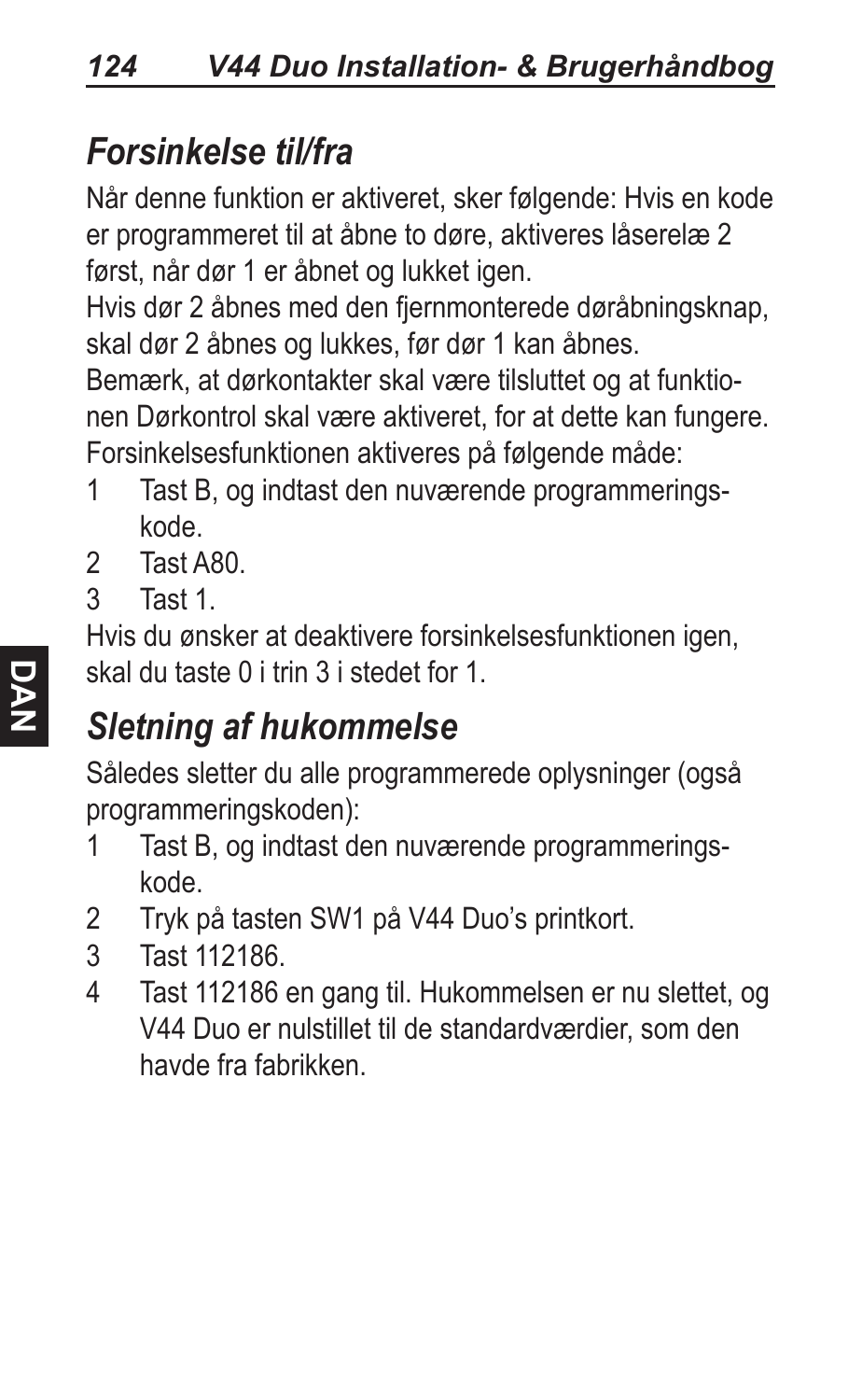# *Betjening af V44 Duo*

### *Adgang*

For at åbne låsen indtastes en 4-cifret (eller 6-cifret) kode på kodelåsens tastatur.

V44 Duo blokeres efter 12 tastaturtryk, som ikke udgør en korrekt kode. For at annullere blokeringen skal der indtastes en korrekt kode to gange i træk.

#### *Oplåsning af døren*

For at låse døre op permanent skal du gøre følgende:

- 1 Tast B.
- 2 Indtast programmeringskoden.<br>3 Tast 1
- Tast 1

Døren er nu ulåst (grøn lysdiode tænder). Hvis du ønsker at låse døren, skal du følge ovenstående fremgangsmåde, men taste 0 i trin 3 i stedet for 1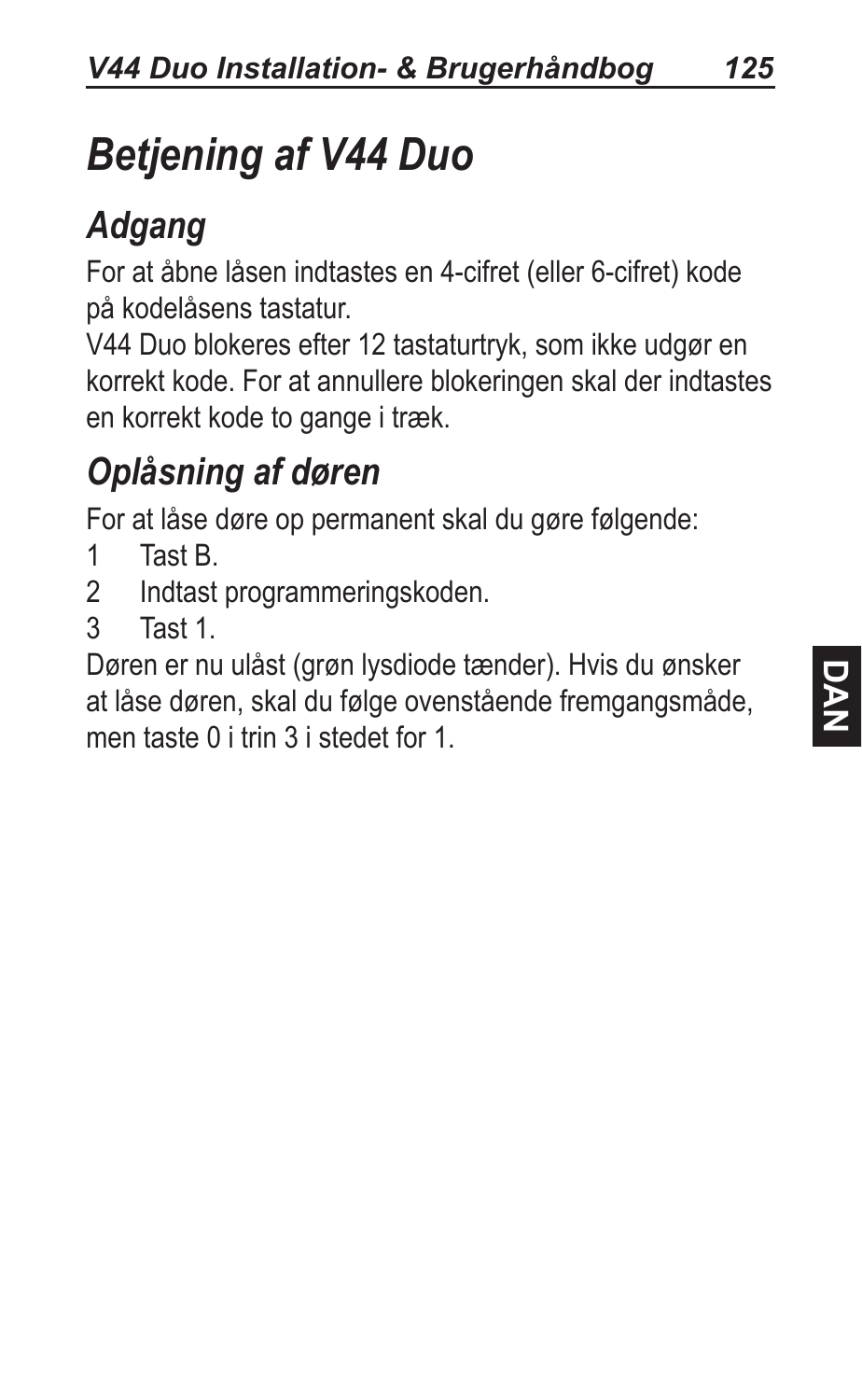# *Indtastning af overfaldskode*

Den indkommende kan aktivere en alarm, hvis han eller hun tvinges til at åbne døren:

Indtast den sædvanlige programmeringskode, men **læg 1 til det sidste ciffer** i koden.

**Eksempel 1**: Hvis programmeringskoden er 1234, tastes i stedet 1235.

**Eksempel 2**: Hvis programmeringskoden er 1239, tastes i stedet 1230.

Når du indtaster en overfaldskode, åbnes døren samtidig med, at alarmudgangen aktiveres. Denne forbliver aktiveret, indtil du nulstiller den via programmeringsfunktionen.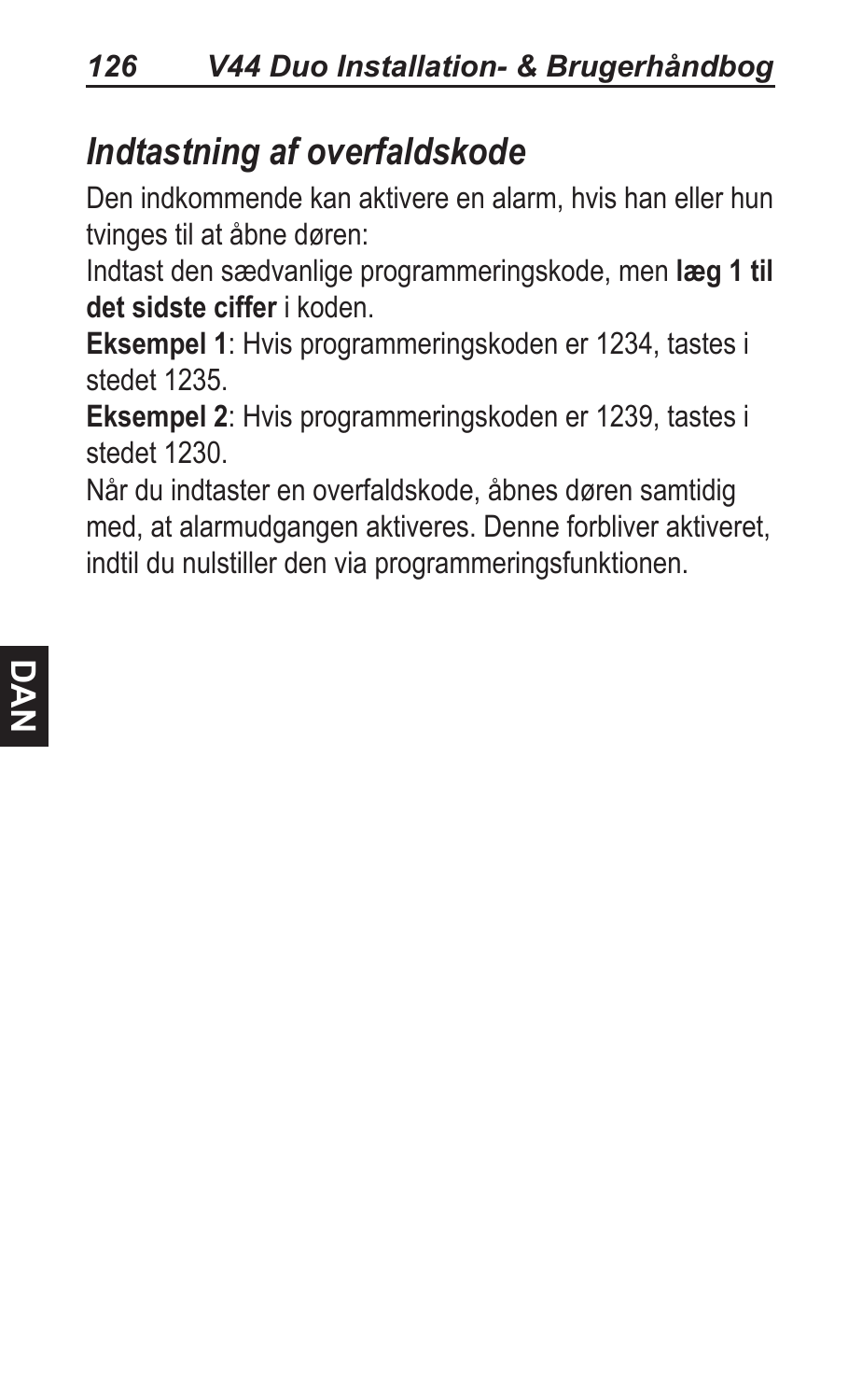# *Tekniske data*

| Strømforsyning:                            | 8-24 V AC.<br>10-35 V DC                  |
|--------------------------------------------|-------------------------------------------|
| Strømforbrug:                              | 75 mA                                     |
| Maks. belastning ved relæ-<br>kontakterne: | 2 A 28 V DC                               |
| Dimensioner (HxBxD) mm:                    | 140x80x40                                 |
| Anbefalet monteringshøjde:                 | 1200-1400<br>mm fra gulv til<br>underkant |

Ved indbygning anvendes indbygningskabinet BB3.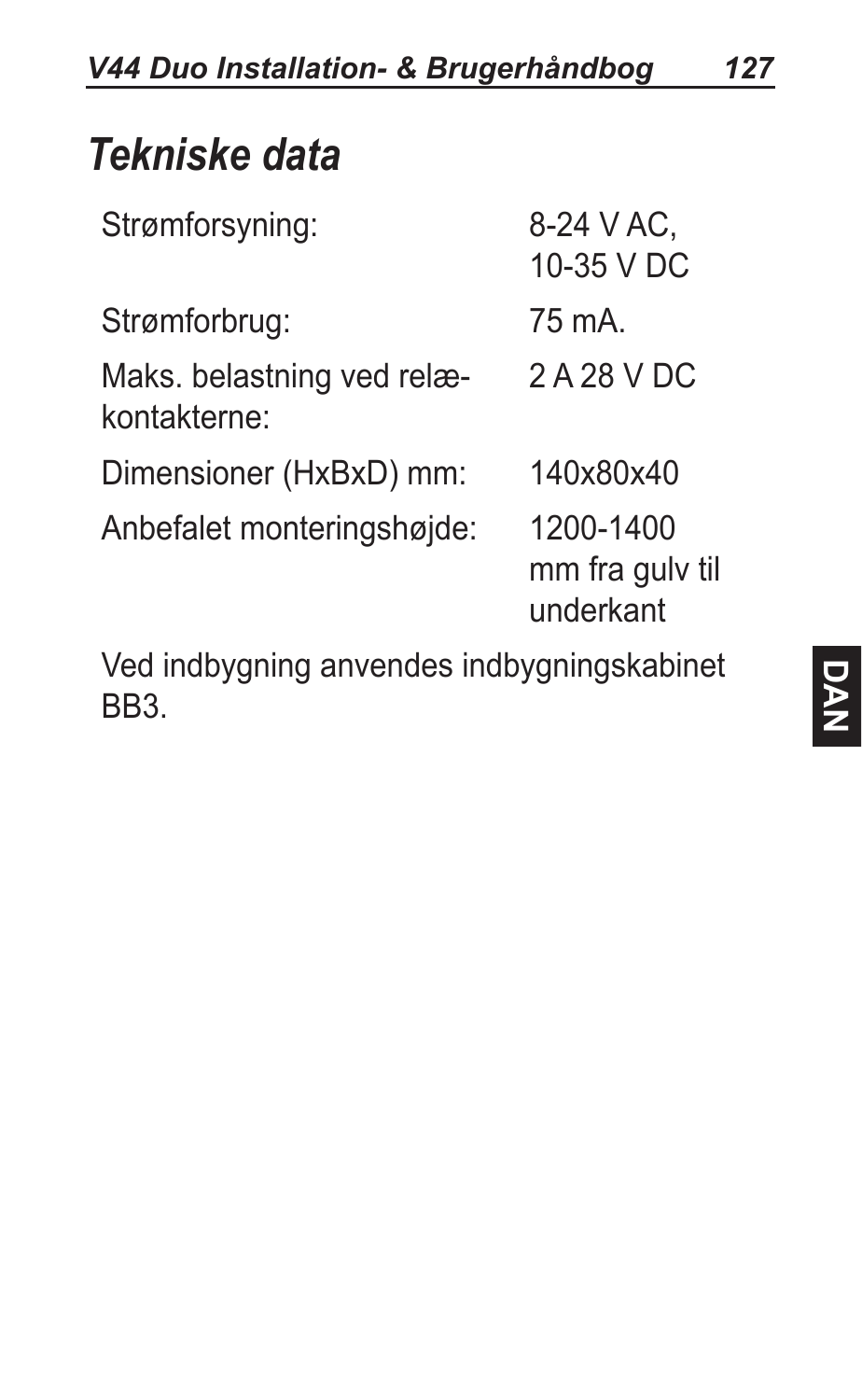|                                                                                       | Trin 6            | Fortsæt fra trin 2.<br>programmerings-<br>Næste kode:<br>Afslut: Tast<br>funktionen).<br>B (tilbage til | Som oventor                                                                    | Som oventor.                         |
|---------------------------------------------------------------------------------------|-------------------|---------------------------------------------------------------------------------------------------------|--------------------------------------------------------------------------------|--------------------------------------|
| Begynd altid med at taste B, og indtast derefter programmeringskoden. Afbryd: Tast B. | Trin 5            | Indtastrelæ-<br>$2 =$ relæ 2<br>$0 = \text{begge}$<br>$1 =$ relæ<br>puebpn                              | Indtast relæ-<br>$2 =$ relæ 2<br>$0 = \text{begge}$<br>$i =$ relæ<br>udgang    | Tast 0                               |
|                                                                                       | Trin 4            | Indtast styrings-<br>$2 =$ gruppe $2$<br>$1 =$ gruppe<br>$0 = ingen$                                    | Indtast styrings-<br>$2 =$ gruppe $2$<br>$1 =$ gruppe<br>$0 = ingen$<br>gruppe |                                      |
|                                                                                       | Trin <sub>3</sub> | 4 eller 6 cifre) gruppe<br>Indtast kode                                                                 | Indtast ny<br>kode (2<br>gange)                                                | Tast 0000 (00)   Tast 0<br>(2 gange) |
|                                                                                       | Trin <sub>2</sub> | 21-30 giver 6-cif-<br>Kodepladseme<br>plads (2 cifre)<br>Indtast kode-<br>rede koder.                   | cifret kode: Tast<br>gamle kode.4-<br>ndtast den<br>koden + A                  | Tast A22 Som ovenfor                 |
|                                                                                       | Trin <sub>1</sub> |                                                                                                         | <b>A22</b><br>Tast                                                             |                                      |
|                                                                                       | Funktion          | Program-   Tast<br>mering af   A21<br>koder                                                             | <b>Ændring</b><br>af koder                                                     | Sletning<br>af koder                 |

*Programmeringsoversigt*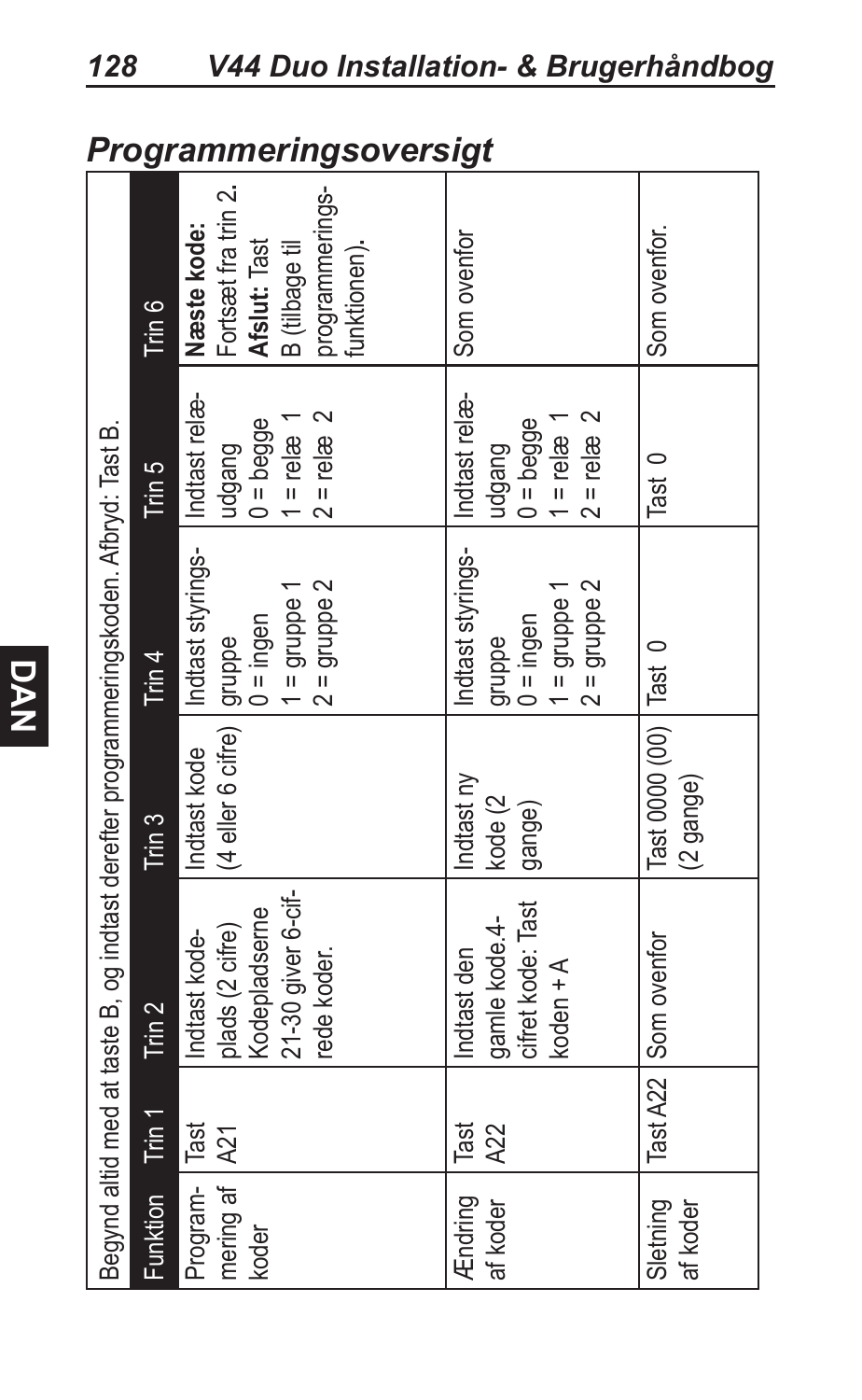| Funktion                         | Trin <sub>1</sub> | Trin <sub>2</sub>         | Trin 3               | Trin <sub>4</sub> | Trin 5 |
|----------------------------------|-------------------|---------------------------|----------------------|-------------------|--------|
| Ændring af åbningstid   Tast A28 |                   | Indtast antal sekunder    | Indtast relæ-        |                   |        |
|                                  |                   | $(01 - 99)$               | udgang (0, 1         |                   |        |
|                                  |                   |                           | eller <sub>2</sub> ) |                   |        |
| Ändra dörrlarmstid               | Tast A29          | Indtast antal sekunder    | Indtast relæ-        |                   |        |
|                                  |                   | $(01-99)$                 | udgang (0, 1         |                   |        |
|                                  |                   |                           | eller <sub>2</sub> ) |                   |        |
| Ændring af program-              | Tast A27          | Indtast ny kode (6 cifre) | Indtast ny kode      |                   |        |
| meringskode                      |                   |                           | igen                 |                   |        |
|                                  |                   |                           |                      |                   |        |
| Baggrundsbelysning               | Tast A60          | $0 =$ fra                 |                      |                   |        |
| til/fra                          |                   | $1 = 11$                  |                      |                   |        |
| Summer til/fra                   | Tast A65          | $0 =$ fra                 |                      |                   |        |
|                                  |                   | $1 = t$ il                |                      |                   |        |
| Dørkontrol til/fra               | Tryck A67         | $0 =$ fra                 |                      |                   |        |
|                                  |                   | $1 = 11$                  |                      |                   |        |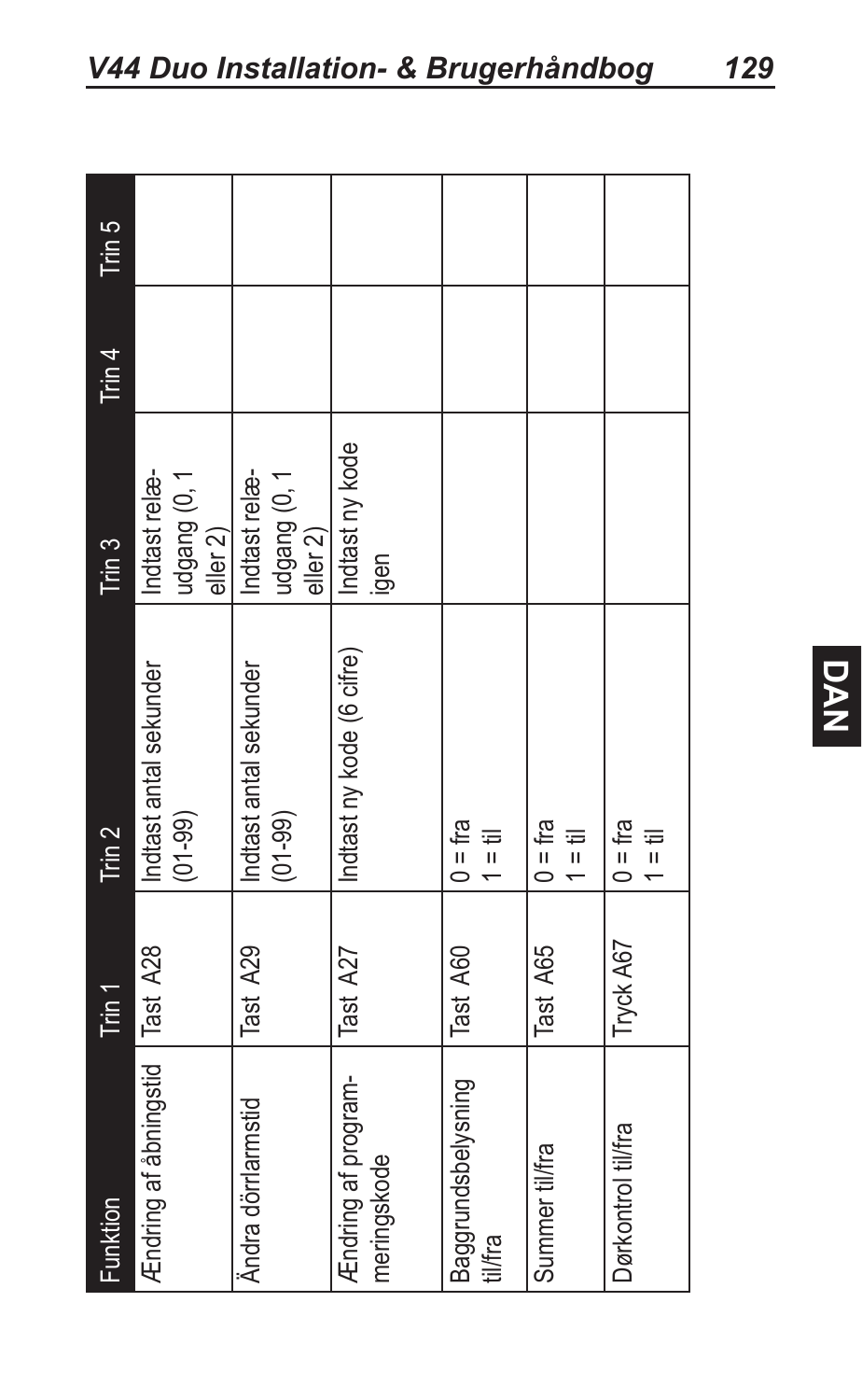|                                      |                       | Begynd altid med at taste B, og indtast derefter programmeringskoden. Afbryd: Tast B. |                                                       |                        |        |
|--------------------------------------|-----------------------|---------------------------------------------------------------------------------------|-------------------------------------------------------|------------------------|--------|
| Eunktion                             | Trin <sub>1</sub>     | Trin 2                                                                                | Trin 3                                                | Trin 4                 | Trin 5 |
| Alarmudgang/over-<br>faldskode       | Tast A69              | 0 = alarm til, overfaldskode fra<br>1 = overfaldskode til, alarm fra                  |                                                       |                        |        |
| Forsinkelse til/fra                  | Tast A80              | $0 =$ fra<br>$1 = 11$                                                                 |                                                       |                        |        |
| Bistabil funktion til/fra   Tast A81 |                       | $0 =$ fra<br>$1 = 11$                                                                 | Indtast relæ-<br>udgang (0, 1<br>eller <sub>2</sub> ) |                        |        |
| Sletning af hukom-<br>melse          | Abn V44<br><b>DuC</b> | Tryk på tasten SW1                                                                    | Tast 112186                                           | 112186<br>igen<br>Tast |        |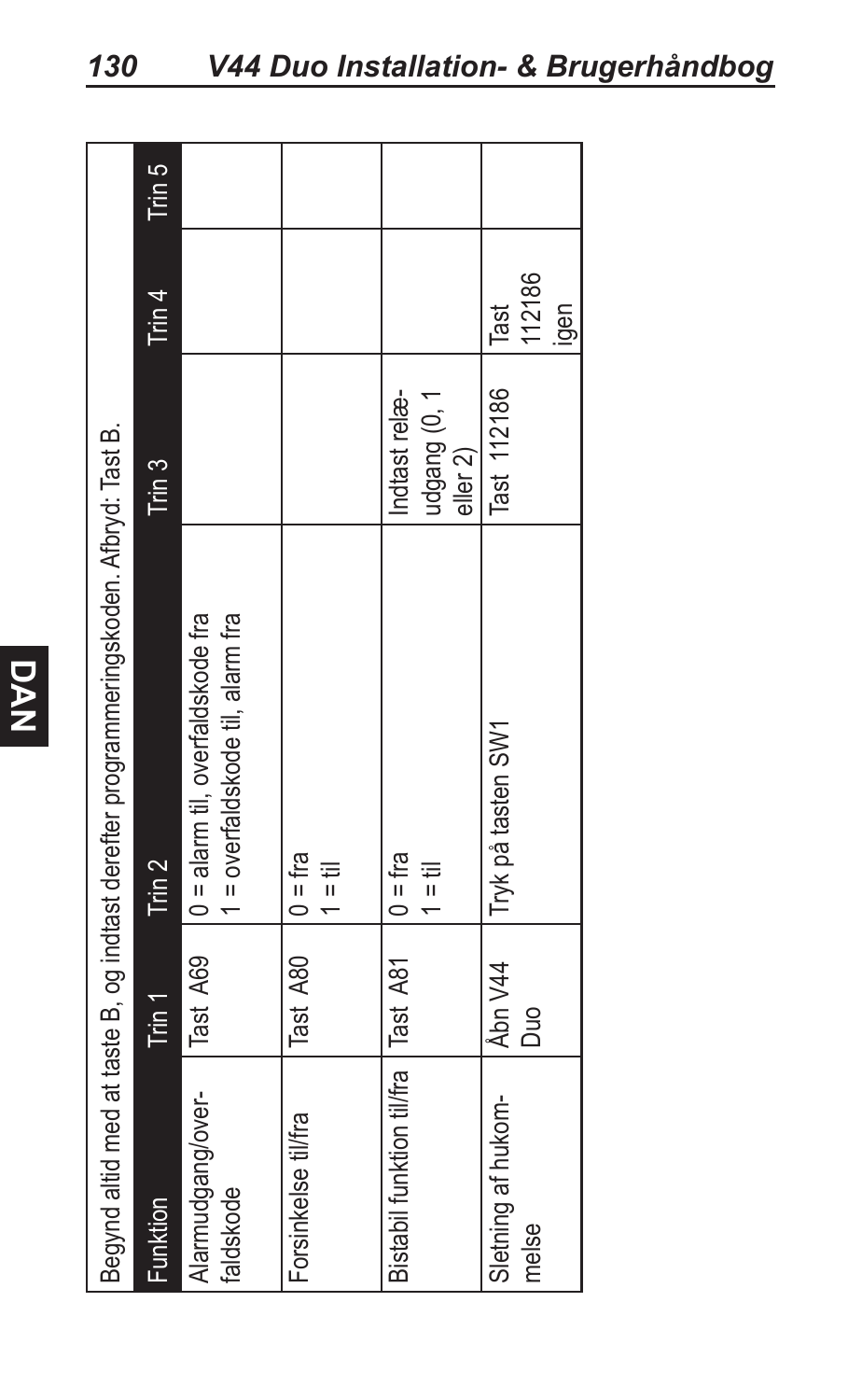#### Suomi

Tiedot ja ulkoasu voivat muuttua ilman erillistä ilmoitusta. Saatavuus voi vaihdella.

© Copyright Vanderbilt International (IRL) Ltd.

Pidätämme itsellämme kaikki oikeudet tätä ohjekirjaa ja itse tuotetta koskeviin muutoksiin. Tuotteisiin ja järjestelmiin sisältyviä ohjelmia ja ohjeita ei saa muuttaa, kopioida tms. ilman lupaa. Tekijänoikeuden loukkauksesta voidaan tuomita sakko- tai vapausrangaistukseen, ja syyllinen voi joutua maksamaan vahingonkorvauksen sekä korvauksia ohjelmiston käytöstä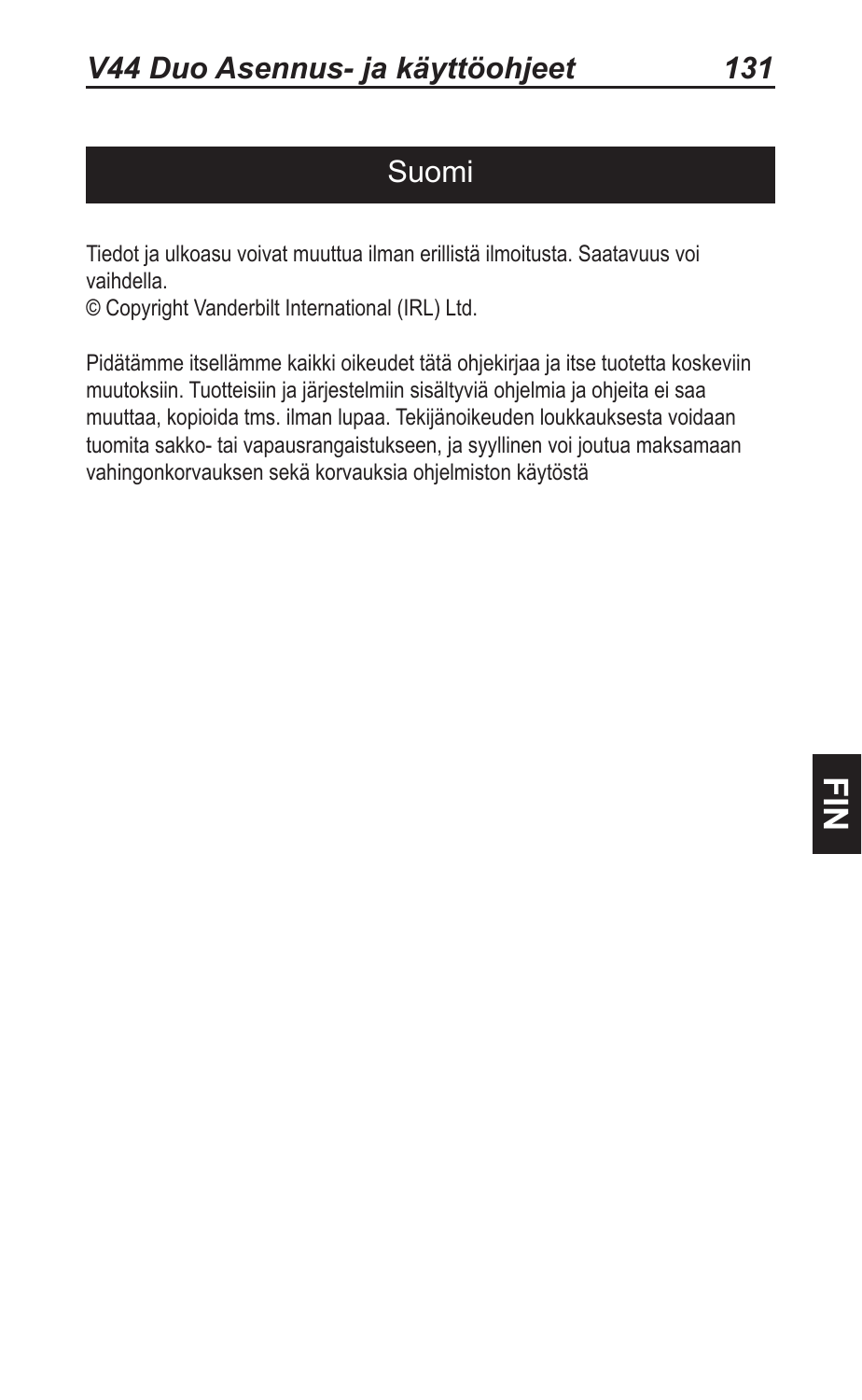# *Sisällys*

| Kahden oven avaaminen yhdellä koodilla 133  |  |
|---------------------------------------------|--|
| Koodien käytön estäminen tarvittaessa 133   |  |
|                                             |  |
|                                             |  |
|                                             |  |
|                                             |  |
|                                             |  |
|                                             |  |
|                                             |  |
|                                             |  |
|                                             |  |
|                                             |  |
|                                             |  |
| Ohjelmointikomentoja 139                    |  |
|                                             |  |
|                                             |  |
|                                             |  |
|                                             |  |
|                                             |  |
|                                             |  |
|                                             |  |
|                                             |  |
|                                             |  |
| Oven aukipidon varoitusajan asettaminen 147 |  |
|                                             |  |
|                                             |  |
| V44 Duon käyttäminen 149                    |  |
|                                             |  |
|                                             |  |
|                                             |  |
|                                             |  |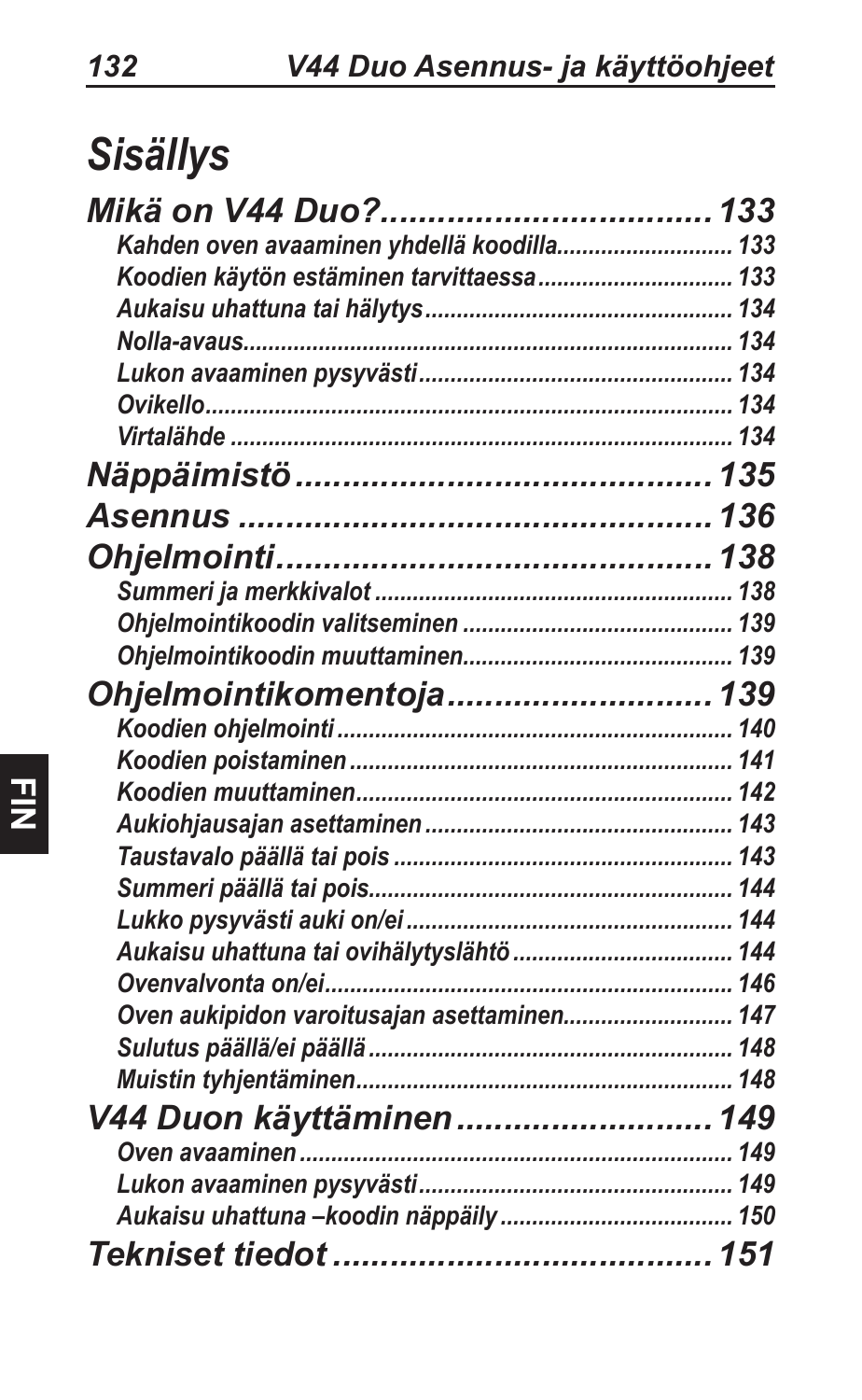# <span id="page-132-0"></span>*Mikä on V44 Duo?*

V44 Duo on kompakti koodilukko, jossa on kaksi relelähtöä. Näin V44 Duolla voi ohjata kahta ovea - tai yhtä ovea sekä valinnaista toimintoa, esim. valokytkintä. Kytketyt ovet aukeavat joko neli- tai kuusinumeroisella koodilla. Laite ohjelmoidaan näppäimillä.

### *Kahden oven avaaminen yhdellä koodilla*

Kahden relelähdön hyöty on siinä, että kahta toimintoa voidaan käyttää samanaikaisesti. Koodilla voidaan esimerkiksi avata lukko ja sytyttää valot samalla kertaa.

Koodilukko voidaan myös yhdistää kahteen oveen. Yksi koodi on ohjelmoitu avaamaan molemmat ovet ja toinen avaamaan vain toisen oven.

Jos koodi on ohjelmoitu avaamaan molemmat ovet, V44 Duo voidaan asettaa avaamaan toinen ovi vasta, kun ensimmäinen ovi on avattu ja suljettu (ks. Viive-osa).

Valitse kunkin koodin kohdalla, haluatko aktivoida jommankumman tai molemmat relelähdöt.

### *Koodien käytön estäminen tarvittaessa*

On mahdollista estää V44 Duon koodien käyttäminen haluttuina aikoina. Esimerkiksi siivoojien pääsy rakennukseen voidaan rajoittaa tiettyihin aikoihin samalla, kun asukkaat/ henkilökunta voivat kulkea ovista 24 h/vrk.

Jos V44 Duoon kytkee kaksi ohjauskelloa, käytössä on kolme eri aikaohjausryhmää koodien ohjaukseen: yhtä ohjaa kello 1, toista kello 2 ja kolmas on voimassa koko vuorokauden.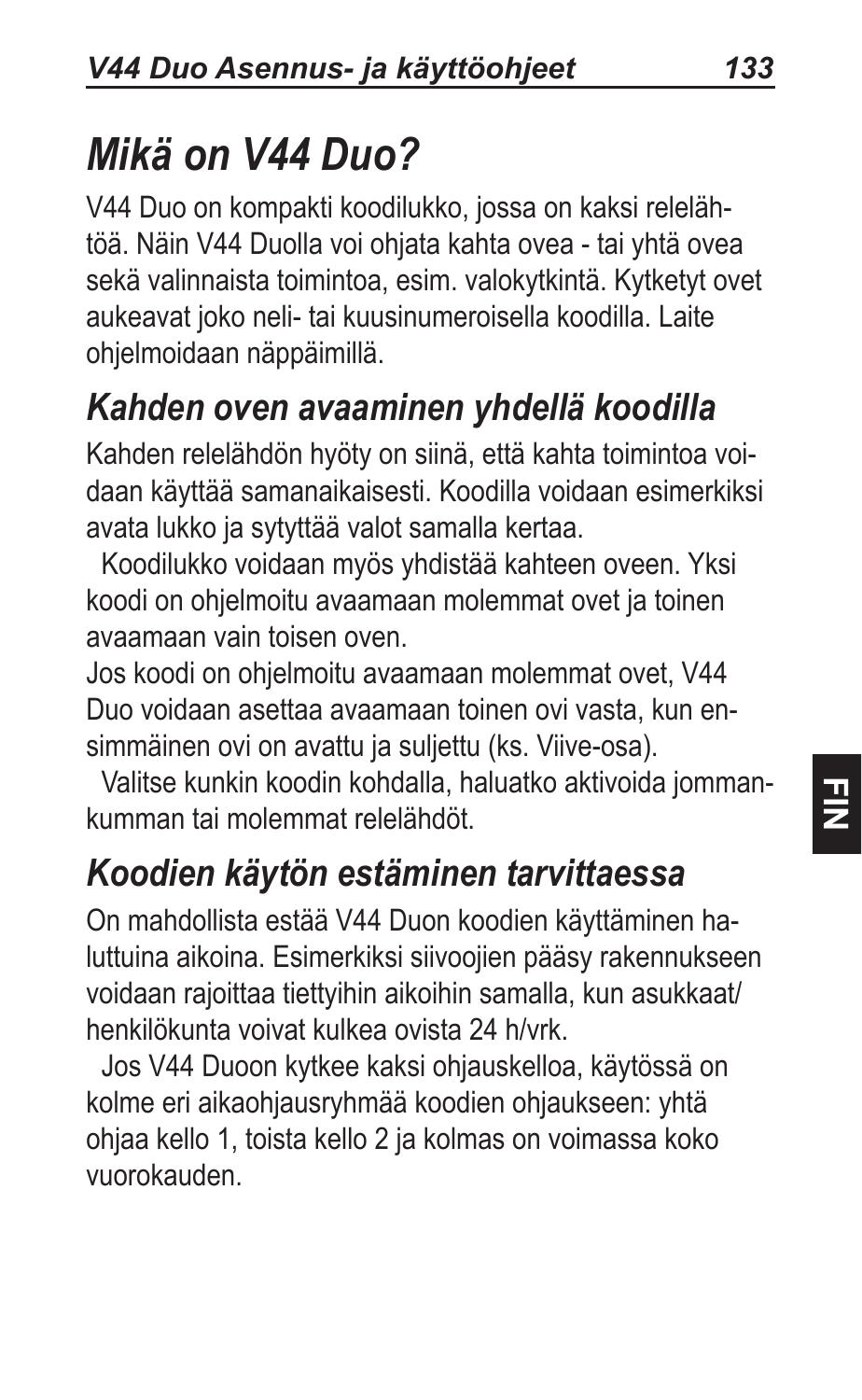# <span id="page-133-0"></span>*Aukaisu uhattuna tai hälytys*

V44 Duossa on lähtö, joka voidaan aktivoida seuraavista syistä:

- Käyttäjä voi näppäillä aukaisu uhattuna -koodin.
- Oven aukipidon varoitusaika päättyy tai ovi avataan pakkokeinoin.

Valitse haluamasi vaihtoehto. Liitä sitten lähtöön esim. varashälytin tai vastaava.

#### *Nolla-avaus*

Voit helpottaa kulkua esim. toimistoaikana, liittämällä lukkoon ulkoisen koskettimen. Sillä voit aktivoida tai deaktivoida nolla-avauksen eli avata oven painamalla näppäimistön nolla-näppäintä. Tämä toiminto on vain relelähdössä 1.

# *Lukon avaaminen pysyvästi*

Jos bistabiili-toiminto on aktivoituna, koodilla voidaan avata oven lukko. Lukko pysyy auki siihen asti, kunnes oikea koodi annetaan uudelleen (ks. kohta *Lukko pysyvästi auki on/ei*).

# *Ovikello*

V44 Duoon voidaan tarvittaessa liittää ovikello. Vierailija soittaa kelloa painamalla näppäintä, jossa on kellon kuva.

### *Virtalähde*

Varmista, että virransyöttö on vakaa ja että se vastaa laitteen nimellisjännitettä. Varmista laitteen jatkuva toiminta mahdollisten sähkökatkojen aikana käyttämällä UPSvirtalähdettä.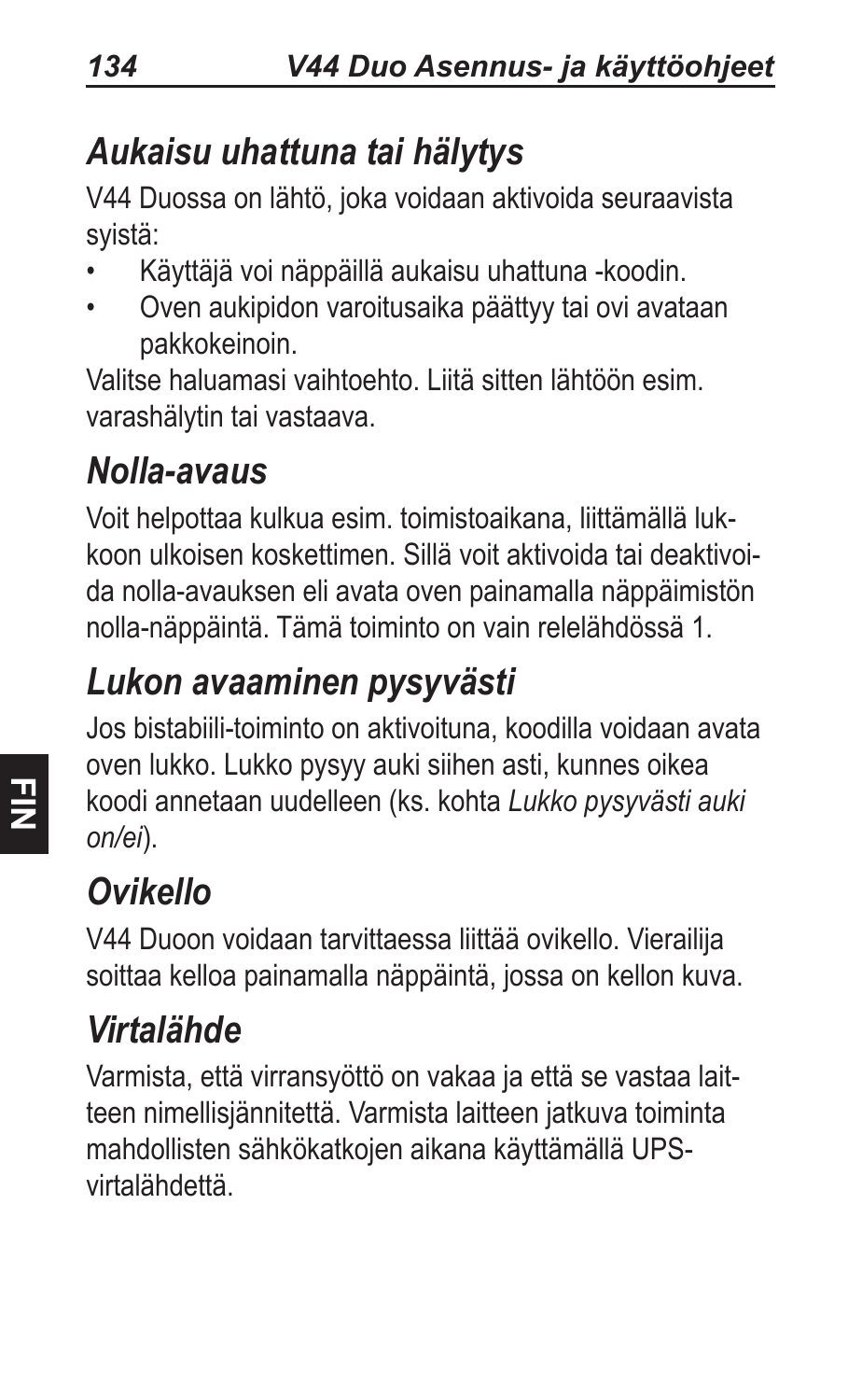# <span id="page-134-0"></span>*Näppäimistö*



コ<br>ラ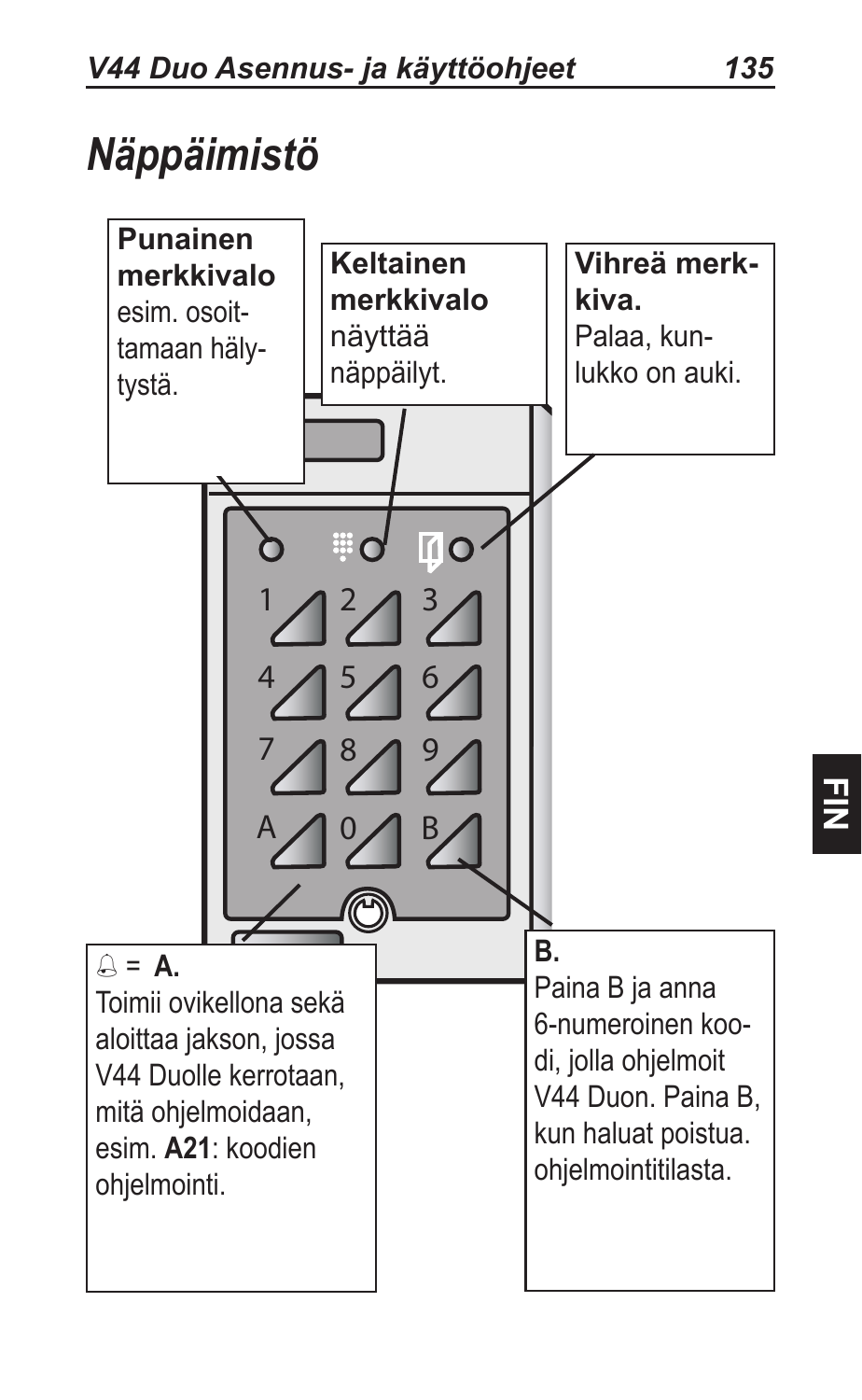# <span id="page-135-0"></span>*Asennus*



F<sub>IN</sub>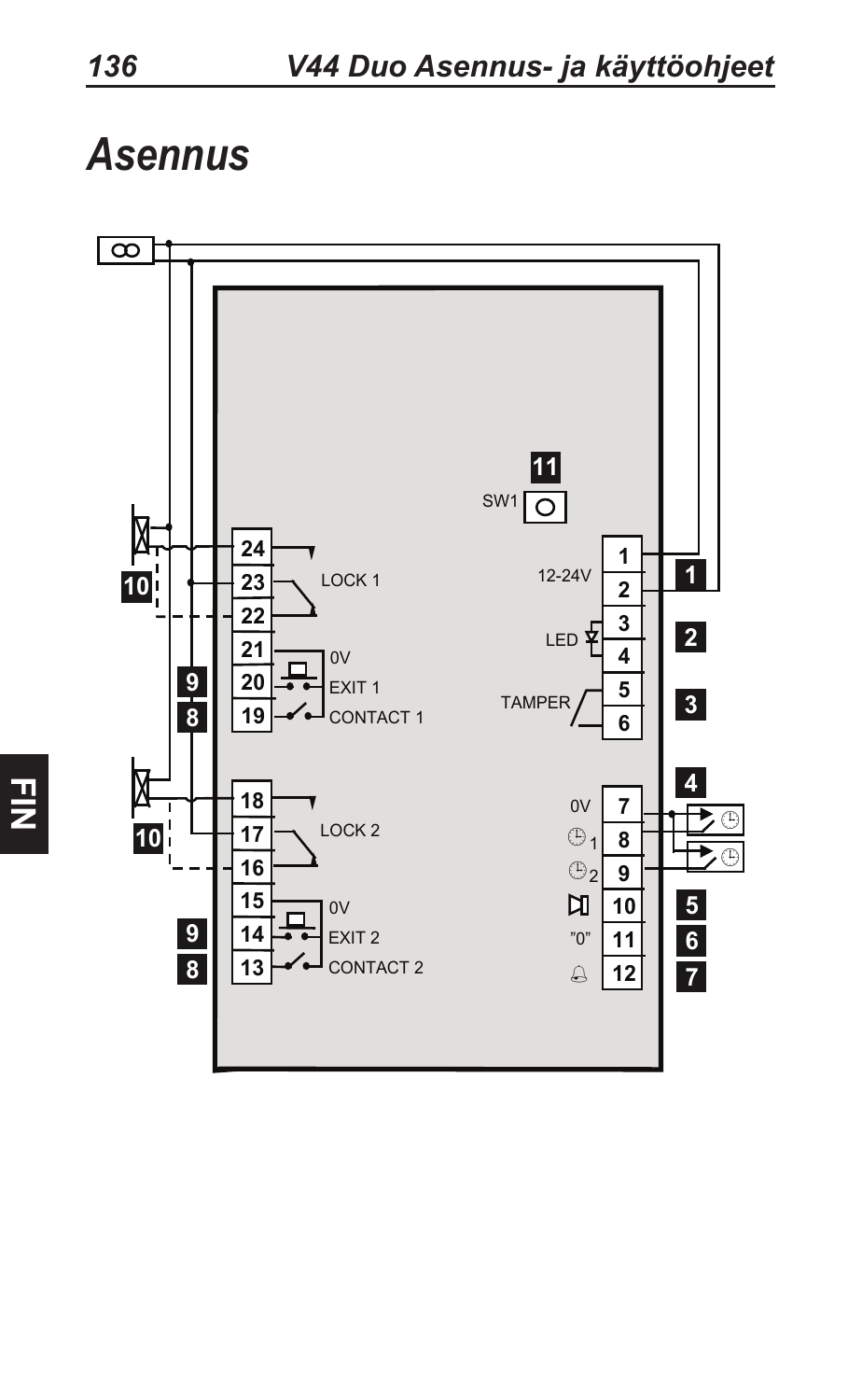| 1              | Jännitteensyöttö, liittimet 1(+) ja 2. 12-24 V AC/DC.<br>$^{\ast\ast}$                                                              |
|----------------|-------------------------------------------------------------------------------------------------------------------------------------|
| $\overline{2}$ | Punaisen merkkivalon ohjaustulo, liittimet 3-4. 10-35<br>$VDC.**)$                                                                  |
| 3              | Kansikytkin, liittimet 5 ja 6. Suljettu, kun kotelo sul-<br>jettu. **)                                                              |
| 4              | Koodien aikaohjaus ulkoisella kellolla. *)<br>Tulo 1: Sulje liittimet 7 ja 8.<br>Tulo 2: Sulje liittimet 7 ja 9.                    |
| 5              | Hälytys ja aukaisu uhattuna -lähtö. Käytä E7-relettä<br>(kytke liittimien 10 ja 1(+) väliin). **)                                   |
| 6              | Nolla-avaus (0). Sulje liittimet 11 ja 7. *)                                                                                        |
| 7              | Ovikello. Summerin aktivointilähtö. Käytä E7-relettä<br>(kytke liittimien 12 ja 1(+) väliin). *)                                    |
| 8              | Ovikosketintulo. Kosketin suljettu, kun ovi on kiinni<br>(N/C). Liittimet 13 ja 15 (ovi 2) sekä vastaavasti 19 ja<br>21 (ovi 1). *) |
| 9              | Poistumispainike. Lukko auki, kun väli 14 ja 15 suljet-<br>tu (ovi 2) sekä vastaavasti 20 ja 21 (ovi 1). *)                         |
| 10             | Lukon ohjaus, potentiaalivapaa vaihtokosketin.<br>Katkoviiva = käänteistoiminto. **)                                                |
| 11             | SW1-painike. Käytetään ohjelmointikoodin valintaan<br>ja muistin tyhjentämiseen.                                                    |

 $**$ ) kaapeli < 30 m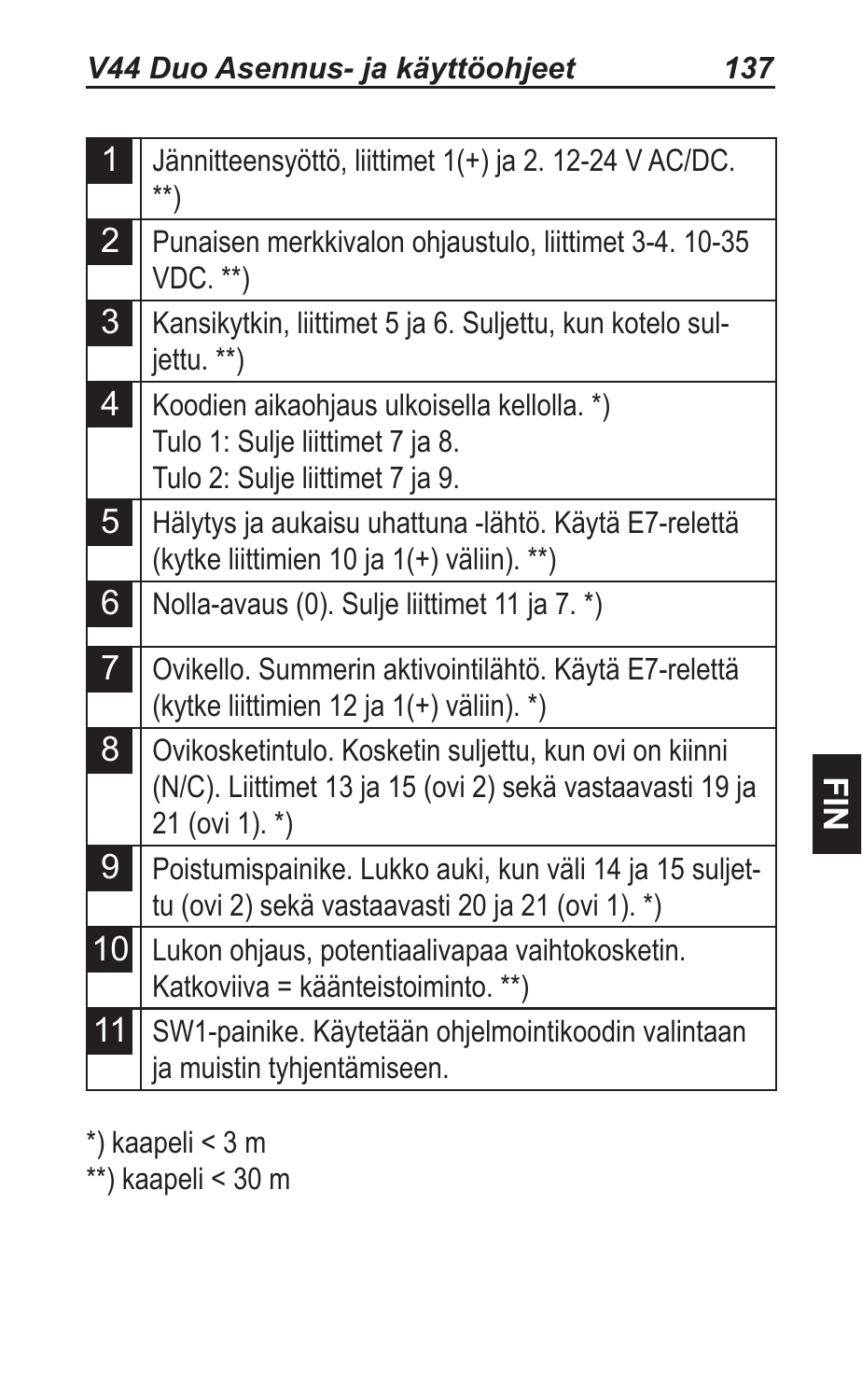# <span id="page-137-0"></span>*Ohjelmointi*

Ennen kuin aloitat V44 Duon ohjelmoinnin, merkitse muistiin koodit, koodien aikaohjausryhmät, sekä mitä relelähtöä koodit ohjaavat. Tämän käsikirjan lopussa on tarkoitukseen varattu taulukko. Siitä näet tarvittavat tiedot samalla, kun ohjelmoit V44:ää seuraavien ohjeiden mukaan.

# *Summeri ja merkkivalot*

Summeri ja merkkivalot opastavat ohjelmointia.

**Ohjelmointitilassa ennen toiminnon valitsemista**: Vihreä ja keltainen merkkivalo vilkkuvat.

**Ohjelmoinnin aikana: Keltainen merkkivalo sammuu**. Vihreä merkkivalo syttyy.

**Oikea ohje**: Kahdesta nopeasta piippauksesta koostuva nouseva signaali.

**Väärä ohje**: Kahdesta nopeasta piippauksesta koostuva laskeva signaali.

*HUOM!:* Jos et ohjelmointitilassa paina näppäintä 20 sekunnin kuluessa, koodilukko palautuu normaalitilaan.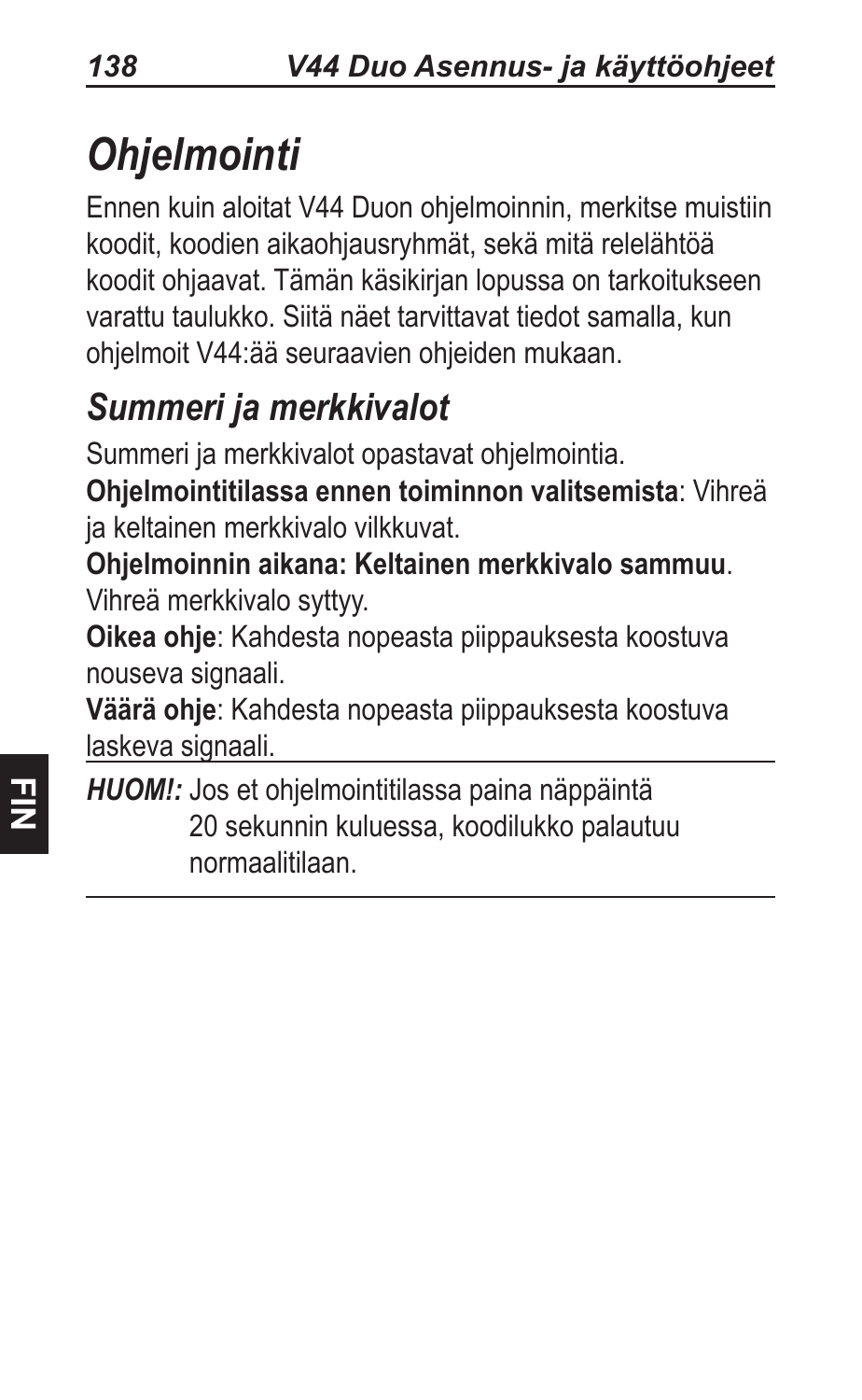# <span id="page-138-0"></span>*Ohjelmointikoodin valitseminen*

Ennen ohjelmoinnin aloittamista on valittava ohjelmointikoodi.

- 1 Paina koodilukon piirikortin painiketta SW1. Molemmat merkkivalot syttyvät.
- 2 Anna kuusinumeroinen ohjelmointikoodi.<br>3 Merkitse ohjelmointikoodi käsikirjan lopus
- Merkitse ohjelmointikoodi käsikirjan lopussa olevaan taulukkoon.

### *Ohjelmointikoodin muuttaminen*

- 1 Paina B ja näppäile nykyinen ohjelmointikoodi.
- 2 Näppäile A27.<br>3 Näppäile uusi
- Näppäile uusi ohjelmointikoodi. Kuulet varoitusäänen.
- 4 Näppäile uusi ohjelmointikoodi uudelleen.
- 5 Poistu ohjelmointitilasta painamalla B.
- 6 Merkitse ohjelmointikoodi käsikirjan lopussa olevaan taulukkoon.

# *Ohjelmointikomentoja*

Paina näppäintä B ja näppäile salasana ennen kuin käytät komentoja.

Voit keskeyttää ohjelmointitilan painamalla näppäintä B.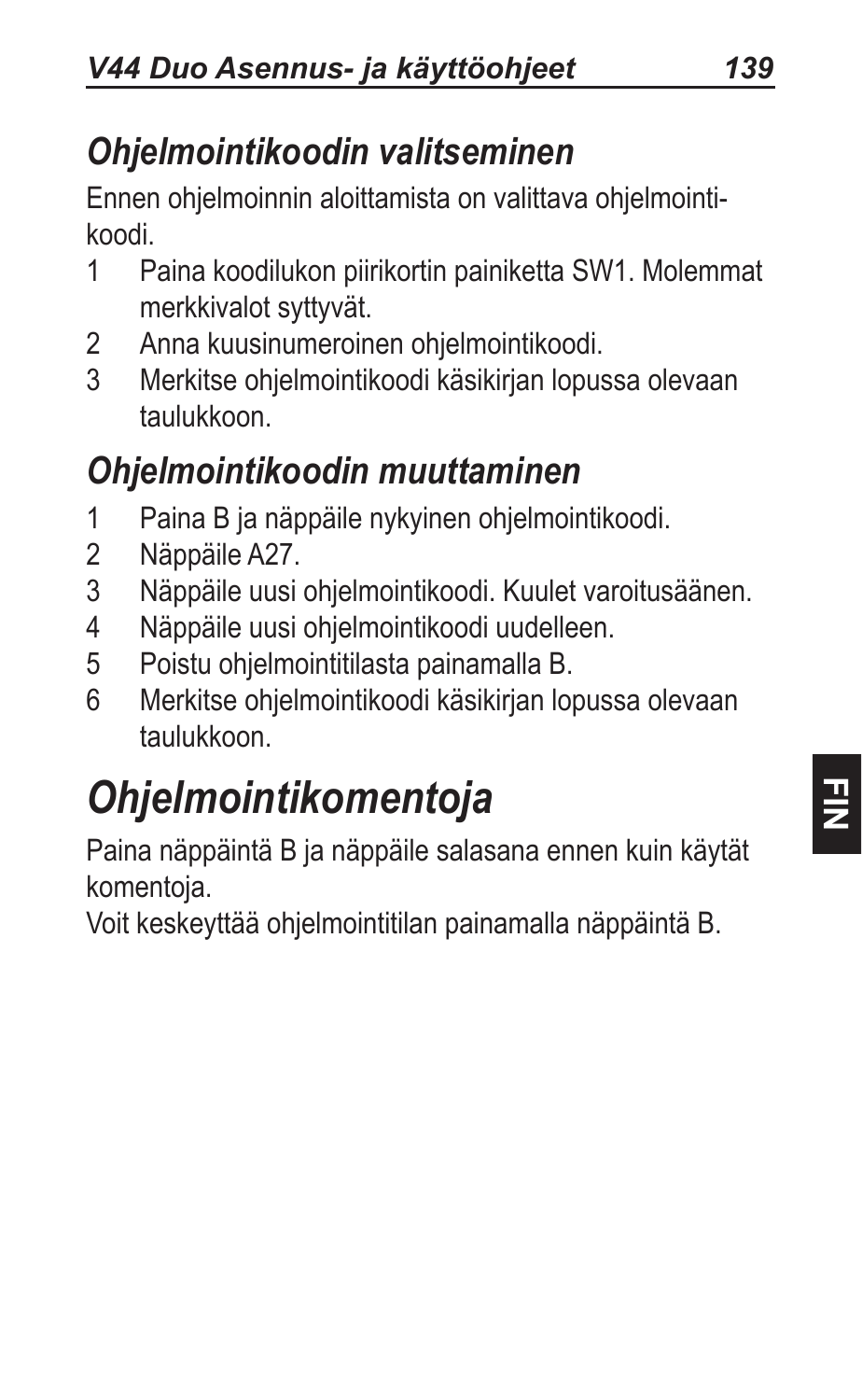# <span id="page-139-0"></span>*Koodien ohjelmointi*

- 1 Paina B ja näppäile nykyinen ohjelmointikoodi.
- Näppäile A21.
- 3 Anna koodipaikan kaksinumeroinen numero (01-30).
- 4 Anna valitsemasi koodipaikan avauskoodi (paikat 01- 20, neljä numeroa tai paikat 21-30, kuusi numeroa). **Huom.**: Kuusinumeroisen koodin neljä ensimmäistä numeroa eivät saa olla samat kuin nelinumeroisen koodin numerot ja päinvastoin.
- 5 Valitse tarvittaessa aikaohjaus.
	- 0 = ei aikaohjausta
	- 1 = kellotulo 1 ohjaa koodia
	- 2 = kellotulo 2 ohjaa koodia
- 6 Valitse ohjattava relelähtö.
	- 0 = molemmat relelähdöt
	- 1 = relelähtö 1
	- 2 = relelähtö 2
- 7 Ohjelmoi seuraava koodi jatkamalla koh-dasta 3 tai lopeta ohjelmointi painamalla B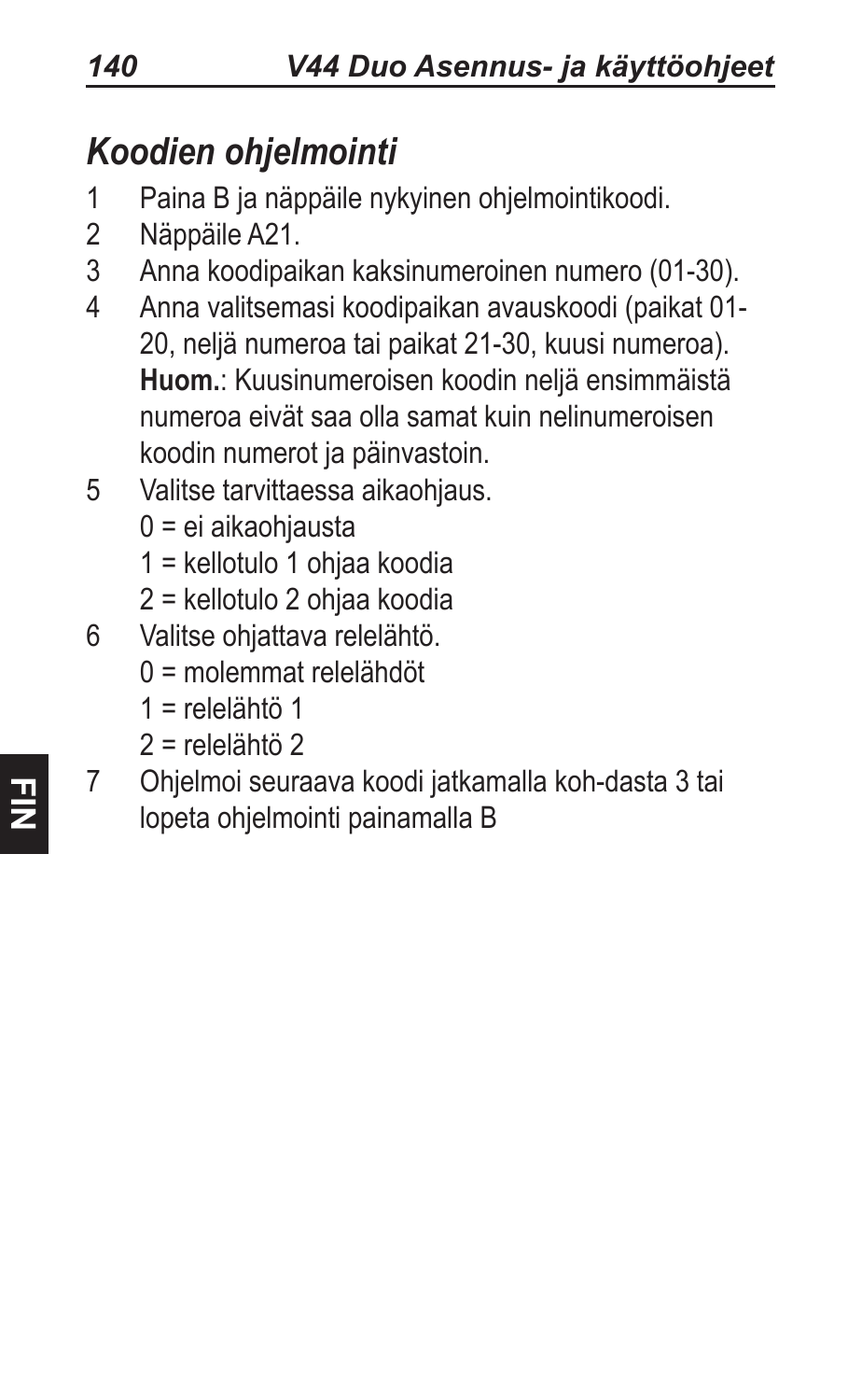#### <span id="page-140-0"></span>*Koodien poistaminen*

- 1 Paina B ja näppäile nykyinen ohjelmointikoodi.
- Näppäile A22.
- 3 Anna nykyinen koodi. Jos koodi on nelinumeroinen, paina A viimeisen numeron jälkeen.
- 4 Jos koodi on nelinumeroinen, paina 0000 kahdesti. Jos koodi on kuusinumeroinen, paina 000000 kahdesti.
- 5 Näppäile 0.
- 6 Näppäile 0 uudelleen.<br>7 Poista seuraava koodi
- 7 Poista seuraava koodi jatkamalla vaiheesta 2 tai lopeta ohjelmointi näppäimellä B.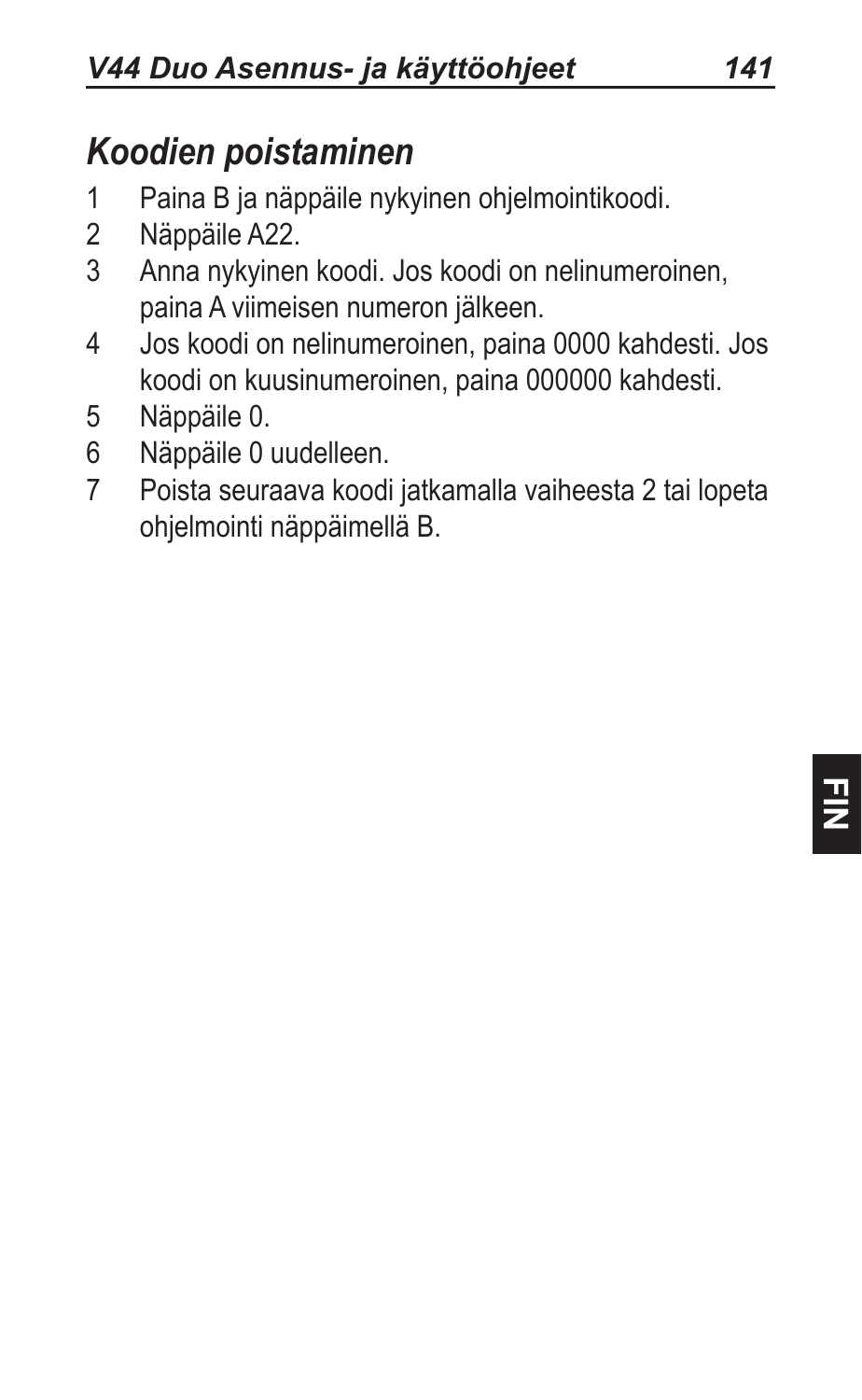### <span id="page-141-0"></span>*Koodien muuttaminen*

- 1 Paina B ja näppäile nykyinen ohjelmointikoodi.
- Näppäile A22.
- 3 Anna nykyinen koodi. Jos koodi on nelinumeroinen, paina A viimeisen numeron jälkeen.
- 4 Näppäile uusi neli- tai kuusinumeroinen koodi.<br>5 Näppäile uusi koodi uudelleen.
- 5 Näppäile uusi koodi uudelleen.<br>6 Valitse tarvittaessa aikaohiaus.
- Valitse tarvittaessa aikaohiaus.

0 = ei aikaohjausta

- 1 = kellotulo 1 ohjaa koodia
- 2 = kellotulo 2 ohjaa koodia
- 7 Valitse ohjattava relelähtö.
	- 0 = molemmat relelähdöt
	- 1 = relelähtö 1
	- 2 = relelähtö 2
- 8 Muuta seuraava koodi jatkamalla vaiheesta 3 tai lopeta ohjelmointi näppäimellä B.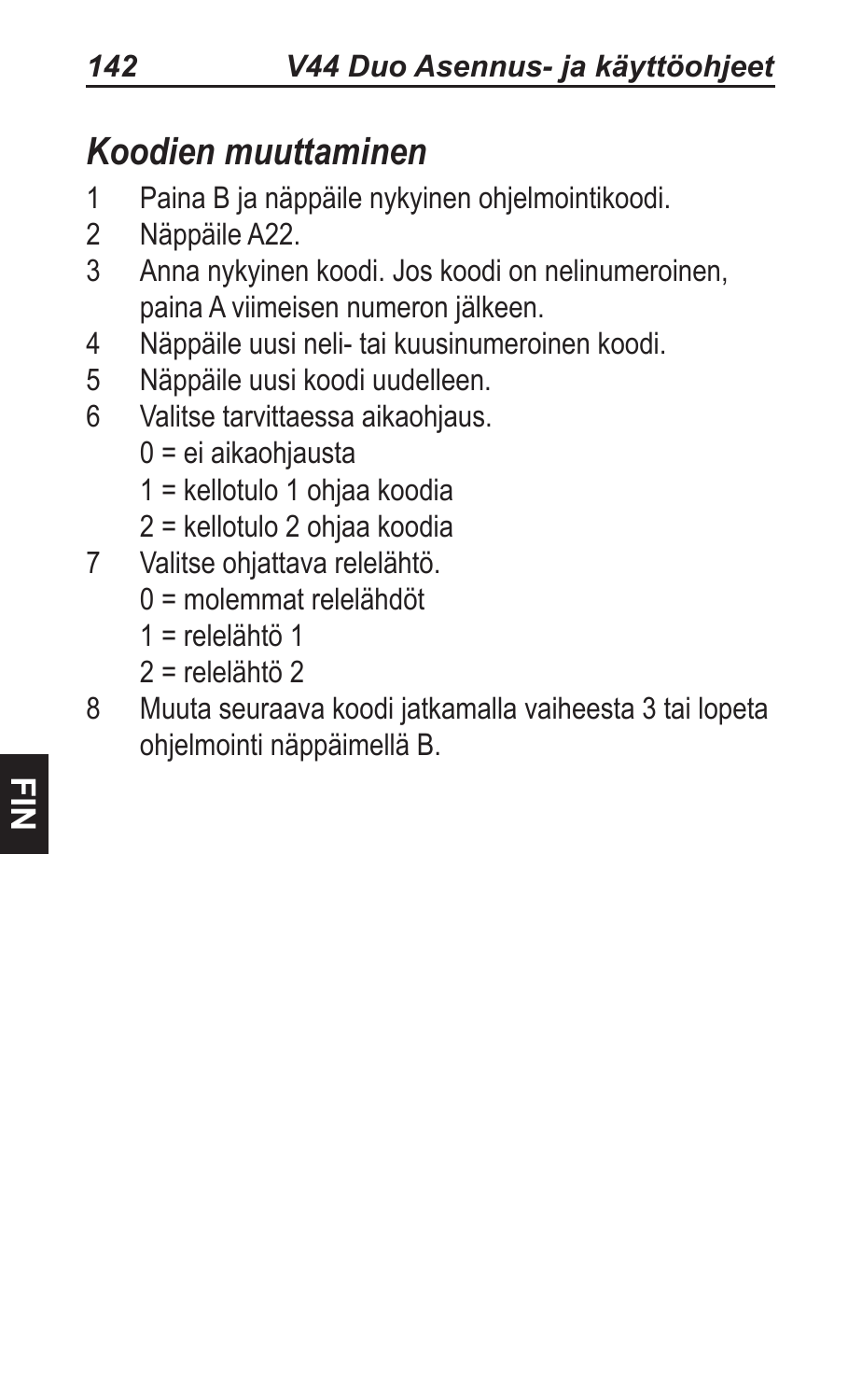# <span id="page-142-0"></span>*Aukiohjausajan asettaminen*

ukiohjausaika säätä sen, kuinka kauan lukko on auki oikean koodin näppäilemisen jälkeen. Kun V44 Duo toimitetaan, kummankin relelähdön aika on 7 sekuntia.

- 1 Paina B ja näppäile nykyinen ohjelmointikoodi.
- 2 Näppäile A28.<br>3 Valitse aika (0
- 3 Valitse aika (01 99) kahdella numerolla, esim. 09 = 9 sekuntia.
- 4 Valitse kumman relelähdön aika on kyseessä:
	- $0 = \text{molemmat}$
	- 1 = relelähtö 1
	- 2 = relelähtö 2.

# *Taustavalo päällä tai pois*

Näppäimistön taustavalot kytketään tarvittaessa pois päältä seuraavalla tavalla.

- 1 Paina B ja näppäile nykyinen ohjelmointikoodi.
- 2 Näppäile A60.
- 3 Näppäile 0.

Voit ottaa taustavalon uudelleen käyttöön näppäilemällä 1 vaiheessa 3.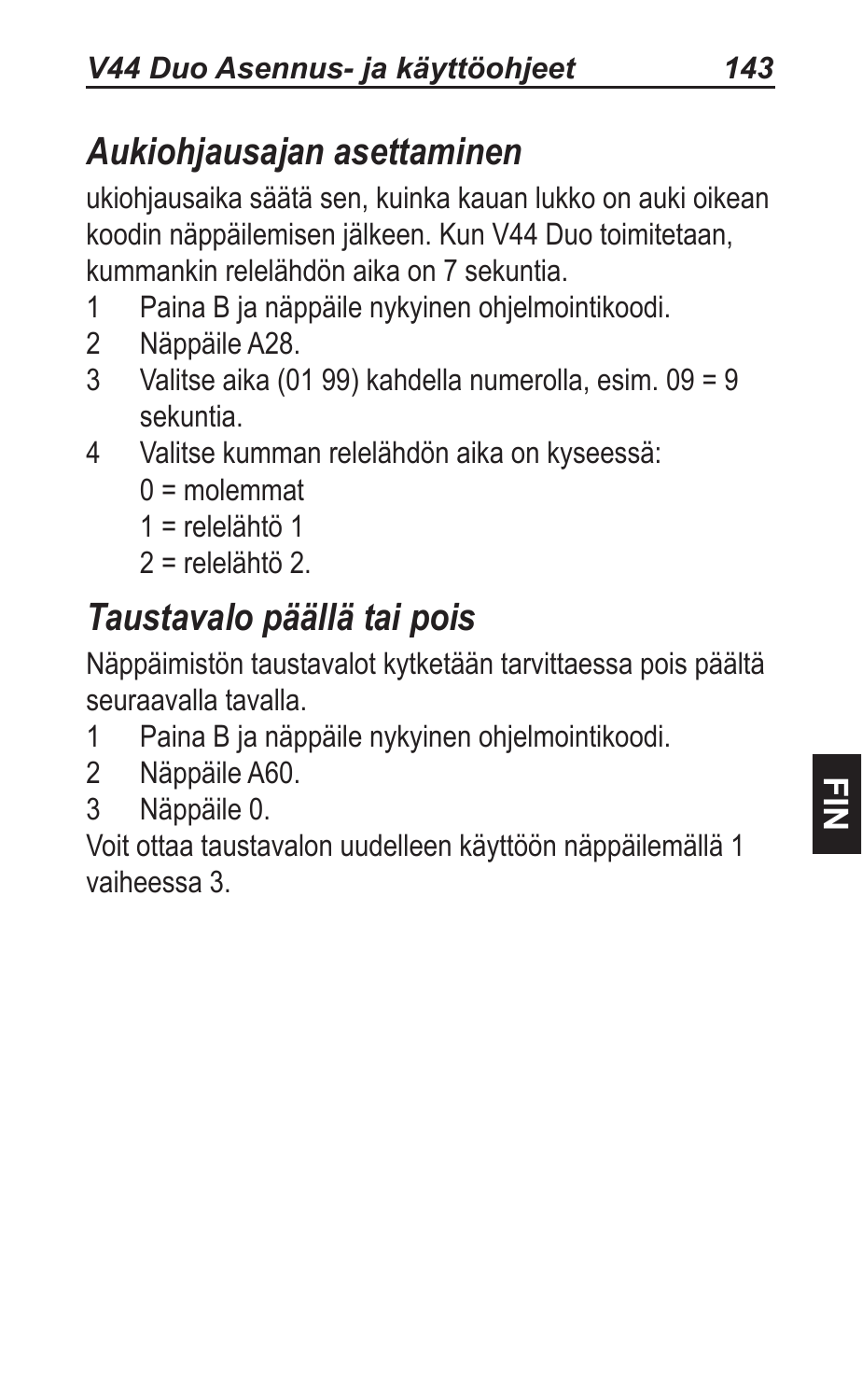# <span id="page-143-0"></span>*Summeri päällä tai pois*

Summerin soimisen näppämiä painettaessa tai ovea avattaessa voi estää seuraavalla tavalla. Huomaa, että summeri soi kuitenkin ohjelmoitaessa.

- 1 Paina B ja näppäile nykyinen ohjelmointikoodi.
- 2 Näppäile A65.<br>3 Näppäile 0
- Näppäile 0.

Voit ottaa summerin uudelleen käyttöön näppäilemällä 1 vaiheessa 3.

### *Lukko pysyvästi auki on/ei*

Jos lukon halutaan olevan pysyvästi auki, toiminto on kytkettävä käyttöön.

Toimi seuraavalla tavalla:

- 1 Paina B ja näppäile nykyinen ohjelmointikoodi.
- 2 Näppäile A81.
- 3 Näppäile 1.
- 4 Valitse kumman relelähdön toiminto on kyseessä:
	- $0 = \text{molemmat}$
	- 1 = relelähtö 1
	- 2 = relelähtö 2

Kun haluat kytkeä toiminnon pois, paina 0 kohdassa 3. Kohdassa *Lukon avaaminen pysyvästi* neuvotaan, miten lukko avataan pysyvästi.

# *Aukaisu uhattuna tai ovihälytyslähtö*

V44 Duon hälytyslähtöä käytetään joko aukaisu uhattuna -toimintoon tai ovihälytykseen. Hälytyslähdön toimintatapa valitaan samassa ohjelmointikohdassa.

#### **Aukaisu uhattun**

Kun aukaisu uhattuna -toiminto on käytössä, vaaran uhates-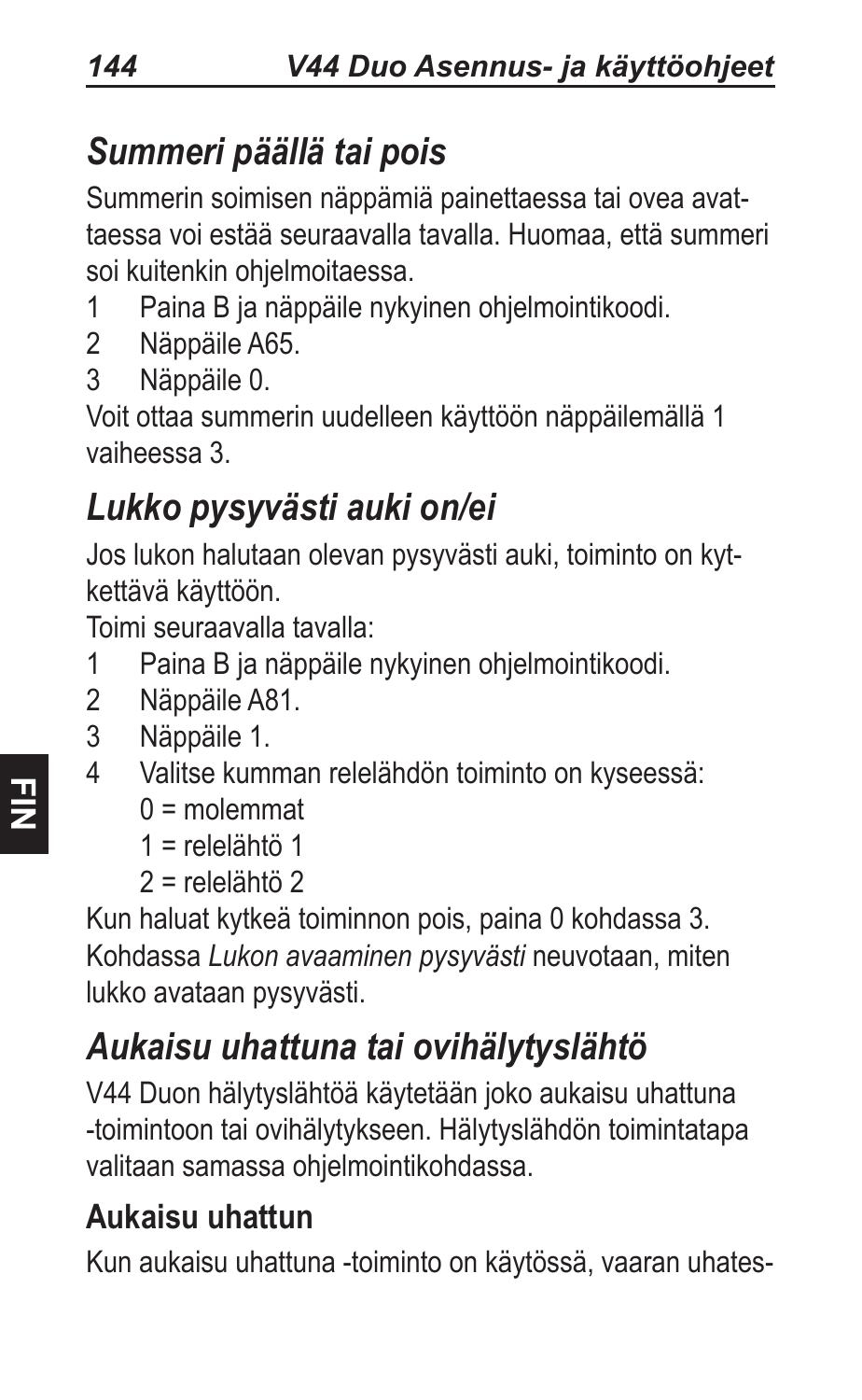sa voidaan näppäillä erityinen hätäkoodi. Aukaisu uhattuna –toimintoa käytettäessä käynnistyvät toimet on suunniteltava huolellisesti.

*HUOM.:* Jos aukaisu uhattuna -toiminto on käytössä, numerojärjestyksessä peräkkäisiä koodeja ei saa käyttää. Esimerkiksi koodia 1234 ei saa käyttää yhdessä koodien 1235 ja 1233 kanssa. Koodia 5679 ei saa käyttää yhdessä koodien 5670 ja 5678 kanssa.

Kohdassa *Aukaisu uhattuna –koodin näppäily* neuvotaan aukaisu uhattuna -koodin käyttö.

#### **Ovihälytys**

Kun V44 Duo toimitetaan, hälytys on asetettu aktivoitumaan, jos ovi on auki lijan kauan tai jos ovi avataan ilman koodia tai poistumispainiketta.

Huomaa, että ovikontaktien on oltava liitettynä ja että *Ovenvalvonnan* on oltava käytössä.

Hälytyslähdön toiminta määritetään seuraavasti:

- 1 Paina B ja näppäile nykyinen ohjelmointikoodi.
- 2 Näppäile A69.
- 3 Valitse jompi kumpi
	- 0 = Ovihälytys (tehdasasetus)
	- 1 = Aukaisu uhattuna.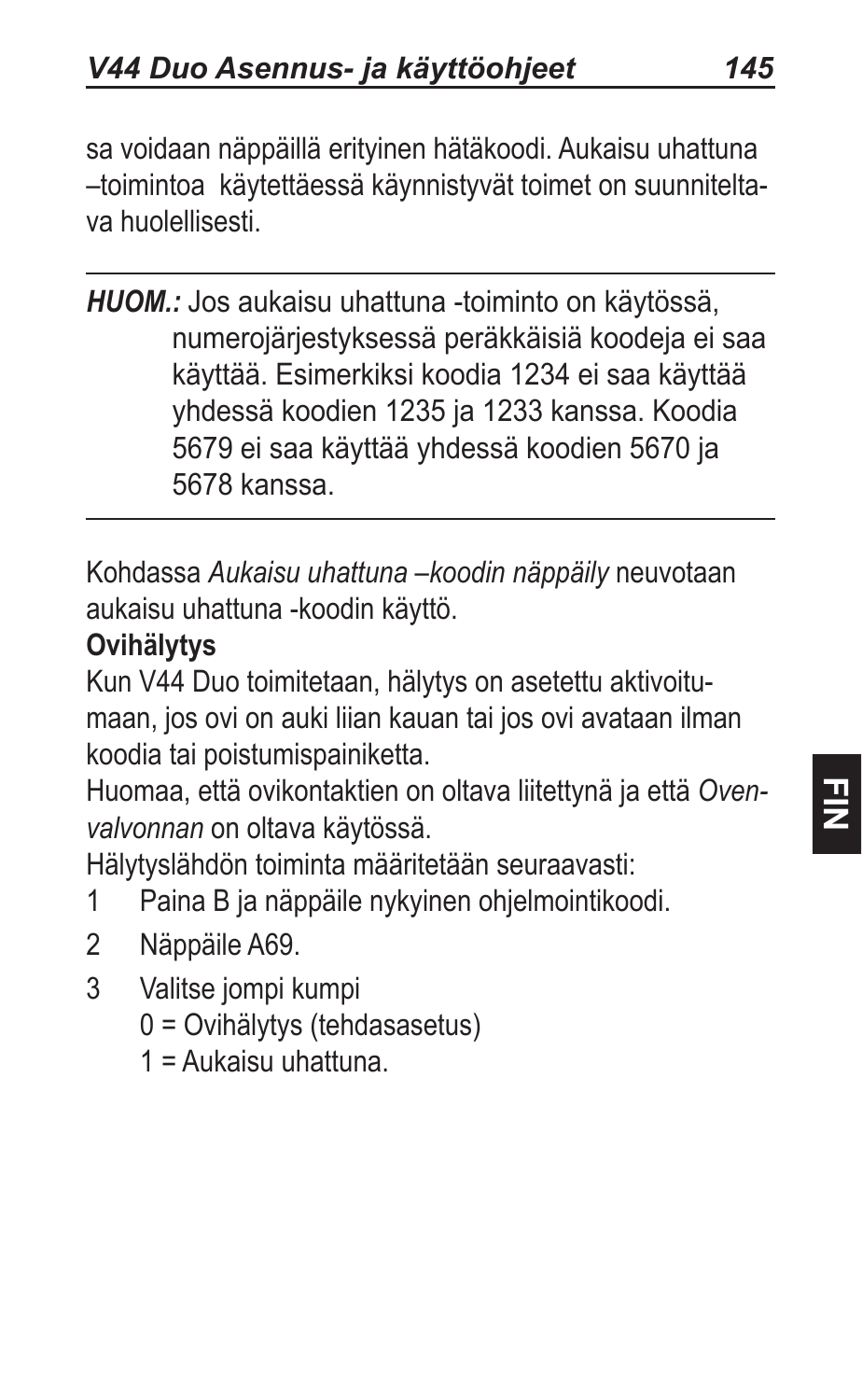# *Ovenvalvonta on/ei*

Jos ovikontaktit ovat käytössä ja tämä toiminto on otettu käyttöön, kuuluu varoitussignaali silloin, kun käytetään oven aukipidon varoitusaikaa, eli kun ovi on auki vaikka aukioloaika on päättynyt.

Jos oven aukipidon varoitusaika päättyy, mutta ovi on vielä auki, hälytyslähtö aktivoituu (jos *Hälytys*-toiminto on valittu käyttöön). Näin tapahtuu myös, jos ovi avataan väkisin. *Ovenvalvonta* otetaan käyttöön seuraavalla tavalla:

- 1 Paina B ja näppäile nykyinen ohjelmointikoodi.
- 2 Näppäile A67.
- 3 Näppäile 1.

Voit ottaa Ovenvalvonnan pois käytöstä näppäilemällä 0 vaiheessa 3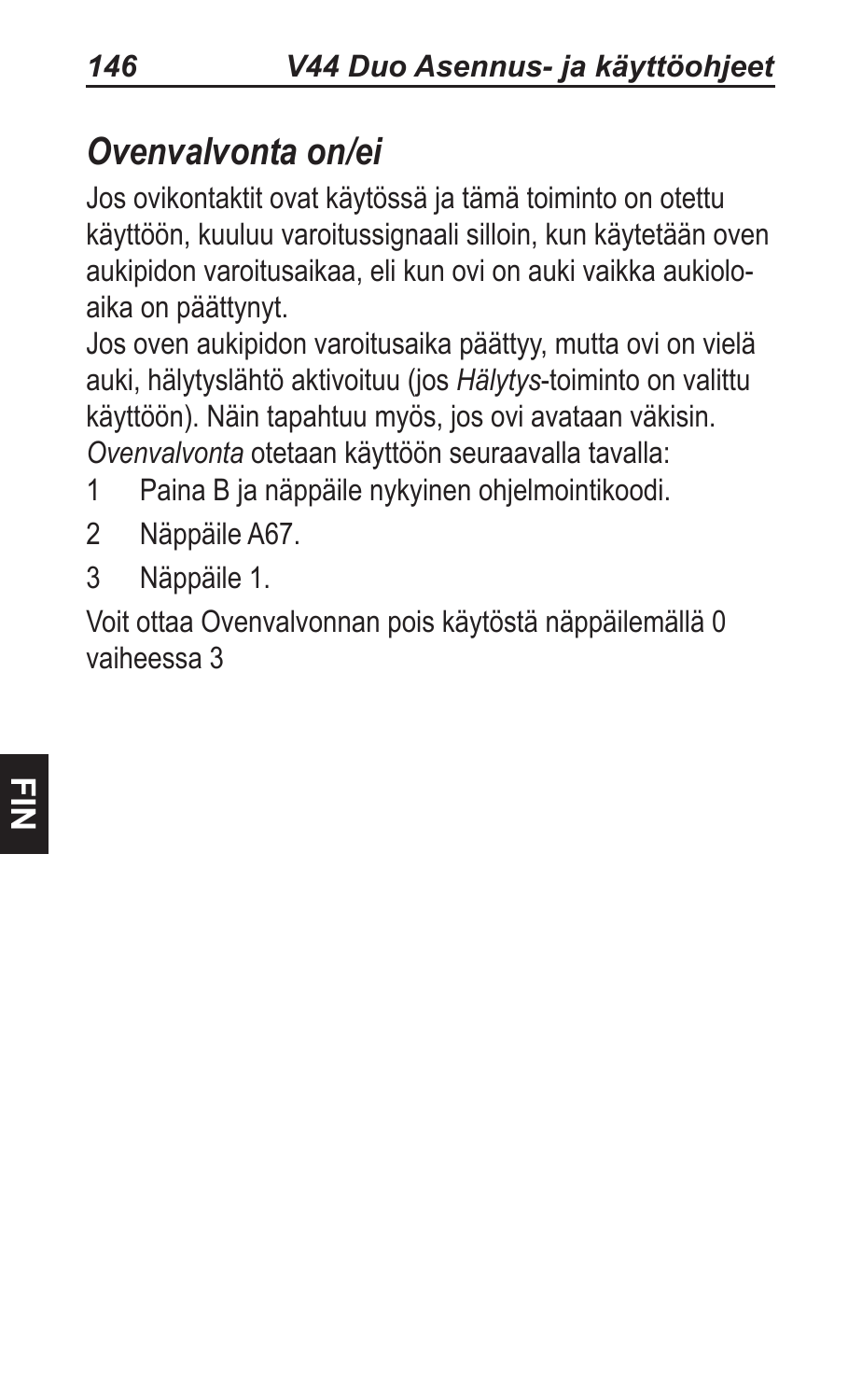## *Oven aukipidon varoitusajan asettaminen*

Jos ovi on auki, vaikka aukioloaika on päättynyt, summeri muistuttaa oven käyttäjää sulkemaan oven heti - tai hälytyslähtö aktivoituu. Summeri soi kunnes ovi suljetaan.

Huomaa, että ovikontaktien on oltava kytkettynä ja että Ovenvalvonnan on oltava käytössä.

Oven aukipidon varoitusaikaa muutetaan tarvittaessa seuraavalla tavalla.

- 1 Paina B ja näppäile nykyinen ohjelmointikoodi.
- 2 Näppäile A29.<br>3 Valitse aika (0
- 3 Valitse aika (01 99) kahdella numerolla, esim. 09 = 9 sekuntia.
- 4 Valitse, kumpaan relelähtöön uusi aika vaikuttaa:
	- $0 = \text{molemmat}$
	- 1 = relelähtö 1
	- 2 = relelähtö 2.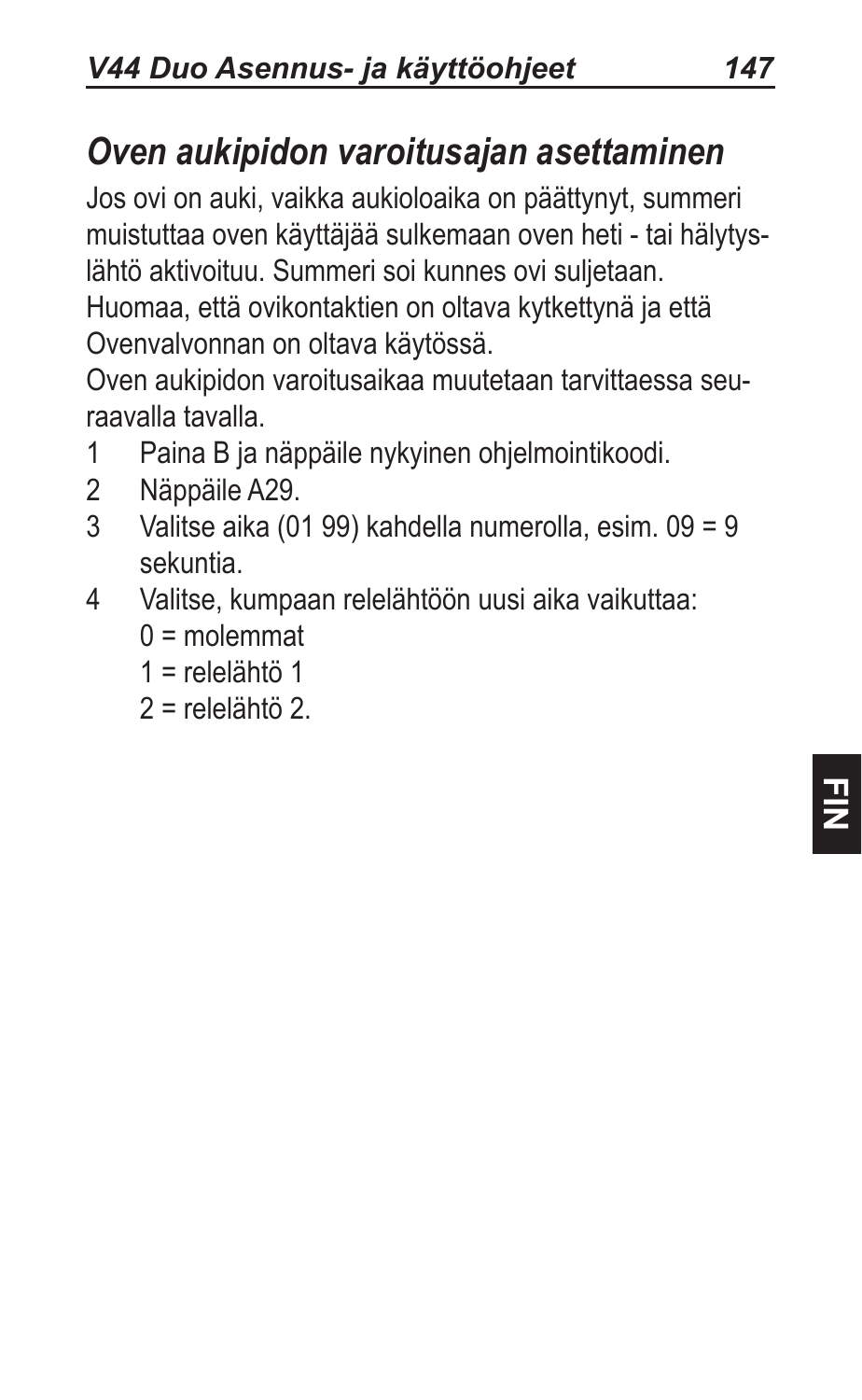# *Sulutus päällä/ei päällä*

Kun tämä toiminto otetaan käyttöön, tapahtuu seuraavaa:

Jos koodi on ohjelmoitu avaamaan kaksi ovea, lukkorele 2 ei aktivoidu ennen kuin ovi 1 on avattu ja suljettu.

Jos ovi 2 avataan poistumispainikkeella, ovi 2 on avattava ja suljettava ennen kuin ovi 1 voidaan avata.

Huomaa, että ovikontaktien on oltava liitettynä ja että Ovenvalvonnan on oltava käytössä.

Sulutus-toiminto otetaan käyttöön seuraavalla tavalla:

- 1 Paina B ja näppäile nykyinen ohjelmointikoodi.
- 2 Näppäile A80.<br>3 Näppäile 1
- Näppäile 1.

Voit ottaa sulutuksen pois käytöstä näppäilemällä 0 vaiheessa 3.

# *Muistin tyhjentäminen*

Kaiken ohjelmoidun tiedon (myös ohjelmointikoodin) poistaminen:

- 1 Paina B ja näppäile nykyinen ohjelmointikoodi.
- 2 Paina V44 Duon piirikortin painiketta SW1.<br>3 Näppäile 112186.
- Näppäile 112186.
- 4 Näppäile 112186 uudelleen. Muisti on tyhjä ja V44 Duo on samassa tilassa kuin tehtaalta toimitettaessa.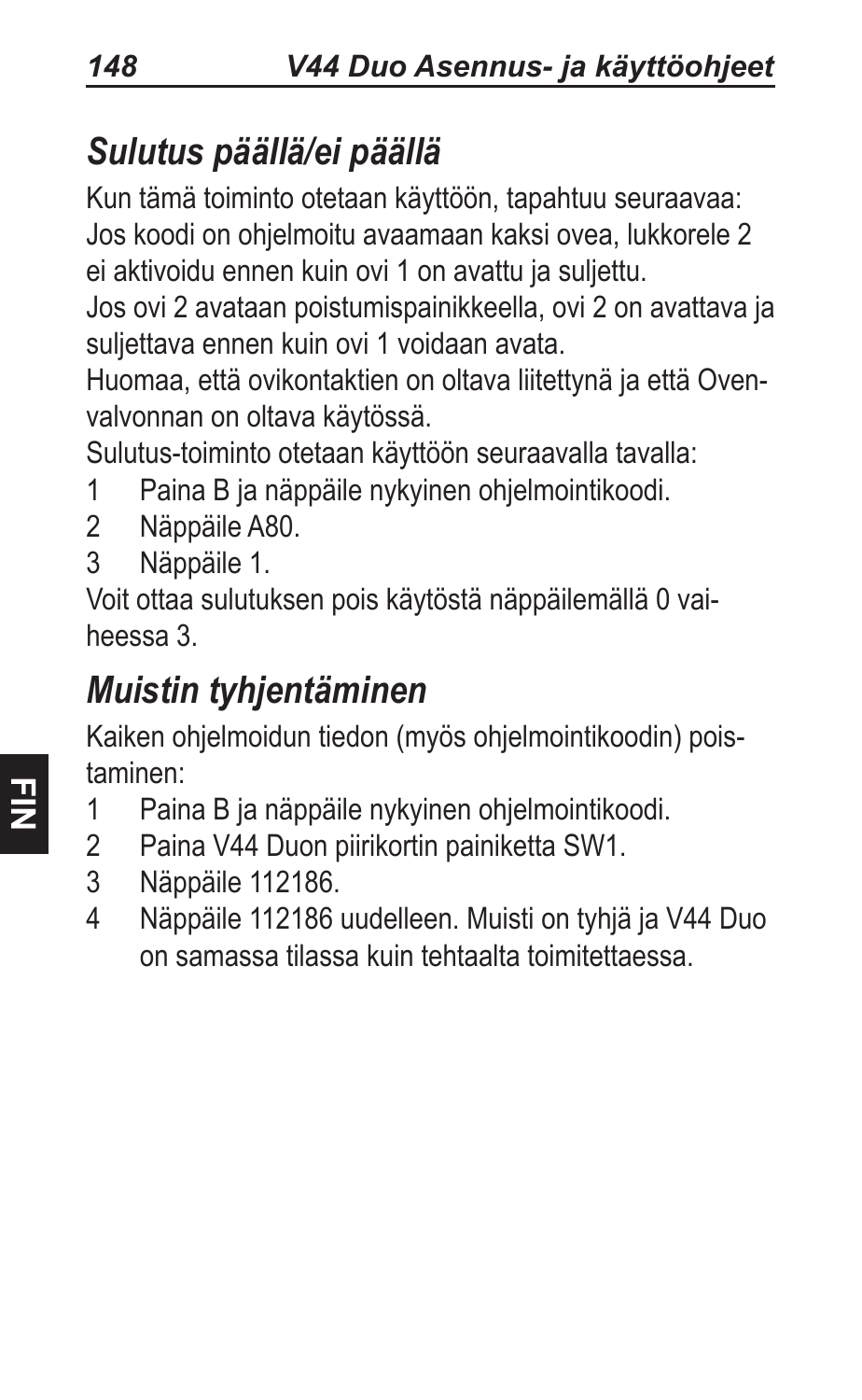# *V44 Duon käyttäminen*

### *Oven avaaminen*

Lukko avataan näppäilemällä 4- tai 6-numeroinen koodi lukon näppäimistöllä.

V44 Duo lukkiutuu 12 virheellisen näppäily-yrityksen jälkeen. Lukituksen saa purettua näppäilemällä oikean koodin kaksi kertaa peräkkäin.

## *Lukon avaaminen pysyvästi*

Lukon saa avattua pysyvästi seuraavalla tavalla:

- 1 Paina B.
- 2 Anna oikea koodi.<br>3 Nännäile 1
- Näppäile 1

Lukko on auki (vihreä merkkivalo palaa). Kun haluat lukita oven uudelleen, paina 0 kohdassa 3.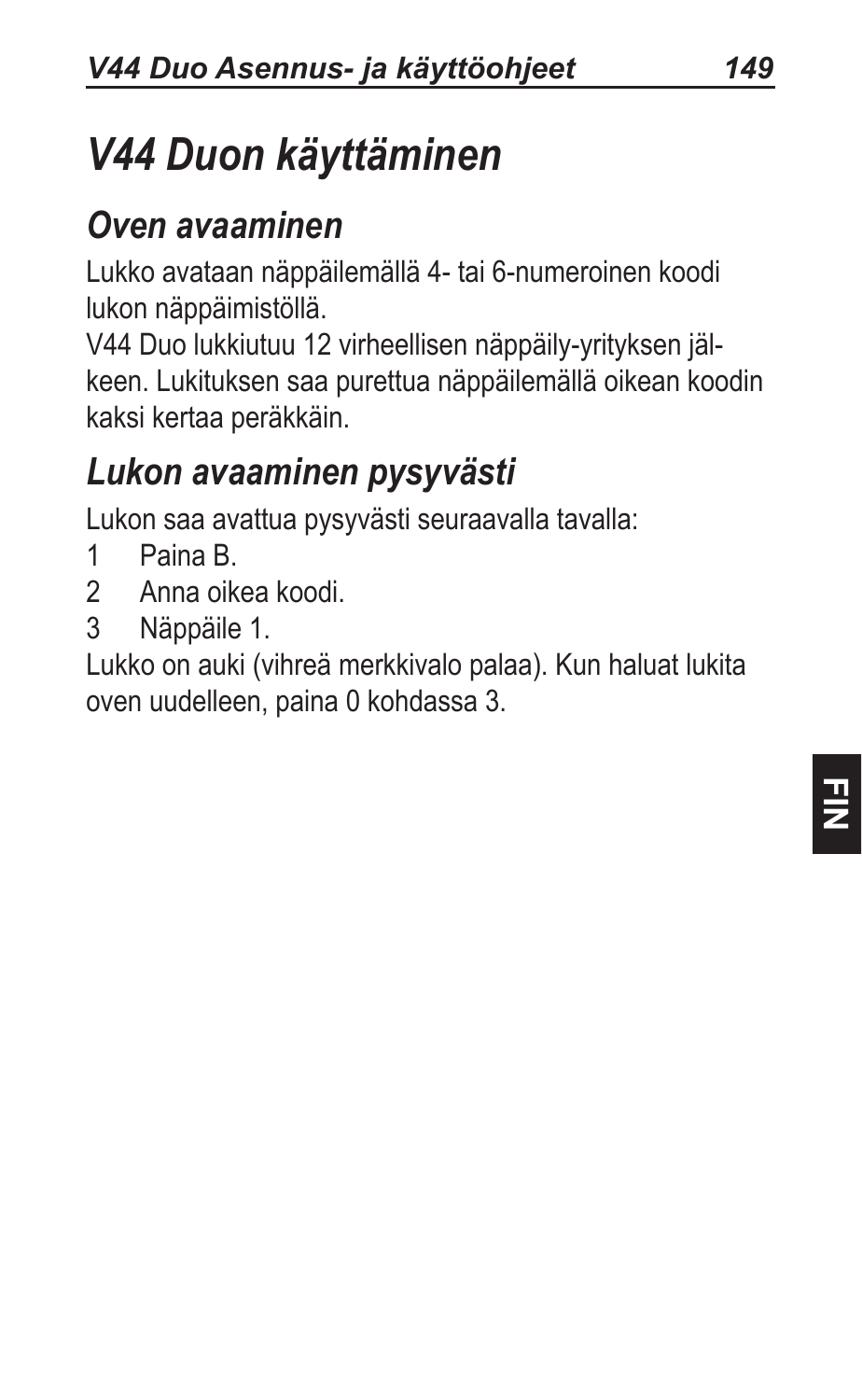# *Aukaisu uhattuna –koodin näppäily*

Hätätilanteessa voi näppäillä koodin, joka laukaisee hälytyksen:

Näppäile tavallinen avauskoodi, mutta lisää viimeiseen numeroon 1.

**Esimerkki 1:** Jos avauskoodi on 1234, näppäile 1235. **Esimerkki 2:** Jos koodi on 1239, näppäile 1230.

Kun näppäilet aukaisu uhattuna -koodin, ovi avautuu ja hälytyslähtö aktivoituu samalla. Se on aktiivinen, kunnes palautat sen siirtymällä ohjelmointitilaan.

**FIN**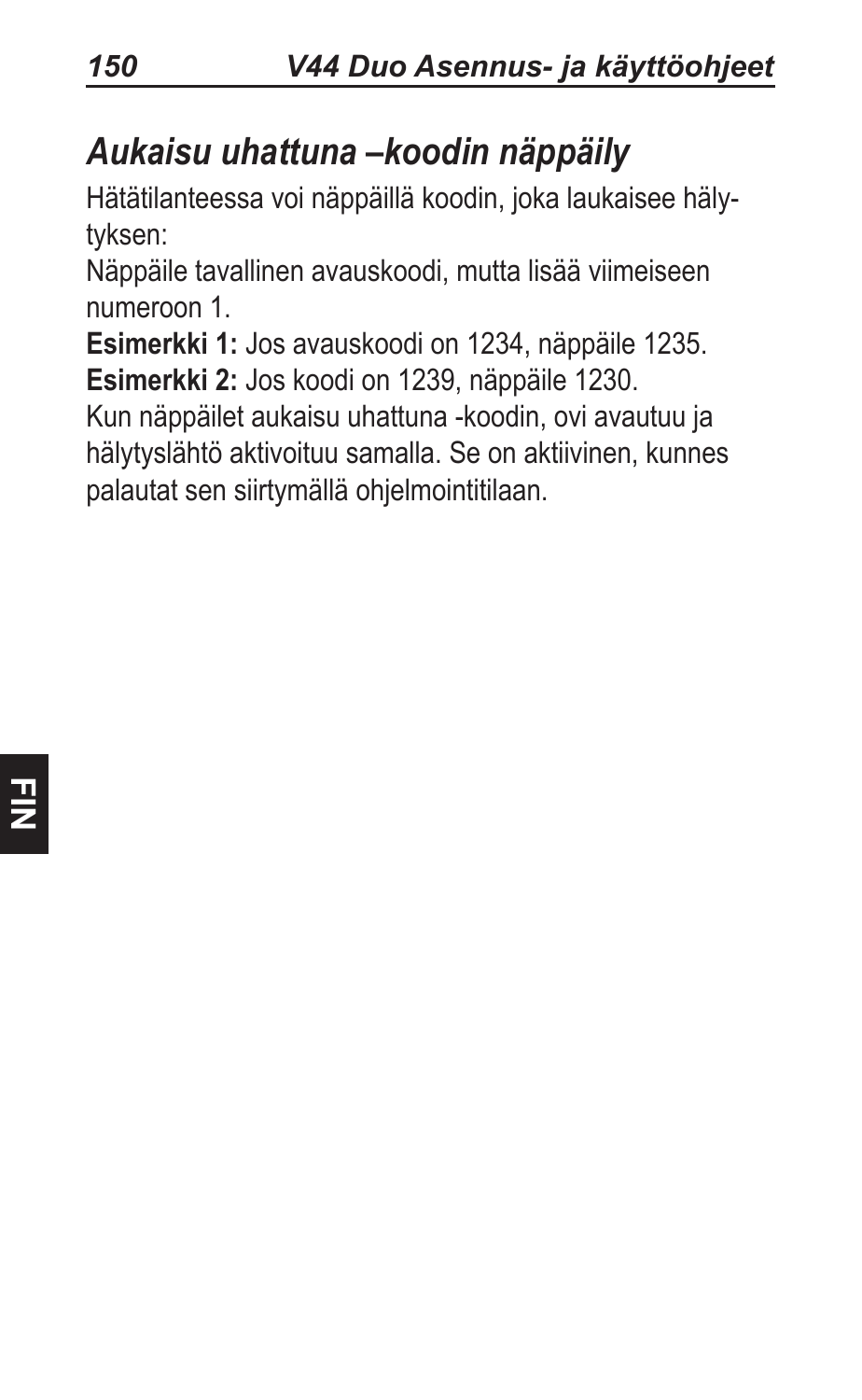# *Tekniset tiedot*

| Jännitesyöttö:                                      | 8-24 V AC, 10-35<br>V DC          |
|-----------------------------------------------------|-----------------------------------|
| Virrankulutus:                                      | 75 mA                             |
| Releen koskettimien enim-<br>mäiskuorma:            | 2 A 28 V DC                       |
| Mitat $(K \times L \times S)$ mm:                   | 140x80x40                         |
| Suositeltu asennuskor-<br>keus:                     | 1200-1400 mm maasta<br>alareunaan |
| Seinään upotettaessa tarvitaan lisäksi uppoasennus- |                                   |

kotelo BB3.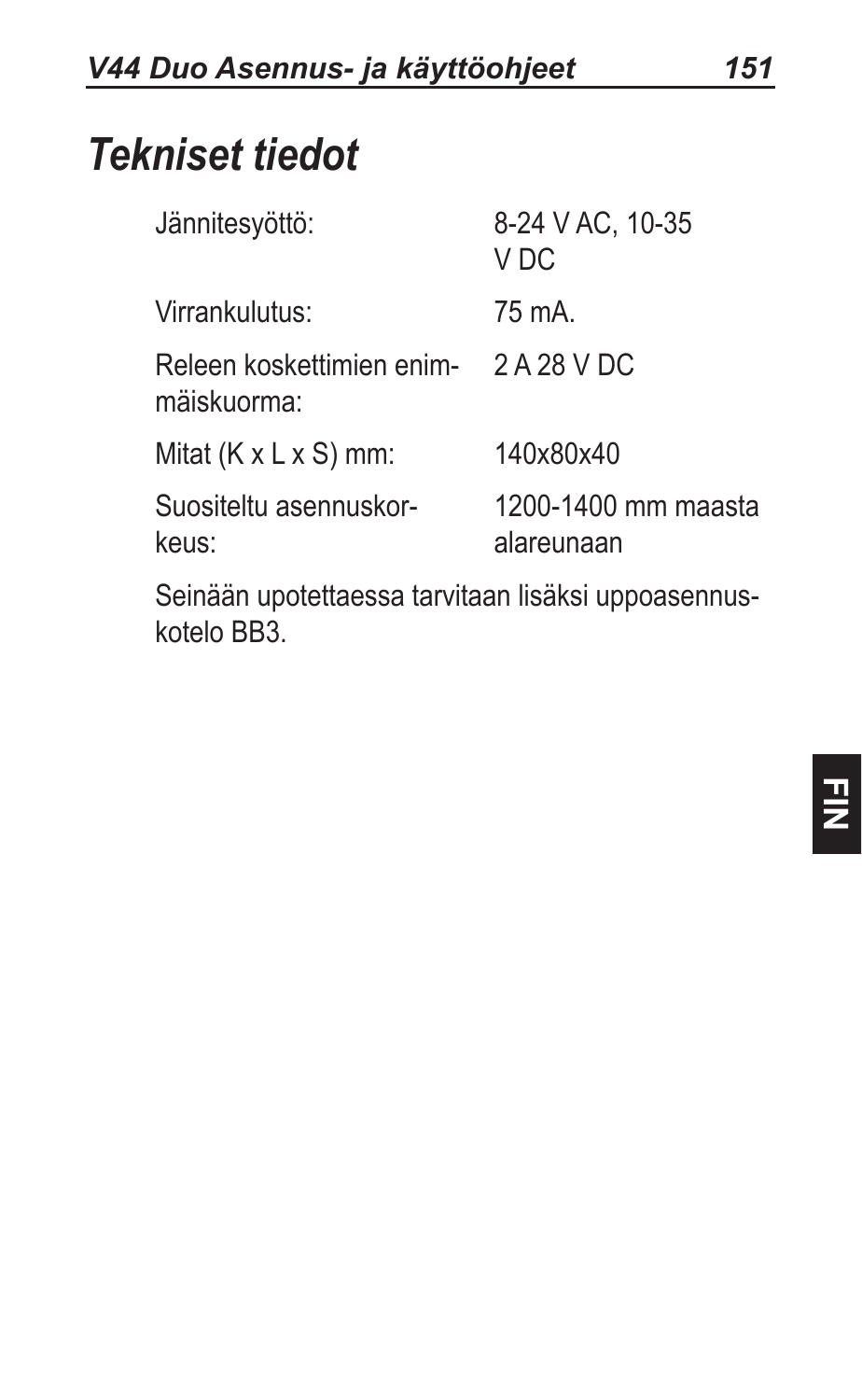Aloita aina painamalla B ja antamalla ohjelmointikoodi. Poistu: Paina B<br>Toiminto – Vaihe 2 – Vaihe 3 – Vaihe 4 – Valitse reletativo – Vaihe 6<br>Ohjelmoi | Näppäile | vaihe 2 – Vaihe 3 – Vaites aikaoh – Valitse reletativo | S Poistu: Paina B **Poistu:** Paina B takaisin ohjel-(takaisin ohjel**koodi**: Jatka vaiheesta 2. mointitilaan). mointitilaan). vaiheesta 2. **Seuraava**  Ks. yllä Näppäile 0 Näppäile 0 Ks. yllä Valitse relelähtö 0 = molemmat Näppäile 0  $2$  = rele  $2$  $1 =$  rele 1 Näppäile vanha Näppäile Valitse aikaoh- jausryhmä eodi jausryhmä eodi jausryhmä ryhmä 1 = ei mikään 1 = ei mikään 1 = ei mikään 1 = ei mikään 1 = ei mikään 1 = ei mikään 1 = ei mikään 1 = ryhmä 1 =  $2 =$  ryhmä 2 Näppäile 0 (kahdesti) Ks. yllä Näppäile 0000 (00) Näppäile Muuta Näppäile Näppäile vanha<br>avaus- A22 koodi.4-numeroi-<br>koodia nen koodi: Näp-Ks. yllä Näppäile A22 Poista avauskoodi

#### *Ohjelmoinnin tiivistelmä*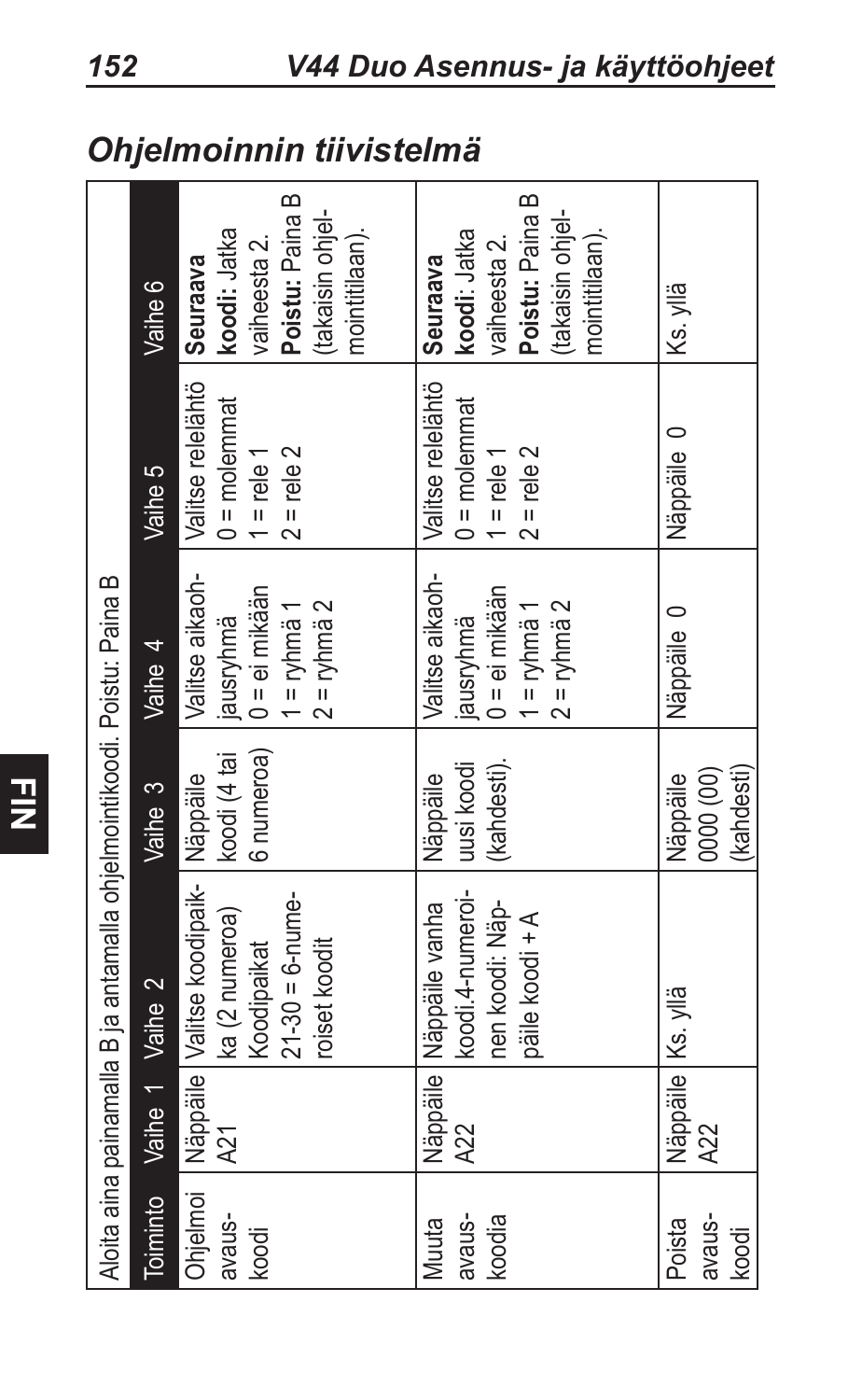|                                       |                        | Börja alltid med att trycka B och ange programmeringskoden. Avbryta: Tryck B. |                                       |         |         |
|---------------------------------------|------------------------|-------------------------------------------------------------------------------|---------------------------------------|---------|---------|
| Toiminto                              | Vaihe 1                | Vaihe 2                                                                       | Vaihe 3                               | Vaihe 4 | Vaihe 5 |
| Muuta avautumisaikaa Näppäile         | A28                    | Näppäile sekunnit (01 99)                                                     | relelähtö (0, 1<br>Näppäile<br>tai2)  |         |         |
| Muuta oven aukipidon<br>varoitusaikaa | Näppäile<br><b>A29</b> | Näppäile sekunnit (01 99)                                                     | relelähtö (0, 1<br>Näppäile<br>tail2  |         |         |
| Muuta ohjelmointi-<br>koodia          | Näppäile<br><b>A27</b> | Näppäile uusi koodi (6 numeroa)                                               | Näppäile uusi<br>koodi uudel-<br>leen |         |         |
| Taustavalo on/off                     | Näppäile<br>A60        | $0 = 0$<br>ອົ<br>"                                                            |                                       |         |         |
| Summeri on/off                        | Näppäile<br>A65        | $0 = \bigcirc$<br>$\frac{5}{1}$                                               |                                       |         |         |
| Ovenvalvonta on/off                   | Näppäile<br>A67        | $0 = \bigcirc$<br><u>န</u>                                                    |                                       |         |         |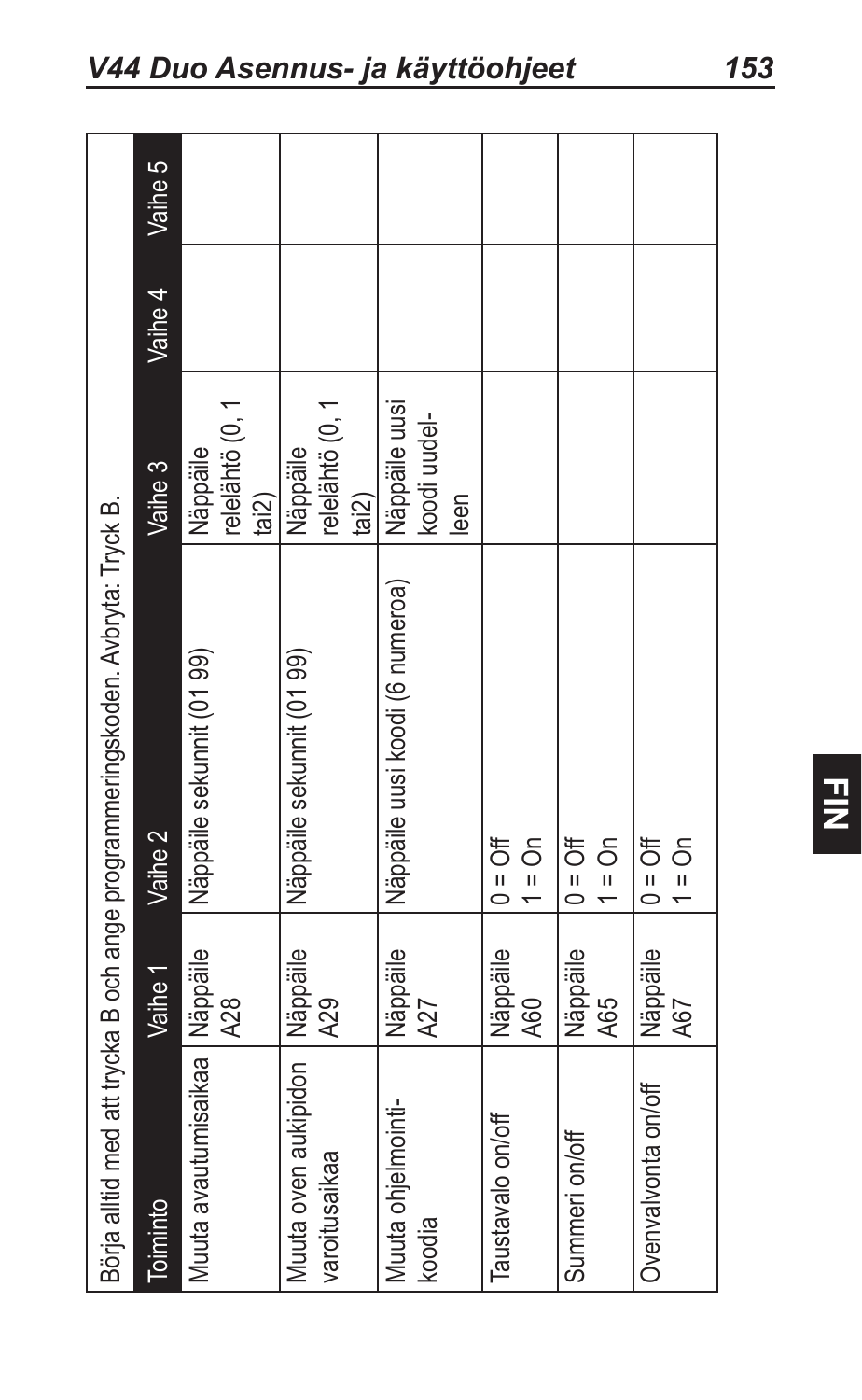| <b>Funktion</b>                    | Vaihe 1                | Vaihe <sub>2</sub>                                                                       | Vaihe 3                       | Vaihe 4                         | he 5<br>yai- |
|------------------------------------|------------------------|------------------------------------------------------------------------------------------|-------------------------------|---------------------------------|--------------|
| <b>Hälytys/aukaisu</b><br>uhattuna | Näppäile<br>A69        | 1 = aukaisu uhattuna<br>aukaisu uhattuna ei<br>0 = hälytys päällä,<br>päällä, hälytys ei |                               |                                 |              |
| Viive on/off                       | Näppäile<br>80         | $0 = \bigcirc$<br>$1 = 0n$                                                               |                               |                                 |              |
| Lukko pysyvästi auki<br>$-$ on/off | Näppäile<br>A81        | $0 = Off$<br>$1 = 0n$                                                                    | Syötä rele-lähtö<br>(0, 1, 2) |                                 |              |
| Tyhjennä muisti                    | Avaa V44<br><b>Buo</b> | Paina SW1 piiri-<br>kortilla                                                             | Näppäile<br>112186            | uudelleen<br>Näppäile<br>112186 |              |

**FIN**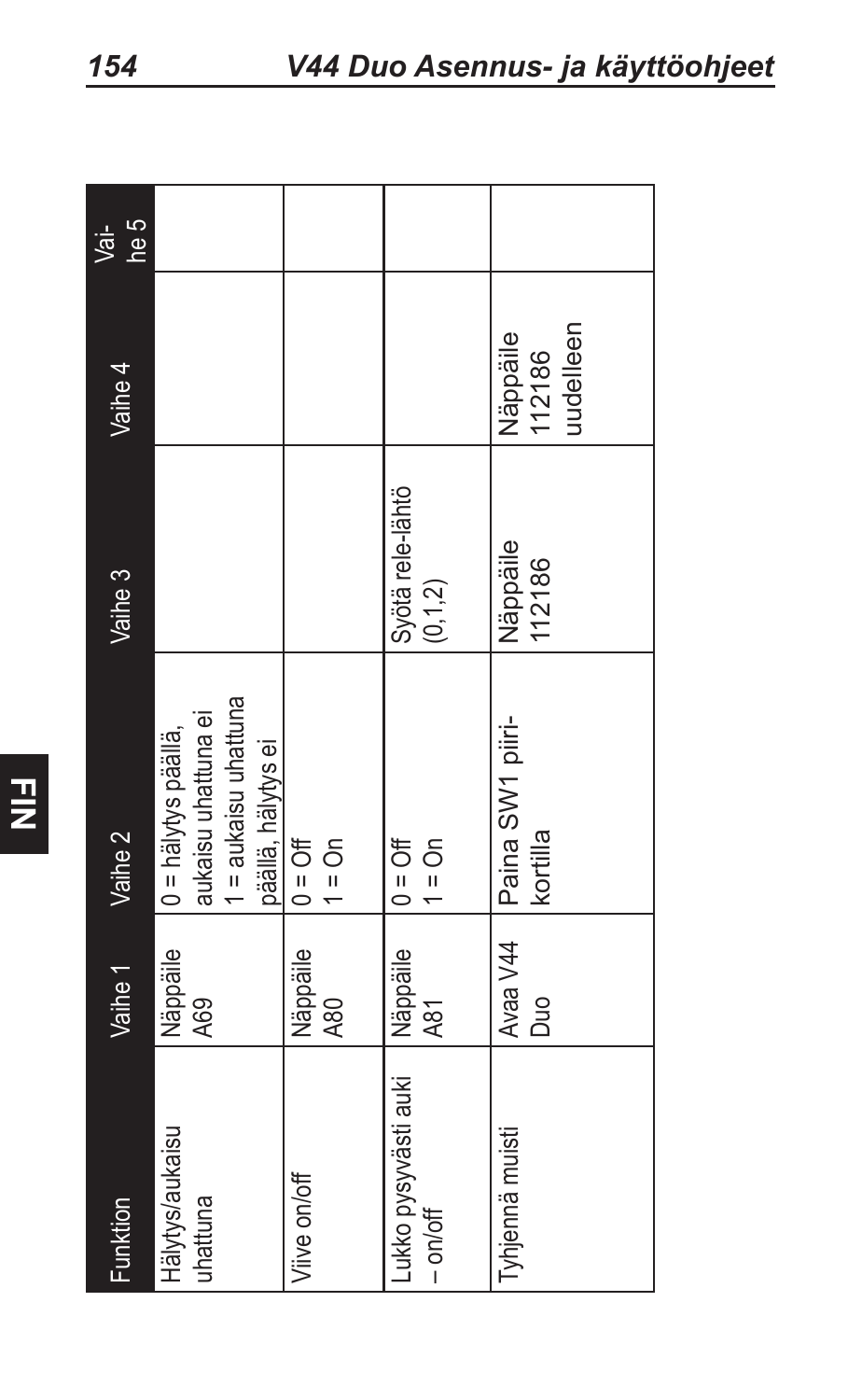#### Norsk

Tekniske spesifikasjoner og tilgjengelighet kan endres uten forvarsel. © Copyright Vanderbilt International (IRL) Ltd.

Vi forbeholder oss alle rettigheter i forbindelse med dette dokumentet og det aktuelle emnet. Når mottakeren tar imot dette dokumentet, godtar han/hun disse rettighetene og forplikter seg til å ikke publisere dokumentet eller det aktuelle emnet i sin helhet eller delvis, ikke gjøre det tilgjengelige for noen tredjepart uten uttrykkelig, skriftlig tillatelse innhentet på forhånd, og ikke bruke det til andre formål enn det som var formålet med leveringen.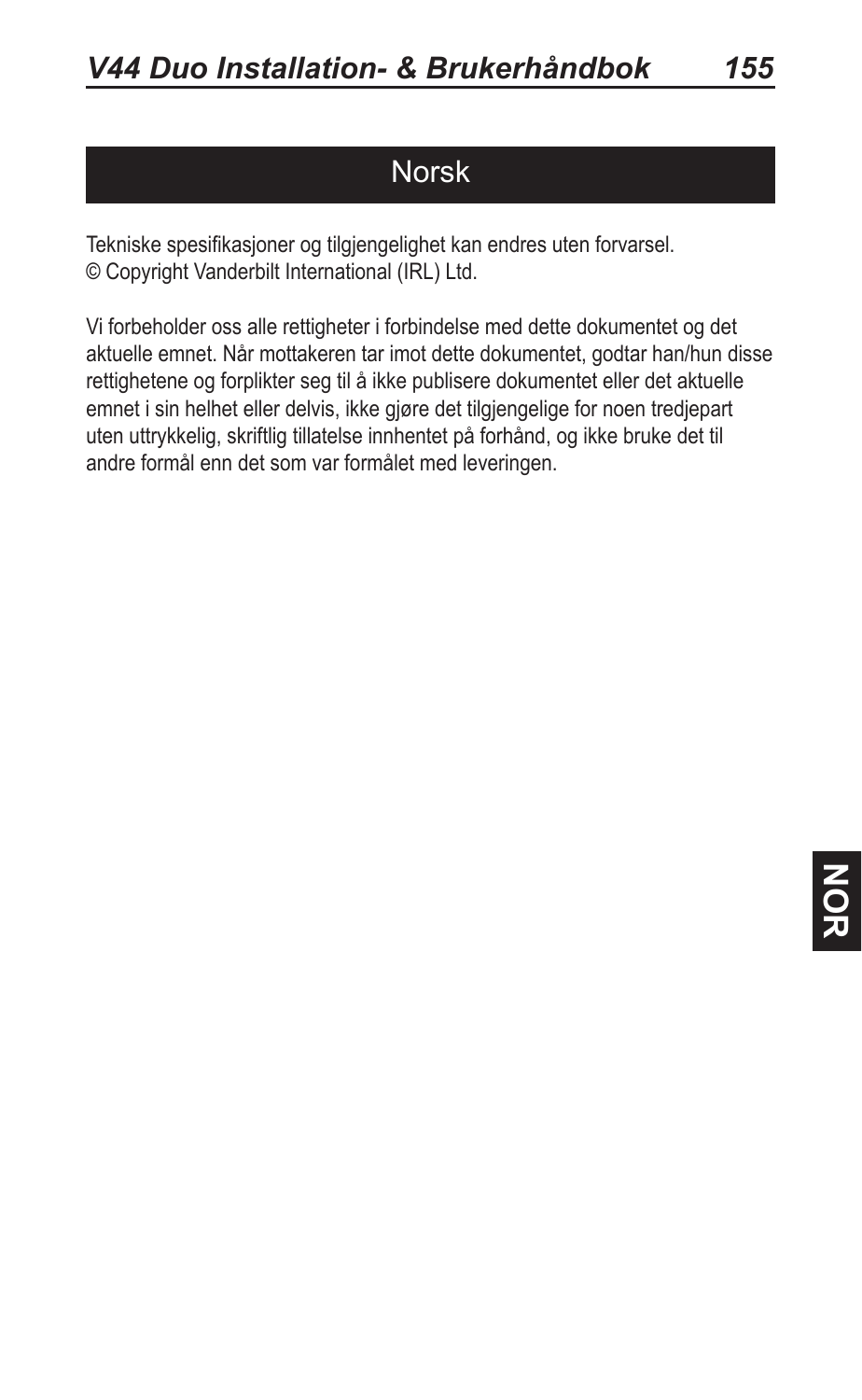# **Innhold**

| Generelt om V44 Duo  157                   |  |
|--------------------------------------------|--|
|                                            |  |
| Velg selv når kodene skal være gyldige 157 |  |
|                                            |  |
|                                            |  |
|                                            |  |
|                                            |  |
|                                            |  |
|                                            |  |
|                                            |  |
|                                            |  |
|                                            |  |
|                                            |  |
|                                            |  |
|                                            |  |
| Programmeringskommando 163                 |  |
|                                            |  |
|                                            |  |
|                                            |  |
|                                            |  |
|                                            |  |
|                                            |  |
|                                            |  |
|                                            |  |
|                                            |  |
|                                            |  |
|                                            |  |
|                                            |  |
| Daglig bruk av V44 Duo  174                |  |
|                                            |  |
|                                            |  |
|                                            |  |
|                                            |  |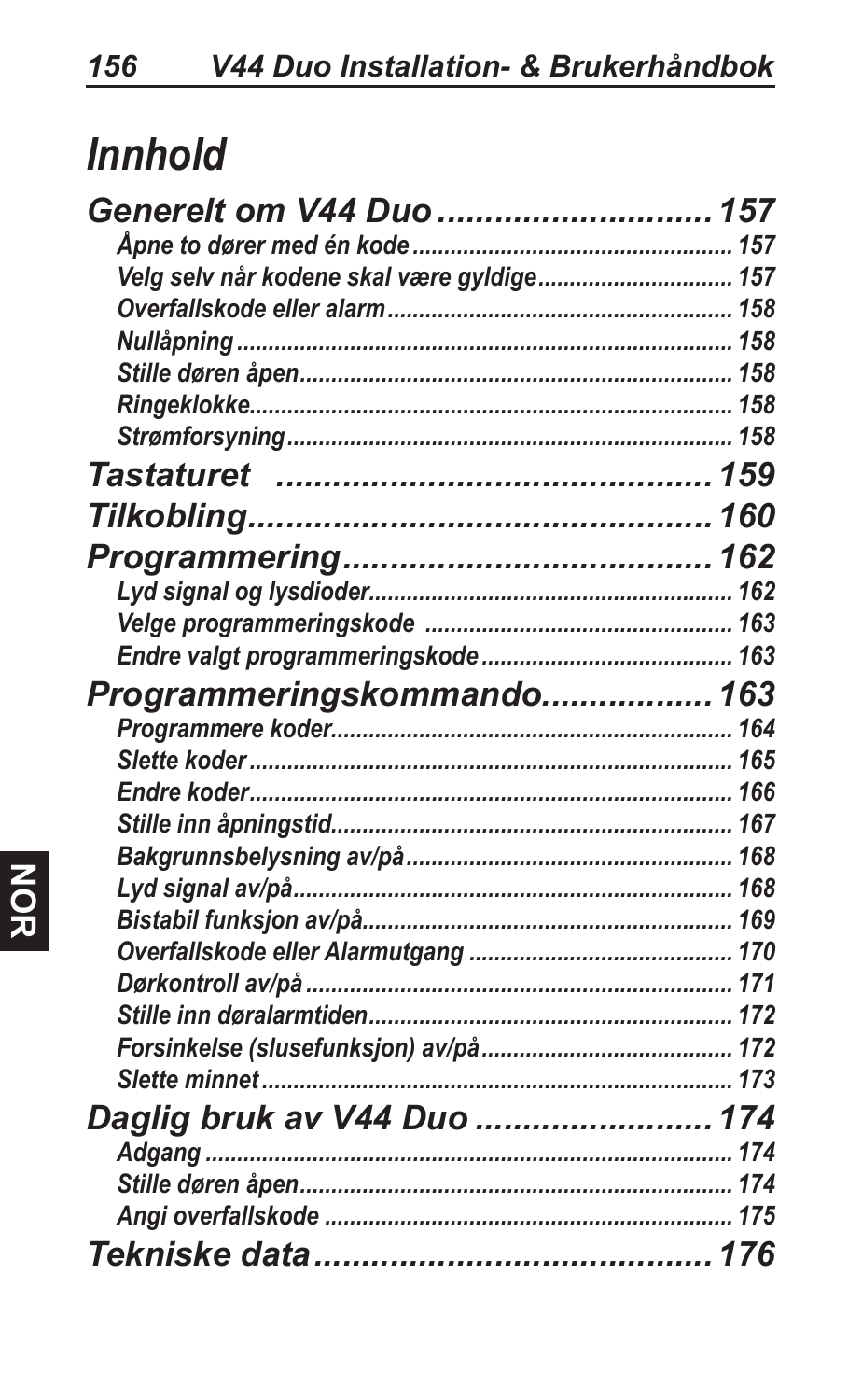## <span id="page-156-0"></span>*Generelt om V44 Duo*

V44 Duo er en kompakt kodelås med to reléutganger. V44 Duo kan styre inntil to dører, eller én dør og en annen valgfri funksjon, f.eks. skru på lyset. For passering brukes det en fire- eller sekssifret kode, og all programmering skjer fra kodelåsens tastatur.

#### *Åpne to dører med én kode*

Rent praktisk medfører to reléutganger muligheten til å aktivere to funksjoner samtidig med én korrekt kode. Koden kan f.eks. låse opp døren, og samtidig skru på lyset.

En annen tilpasning er å koble kodelåsen til to dører. Én kode kan da programmeres slik at den åpner begge dørene, mens en annen bare åpner en av dem.

Dersom koden skal åpne begge dørene, kan man også stille V44 Duo inn slik at den andre døren ikke åpnes før den første er blitt åpnet og lukket, såkalt slusefunksjon.

For hver kode kan man velge om relé 1, 2 eller begge skal aktiveres.

#### *Velg selv når kodene skal være gyldige*

V44 Duo gir muligheten til å tidsstyre kodene via et eksternt tidsur. Visse koder, f.eks. postbudets, skal kanskje bare fungere en viss tid av døgnet, mens beboerne skal kunne komme inn døgnet rundt.

Dersom man kobler to tidsur til V44 Duo, kan man arbeide med tre ulike tidssoner for tidsstyring av kodene. En som reguleres av tidsur 1, en annen av tidsur 2 og en som gjelder døgnet rundt (ingen tidsstyring).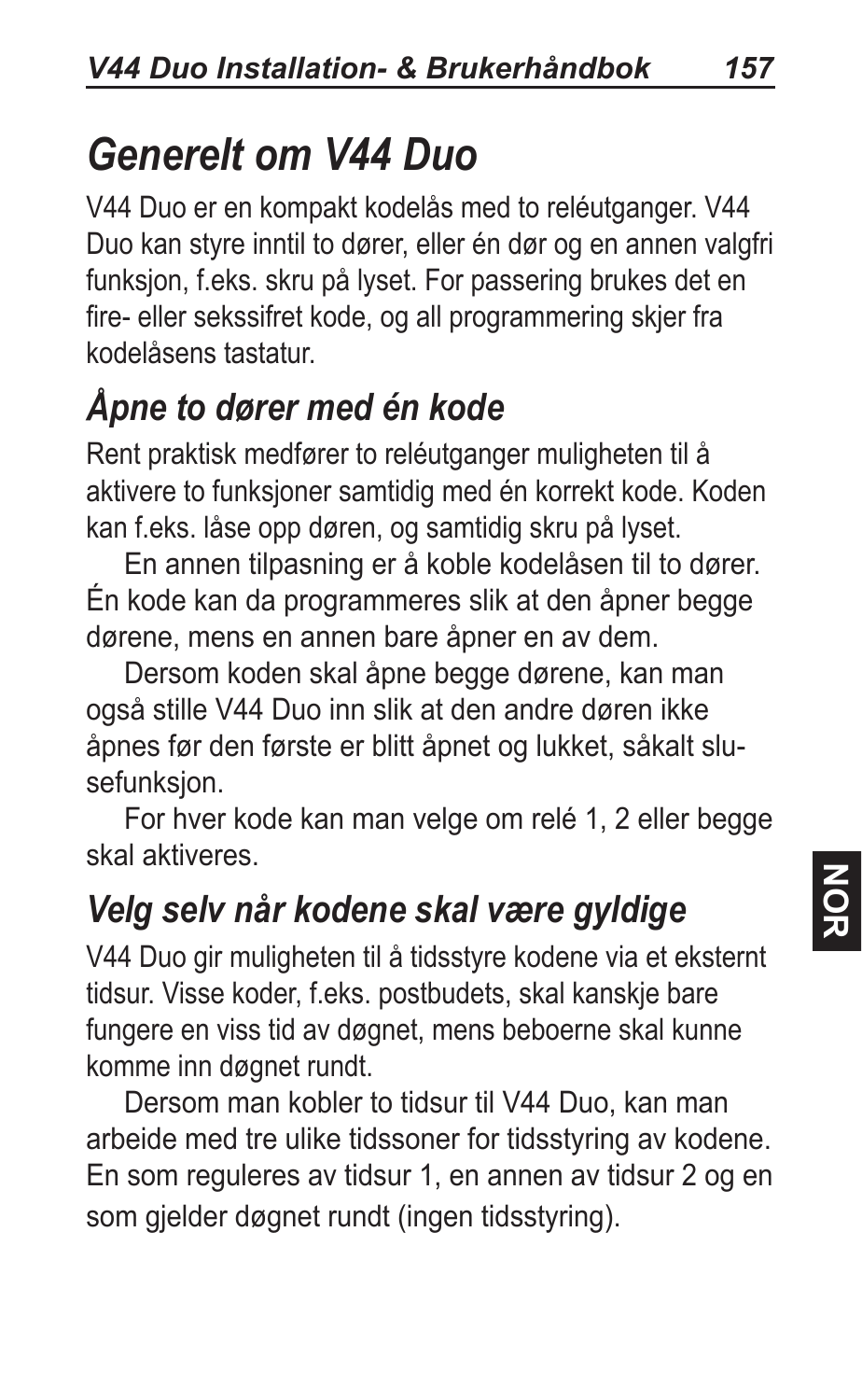# *Overfallskode eller alarm*

V44 Duo er utstyrt med en utgang som aktiveres i ett av følgende tilfeller:

• Når en passerende angir en såkalt overfallskode ELLER

• Når døralarmtiden går ut, eller om døren brytes opp. Man velger selv hvilket av de to alternativene som benyttes. Senere, hvis man ønsker, kan man koble f.eks. innbruddsalarmen til utgangen.

# *Nullåpning*

Dersom man ønsker å gjøre det enkelt for personer å komme inn døren, f.eks. i kontortiden, kan man koble til en ekstern bryter. Ved hjelp av den kan man slå på/av muligheten til å åpne døren ved kun å trykke null (0) på tastaturet. Merk at dette kun kan gjøres for reléutgang 1.

# *Stille døren åpen*

Hvis bistabil funksjon er aktivert, låses døren opp med en kode, og døren forblir åpen til en ny kode tastes (se avsnittet Bistabil funksjon av/på).

# NO<br>RO<br>R

# *Ringeklokke*

Det er også mulig å koble til en ringeklokke til V44 Duo. Besøkende trykker da på knappen merket med en ringeklokke (%) på kodelåsen.

# *Strømforsyning*

Kontroller at strømforsyningen er stabil og innenfor verdiene for enhetens anbefalte spenning. Bruk UPS (uninterrupted power supply) til å sikre kontinuerlig bruk av enheten ved brudd på hovedstrømforsyningen.

<span id="page-157-0"></span>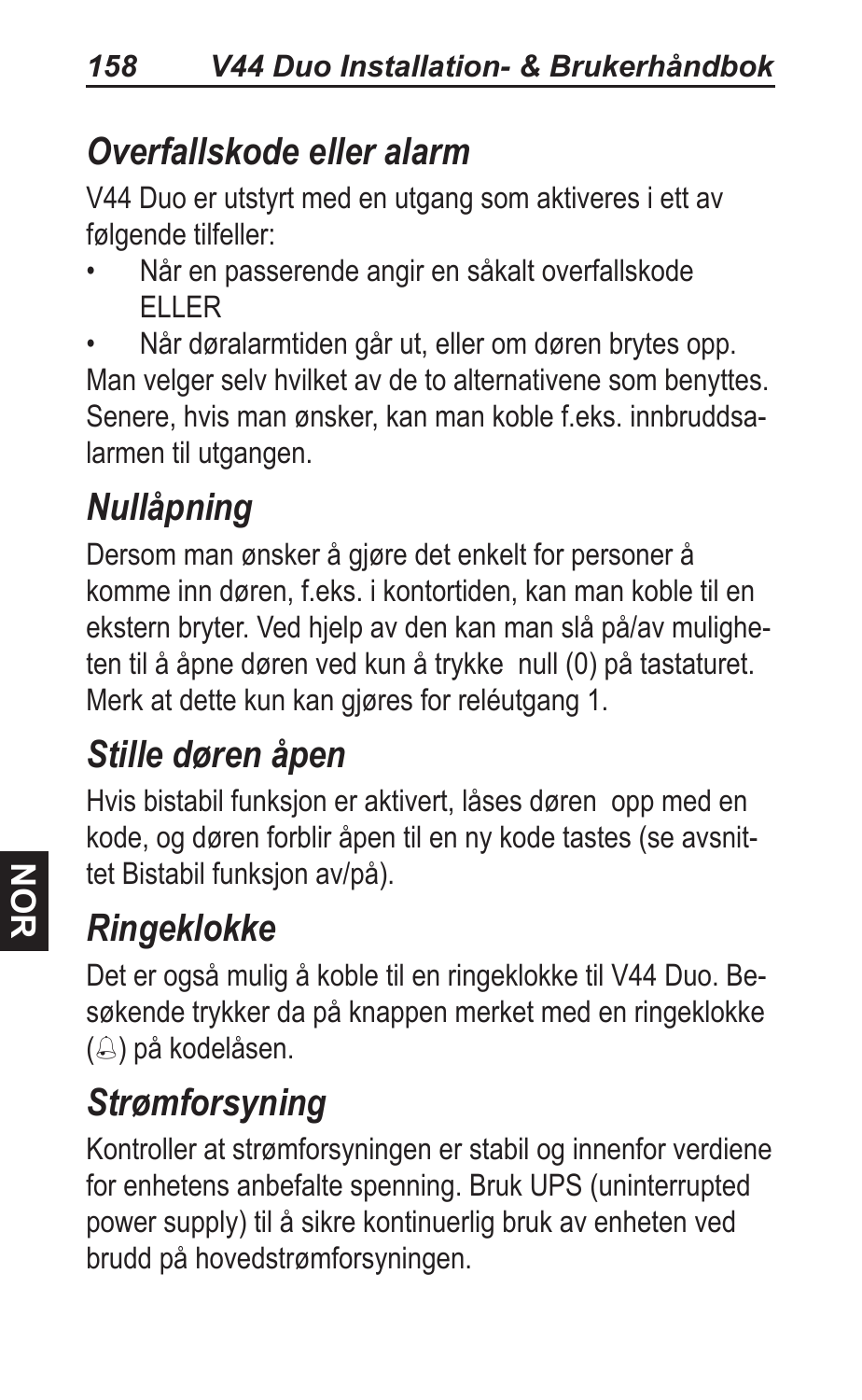## <span id="page-158-0"></span>*Tastaturet*

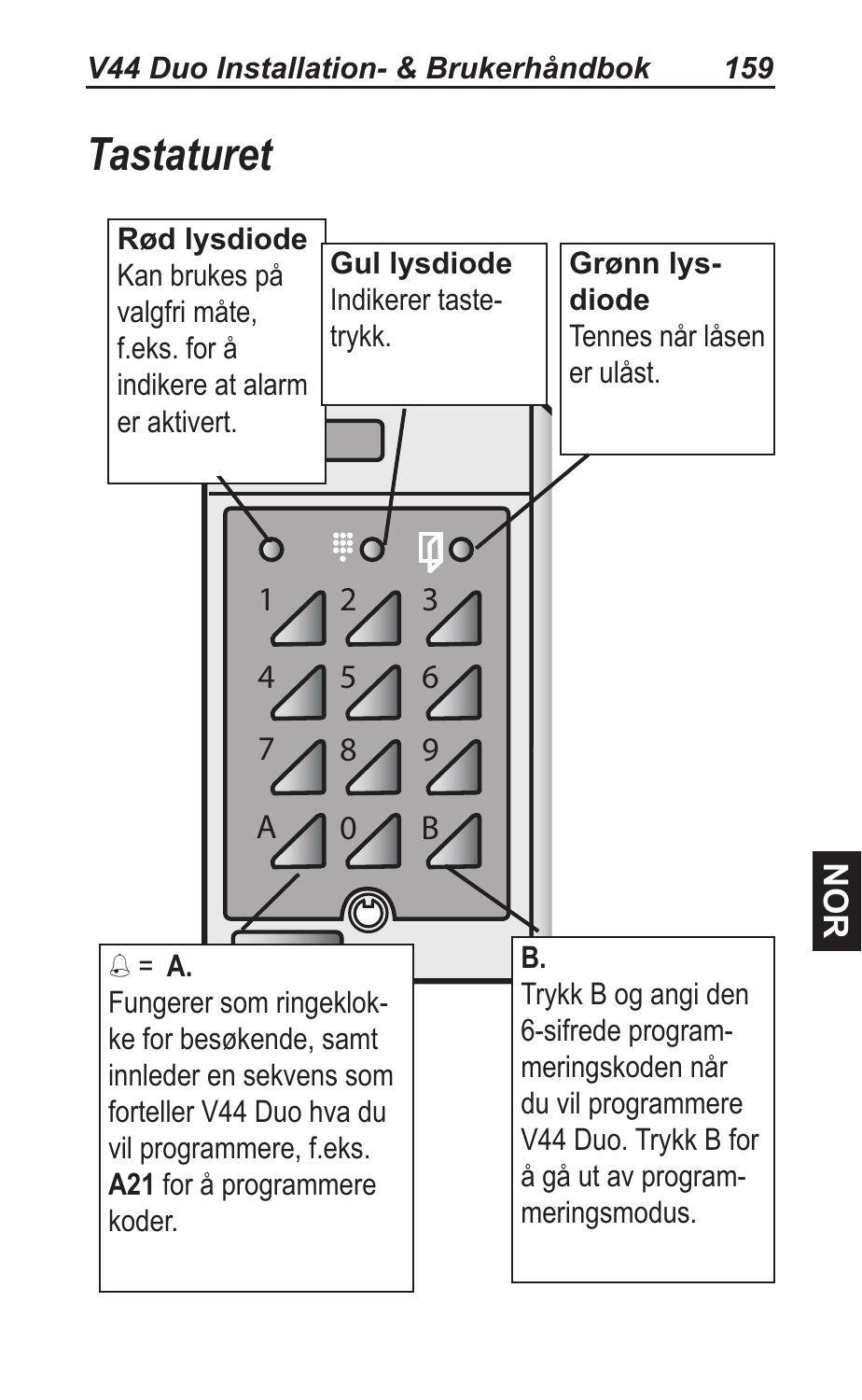# <span id="page-159-0"></span>*Tilkobling*

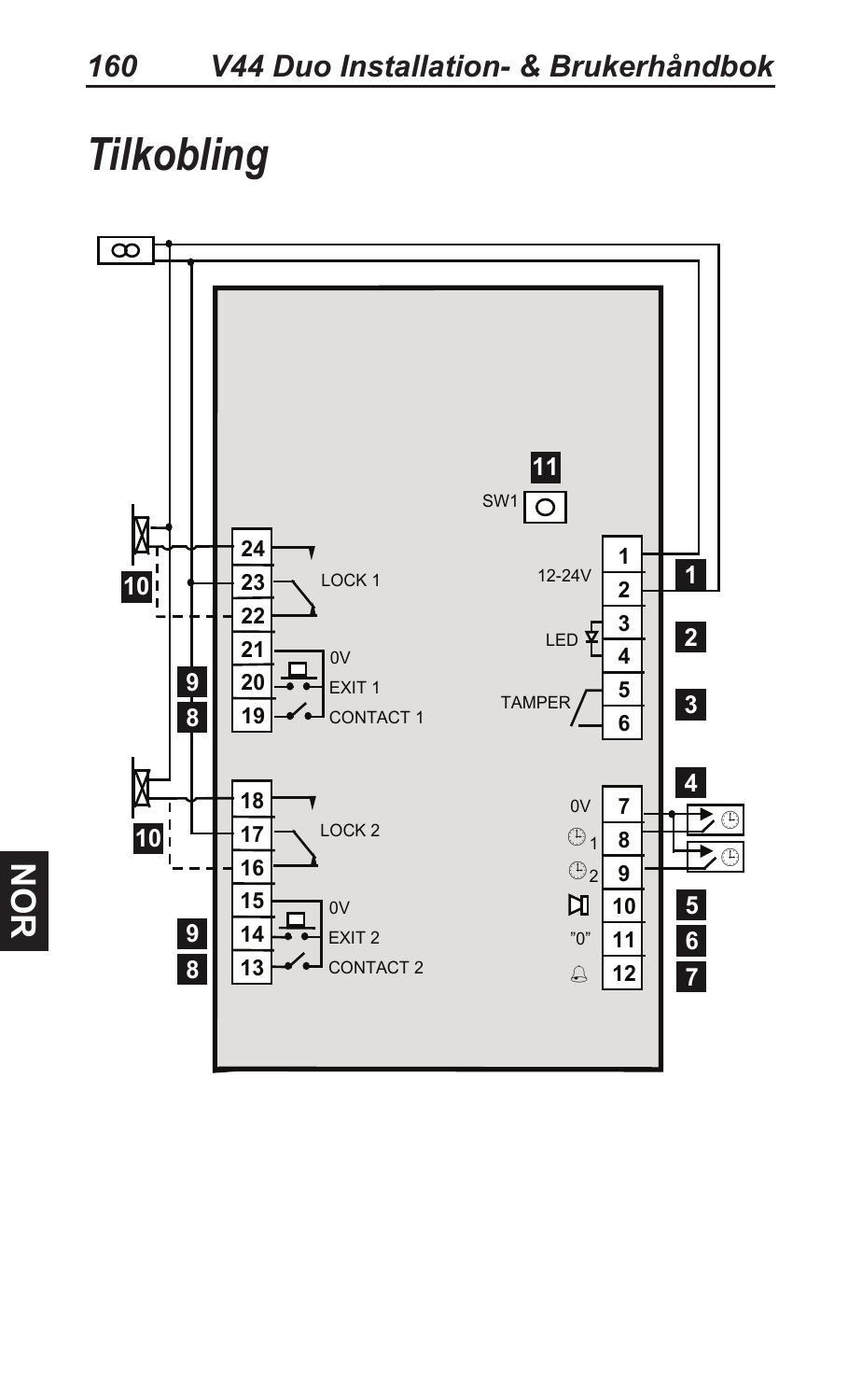| 1              | Driftsspenning, kobling nr. 1 $(+)$ og 2. 12-24 V. **)                                                                             |
|----------------|------------------------------------------------------------------------------------------------------------------------------------|
| $\overline{2}$ | Inngang for ekstra lysdiode (rød), kobling nr. 3 og 4.<br>10-35 V DC. **)                                                          |
| 3              | Sabotasjekontakt, kobling nr. 5 og 6. Normalt lukket<br>ved lukket kapsling. **)                                                   |
| 4              | Tidsstyring fra eksternt tidsur. *)<br>Inngang 1: Sluttet kobling nr. 8 og 7.<br>Inngang 2: Sluttet kobling nr. 9 og 7.            |
| 5              | Utgang for alarm eller overfallskode. Bruk E7-relé.<br>Kobles inn mellom kobling nr. 10 og $1(+)$ . **)                            |
| 6              | Kontakt for (0) null-åpning. Sluttet kontakt nr. 11 og<br>$7.*)$                                                                   |
| 7              | Ringeklokke utgang for aktivering av lyd signaler eller<br>lignende. Bruk E7-relé. Kobles inn mellom kobling<br>nr. 12 og 1(+). *) |
| 8              | Inngang for dørkontakter. Kontakten sluttes når<br>døren er stengt. Kobling nr. 13 og 15 (henholdsvis<br>19 og 21). *)             |
| 9              | Fjernåpningsknapp. Døren åpnes når kobling nr. 14<br>og 15 sluttes (henholdsvis 20 og 21). *)                                      |
| 10             | Elektrisk lås. Den stiplede linjen gjelder lås med<br>omvendt funksjon. **)                                                        |
| 11             | SW1 trykknapp. Brukes ved valg av passord og slet-<br>ting av minnet.                                                              |

- \*) Kabel < 3 m.
- \*\*) Kabel < 30 m.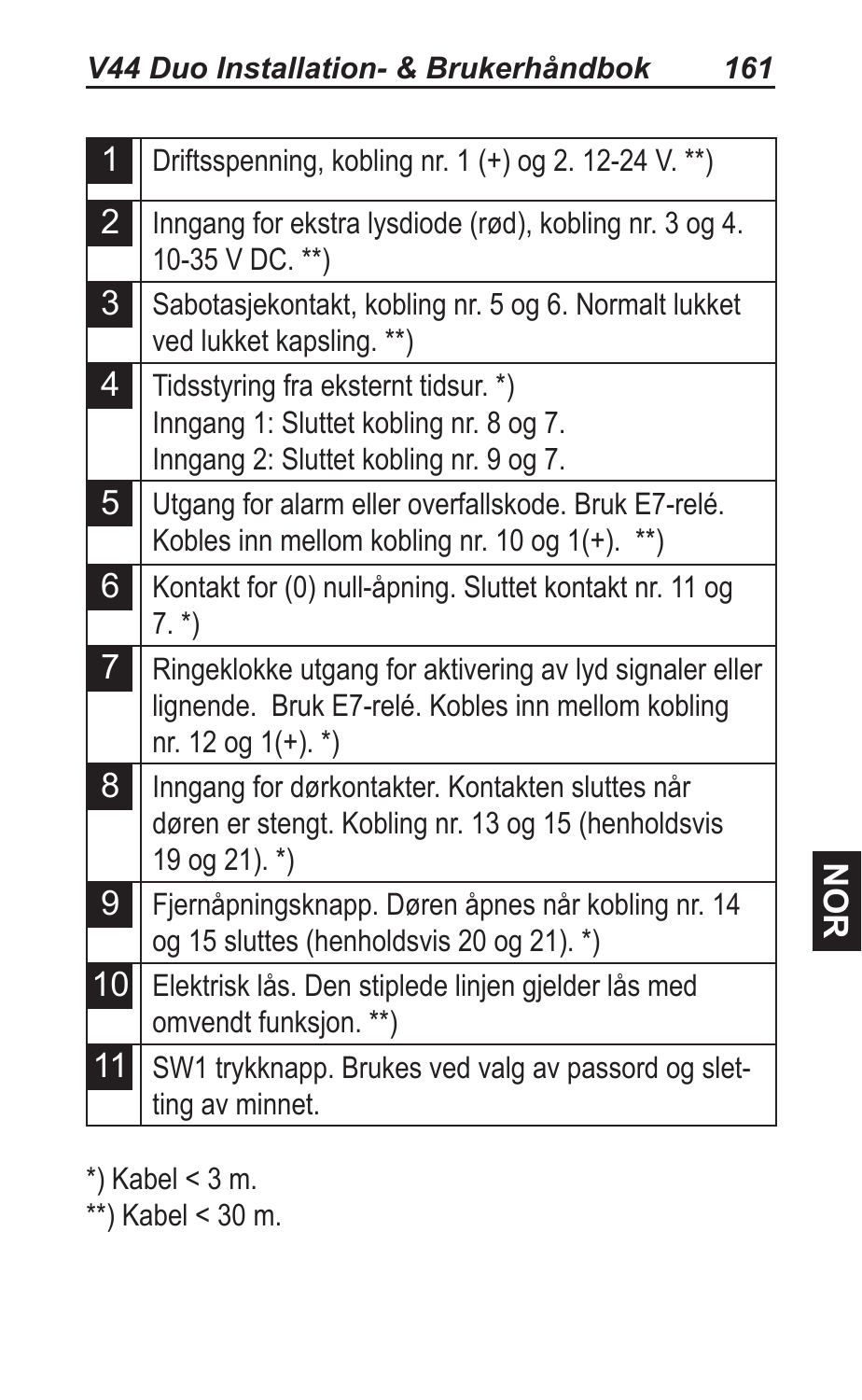# <span id="page-161-0"></span>*Programmering*

Før du begynner å programmere V44 Duo kan du være en god idé å notere hvilke koder du skal legge inn, hvilken tidsstyringsgruppe de skal høre til, samt hvilke reléutgang de skal styre. I slutten av håndboken vil du finne en mal for dette. Når du programmerer, kan du bruke listen samtidig som du følger instruksjonene.

# *Lyd signal og lysdioder*

Når du programmerer, vil du veiledes av lyd signaler og lysdioder.

**I programmeringsmodus før det er valgt funksjon**: Grønn og gul lysdiode blinker.

**Under programmering**: Gul lysdiode slukkes. Grønn lysdiode lyser.

**Korrekt instruksjon:** Bekreftes med et stigende signal som består av to raske tonestøt.

**Gal instruksjon:** Bekreftes med et fallende signal som består av to raske tonestøt.

*OBS!* Hvis du ikke trykker på en tast innen 20 sekunder når du befinner deg i programmeringsmodus, går kodelåsen tilbake til normalstilling.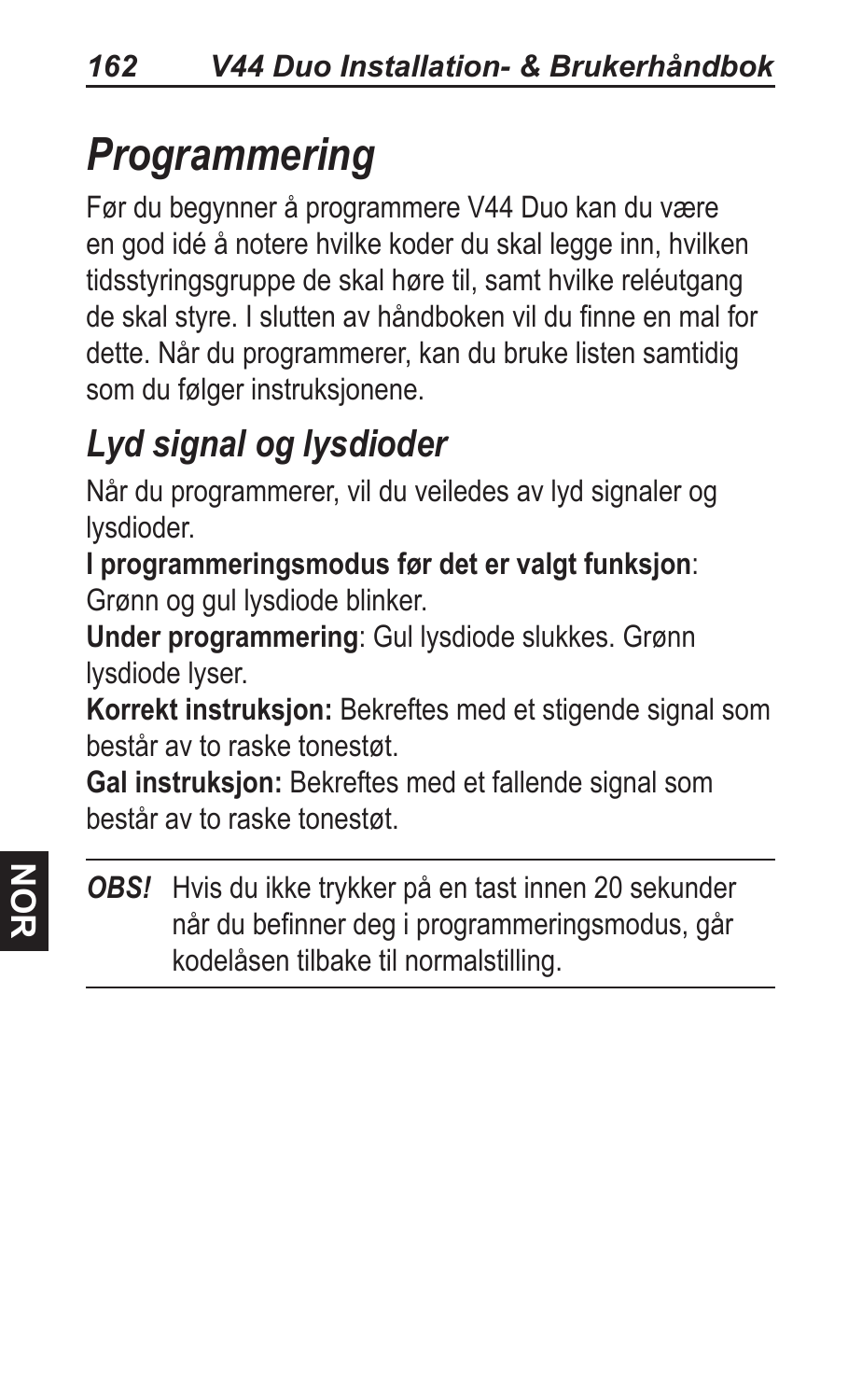#### <span id="page-162-0"></span>*Velge programmeringskode*

Det første du bør gjøre før du programmerer V44 Duo, er å velge en programmeringskode.

- 1 Trykk inn knappen SW1 på kodelåsens kretskort. Begge lysdiodene lyser vedvarende.
- 2 Angi en programmeringskode med 6 sifre. Nå kan du programmere kodelåsen.
- 3 Noter den nye programmeringskoden i listen lengst bak i håndboken.

### *Endre valgt programmeringskode*

- 1 Trykk B og angi den nåværende programmeringskoden.
- 2 Trykk A27.<br>3 Angi den n
- 3 Angi den nye programmeringskoden. Du vil nå høre en varseltone.
- 4 Angi den nye programmeringskoden en gang til.<br>5 Trykk B for å gå ut av programmeringsmodus.
- 5 Trykk B for å gå ut av programmeringsmodus.
- 6 Noter den nye programmeringskoden i listen lengst bak i håndboken.

# *Programmeringskommando*

Benytt alltid B + programmeringskode før kommando angis. Avslutt med B.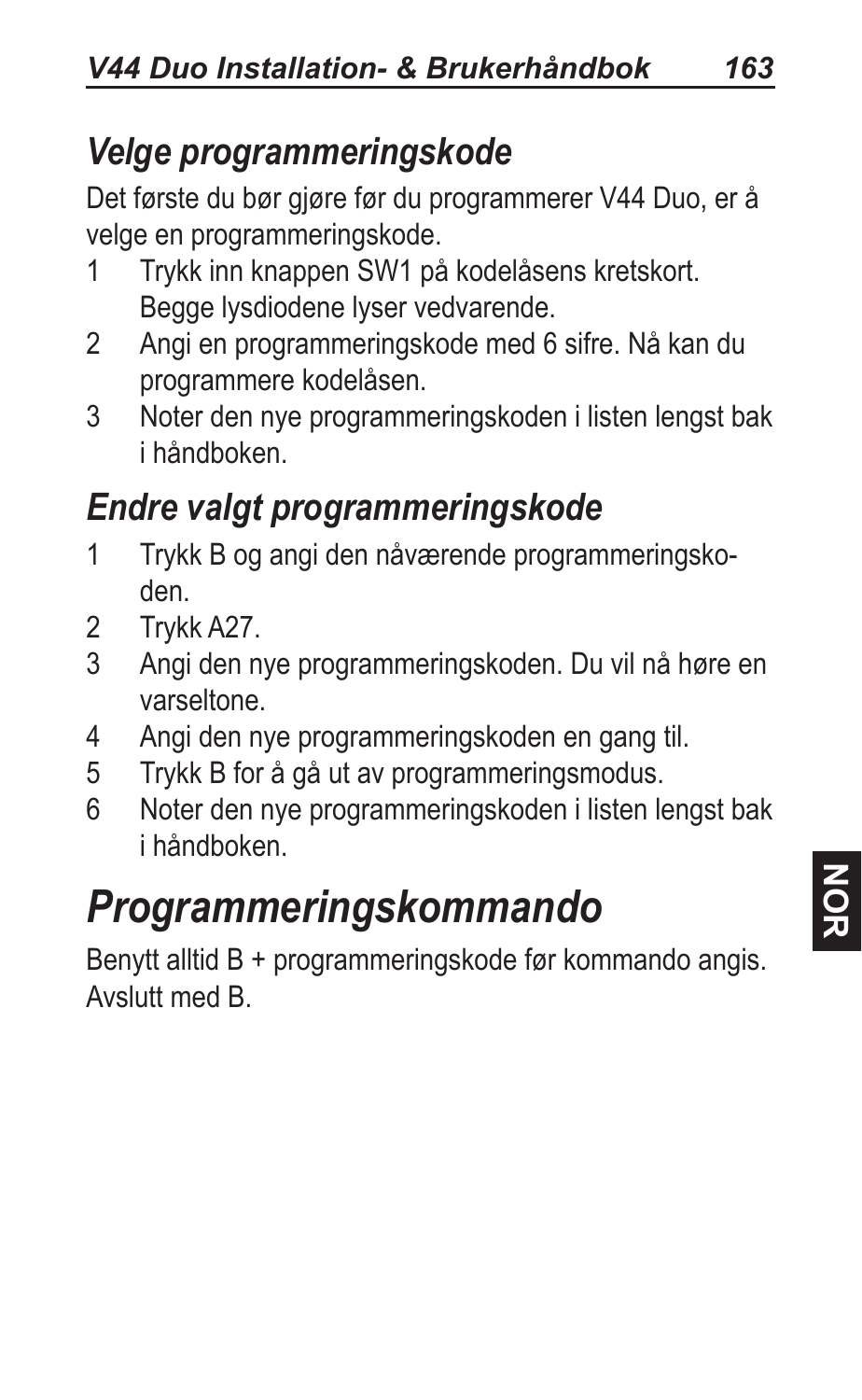## <span id="page-163-0"></span>*Programmere koder*

- 1 Trykk B og angi den nåværende programmeringskoden
- 2 Trykk A21.
- 3 Angi ønsket kodeplass med to sifre (01-30).
- 4 Angi passeringskoden for den plassen du har valgt (fire siffer for plass 01-20, eller seks siffer for plass 21-30). Obs! De fire første sifrene i en sekssifret kode må ikke være lik sifrene i en firesifret kode, og omvendt.
- 5 Angi om koden skal kunne kobles ut på visse tider fra et tidsur.
	- 0 = ingen tidsstyring
	- 1 = koden skal tidsstyres fra tidsur 1
	- 2 = koden skal tidsstyres fra tidsur 2
- 6 Angi hvilken reléutgang koden skal styre.
	- 0 = begge reléutgangene
	- 1 = reléutgang 1
	- 2 = reléutgang 2
- 7 Programmer neste kode ved å gå videre fra trinn 3, eller trykk B for å avslutte.

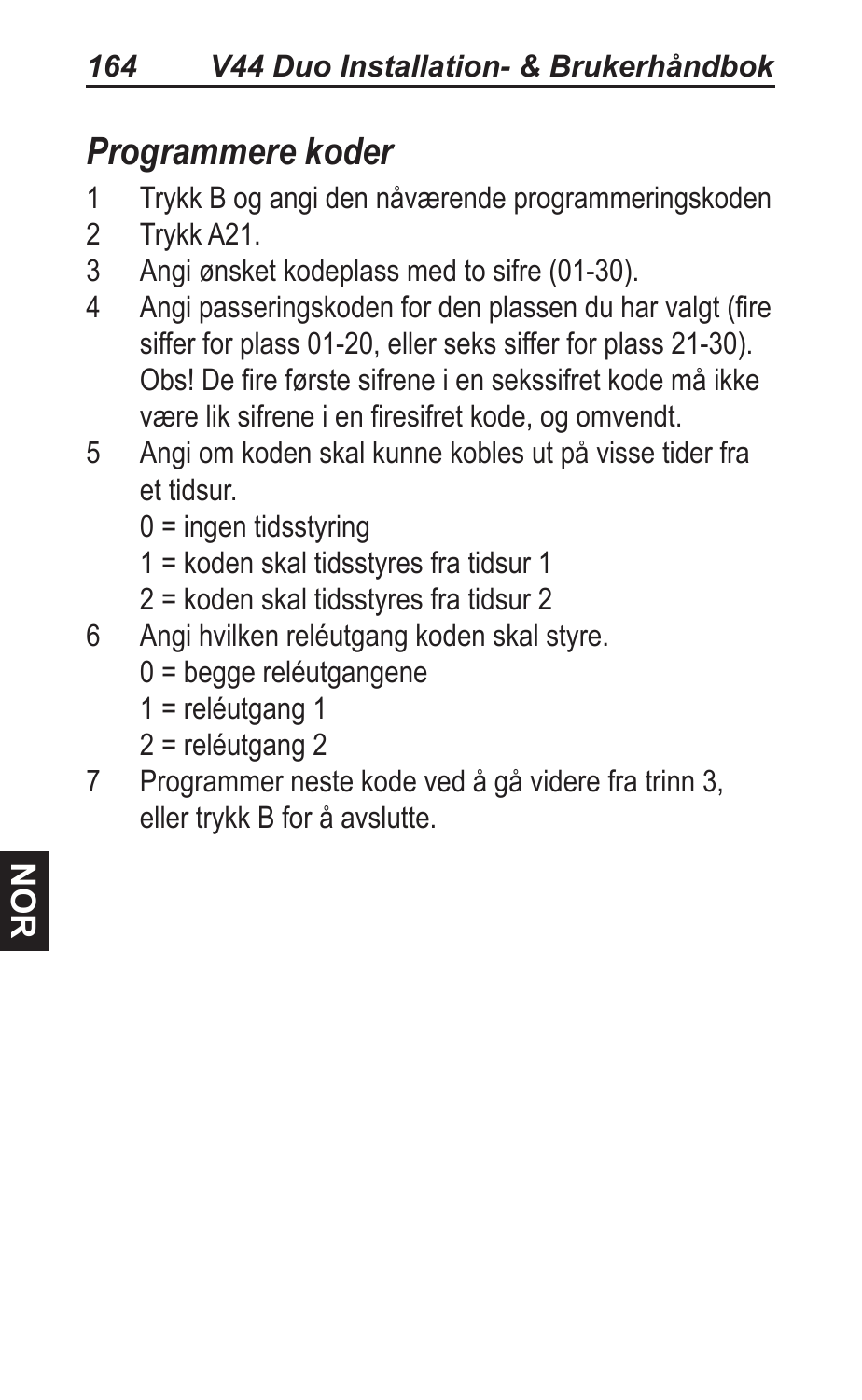#### <span id="page-164-0"></span>*Slette koder*

- 1 Trykk B og angi den nåværende programmeringskoden
- 2 Trykk A22.
- 3 Angi eksisterende kode. Hvis det er en firesifret kode, trykker du A etter det siste sifferet.
- 4 Hvis koden er firesifret, trykker du 0000 og venter på kvitteringslyd. Trykk 0000 en gang til.
	- Hvis koden er sekssifret, trykker du 000000, to ganger.
- 5 Trykk 0.
- 6 Trykk 0 igjen.<br>7 Slett neste ko
- 7 Slett neste kode ved å gå videre fra trinn 3, eller trykk B for å avslutte.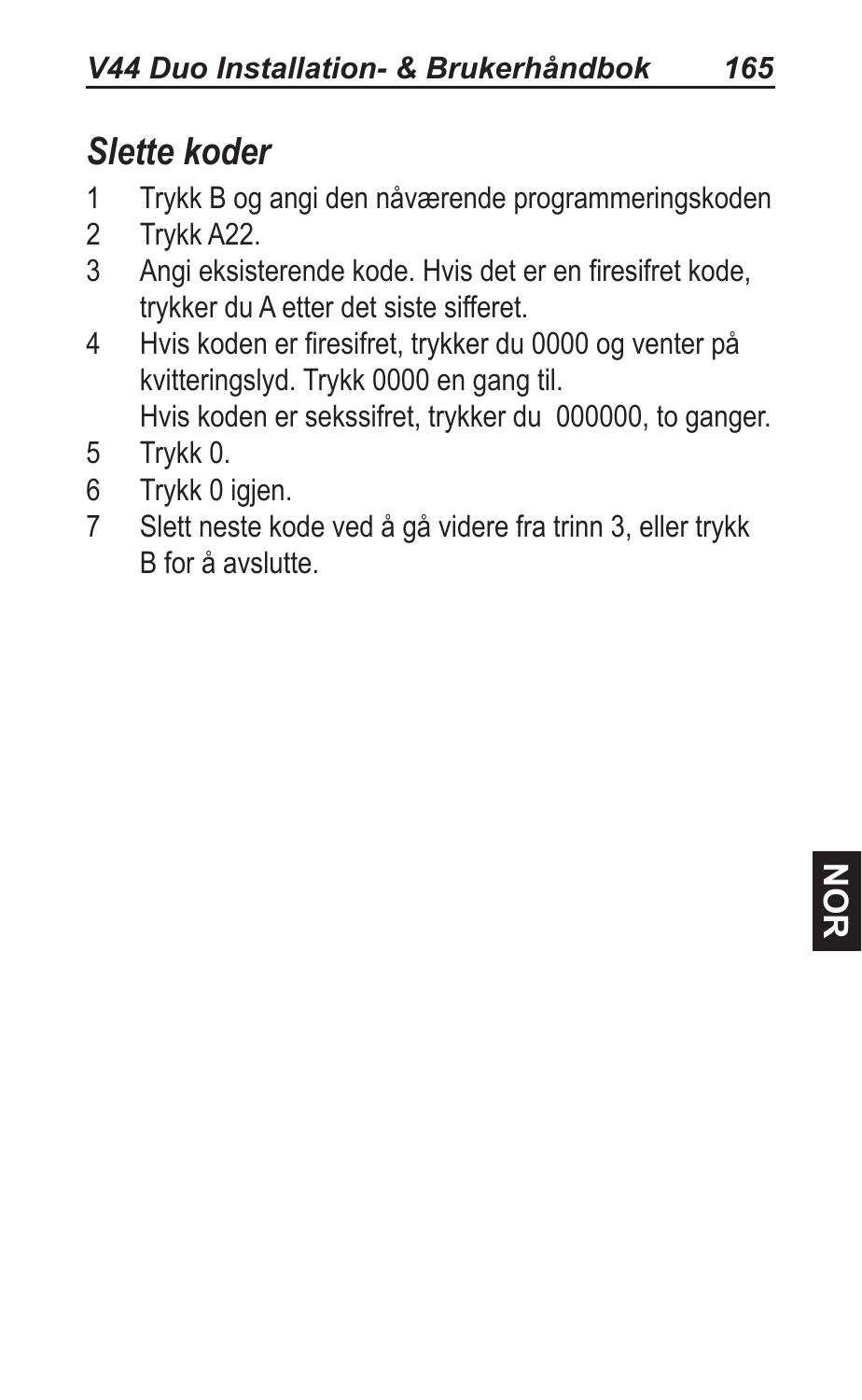# <span id="page-165-0"></span>*Endre koder*

- 1 Trykk B og angi den nåværende programmeringskoden
- 2 Trykk A22.
- 3 Angi den eksisterende koden. Hvis det er en firesifret kode, trykk A etter siste siffer.
- 4 Angi den nye koden med fire eller seks siffer.<br>5 Angi den nye koden jajen.
- 5 Angi den nye koden igjen.<br>6 Angi om koden skal kunne
- 6 Angi om koden skal kunne kobles ut på visse tider fra et tidsur.
	- 0 = ingen tidsstyring
	- 1 = koden skal tidsstyres fra tidsur 1
	- 2 = koden skal tidsstyres fra tidsur 2
- 7 Angi hvilken reléutgang koden skal styre.
- 8 0 = begge reléutgangene
	- 1 = reléutgang 1
	- 2 = reléutgang 2
- 9 Endre neste kode ved å gå videre fra trinn 3, eller trykk B for å gå ut av kodeprogrammeringen.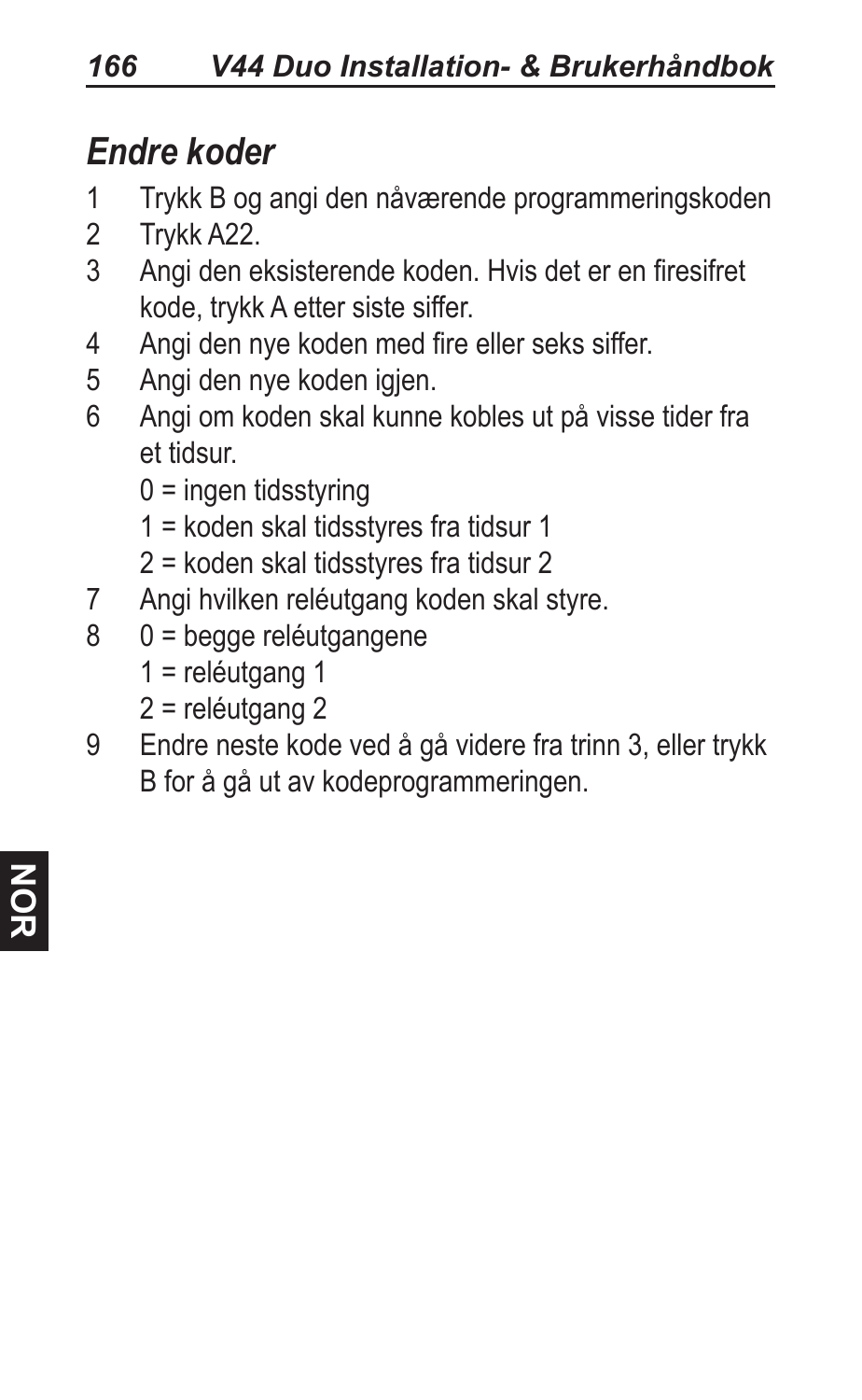# <span id="page-166-0"></span>*Stille inn åpningstid*

Åpningstiden regulerer hvor lenge låsen står åpen etter at det er angitt korrekt kode. Når V44 Duo leveres, er fabrikkinnstillingen forhånds programmert til en standard på 7 sekunder for begge reléene.

- 1 Trykk B og angi den nåværende programmeringskoden
- 2 Trykk A28.<br>3 Angi anske
- Angi ønsket åpningstid (01-99) med to siffer, f.eks. 09 for 9 sekunder.
- 4 Angi hvilken reléutgang åpningstiden gjelder.
	- 0 = begge reléutgangene

$$
1 =
$$
reléutgang 1

2 = reléutgang 2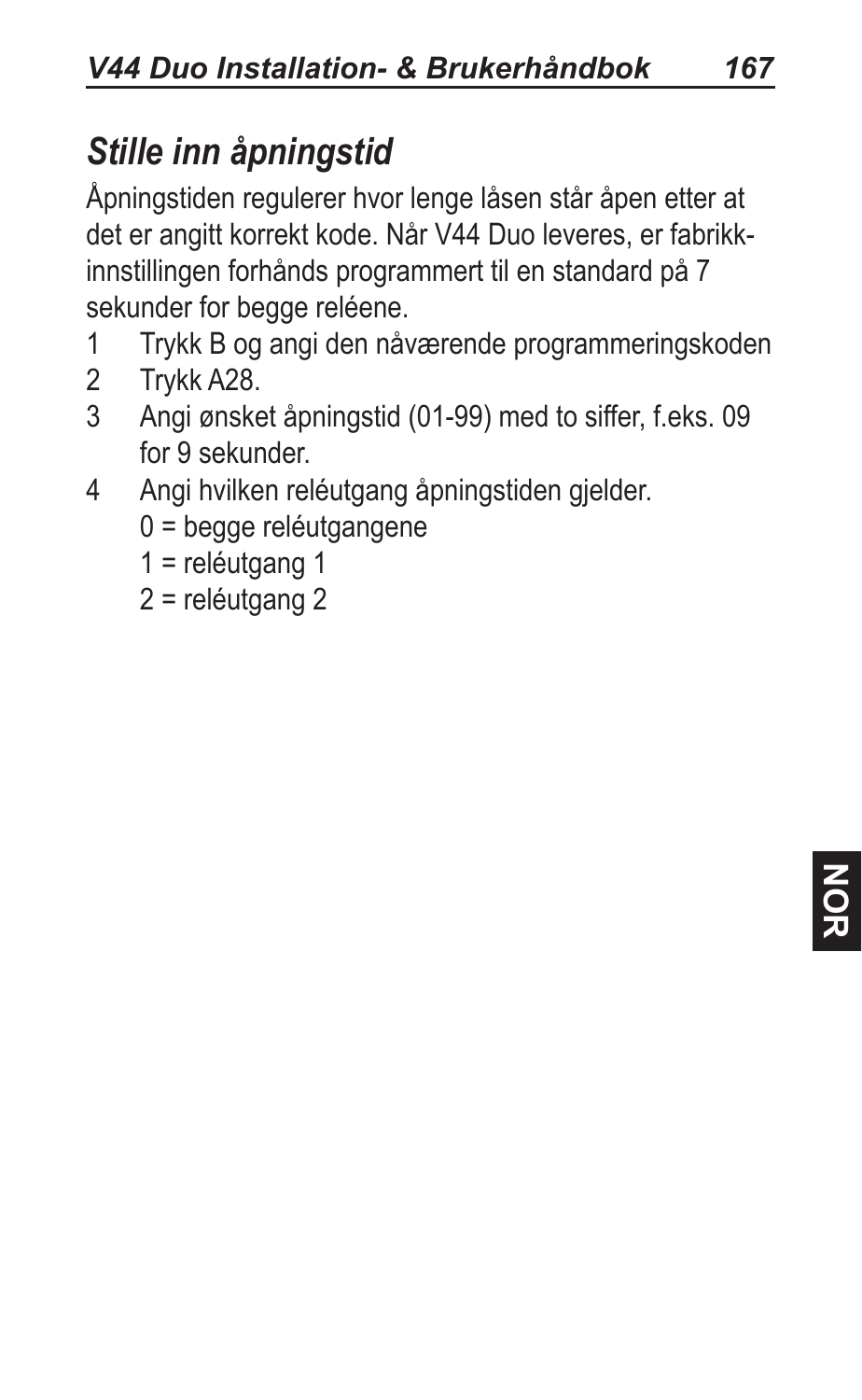# <span id="page-167-0"></span>*Bakgrunnsbelysning av/på*

Slik slår du av bakgrunnsbelysningen på tastaturet.

- 1 Trykk B og angi den nåværende programmeringskoden
- 2 Trykk A60.
- 3 Trykk 0.

Hvis du vil slå på bakgrunnsbelysningen igjen, trykker du på 1 i trinn 3 i stedet.

# *Lyd signal av/på*

Hvis du ikke vil at kodelåsen skal lage lyd når det trykkes en tast, eller døren åpnes, kan den slås av. Merk at kodelåsen fortsatt vil kvittere ved programmering.

1 Trykk B og angi den nåværende programmeringskoden

- 2 Trykk A65.
- 3 Trykk 0.

Hvis du vil slå på summetonen igjen, trykker du på 1 i trinn 3 i stedet.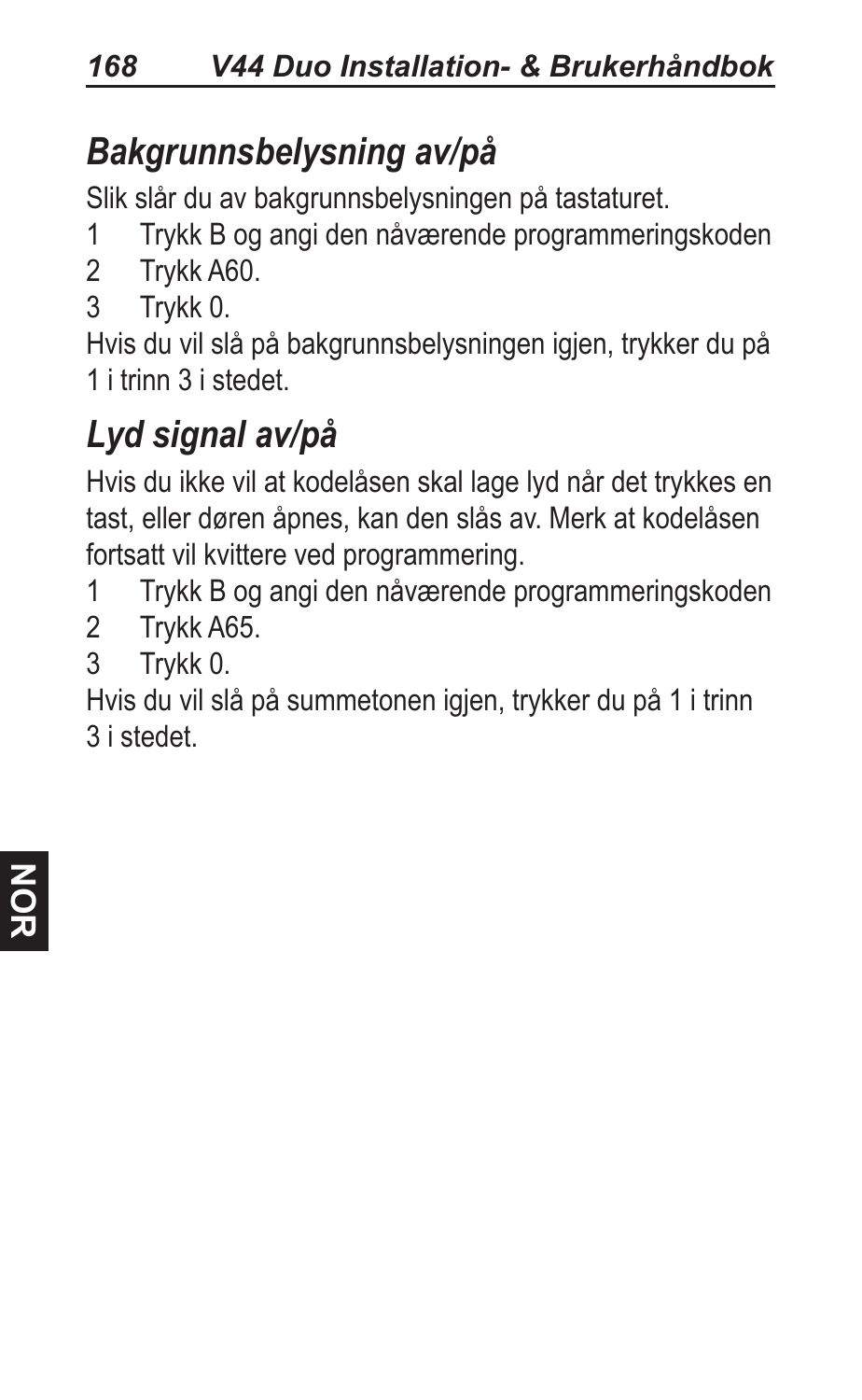## <span id="page-168-0"></span>*Bistabil funksjon av/på*

Hvis du vil at en dør skal kunne stå ulåst i lengre tid enn åpningstiden, må du aktivere bistabil funksjon.

Du går frem slik:

- 1 Trykk B og angi den nåværende programmeringskoden
- 2 Trykk A81.
- 3 Trykk 1.
- 4 Angi de releene som bistabil funksjon skal aktiveres for. 0 = begge reléutgangene
	- 1 = reléutgang 1
	- 2 = reléutgang 2

Hvis du vil slå av bistabil funksjon, følger du trinnene ovenfor, men trykker på 0 i trinn 3 i stedet.

I avsnittet *Stille døren* åpen beskrives det hvordan døren kan stilles slik at den står åpen permanent.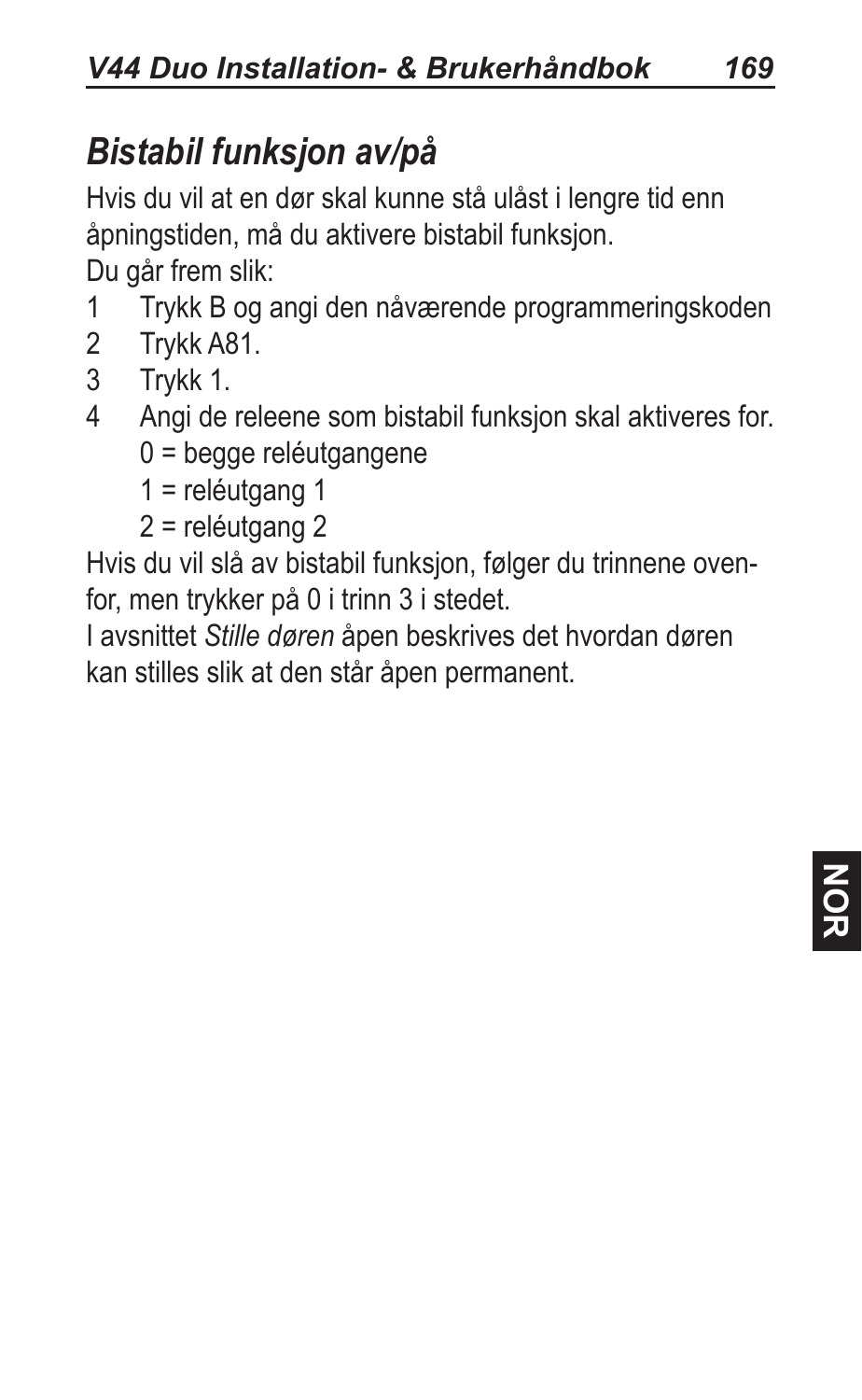# <span id="page-169-0"></span>*Overfallskode eller Alarmutgang*

En V44 Duo kan enten benytte overfallskode eller døralarm. Du benytter samme kommando, men velger funksjon selv.

#### *Overfallskode*

Med funksjonen *Overfallskode* aktivert kan en passerende angi en spesiell kode hvis han/hun tvinges til å åpne døren. Det er viktig at det lages en plan for hvilke tiltak som skal treffes når overfallskoden anvendes.

*OBS!* Hvis overfallskoden er aktivert, kan du ikke ha koder som følger etter hverandre i nummerert rekkefølge. Du må f.eks. ikke ha kode 1234 sammen med kodene 1235 og 1233. Eller koden 5679 sammen med kodene 5670 og 5678 etc.

Se også avsnittet *Angi overfallskode ved overfall*.

#### *Alarmutgang*

Når V44 Duo leveres, er alarmutgangen stilt inn slik at den aktiveres dersom døren står åpen for lenge, eller hvis døren brytes opp.

Merk at dørkontaktene må være tilkoblet, samt at funksjonen *Dørkontroll* må være aktivert for at dette skal fungere. Slik aktiverer du en av funksjonene:

- 1 Trykk B og angi den nåværende programmeringskoden
- 2 Trykk A69.
- 3 Trykk enten
	- 0 = Alarmutgang (fabrikkinnstilling)
	- 1 = Overfallskode.

Hvis du vil slå av funksjonen, trykker du på 0 i trinn 3 i stedet.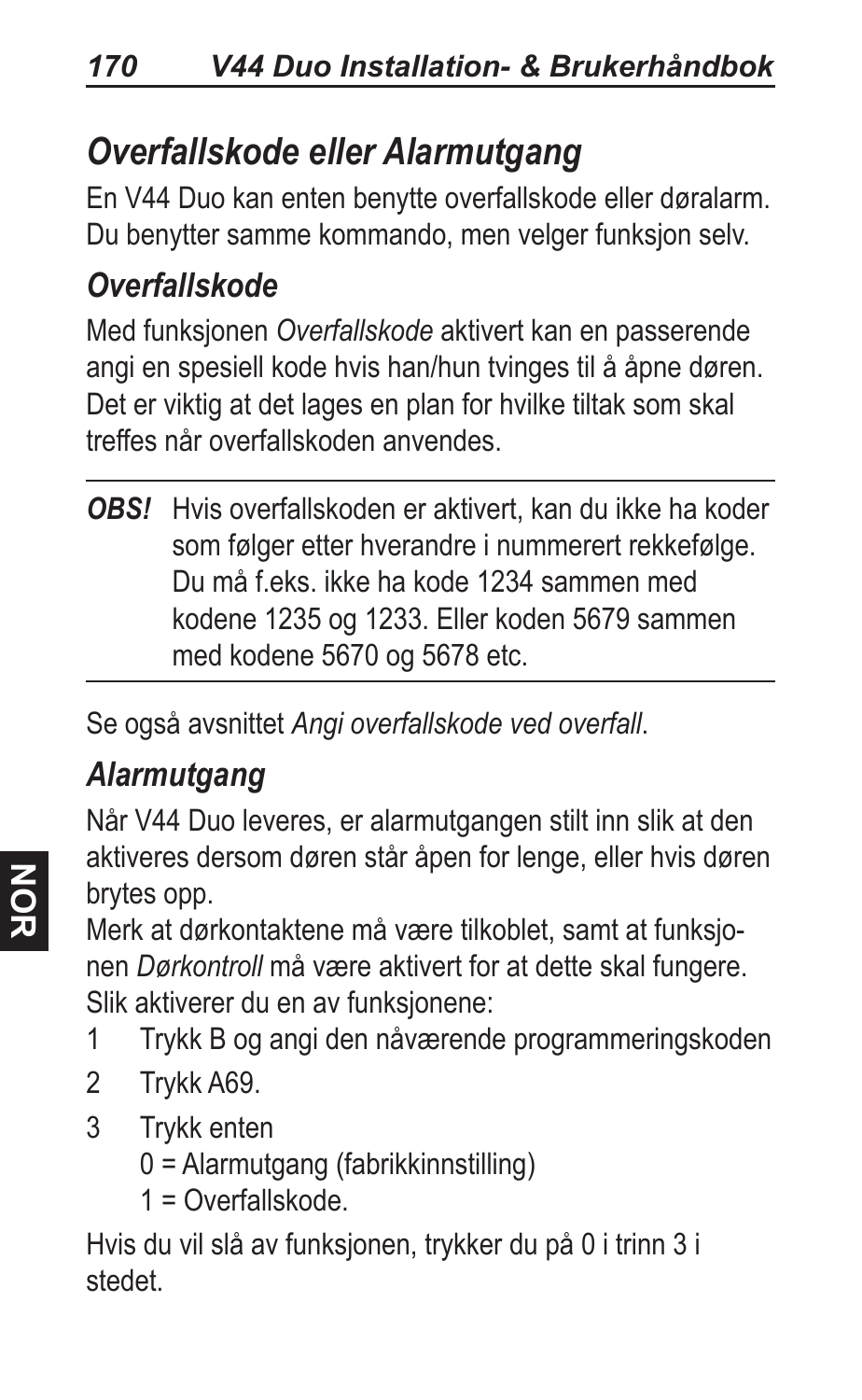## <span id="page-170-0"></span>*Dørkontroll av/på*

Hvis det brukes dørkontakter, og denne funksjonen er aktivert, vil det lyde et varselsignal som tilsvarer døralarmtiden. Det vil si når åpningstiden er gått ut, og døren fortsatt er åpen.

I de tilfellene når også døralarmtiden er gått ut, og døren fortsatt er åpen, aktiveres alarmutgangen (hvis funksjonen *Alarmutgang* er aktivert). Dette skjer også når døren brytes opp.

Slik aktiverer du *Dørkontroll*:

1 Trykk B og angi den nåværende programmeringskoden

- 2 Trykk A67.
- 3 Trykk 1.

Hvis du vil slå av *Dørkontroll* igjen, trykker du på 0 i trinn 3 i stedet.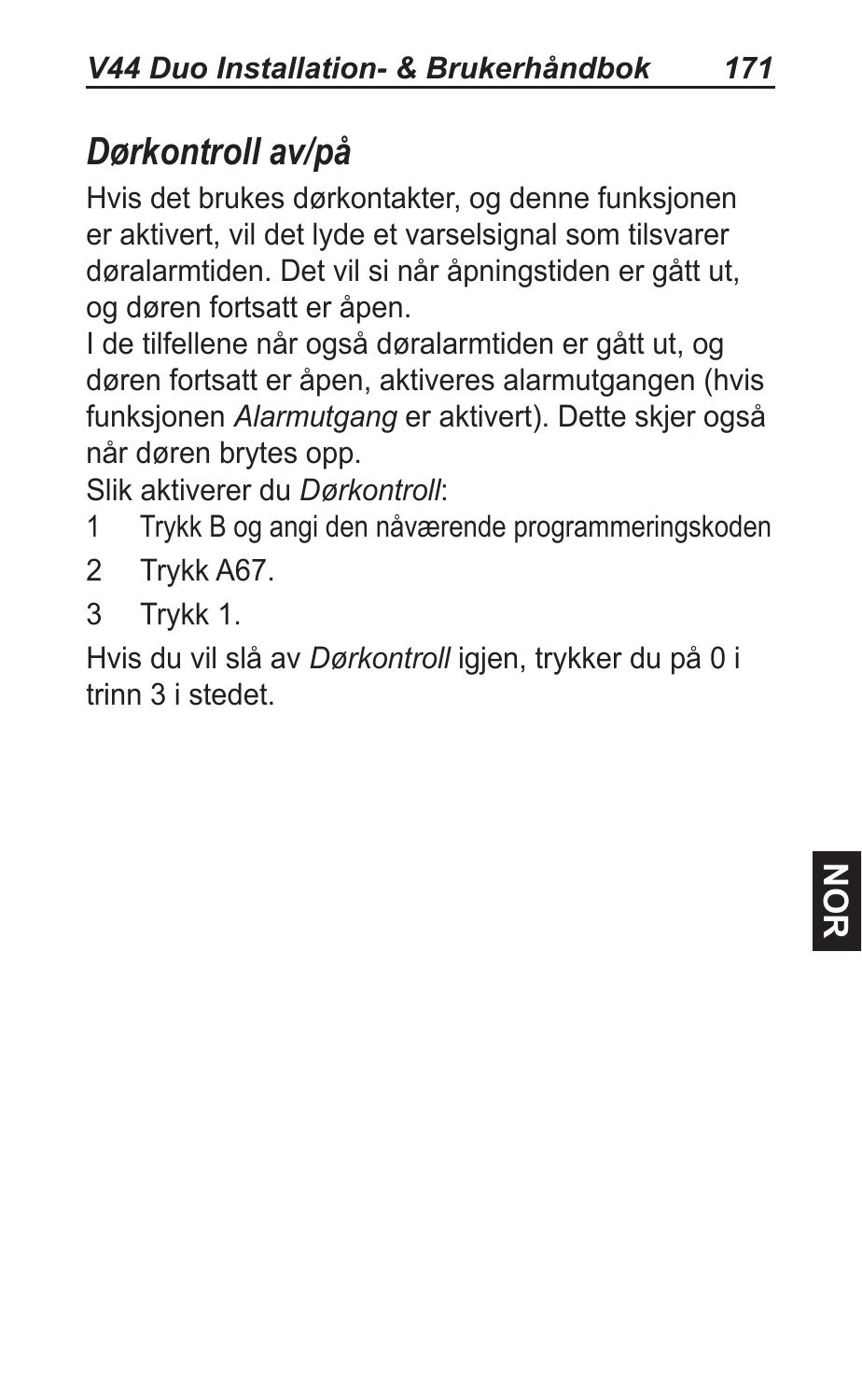# <span id="page-171-0"></span>*Stille inn døralarmtiden*

Hvis døren fortsatt er åpen når åpningstiden er gått ut, vil du høre en lyd ved døren. Lyden er en påminnelse til den passerende om å stenge døren umiddelbart – ellers aktiveres alarmutgangen. Lyden vil høres til døren stenges.

Merk at dørkontaktene må være tilkoblet, samt at funksjonen *Dørkontroll* må være aktivert for at dette skal fungere. Slik endrer du døralarmtiden hvis det er nødvendig.

- 1 Trykk B og angi den nåværende programmeringskoden
- 2 Trykk A29.<br>3 Angi anske
- 3 Angi ønsket døralarmtid (01-99) med to sifre, f.eks. 09 for 9 sekunder.
- 4 Angi hvilken reléutgang døralarmtiden gjelder.
	- 0 = begge reléutgangene
	- 1 = reléutgang 1
	- 2 = reléutgang 2

# *Forsinkelse (slusefunksjon) av/på*

Når denne funksjonen er aktivert, skjer følgende: Hvis en kode er programmert til å åpne to dører, aktiveres låserelé 2 først når dør 1 er blitt åpnet og lukket.

Hvis dør 2 åpnes med fjernåpningsknapp, må dør 2 åpnes og lukkes før dør 1 kan åpnes.

Merk at dørkontaktene må være tilkoblet, samt at funksjonen *Dørkontroll* må være aktivert for at dette skal fungere. Slik aktiverer du *Forsinkelse*:

- 1 Trykk B og angi den nåværende programmeringskoden
- 2 Trykk A80.
- 3 Trykk 1.

Hvis du vil slå av *Forsinkelse* igjen, trykker du på 0 i trinn 3 i stedet.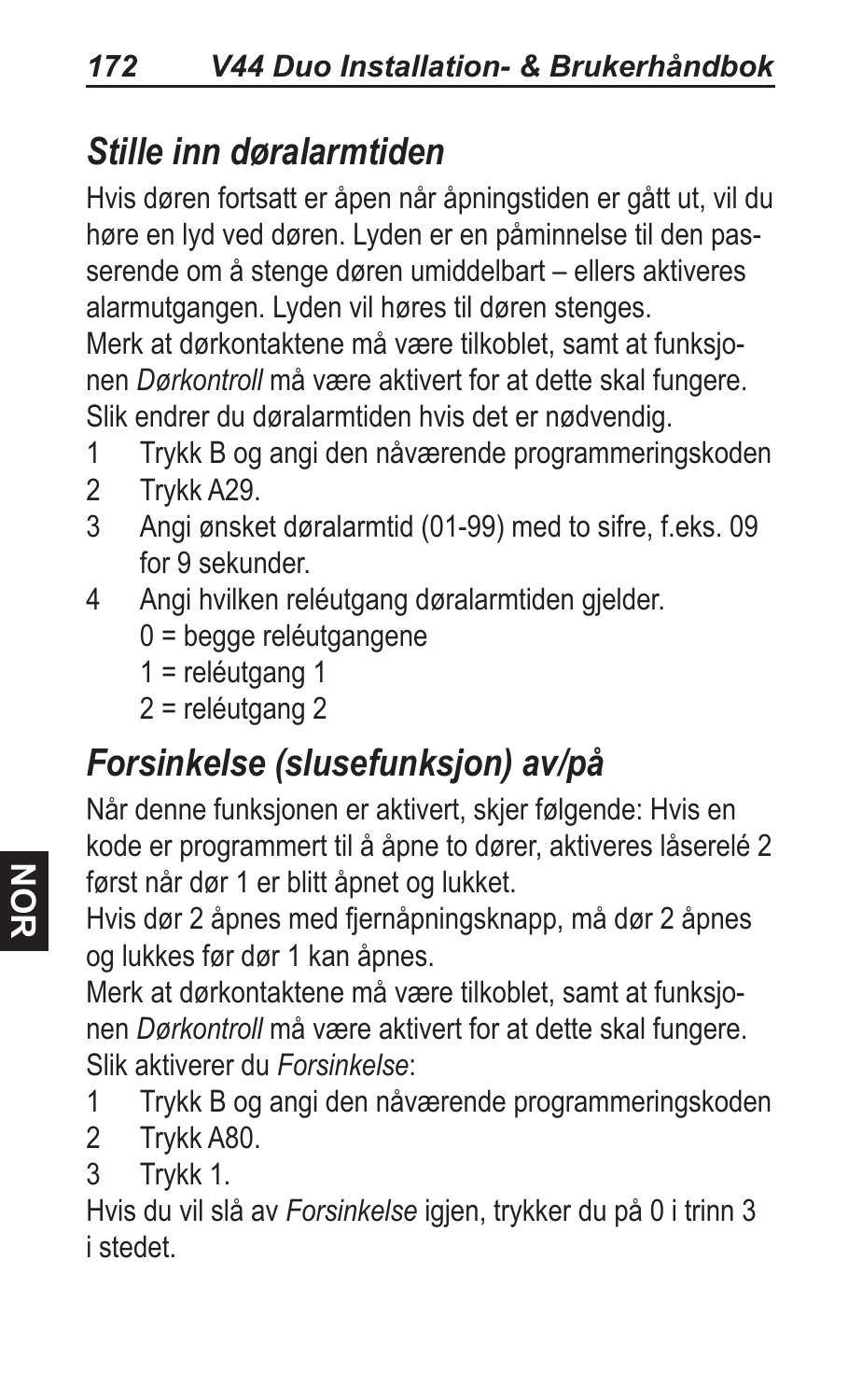## <span id="page-172-0"></span>*Slette minnet*

Slik sletter du all informasjon som er programmert i V44 Duo (også programmeringskoden):

- 1 Trykk B og angi programmeringskoden.
- 2 Trykk SW1 på V44 Duo's kretskort.
- 3 Trykk 112186.
- 4 Trykk 112186 en gang til.
- 5 Trykk B.

Minnet er nå slettet, og V44 Duo er stilt tilbake til fabrikkinnstillingen.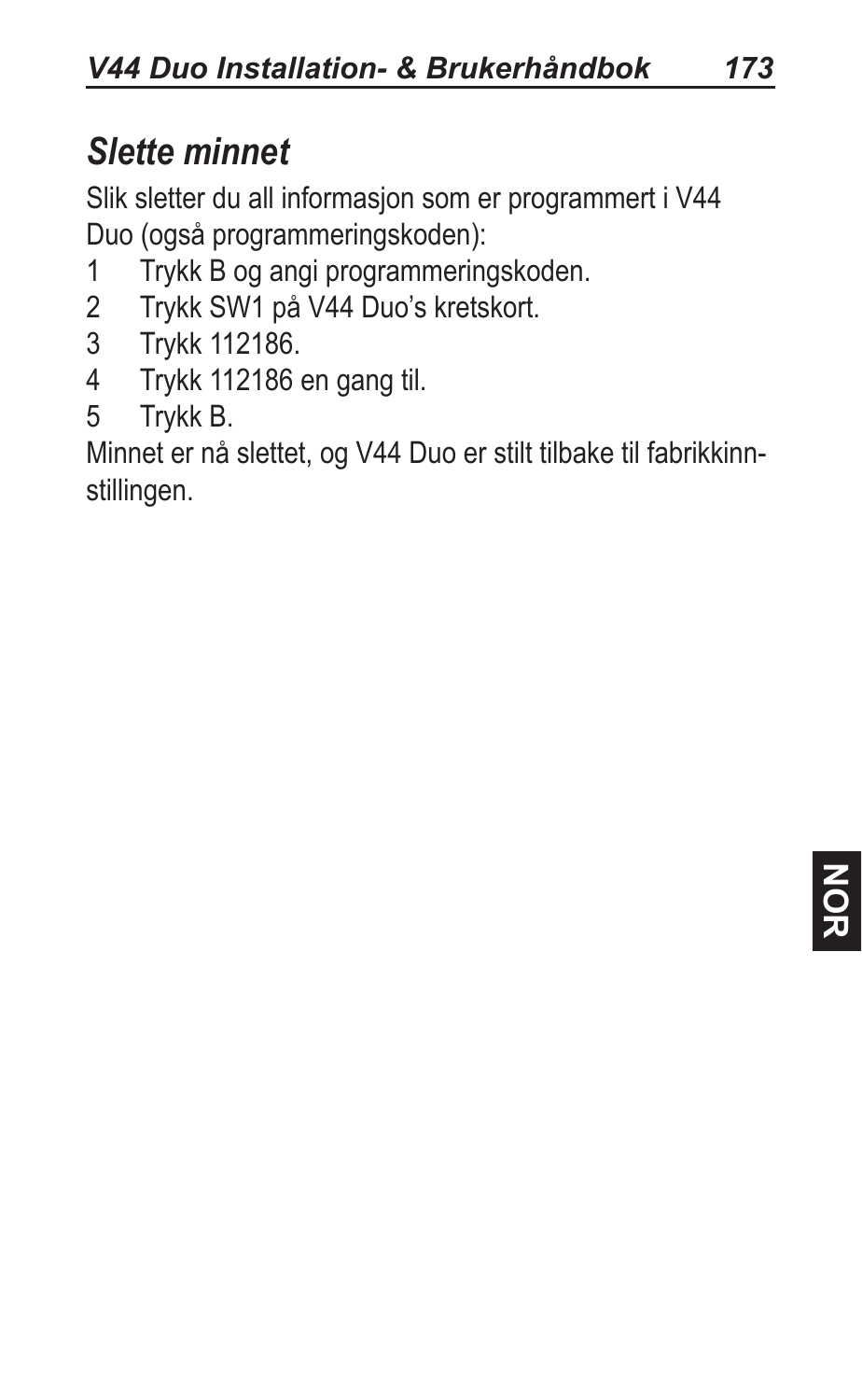# <span id="page-173-0"></span>*Daglig bruk av V44 Duo*

# *Adgang*

For å åpne låsen må du angi en firesifret (eller sekssifret) kode på kodelåsens tastatur.

V44 Duo blokkeres etter 12 ukorrekte tastetrykk. For å oppheve blokkeringen må det angis en korrekt kode to ganger etter hverandre.

## *Stille døren åpen*

Dersom du ønsker å sette døren permanent åpen, gjør du slik:

- 1 Trykk B.
- 2 Angi passeringskoden.<br>3 Trykk 1
- Trykk 1.

Døren er nå ulåst (grønn lysdiode tennes). Hvis du vil låse døren, følger du trinnene ovenfor, men trykker 0 i trinn 3.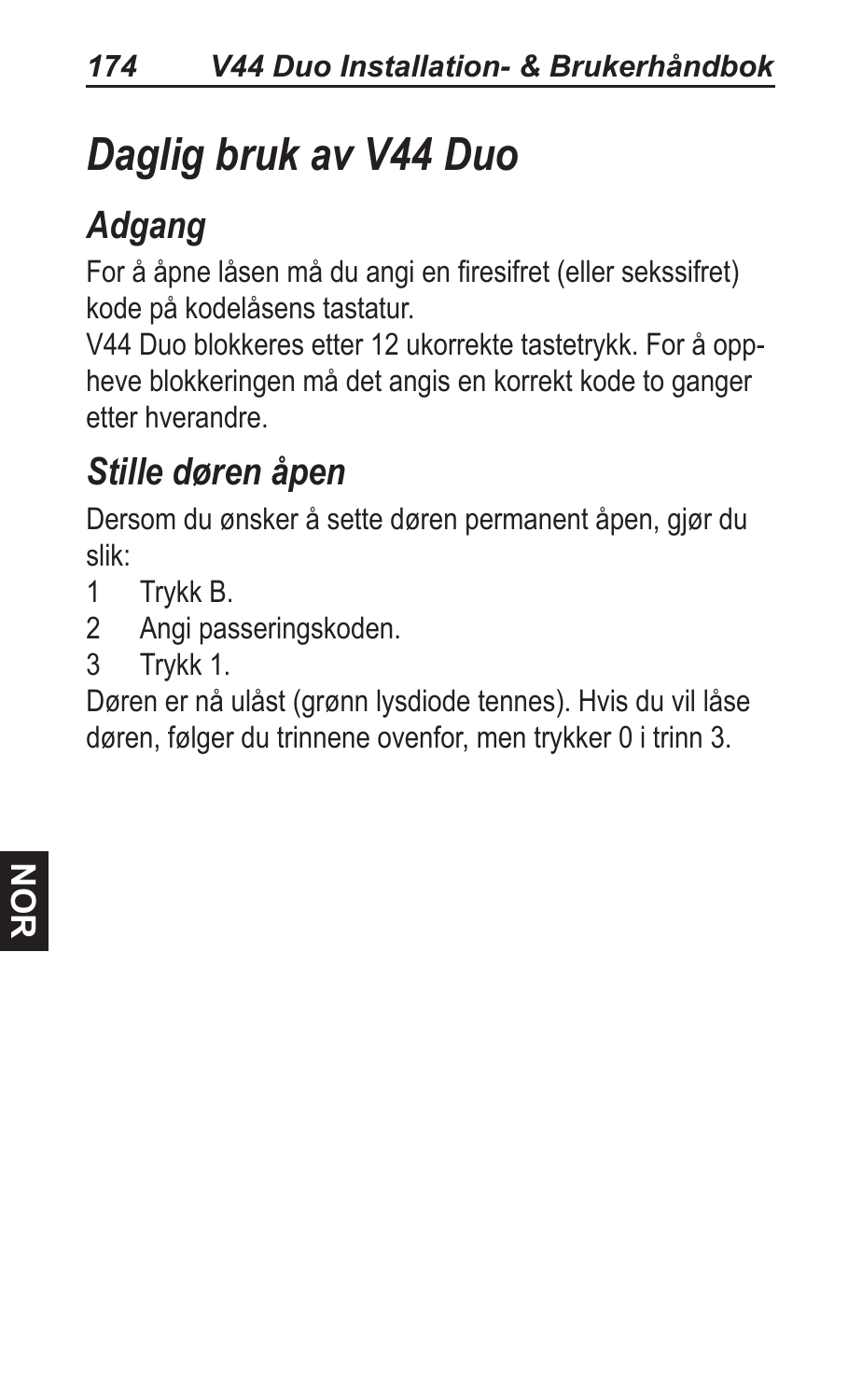#### <span id="page-174-0"></span>*Angi overfallskode*

Slik aktiverer man overfallskoden, dersom det skulle oppstå en truende situasion.

Angi den vanlige passeringskoden, men legg til 1 i det siste sifferet i koden.

**Eksempel 1**: Hvis koden din er 1234, trykker du 1235 i stedet.

**Eksempel 2:** Hvis koden er 1239, trykker du 1230 i stedet. Når du angir en overfallskode, åpnes døren samtidig som alarmutgangen aktiveres. Denne vil være aktivert til du tilbakestiller den ved å gå inn i programmeringsmodus.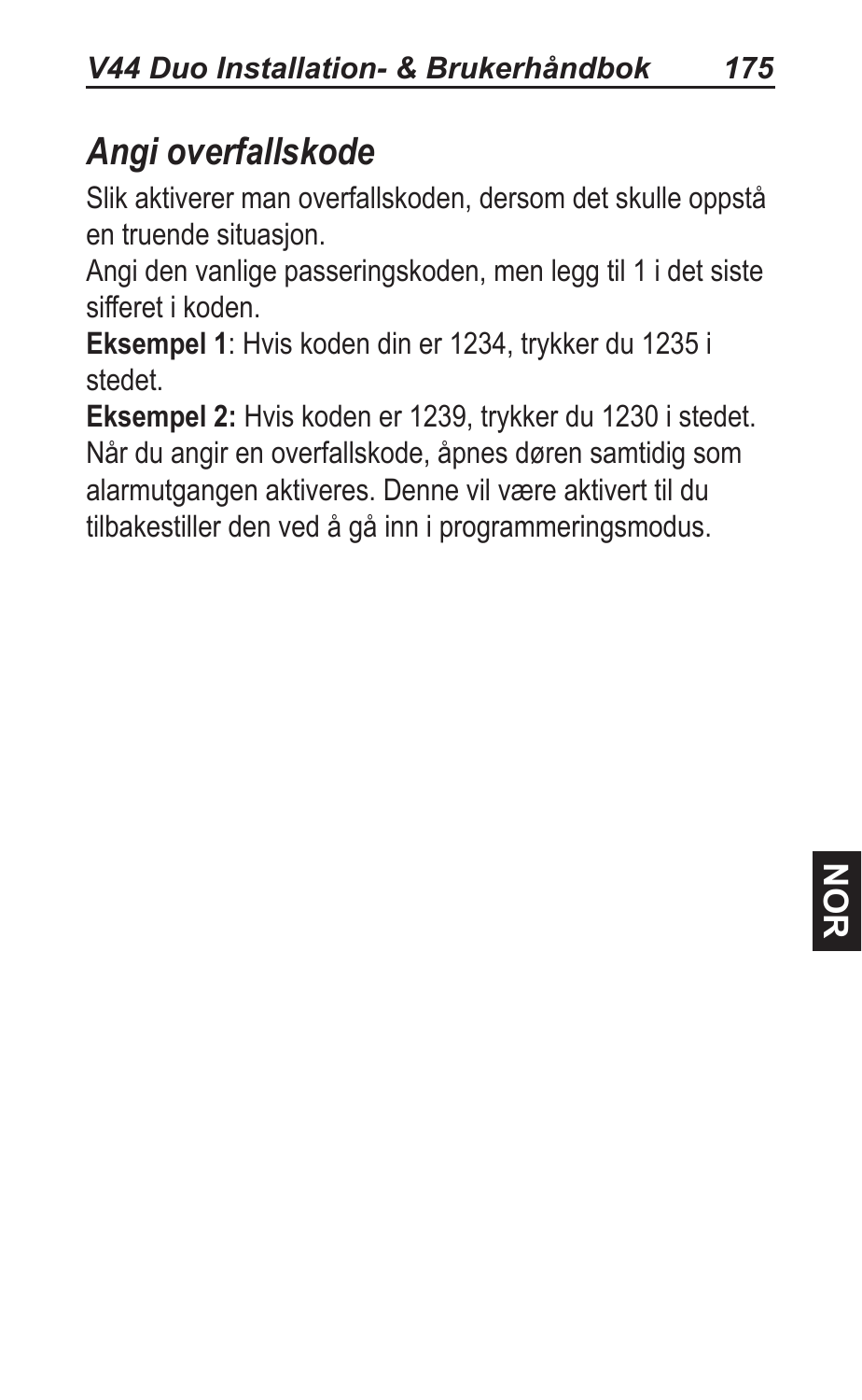# <span id="page-175-0"></span>*Tekniske data*

| 8-24 V AC, 10-35<br>V DC                |
|-----------------------------------------|
| 75 mA.                                  |
| 2 A 28 V DC                             |
| 140 x 80 x 40                           |
| 1200-1400 mm fra<br>bakke til underkant |
|                                         |

Ved innfelling kan du komplettere med innfellingsboks BB3.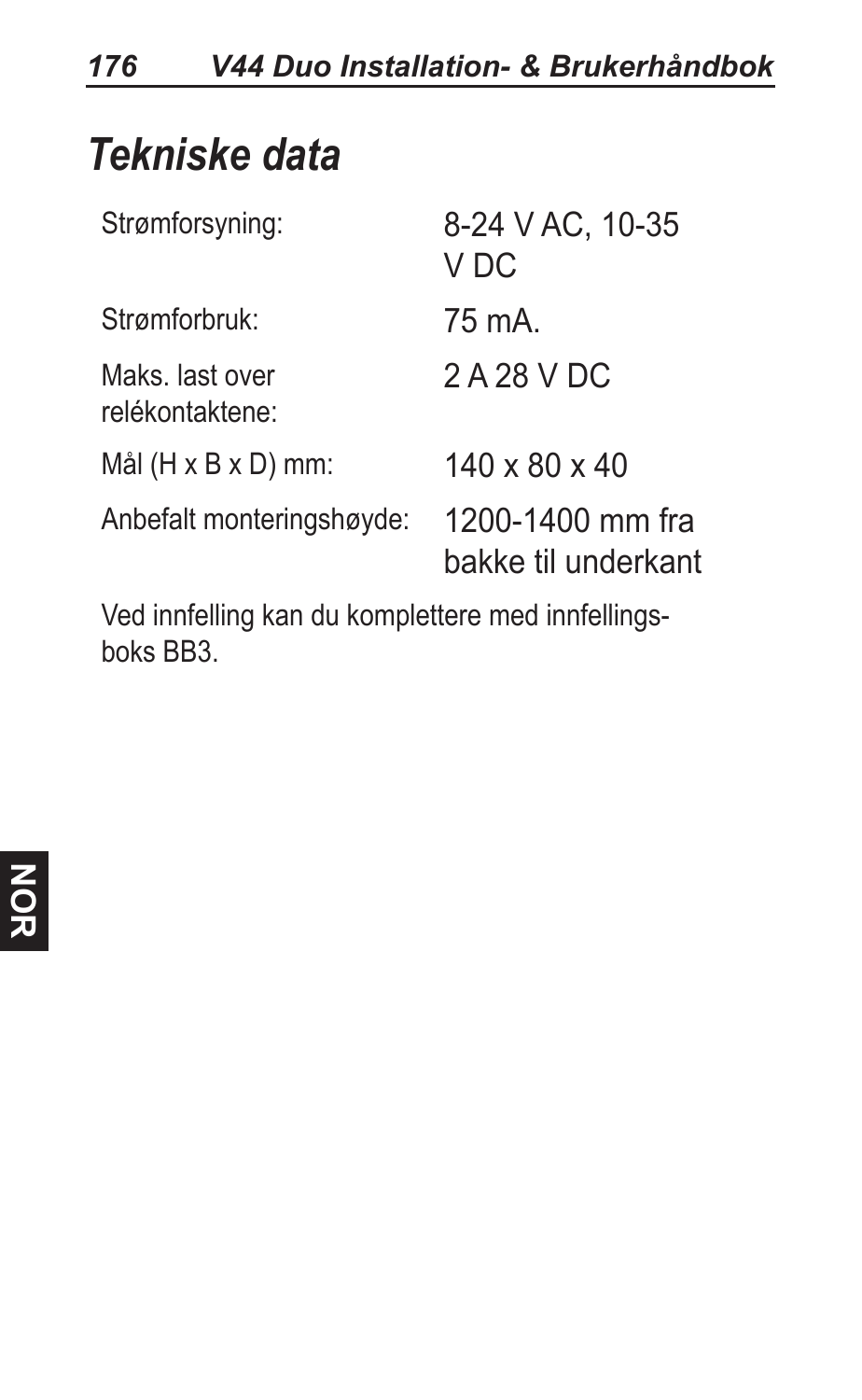|                                     |                 |                                                                                                    |                                 | Begynn alltid med å trykke på B og angi programmeringskoden. Avbryte: Trykk på B.              |                                                                            |                                                                                                              |  |
|-------------------------------------|-----------------|----------------------------------------------------------------------------------------------------|---------------------------------|------------------------------------------------------------------------------------------------|----------------------------------------------------------------------------|--------------------------------------------------------------------------------------------------------------|--|
| Funksjon Trinn 1                    |                 | Trinn <sub>2</sub>                                                                                 | Trinn 3                         | Trinn 4                                                                                        | $\overline{\lim}$ 5                                                        | Trinn 6                                                                                                      |  |
| Ny passe- Trykk på<br>ringskode A21 |                 | Angi kodeplass   Angi kode(4<br>Kodeplassene<br>21-30 gir 6-si-<br>frete koder.<br>$(2 s$ ifre $)$ | eller 6 sifre)                  | Angi tidstyrings-<br>$2 =$ gruppe 2<br>$1 =$ gruppe $1$<br>$0 = ingen$<br>gruppe               | Angi reléut-<br>$0 = \text{begge}$<br>$2 =$ relé 2<br>$1 =$ relé 1<br>gang | til programme-<br>Avslutt: Trykk<br>på B (tilbake<br>ringsmodus).<br>Neste kode:<br>Fortsett fra<br>trinn 2. |  |
| ringskode<br>passe-<br>Endre        | Trykk på<br>A22 | kode: Trykk på<br>Angi gammel<br>kode.4-sifret<br>koden + A                                        | 2 ganger)                       | Angi ny kode   Angi tidstyrings-<br>$2 =$ gruppe $2$<br>$1 = 9$ ruppe<br>$0 = ingen$<br>gruppe | Angi reléut-<br>$0 = \text{begge}$<br>$2 =$ relé 2<br>$1 =$ relé 1<br>gang | Som ovenfor                                                                                                  |  |
| ringskode<br>passe-<br>Slette       | Trykk på<br>A22 | Som oventor                                                                                        | Trykk0000<br>ganger)<br>(00)(2) | Trykk på 0.                                                                                    | Trykk på 0.                                                                | Som oventor                                                                                                  |  |

#### *Programmeringsoversikt*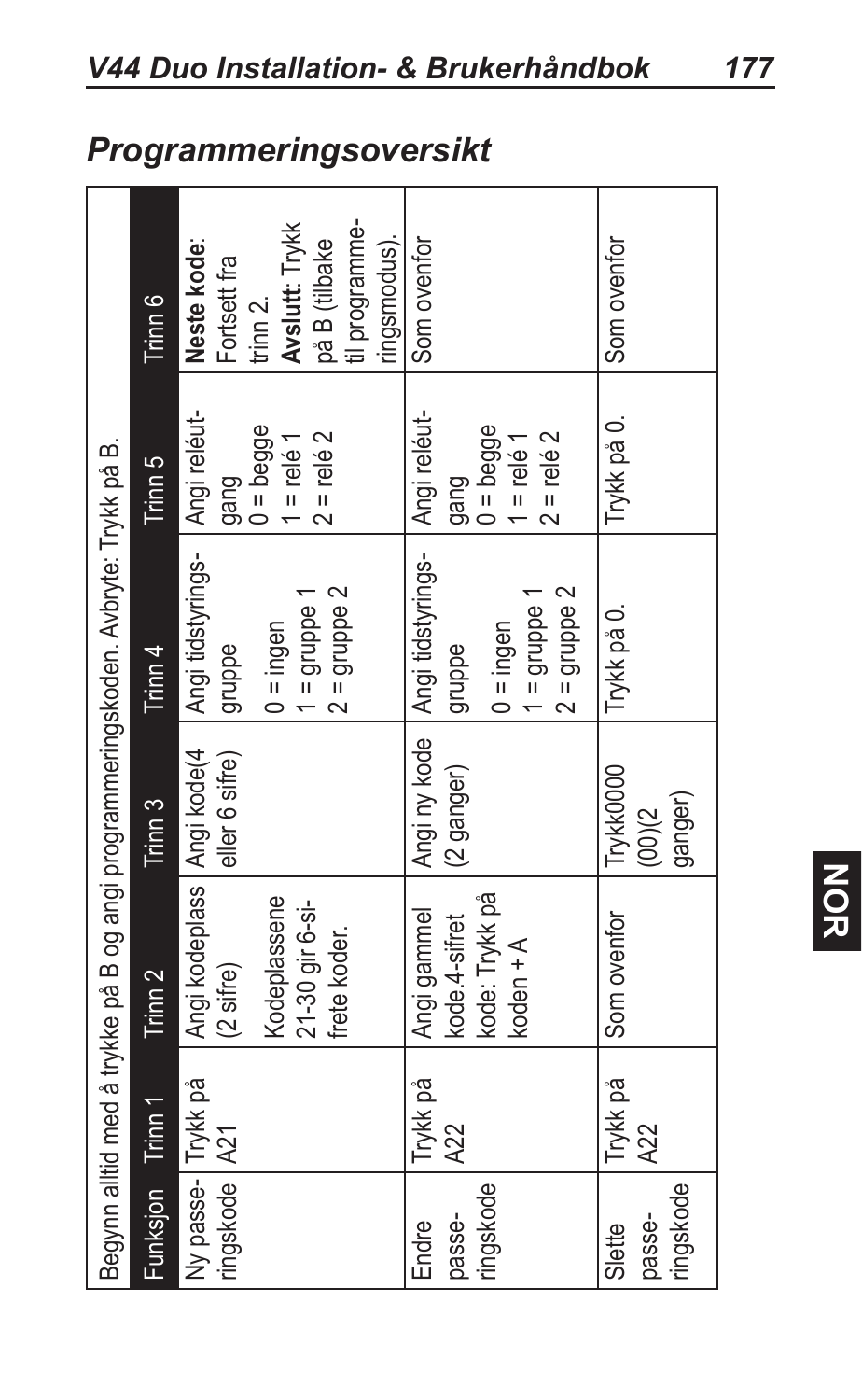| Funksjon                      | Trinn <sub>1</sub>          | Trinn <sub>2</sub>                               | Trinn <sub>3</sub>                    | Trinn <sub>4</sub> | Trinn 5 |
|-------------------------------|-----------------------------|--------------------------------------------------|---------------------------------------|--------------------|---------|
| Endre åpningstid              |                             | Trykk på A28   Angi antall sekunder<br>$(01-99)$ | Angi reléutgang<br>$(0, 1$ eller $2)$ |                    |         |
| Endre døralarmtid             |                             | Trykk på A29   Angi antall sekunder<br>$(01-99)$ | Angi reléutgang<br>$(0, 1$ eller $2)$ |                    |         |
| Endre programme-<br>ringskode |                             | Trykk på A27   Angi ny kode (6 sifre)            | Angi ny kode<br>igjen                 |                    |         |
| Bakgrunnsbelysning<br>aw/på   | Trykk på A60 $\vert 0 = Av$ | $1 = P\hat{a}$                                   |                                       |                    |         |
| Summer av/på                  | Trykk på A65 $\vert 0 = Av$ | $1 = P\hat{a}$                                   |                                       |                    |         |

**NOR**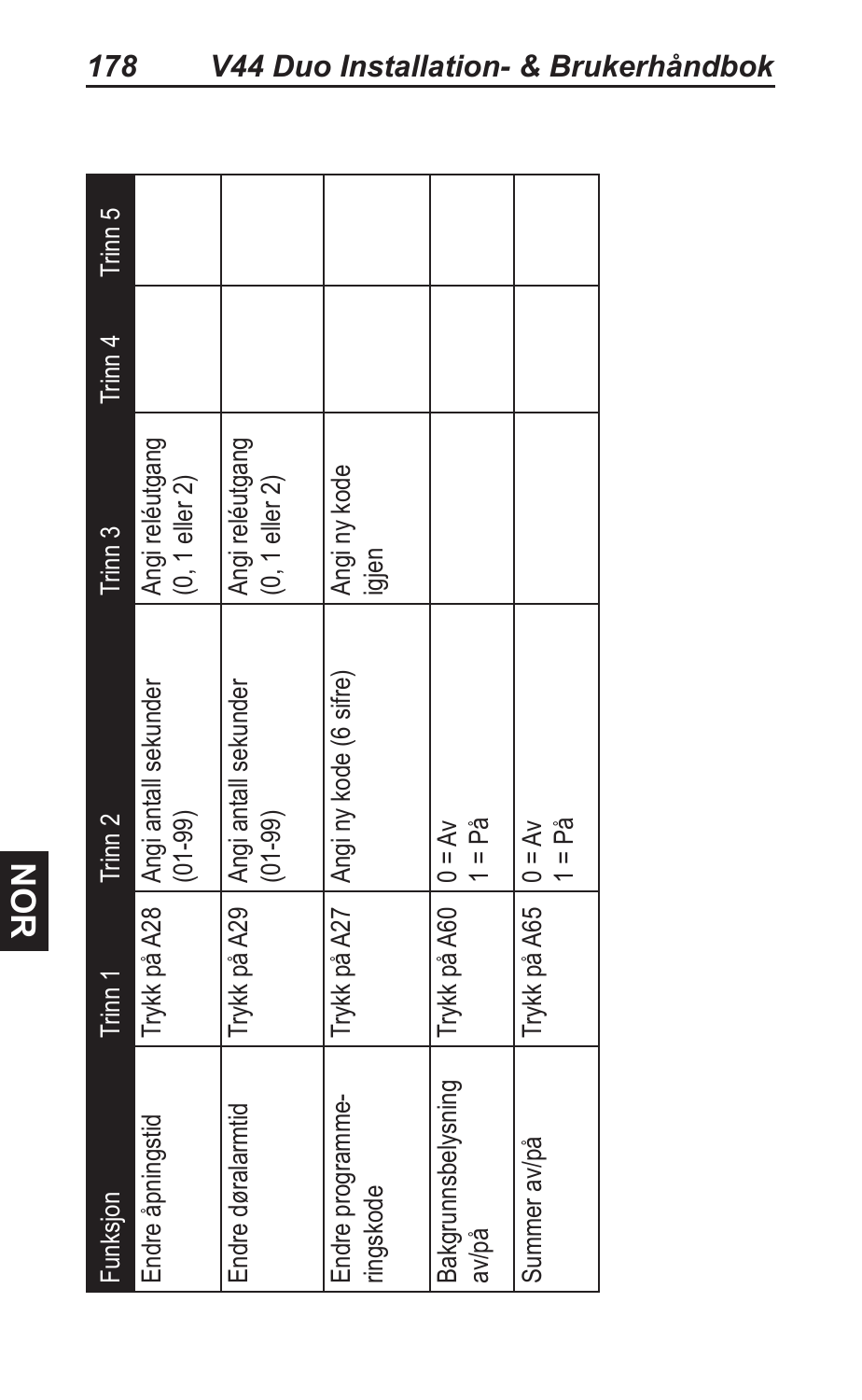|                                    |                    | Begynn alltid med å trykke på B og angi programmeringskoden. Avbryte: Trykk på B |                                     |                            |         |
|------------------------------------|--------------------|----------------------------------------------------------------------------------|-------------------------------------|----------------------------|---------|
| Funksjon                           | Trinn <sub>1</sub> | Trinn <sub>2</sub>                                                               | Trinn 3                             | Trinn 4                    | Trinn 5 |
| Dørkontroll av/på                  | Trykk på<br>A67    | $P_{\hat{a}} =$<br>$W = 0$                                                       |                                     |                            |         |
| Alarmutgang/overfall-<br>skode     | Trykk på<br>A69    | 0 = alarm på, overfalls-<br>1 = overfallskode på,<br>alarm av<br>kode av         |                                     |                            |         |
| Forsinkelse av/på                  | Trykk på<br>A80    | $I = P\AA$<br>$W = 0$                                                            |                                     |                            |         |
| Bistabil funksjon av/på   Trykk på | A81                | $1 = P\hat{a}$<br>$W = 0$                                                        | Ange reläutgång<br>$(0, 1$ eller 2) |                            |         |
| Slette minnet                      | Apne V44<br>Duo    | Trykk på SW1 på kretskor- Angi 112186 på<br>ē                                    | tastaturet                          | Angi 112186<br>en gang til |         |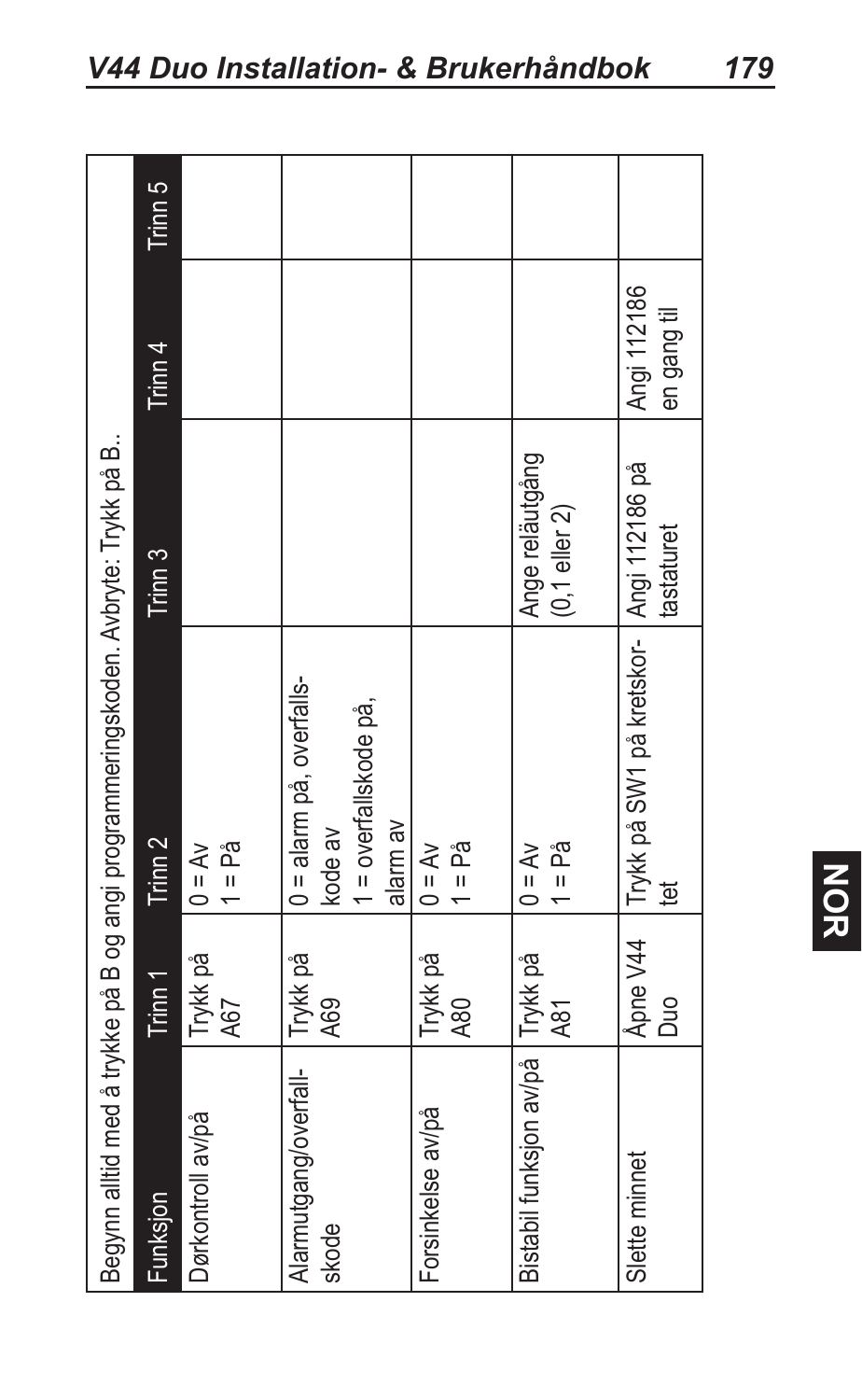